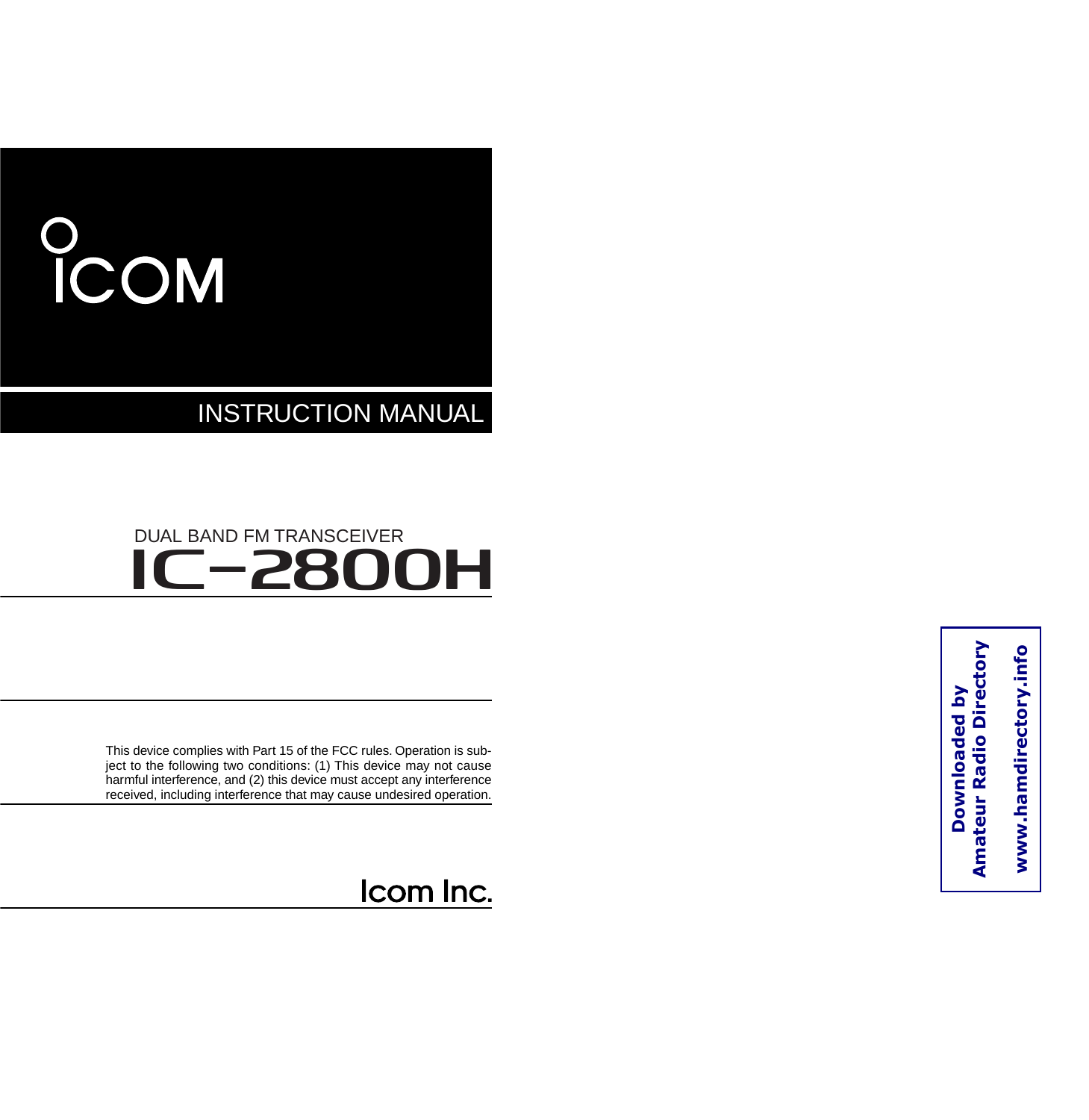### FOREWORD

i

**READ ALL INSTRUCTIONS** carefully and completely before using the transceiver.

**SAVE THIS INSTRUCTION MANUAL** — This instruction manual contains important operating instructions for the IC-2800H.

### EXPLICIT DEFINITIONS

The explicit definitions below apply to this instruction manual.

| <b>WORD</b>    | <b>DEFINITION</b>                                                                          |
|----------------|--------------------------------------------------------------------------------------------|
| A WARNING      | Personal injury, fire hazard or electric<br>shock may occur.                               |
| <b>CAUTION</b> | Equipment damage may occur.                                                                |
| <b>NOTE</b>    | If disregarded, inconvenience only. No risk<br>of personal injury, fire or electric shock. |

Versions of the IC-2800H which display the "CE" symbol on the serial number seal comply with the European harmonised standard ETS300 684 (EMC product standard for Commercially Available Amateur Radio Equipment).

### CAUTIONS

A **WARNING! NEVER** connect the transceiver to an AC outlet. This may pose a fire hazard or result in an electric shock.

**AWARNING! NEVER** operate the transceiver while driving a vehicle. Safe driving requires your full attention—anything less may result in an accident.

R**WARNING! HIGH VOLTAGE! NEVER** disassemble the remote controller. There is a high voltage circuit inside.

**NEVER** connect the transceiver to a power source of more than 16 V DC or using reverse polarity. This will ruin the transceiver.

**NEVER** cut the DC power cable between the DC plug and fuse holder. If an incorrect connection is made after cutting, the transceiver may be damaged.

**NEVER** place the transceiver where normal operation of the vehicle may be hindered or where it could cause bodily injury.

**NEVER** let objects impede the operation of the cooling fan on the rear panel.

**DO NOT** push the PTT when not actually desiring to transmit.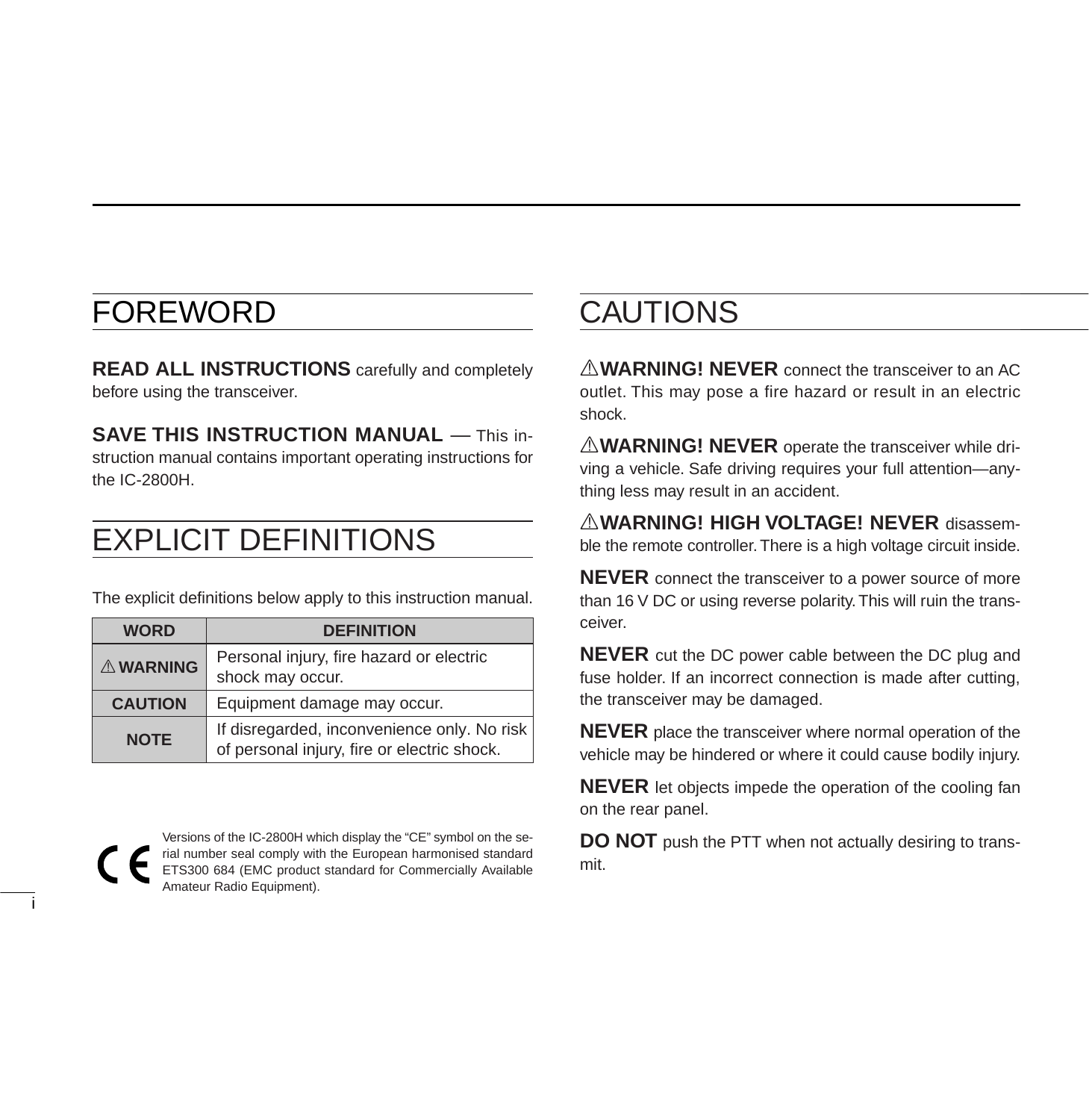**DO NOT** operate the transceiver near unshielded electrical blasting caps or in an explosive atmosphere.

During mobile operation, **DO NOT** operate the transceiver without running the vehicle's engine. When transceiver power is ON and your vehicle's engine is OFF, the vehicle's battery will soon become exhausted.

**AVOID** using or placing the transceiver in direct sunlight or in areas with temperatures below –10°C (+14°F) or above +60°C (+140°F).

**AVOID** the use of chemical agents such as benzine or alcohol when cleaning, as they can damage the transceiver's surfaces.

Place unit in a secure place to avoid inadvertent use by children.

**BE CAREFUL!** The transceiver will become hot when operating it continuously for long periods.

**USE** Icom microphones only (supplied or optional). Other manufacturer's microphones have different pin assignments and may damage the transceiver if attached.

#### **For LCD display**

**DO NOT** press the LCD screen. Excessive pressure may cause permanent damage to the LCD.

**DO NOT** tap or scratch the LCD using sharp objects.

**BE CAREFUL** when cleaning the LCD. Dust can easily scratch the surface.

LCDs are produced using high-density manufacturing technology resulting in 99.98% active dots, however, up to 0.02% of the dots may be non-active and/or continuously active. This is normal and does not indicate LCD malfunction.

Uneven areas may be displayed depending on display contents in some cases.

After displaying the same screen continuously for long periods, image 'burn-in' may occur. In such cases, turn the power OFF and discontinue operation for at least 24 hours.

#### **For U.S.A. only**

**CAUTION:** Changes or modifications to this device, not expressly approved by Icom Inc., could void your authority to operate this device under FCC regulations.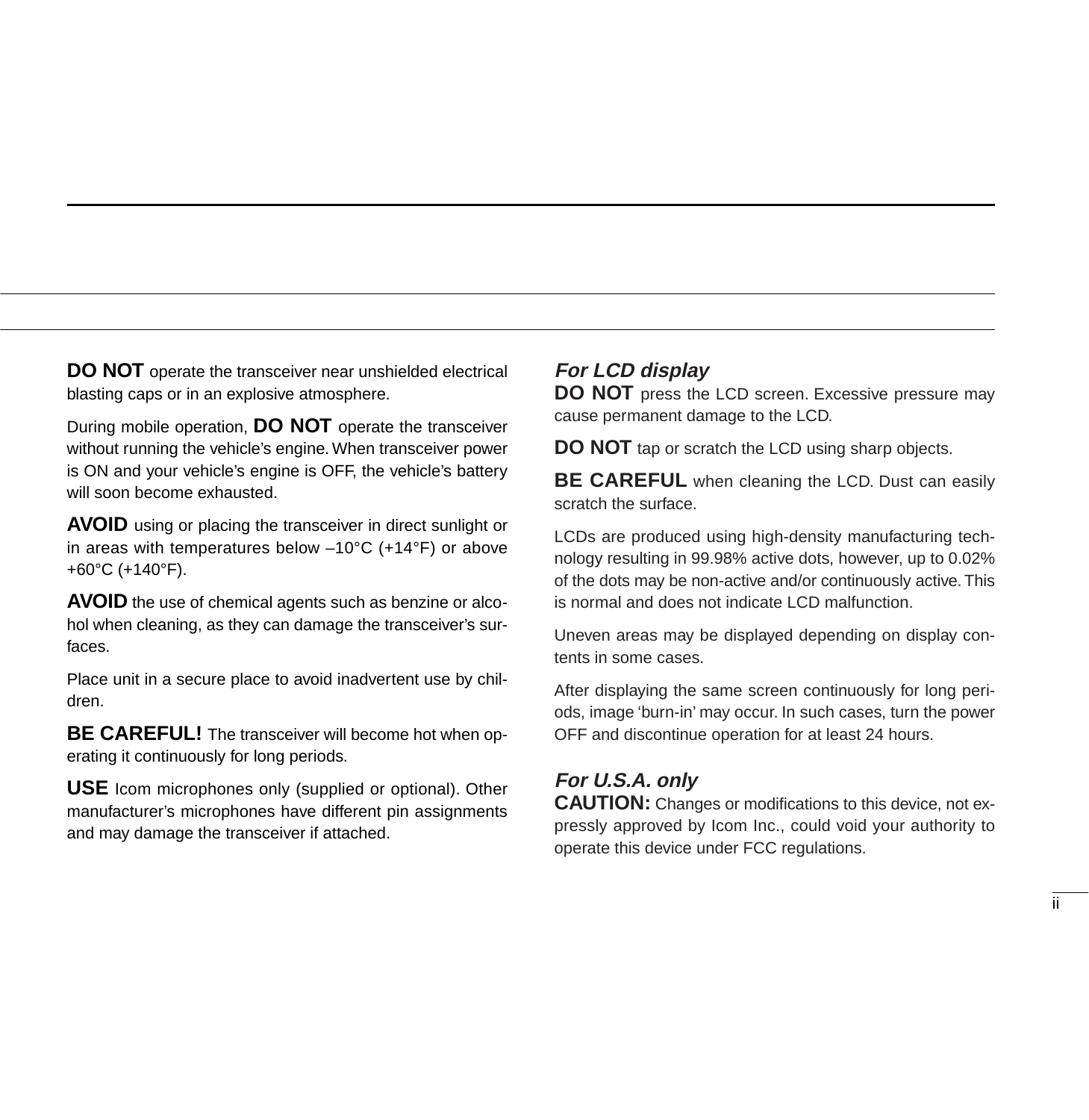### TABLE OF CONTENTS

**7 MEMORY/CALL** 

| 1            | SUPPLIED ACCESSORIES  1                                                                                                                                                                            |
|--------------|----------------------------------------------------------------------------------------------------------------------------------------------------------------------------------------------------|
| $\mathbf{c}$ | PANEL DESCRIPTION  2-13<br>Function display  4<br>Basic function menu  6<br>■HM-98 microphone  10<br>HM-97/118 microphone  13                                                                      |
| 3            | <b>INSTALLATION  14-17</b><br>■ Location  14<br>Mounting with the mounting<br>Mounting the remote<br>Battery connection  15<br>DC power supply<br>Cable connection  16<br>Antenna installation  17 |
| 4            | FREQUENCY SETTING  18-22<br>■ Lock functions  19<br>Using the tuning dial  20<br>■Using the [▲]/[▼] keys  20<br>Setting a tuning step  21<br>Using the keypad  22                                  |
| 5            | <b>BASIC OPERATION  23-25</b><br>Monitor function  24<br>Audio mute function  24                                                                                                                   |

|   | Selecting output power  25     |
|---|--------------------------------|
|   | One-touch PTT function  25     |
| 6 | REPEATER OPERATION  26-31      |
|   | ■ Accessing a repeater  26     |
|   | 1750 Hz tone  28               |
|   | Subaudible tone  29            |
|   | Offset frequency  30           |
|   | Auto repeater function  31     |
| 7 | <b>MEMORY/CALL</b>             |
|   | CHANNELS  32-39                |
|   | ■General  32                   |
|   | Programming during             |
|   |                                |
|   | Programming after selection 33 |
|   | Transferring memory contents   |
|   | to another memory  33          |
|   | Programming during selection   |
|   | via the microphone  34         |
|   | Programming after selection    |
|   | via the microphone  34         |
|   | Transferring memory contents   |
|   | to another memory via the      |
|   | microphone  35                 |
|   | Memory clear  36               |
|   | Alphanumeric display  37       |
|   | ■ Call channel  38             |
| 8 | SCRATCH PAD MEMORY  40-41      |
|   | What is a scratch pad          |
|   |                                |
|   | Calling up a scratch pad       |
|   |                                |

|   | ■Transferring scratch pad                      |
|---|------------------------------------------------|
|   | memory contents  41                            |
| 9 | <b>SCAN OPERATION  42-46</b>                   |
|   | ■ Scan types  42                               |
|   | Full/programmed scan  43                       |
|   | Selecting scan edges  44                       |
|   | ■ Memory scan  45                              |
|   | ■Skip channel setting  46                      |
|   | Scan resume condition  46                      |
|   |                                                |
|   |                                                |
|   | 11 PRIORITY WATCH  48-49                       |
|   | Priority watch types  48                       |
|   | Priority watch operation  48                   |
|   | <b>12 SUBAUDIBLE TONE</b>                      |
|   |                                                |
|   | OPERATION  50-53                               |
|   | Tone squelch operation  50                     |
|   | Pocket beep operation  52                      |
|   |                                                |
|   | 13 DTMF MEMORY  54-56                          |
|   | Programming a DTMF code  54                    |
|   | Transmitting a DTMF code 55                    |
|   | ■DTMF speed  56                                |
|   | 14 WIRELESS OPERATION  57-62                   |
|   | ■Connection  57                                |
|   | HM-90 wireless microphone  57                  |
|   | ■EX-1759 installation  58                      |
|   | ■HM-90 switches  59<br>■Microphone address  62 |

| 15 OTHER FUNCTIONS  63-75    |  |
|------------------------------|--|
| ■Beep tones  63              |  |
|                              |  |
| Auto power-off function  64  |  |
|                              |  |
| Squelch delay  65            |  |
| Sub band mute  65            |  |
| Sub band busy beep  66       |  |
| Automatic RF attenuator  66  |  |
| Memory name indication  67   |  |
| ■HM-98 [F-1]/[F-2] keys  67  |  |
| HM-97/118 [UP]/[DN] keys  68 |  |
|                              |  |
| Display brightness  69       |  |
| ■Indication type  69         |  |
| ■ My call function  69       |  |
| Packet operation  70         |  |
| Video monitor function  73   |  |
| Demonstration display  74    |  |
| AM/FM narrow mode  74        |  |
| Fuse replacement  74         |  |
|                              |  |
|                              |  |
| <b>16 CS-2800 CLONING</b>    |  |
| SOFTWARE  76-79              |  |
| 17 TROUBLESHOOTING  80       |  |
|                              |  |
| 19 SPECIFICATIONS  82-83     |  |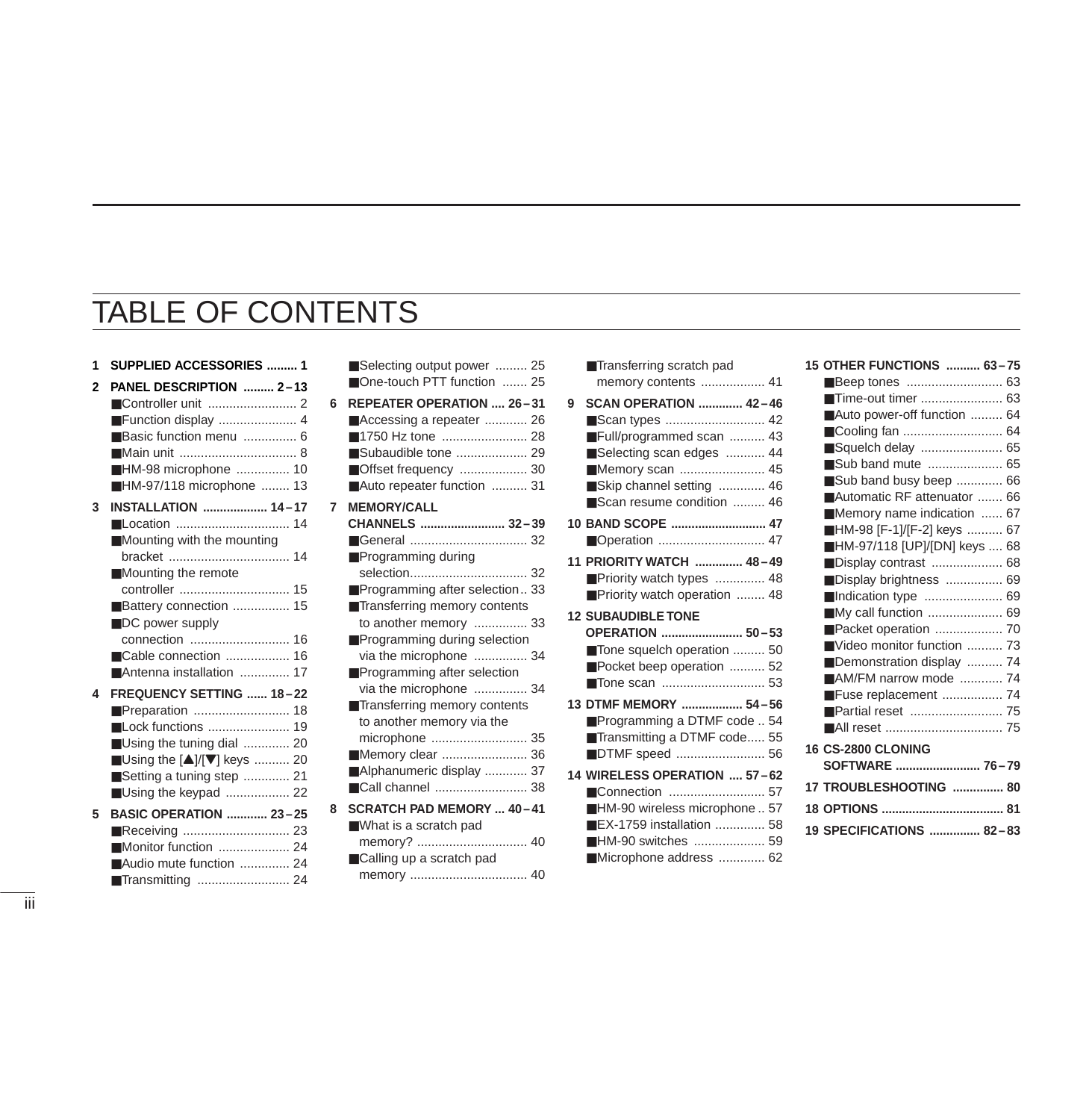### **SUPPLIED ACCESSORIES**

The transceiver comes with the following accessories. **Qty.**



| 7 Remote controller mounting screws and nut  1 set |  |
|----------------------------------------------------|--|
|                                                    |  |
|                                                    |  |

- \*1 A ferrite core is attached at one end of the cable for the U.S.A., Europe, Taiwan and Italy versions.
- \*2 The microphones illustrated at left are the HM-98 and HM-118. One of either the HM-98, HM-97 or HM-118/T/TA microphone is supplied depending on version.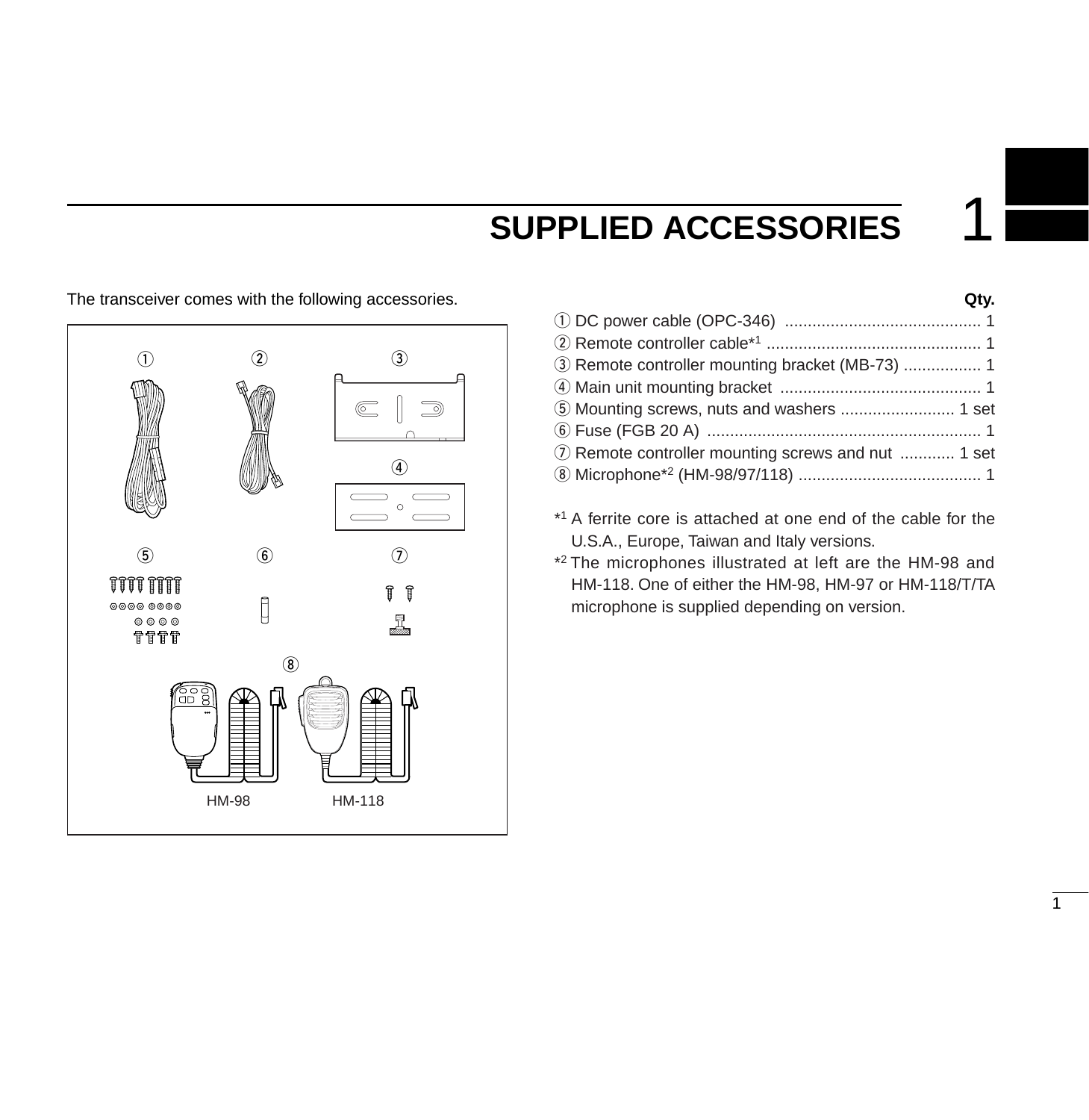### ■ **Controller unit**

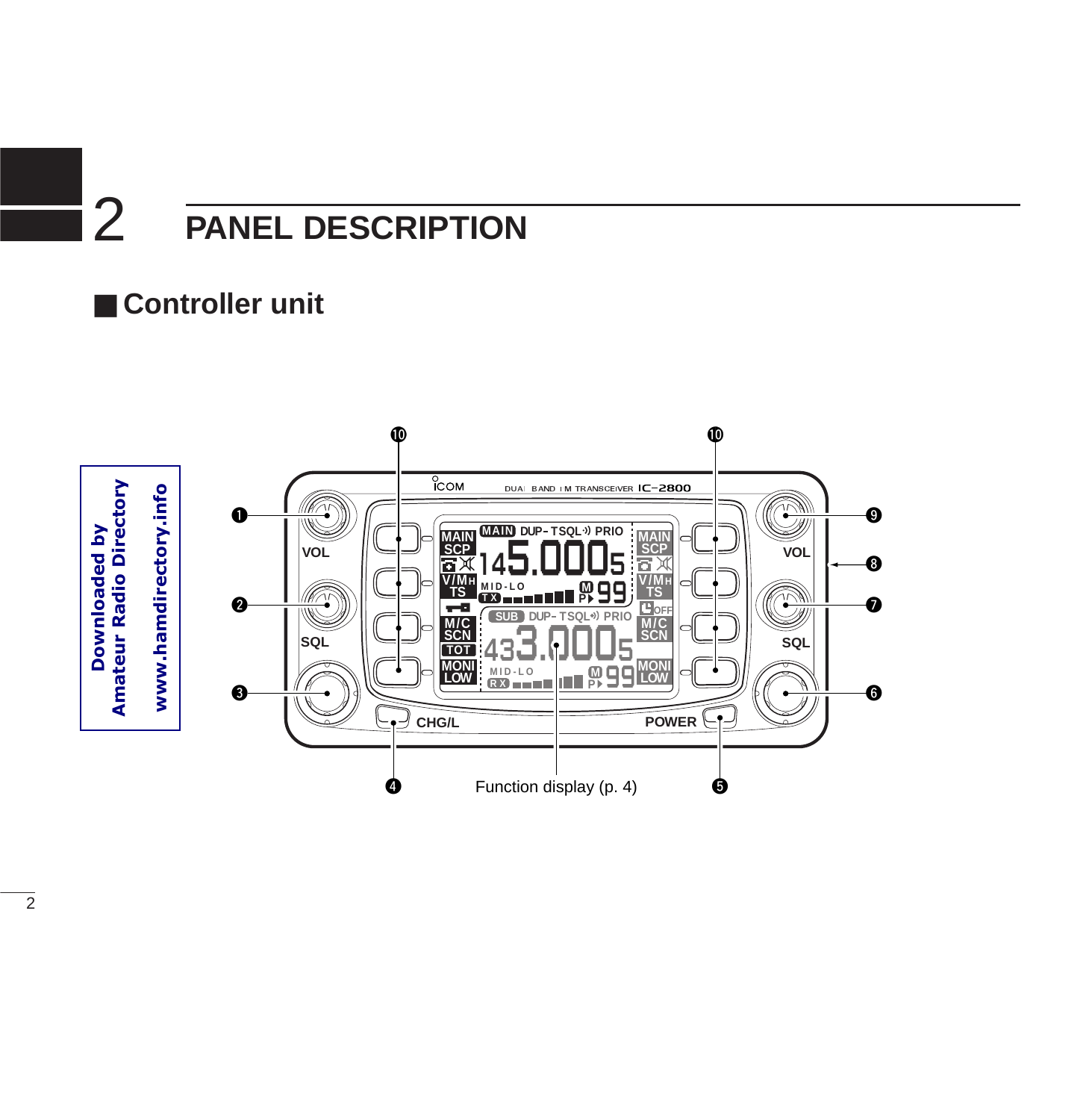#### q **VHF VOLUME CONTROL [VOL]**

Adjusts the VHF audio level. (p. 23)

#### **WHF SQUELCH CONTROL [SQL]**

- ➥Adjusts the VHF squelch level. (p. 23)
- ➥Depending on the set mode setting, the RF attenuator is automatically activated when [SQL] is rotated clockwise past the 12 o'clock position. (pgs. 23, 66)

#### **@ VHF TUNING DIAL [DIAL]**

Rotate [DIAL] to set operating frequencies, memory channels, set mode contents, etc. (p. 20)

#### **@ CHANGE/LOCK SWITCH [CHG/L]**

- $\rightarrow$  Toggles the multi-function switch menu. (p. 6)
- ➥Push [CHG/L] for 2 sec. to toggle the lock function ON and OFF. (p. 19)

#### $\Theta$  **POWER SWITCH [POWER]**

Push for 2 sec. to toggle the transceiver power ON and OFF. (p. 18)

#### **@ UHF TUNING DIAL [DIAL]**

Rotate [DIAL] to set operating frequencies, memory channels, set mode contents, etc. (p. 20)

#### **WHF SQUELCH CONTROL [SQL]**

- $\rightarrow$  Adjusts the UHF squelch level. (p. 23)
- ➥Depending on the set mode setting, the RF attenuator is automatically activated when [SQL] is rotated clockwise past the 12 o'clock position. (pgs. 23, 66)

#### **@ VIDEO INPUT JACK [VIDEO IN]**

Inputs an NTSC or PAL video signal depending on version. (p. 73)

#### $\odot$  **UHF VOLUME CONTROL [VOL]**

Adjusts the UHF audio level. (p. 23)

#### !0**MULTI-FUNCTION SWITCHES** (pgs. 6, 7)

Push to select the function indicated in the right-hand or left-hand LCD display of these switches.

- •Left-hand switches are used for VHF band and right-hand switches are used for UHF band.
- •Functions vary depending on the operating condition.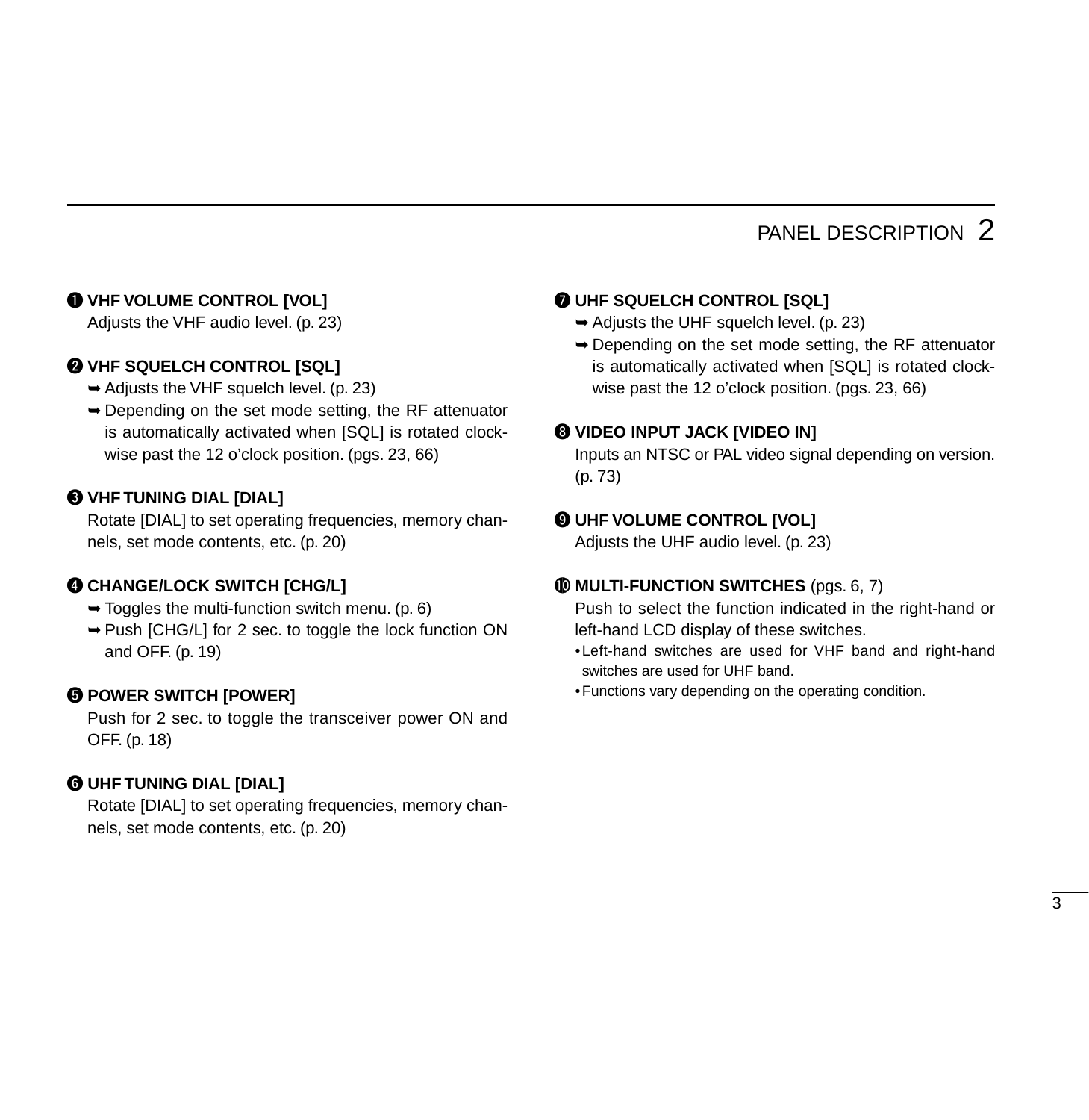### ■ **Function display**



#### **O FUNCTION INDICATORS** (pgs. 6, 7)

Indicate the functions assigned to the multi-function switches at left.

#### **@ DTMF MEMORY ENCODER INDICATOR** (p. 54)

Appears when the DTMF memory encoder is in use.

#### **@ LOCK INDICATOR** (p. 19)

Appears when the lock function is in use.

#### **<sup>4</sup>** TIME-OUT TIMER INDICATOR (p. 63)

- $\rightarrow$  Appears when the time-out timer is activated.
- ➥Flashes when the time-out time elapses and the transmission is terminated.

#### **6 S/RF INDICATOR**

Shows the relative signal strength while receiving. Shows the relative output power while transmitting. (pgs. 23, 24)

- •"RX" appears when receiving a signal or when the squelch is open.
- •"TX" appears when transmitting.

#### **G** FUNCTION INDICATORS (pgs. 6, 7)

Indicate the functions assigned to the multi-function switches at right.

#### **@ AUTO POWER-OFF INDICATOR** (p. 64)

Appears when the auto power-off function is in use.

#### **6 MEMORY CHANNEL READOUT**

Shows the memory or call channel number, etc.

- $\rightarrow$  "M" appears when a memory channel is selected. (p. 18)
- ➥"≈" appears when a selected memory channel is set as a skip channel. (p. 46)
- ➥"P≈" appears when the memory channel frequency is set as a skip frequency during scanning. (p. 46)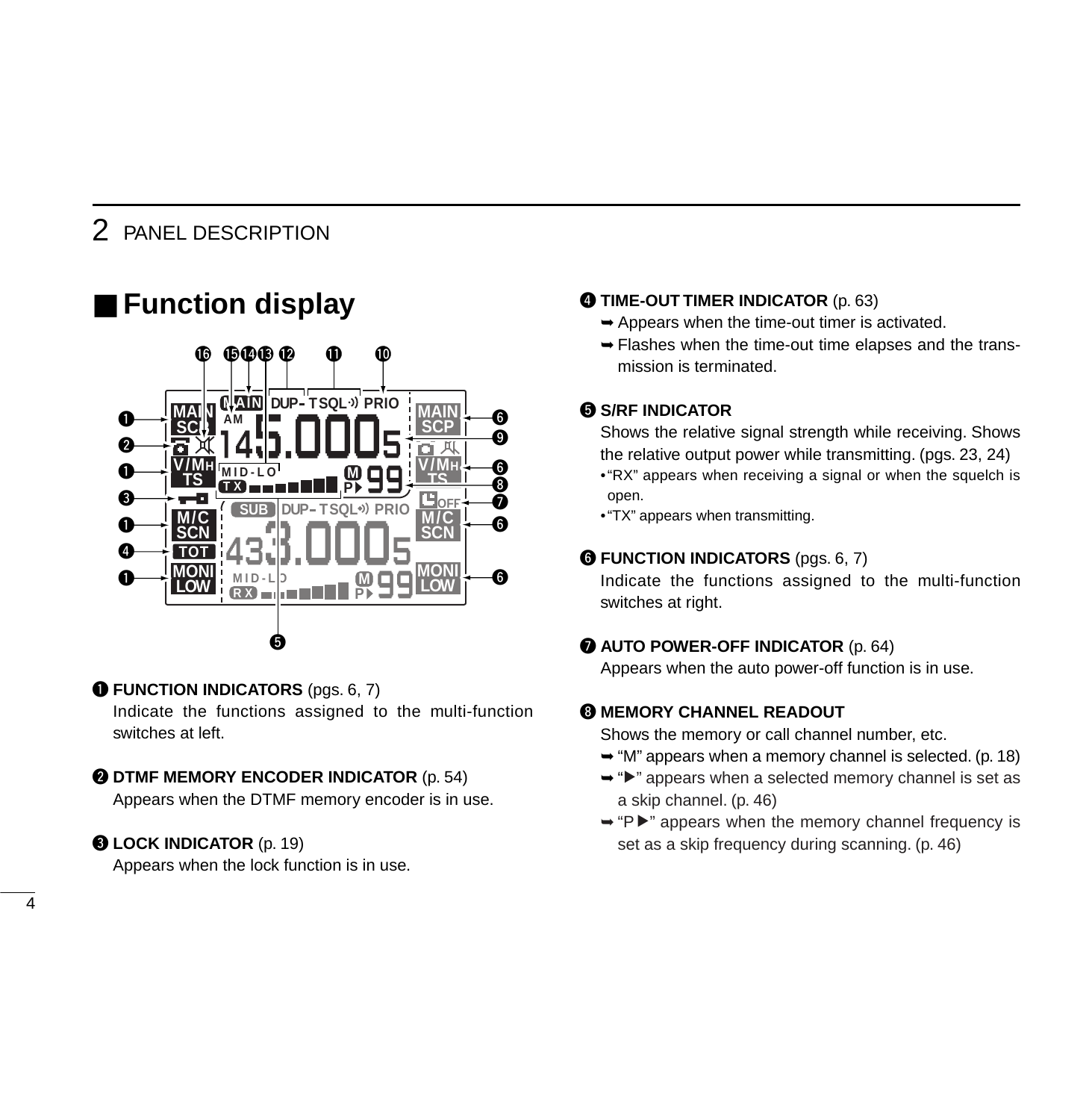#### **O FREQUENCY READOUT**

Shows the operating frequency, memory name, etc.

#### **10 PRIORITY WATCH INDICATOR** (p. 48)

Appears when priority watch is in use.

#### **10 TONE INDICATORS** (pgs. 26, 50, 52)

"T" appears when the subaudible tone encoder is in use; " $TSQL·$ )" appears during pocket beep operation and "T SQL" appears when the tone squelch function is activated.

#### **12 DUPLEX INDICATORS** (p. 26)

Appear when semi-duplex operation (repeater operation) is in use.

•"DUP–" appears when minus duplex is selected; "DUP" appears when plus duplex is selected.

#### **13** OUTPUT POWER INDICATORS (p. 25)

- ➥"HI" appears when high output power is selected.
- ➥"MID-HI" appears when mid high output power is selected
- ➥"MID-LO" appears when mid low output power is selected
- ➥"LO" appears when low output power is selected
- **1MAIN BAND INDICATOR** (p. 18)
	- $\rightarrow$  " $\overline{M}$ " appears above the frequency which is selected as the main band.
	- ➥"^" appears when the sub band access function is in use.
		- •This function can be used via the HM-98 and HM-90.

#### $\bigoplus$  **AM/FM NARROW MODE INDICATOR** (p. 74)

- ➥"AM" appears when AM mode is selected.
	- •AM mode is available for the U.S.A. and S. America versions only.
- ➥"NAR" appears when FM narrow mode is selected.
	- •FM narrow mode is available for the VHF band of the Europe and Italy versions only.

#### **16 MUTE INDICATOR** (pgs. 24, 65)

- ➥Both band's indicators appear when the mute function is in use.
	- •This function can be used via the HM-98 and HM-90.
- $\rightarrow$  Sub band's indicator appears when the sub band mute function is activated.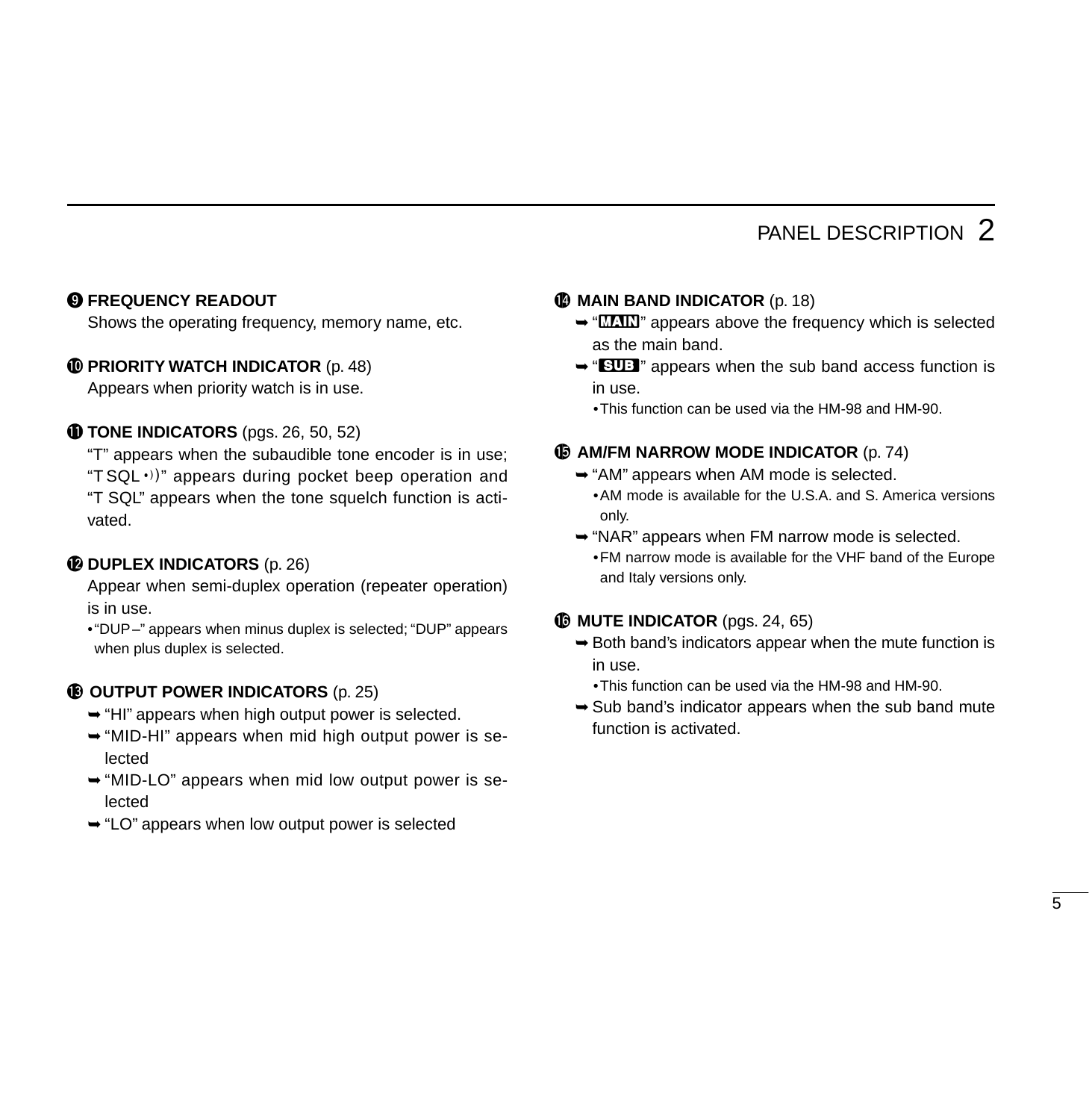### **Basic function menu**

The multi-function switches have 2 main menus. Pushing [CHG/L] toggles between the 2 multi-function switch menus.

Left-hand switches are used for VHF band and right-hand switches are used for UHF band except  $\odot$  and  $\odot$ .



#### q **MAIN BAND/BAND SCOPE MENU [MAIN(SCP)]**

- $\rightarrow$  Push to select the main band. (p. 18)
- ➥Push for 2 sec. to enter the band scope screen. (p. 47)

#### w **VFO/MHz/TUNING STEP MENU [V/MH (TS)]**

- ➥Push to select VFO mode or to select the MHz tuning step while in VFO mode. (p. 20)
- ➥Push for 2 sec. to enter tuning step screen. (p. 21)

#### **@ MEMORY CHANNEL/CALL CHANNEL/SCAN MENU [M/C(SCN)]**

- ➥Push to select the memory mode or call channel. (pgs. 18, 38)
- $\rightarrow$  Push for 2 sec. to enter the scan screen. (p. 42)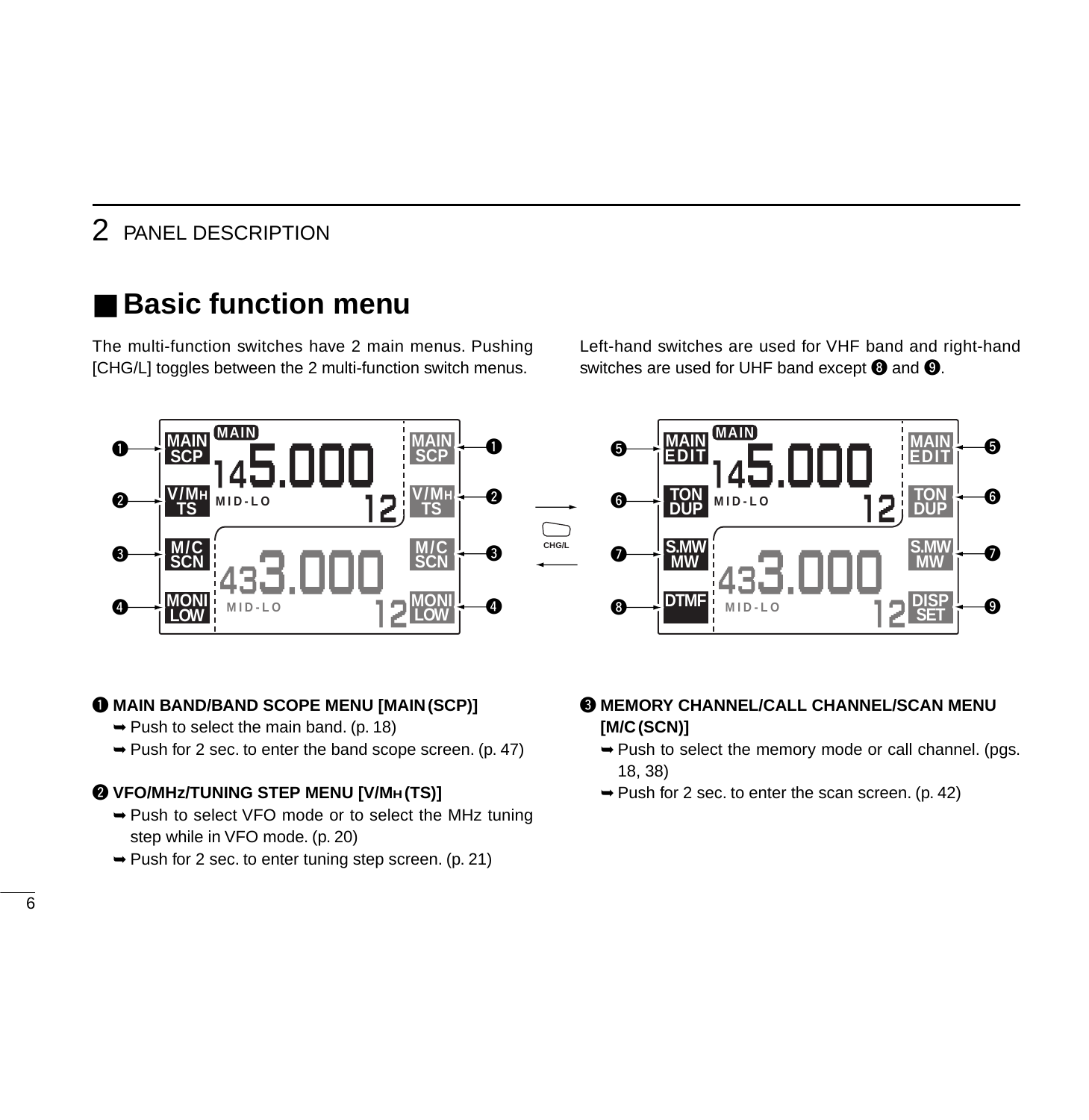#### **<sup>4</sup> MONITOR/LOW POWER MENU [MONI(LOW)]**

- ➥Push to toggle the monitor function ON and OFF. (p. 24)
- $\rightarrow$  Push for 2 sec. to change the output power selection. (p. 25)
	- •Low (LO), mid-low (MID-LO), mid-high (MID-HI) and high (HI) powers are available.

#### $\odot$  **MAIN BAND/MEMORY EDIT MENU [MAIN(EDIT)]**

- $\rightarrow$  Push to select the main band. (p. 18)
- ➥Push for 2 sec. to enter the edit screen. (pgs. 29, 30, 37, 46, 51)

#### **@ TONE/DUPLEX MENU [TON(DUP)]**

- ➥Push to activate the following functions in order.
	- •Subaudible tone encoder—"T" appears. (p. 26)
	- Pocket beep—"T  $SQL·$ )" appears. (p. 52)
	- •Tone squelch—"T SQL" appears. (p. 50)
	- •No tone operation—no indicator appears.
- ➥Push for 2 sec. to select semi-duplex or simplex operation. (p. 26)
	- •"DUP–" appears during minus duplex operation, "DUP" appears during plus duplex operation and no indicator appears during simplex operation.

#### **O** SELECT MEMORY WRITE/MEMORY WRITE MENU **[S.MW(MW)]**

- ➥Push to select the desired memory channel number to be programmed. (p. 32)
- ➥Push for 2 sec. to program a memory channel or call channel while in VFO mode. (p. 32)
- ➥Push for 2 sec. to transfer a memory channel, call channel or scratch pad memory contents into the VFO when not in VFO mode. (p. 33)

#### **@ DTMF MENU [DTMF]**

- ➥Push to toggle the DTMF memory ON and OFF. (p. 55)
- ➥Push for 2 sec. to enter the DTMF memory screen. (p. 54)

#### o **DISPLAY/SET MODE MENU [DISP(SET)]**

- $\rightarrow$  Push to enter the display set mode screen. (p. 68)
- ➥Push for 2 sec. to enter the set mode screen.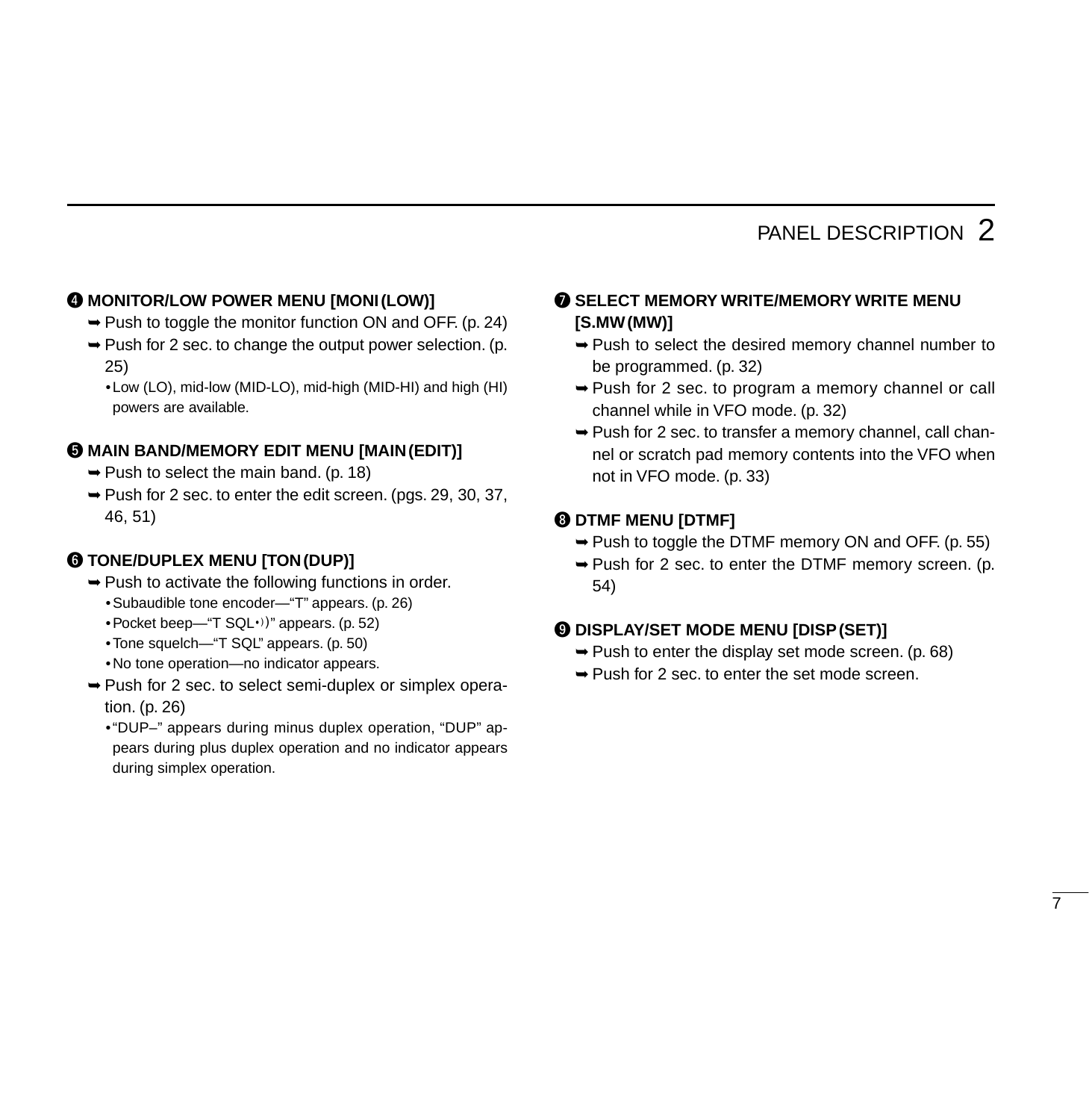### ■ **Main unit**



#### $\bullet$  **MICROPHONE CONNECTOR [MIC]**

Connects the supplied microphone.



- $(1)$  +8 V DC output (Max. 10 mA)
- (2) Frequency up/down
- 3 HM-90/98 control input
- $(4)$  PTT
- (5) Microphone ground
- **6** Microphone input
- (7) Ground
- $\Omega$  No connection

**@ CONTROLLER CONNECTOR [CONTROLLER]** (p. 16) Connects the controller unit with the supplied cable.

#### **@ DATA CONNECTOR [DATA]** (p. 70)

Connects a TNC (Terminal Node Controller), etc. for data communications.

•See the information at right for details.

#### r **144 MHz SPEAKER CONNECTOR [144 MHz SP]**

Connects an 8  $\Omega$  speaker, if desired.

#### t **430(440) MHz SPEAKER CONNECTOR [430(440) MHz SP]**

Connects an 8  $\Omega$  speaker, if desired.

| Connected<br>speaker           | <b>VHF band audio</b>               | <b>UHF band audio</b>                     |  |  |  |
|--------------------------------|-------------------------------------|-------------------------------------------|--|--|--|
| With no exter-<br>nal speakers | Internal speaker (mixed audio)      |                                           |  |  |  |
| [144MHz SP]<br>only            | External speaker (mixed audio)      |                                           |  |  |  |
| [430(440) MHz<br>SPI only      | Internal speaker                    | External speaker                          |  |  |  |
| 2 external<br>speakers         | External speaker via<br>[144MHz SP] | External speaker via<br>[430(440) MHz SP] |  |  |  |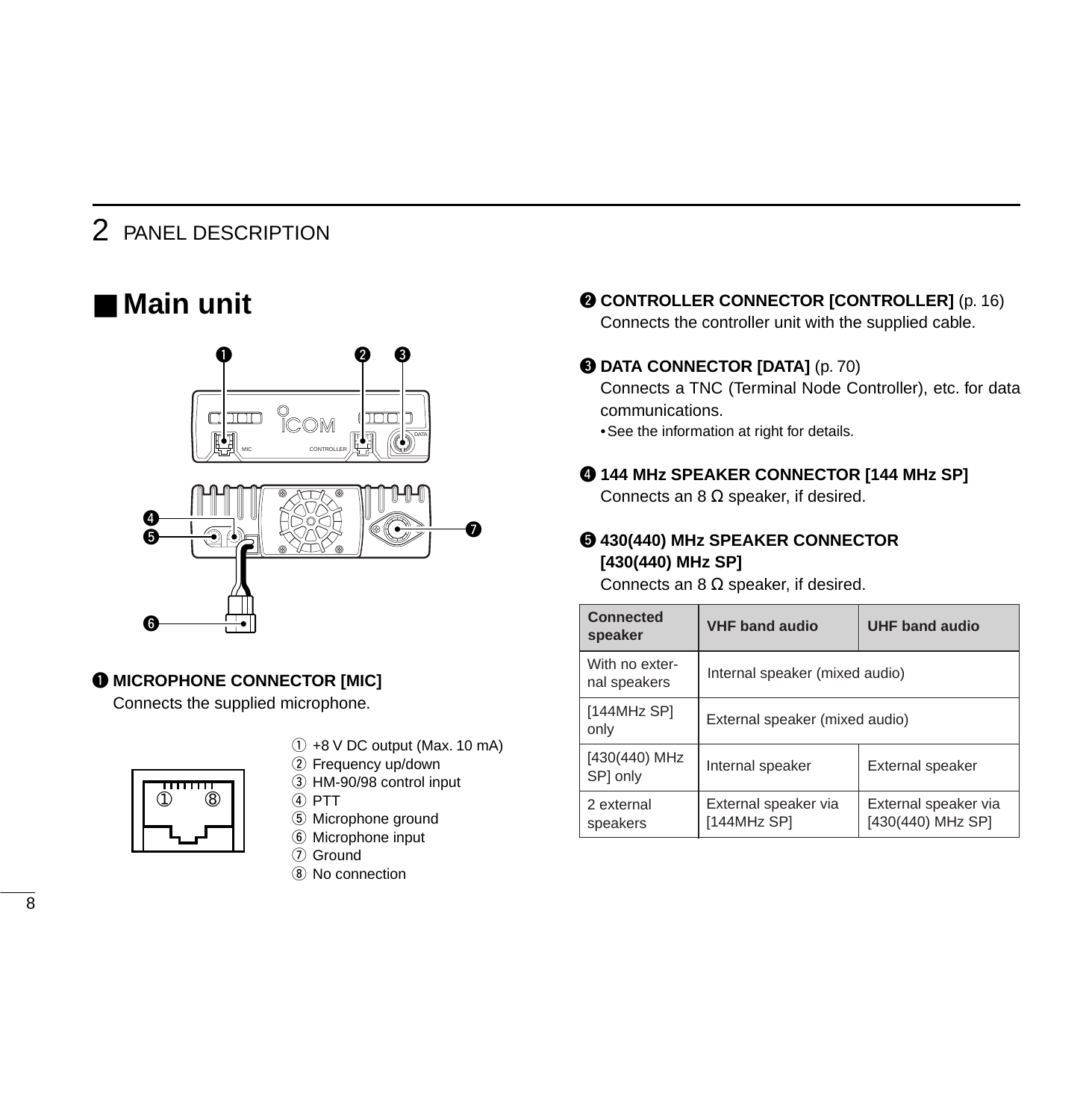#### **@ POWER RECEPTACLE [DC13.8V]** (pgs. 15, 16)

Accepts 13.8 V DC  $\pm$ 15% with the supplied DC power cable.

•Current of 12 A or greater is required.

**ZOO NOT** use a cigarette lighter socket as a power X source when operating in a vehicle. The plug may cause voltage drops and ignition noise may be superimposed  $\mathscr W$  onto transmit or receive audio.

#### **@ ANTENNA CONNECTOR [ANT]**

Connects a 50  $\Omega$  antenna with a PL-259 connector and a 50 Ω coaxial cable.

#### **ANTENNA INFORMATION**

For radio communications, the antenna is of critical importance, along with output power and sensitivity. The transceiver accepts a 50  $\Omega$  antenna and less than 1.5 : 1 of Voltage Standing Wave Ratio (VSWR). High SWR values not only may damage the transceiver but also lead to TVI or BCI problems.

#### D**DATA JACK PIN ASSIGNMENTS**



- $(i)$  DATA IN (1200 bps: AFSK 9600 bps: G3RUH, GMSK)
- $(2)$  GND
- $(3)$  PTTP
- 4 DATA OUT (9600 bps)
- $(5)$  AF OUT (1200 bps)
- $6$  PSQL

 $(1)$  DATA IN

Input terminal for data transmit. See p. 70 for details on how to toggle data speed between 1200 and 9600 bps.

 $(2)$  GND

Common ground for DATA IN, DATA OUT and AF OUT.

 $(3)$  PTTP

PTT terminal for packet operation only. Connect ground to transmit data.

(4) DATA OUT

Data out terminal for 9600 bps operation only.

 $(5)$  AF OUT

Data out terminal for 1200 bps operation only.

y PSQL (squelch out)

Becomes high (+5V) when the transceiver receives a signal which opens the squelch.

- •To avoid unnecessary TNC transmission, connect squelch to the TNC to inhibit transmission when receiving signals.
- •Keep audio output at a normal level, otherwise a "PSQL" signal will not be output.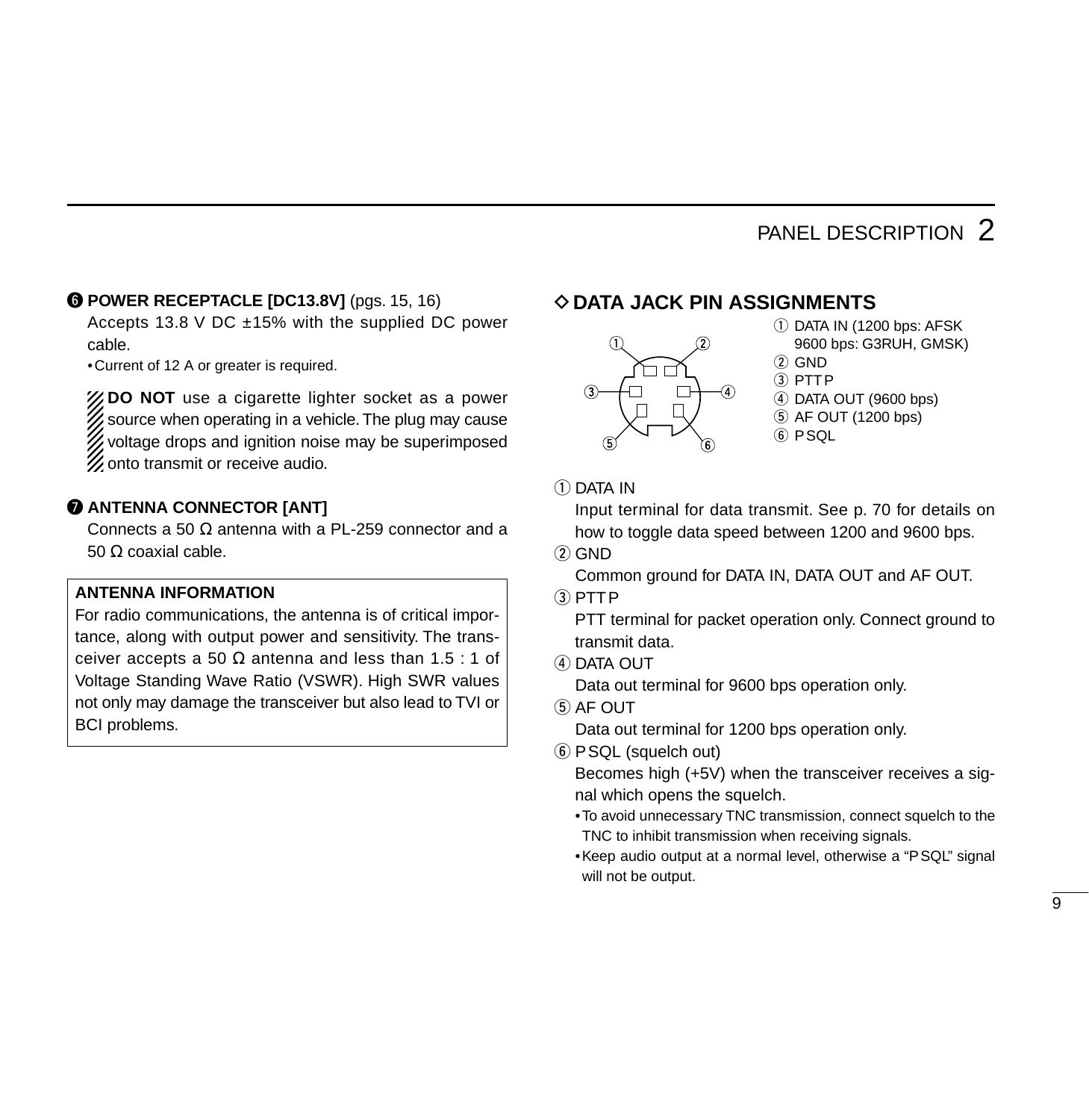### ■ **HM-98 microphone**\*



#### $\bigcirc$  UP/DOWN SWITCHES  $[\triangle]/[\nabla]$

- ➥Push either switch to change the operating frequency, memory channel, set mode contents, etc. (p. 20)
- $\rightarrow$  Push either switch for 2 sec. to start scanning. (p. 43)

#### **@ PTT SWITCH**

- ➥Push and hold to transmit; release to receive. (p. 24)
- ➥Toggles between transmitting and receiving while the one-touch PTT function is in use. (p. 25)

#### **@ VFO SWITCH [VFO(LOCK)]**

- ➥Push to select VFO mode. (p. 18)
- $\rightarrow$  Push for 2 sec. to toggle the lock function. (p. 19)

#### **@ MEMORY SWITCH [MR (CALL)]**

- ➥Push to select memory mode.
- ➥Push for 2 sec. to select the call channel. (p. 38)

#### **6 ACTIVITY INDICATOR**

Lights red while a key is pushed; lights green while the one-touch PTT function is in use.

#### **@ BAND SWITCH [BAND (SUB)]** (p.18)

- $\rightarrow$  Push to toggle the operating band or set the sub band as the main band.
- $\rightarrow$  Push for 2 sec. to toggle the sub band access function.

#### **O** FUNCTION SWITCHES [F-1]/[F-2] (p.67)

Assign your desired key function from the front panel switches.

•Default settings are [VHF M/C] for [F-1] and [UHF M/C] for [F-2].

#### **<sup>6</sup>** FUNCTION INDICATOR

- ➥Lights orange while [FUNC] is activated—indicates the secondary function of switches can be accessed.
- ➥Lights green when [DTMF-S] is activated—DTMF signals can be transmitted with the keypad. (p. 55)

#### o **KEYPAD**

Used for controlling the transceiver, transmitting DTMF sig- $\overline{10}$  nals, etc. See the following 2 pages for details.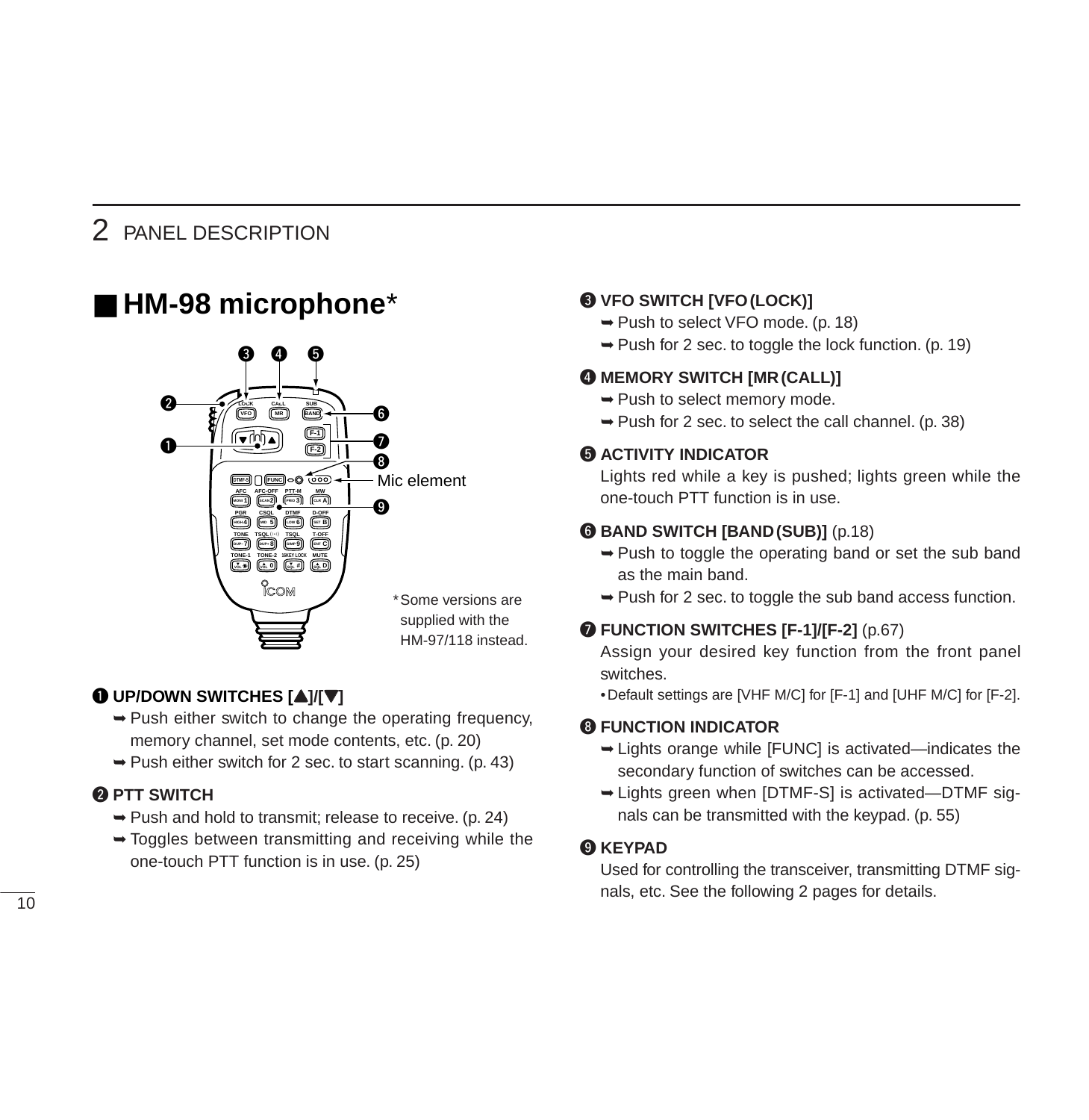| <b>KEY</b>                                                                                                | <b>FUNCTION</b>                                                                                                      | <b>SECONDARY FUNCTION (after [FUNC])</b>                    | <b>OTHER FUNCTIONS</b>                                                         |
|-----------------------------------------------------------------------------------------------------------|----------------------------------------------------------------------------------------------------------------------|-------------------------------------------------------------|--------------------------------------------------------------------------------|
| <b>AFC</b><br>MOM1                                                                                        | Toggles between opening and closing the<br>operating band's squelch.<br>(p. 24)                                      | No secondary function.                                      |                                                                                |
| AFC-OFF<br>$(\underline{\text{scan2}})$                                                                   | Starts and stops scanning.<br>(p. 42)                                                                                | No secondary function.                                      |                                                                                |
| PTT-M<br>$(\text{PRIO 3})$                                                                                | Starts and stops priority watch.<br>(p. 48)                                                                          | Turns the one-touch PTT function ON and<br>OFF.<br>(p. 25)  |                                                                                |
| <b>PGR</b><br>$\boxed{\text{HIGH 4}}$                                                                     | Selects high output power.<br>(p. 25)                                                                                | No secondary function.                                      | After [DTMF-S]:                                                                |
| <u>csol</u><br>                                                                                           | Selects mid-high output power.<br>(p. 25)                                                                            | No secondary function.                                      | Transmit the appropriate<br>DTMF code or push [0]                              |
| <b>DTMF</b><br>$(\underline{\text{low 6}})$                                                               | (p. 25)<br>Selects low output power.                                                                                 | Turns the DTMF memory encoder function<br>ON.<br>(p. 54)    | to [9], [A] to [D] to trans-<br>mit the DTMF memory<br>when<br>contents<br>the |
| <b>TONE</b>                                                                                               | Selects-duplex.<br>(p. 27)                                                                                           | Turns the subaudible tone encoder ON.<br>(p. 27)            | DTMF memory encoder<br>is activated.<br>(p. 54)                                |
| TSQL (0)<br>$(\overline{DUP} + B)$                                                                        | Selects +duplex.<br>(p. 27)                                                                                          | Turns the pocket beep function ON.<br>(p. 52)               |                                                                                |
| TSQL<br>$\sqrt{\frac{\text{SIMP}}{2}}$                                                                    | Selects simplex.<br>(p. 27)                                                                                          | Turns the tone squelch function ON. (p. 50)                 |                                                                                |
| TONE-2<br>$\left[\begin{smallmatrix}\mathsf{v}\mathsf{d}_\mathsf{L} & \mathsf{0}\end{smallmatrix}\right]$ | (p. 23)<br>Increases the audio output.<br>. The [VOL] controls on the controller unit have<br>priority when rotated. | While being pushed, transmits a 1750 Hz<br>(p. 28)<br>tone. |                                                                                |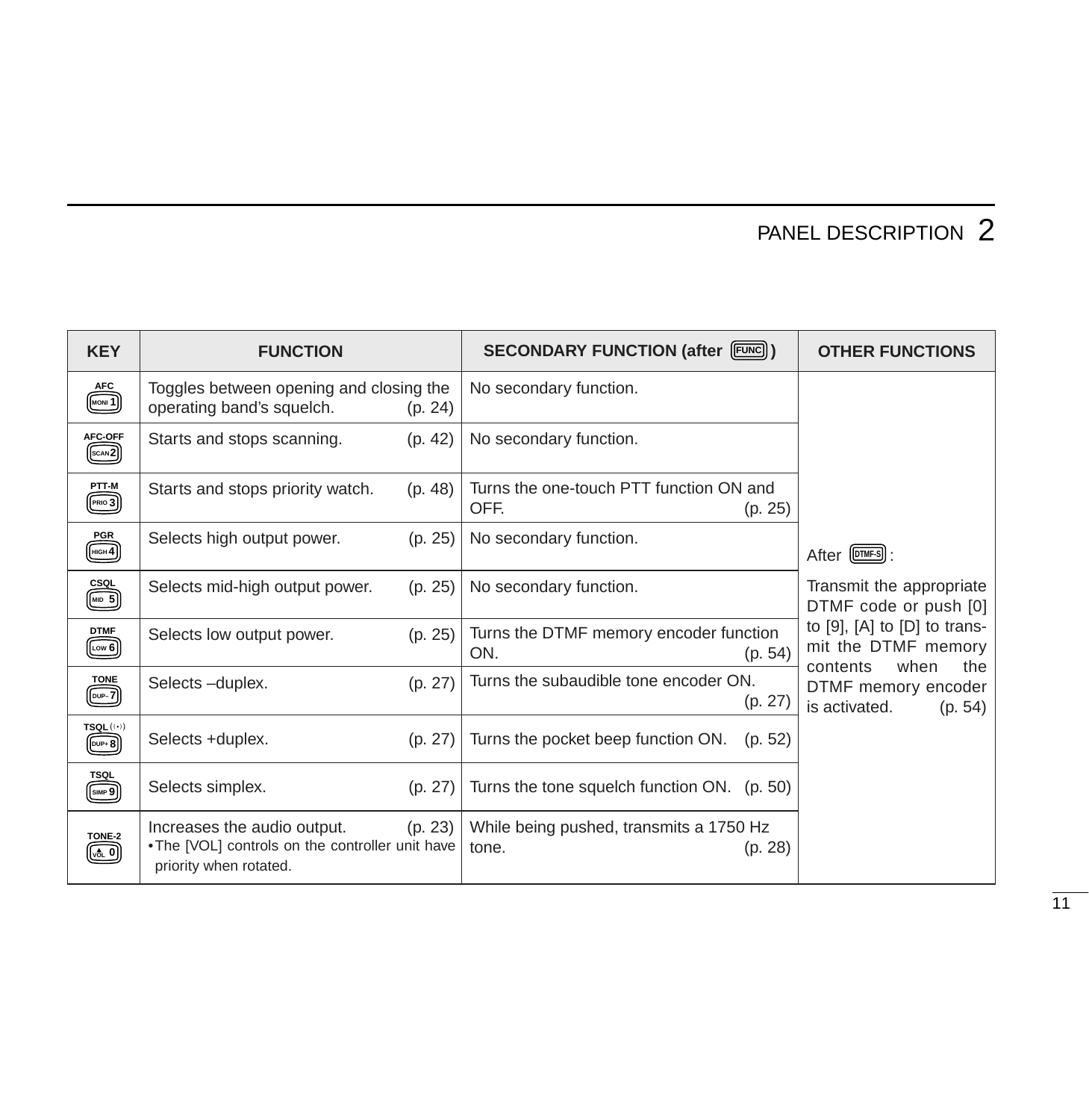| <b>KEY</b>                                      | <b>FUNCTION</b>                                                                                                                                                            | <b>SECONDARY FUNCTION (after [FUNC])</b>                                                                                                                                                                   | <b>OTHER FUNCTIONS</b>                                                                            |
|-------------------------------------------------|----------------------------------------------------------------------------------------------------------------------------------------------------------------------------|------------------------------------------------------------------------------------------------------------------------------------------------------------------------------------------------------------|---------------------------------------------------------------------------------------------------|
| МW<br>CLR A                                     | • Clears a digit before entry.<br>(p. 22)<br>• Cancels the monitor, scan, priority watch,<br>DTMF memory, mute function or set<br>mode condition.<br>(pgs. 24, 42, 48, 54) | • Writes the VFO contents into the memory<br>channel or call channel.<br>(pgs. 34, 39)<br>• Advances the memory channel number<br>when continuously pushed after program-<br>ming is completed.<br>(p. 34) | After [OTMF-S]:                                                                                   |
| D-OFF<br>SET B                                  | Enters set mode and decreases the set<br>mode selection order.                                                                                                             | DTMF memory OFF.                                                                                                                                                                                           | Transmit the appropriate<br>DTMF code or push [0]<br>to $[9]$ , $[A]$ to $[D]$ to trans-          |
| <b>T-OFF</b><br>ENT C                           | • Sets the keypad for numeral input.<br>(p. 22)<br>• Advances the set mode selection order<br>after entering set mode.                                                     | Turns the subaudible tone encoder, pocket<br>beep or tone squelch OFF. (pgs. 27, 50, 52)                                                                                                                   | mit the DTMF memory<br>when<br>contents<br>the<br>DTMF memory encoder<br>is activated.<br>(p. 54) |
| <b>MUTE</b><br>$[\mathsf{s}\mathsf{\hat{a}}$ LD | Increases the squelch level.<br>(p. 23)<br>. The [SQL] controls on the controller unit have<br>priority when rotated.                                                      | Mutes both band's audio.<br>(p. 24)<br>. Mute function is released when any operation is<br>performed.                                                                                                     |                                                                                                   |
| 16KEY LOCK<br>$\overline{\text{sat}}$ #         | Decreases the squelch level.<br>(p. 23)<br>. The [SQL] controls on the controller unit have<br>priority when rotated.                                                      | Locks the digit keys on the keypad (including<br>the A-D, $#$ and $*$ keys).<br>(p. 19)                                                                                                                    | After (DTMF):                                                                                     |
| TONE-1<br>( <sub>vo∟</sub> *                    | Decreases the audio output.<br>(p. 23)<br>. The [VOL] controls on the controller unit have<br>priority when rotated.                                                       | Sends a 1750 Hz tone signal for 0.5 sec.<br>(p. 28)                                                                                                                                                        | Transmit the appropriate<br>DTMF code.<br>(p. 54)                                                 |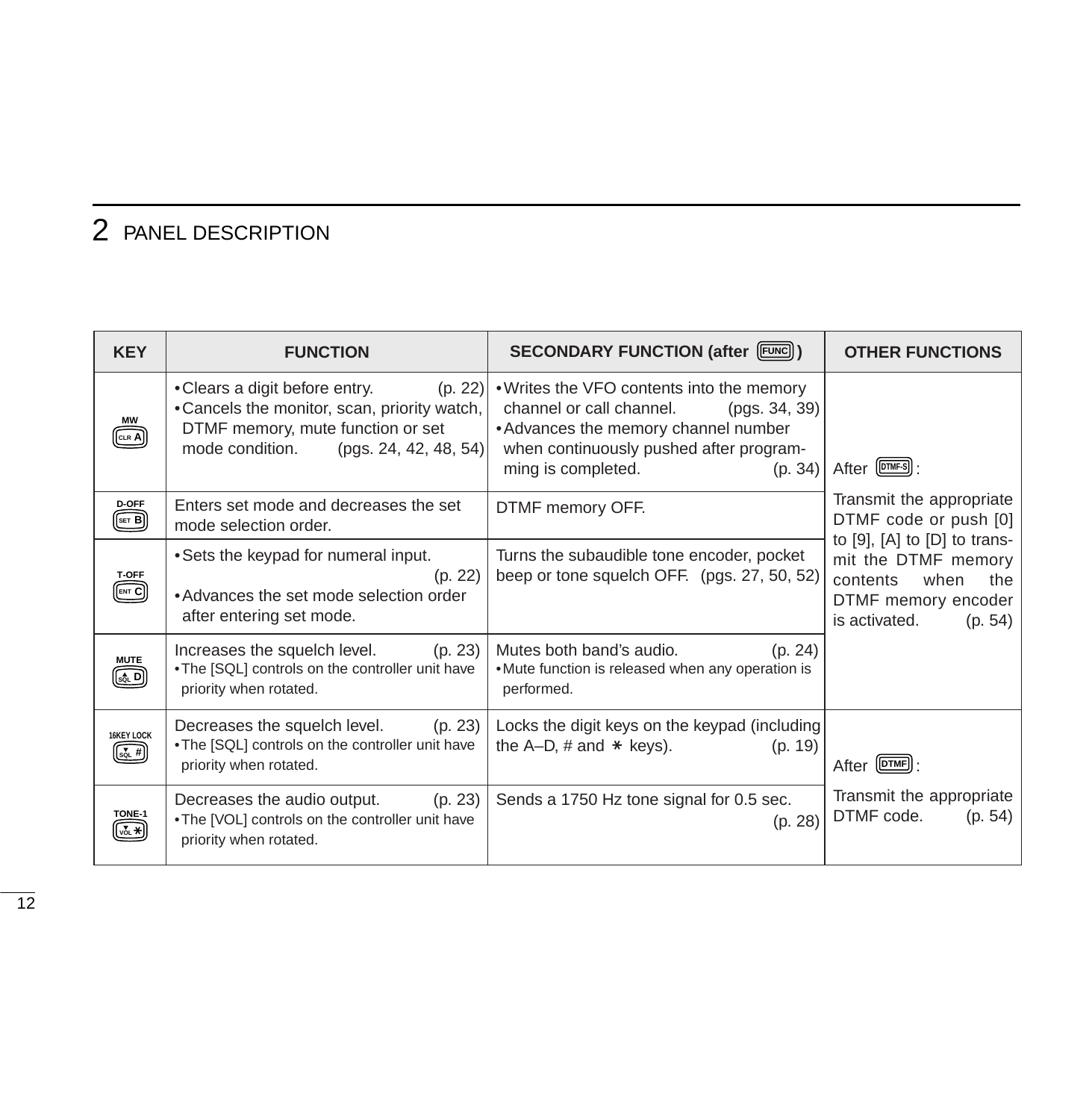### ■ HM-97/118 microphone





### **Q PTT SWITCH**

Push and hold to transmit; release to receive. (p. 24)

#### **WITCHES [UP]/[DN]**

- ➥Push either switch to change the operating frequency, memory channel, set mode contents, etc. (p. 20)
- $\rightarrow$  Push either switch for 2 sec. to start scanning. (p. 42)
- ➥Activate a function programmed in set mode. (p. 68)

#### **BLOCK SWITCH**

Locks the [UP]/[DN] keys on the microphone.

#### **@ TONE SWITCH (HM-97 only)**

Push to transmit a 1750 Hz tone call signal. (p. 28)

#### $\Theta$  **DTMF KEYPAD** (HM-118T/TA only)

Used for transmitting DTMF signals.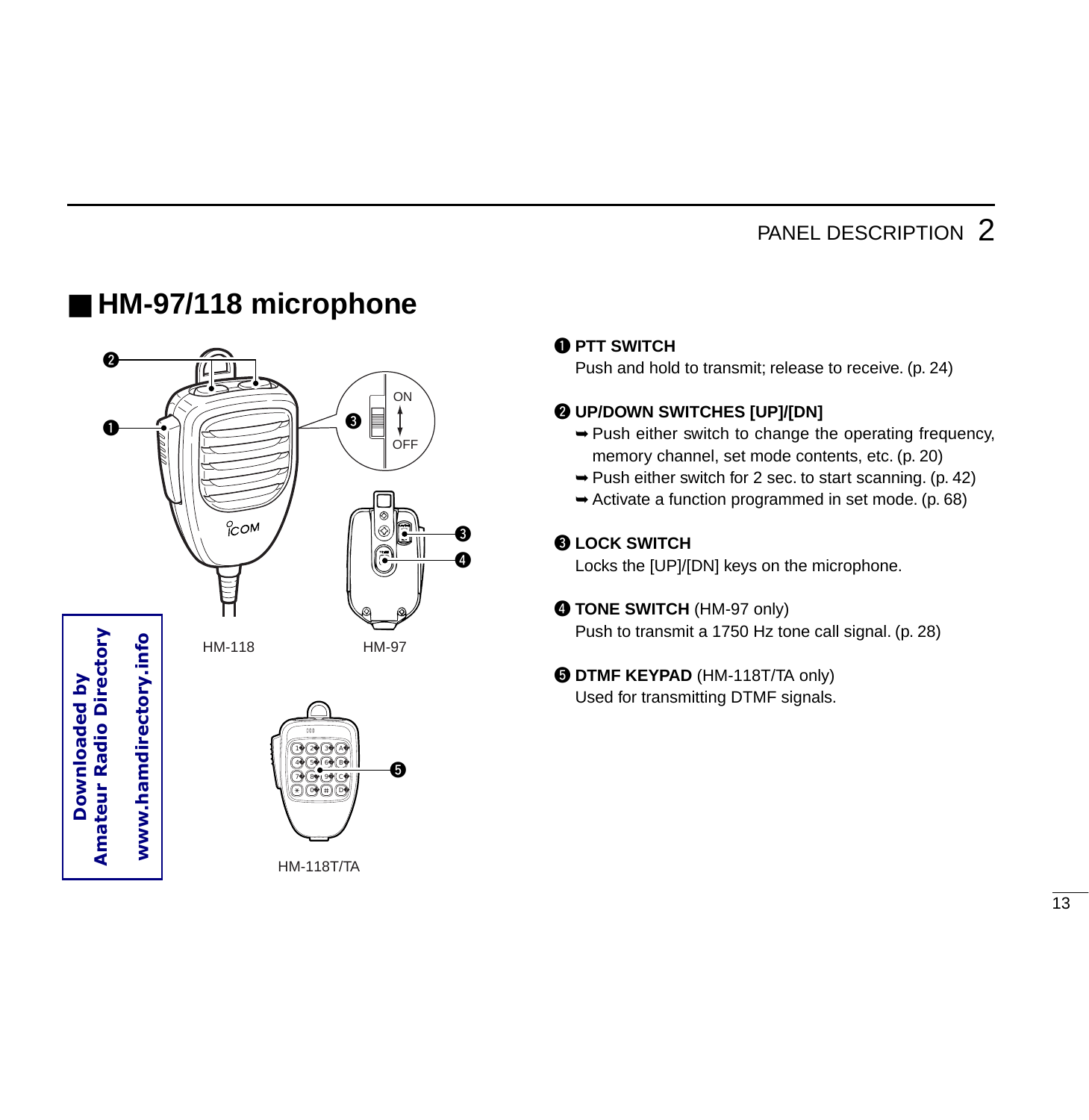# 3 **INSTALLATION**

### ■ **Location**

Select a location which can support the weight of the transceiver and does not interfere with driving in any way. We recommend the locations shown in the diagram below.

**NEVER** place the transceiver or remote controller where normal operation of the vehicle may be hindered or where it could cause bodily injury.

**NEVER** place the transceiver or remote controller where air bag deployment may be obstructed.

**DO NOT** place the transceiver or remote controller where hot or cold air blows directly onto it.

**AVOID** placing the transceiver or remote controller in direct sunlight.

#### **•EXAMPLE INSTALLATION LOCATIONS**



### ■ **Mounting with the mounting bracket**

- $\Omega$  Drill 4 holes where the mounting bracket is to be installed. •Approx. 5.5–6 mm  $(3/16)$  when using nuts; approx. 2–3 mm  $(1/16)$ when using self-tapping screws.
- 2 Insert the supplied screws, nuts and washers through the mounting bracket and tighten.
- 3 Adjust the angle, if desired.

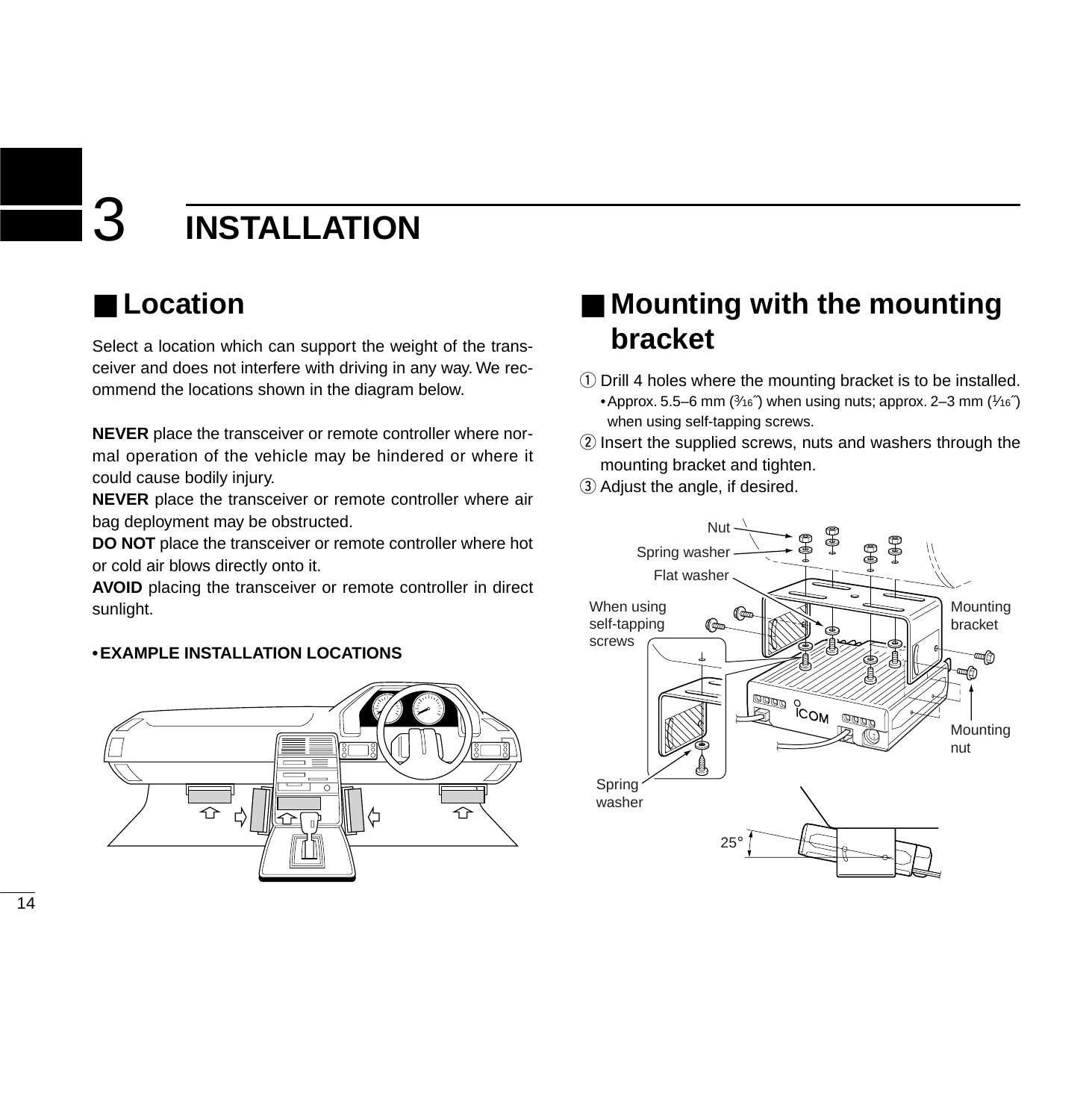### INSTALLATION 3

### ■ **Mounting the remote controller**

Install the nut before attaching the bracket to the wall, etc.





#### $\diamond$  When using an **optional MB-65**

X The supplied remote controller bracket is not necessary when using the **Z** optional MB-65.



### ■ **Battery connection**

*X* NEVER connect the transceiver directly to a 24 V battery. **DO NOT** use the cigarette lighter socket for power connections.

Attach a rubber grommet when passing the DC power cable through a metal plate to prevent short circuits. •See p. 74 for fuse replacement.

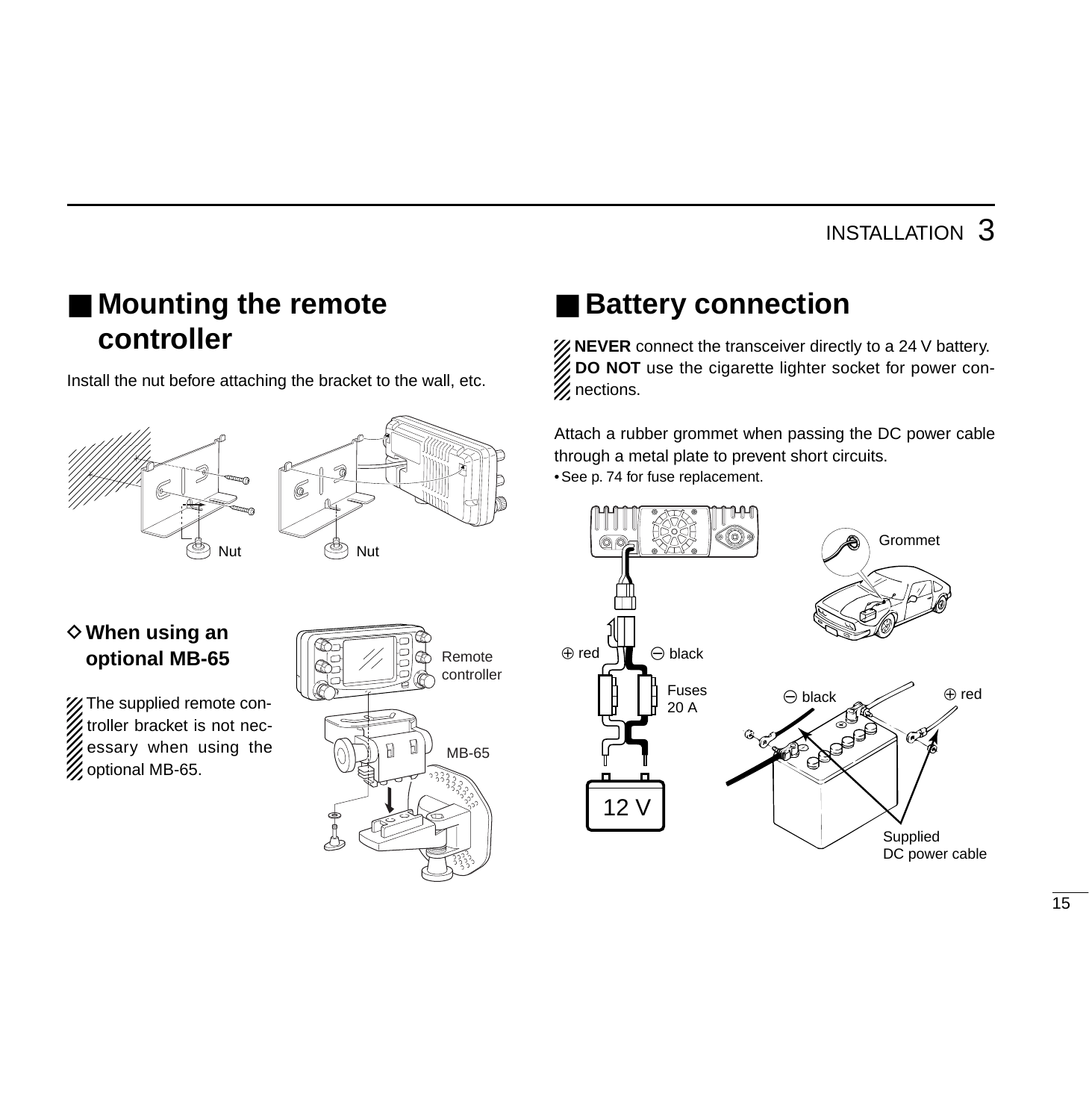### 3 INSTALLATION

### ■ **DC** power supply connection

Use a 13.8 V DC power supply with more than 12 A capacity.

Make sure the ground terminal of the DC power supply is grounded.

•See p. 74 for fuse replacement.



### ■ Cable connection

Connect the cable as shown below.

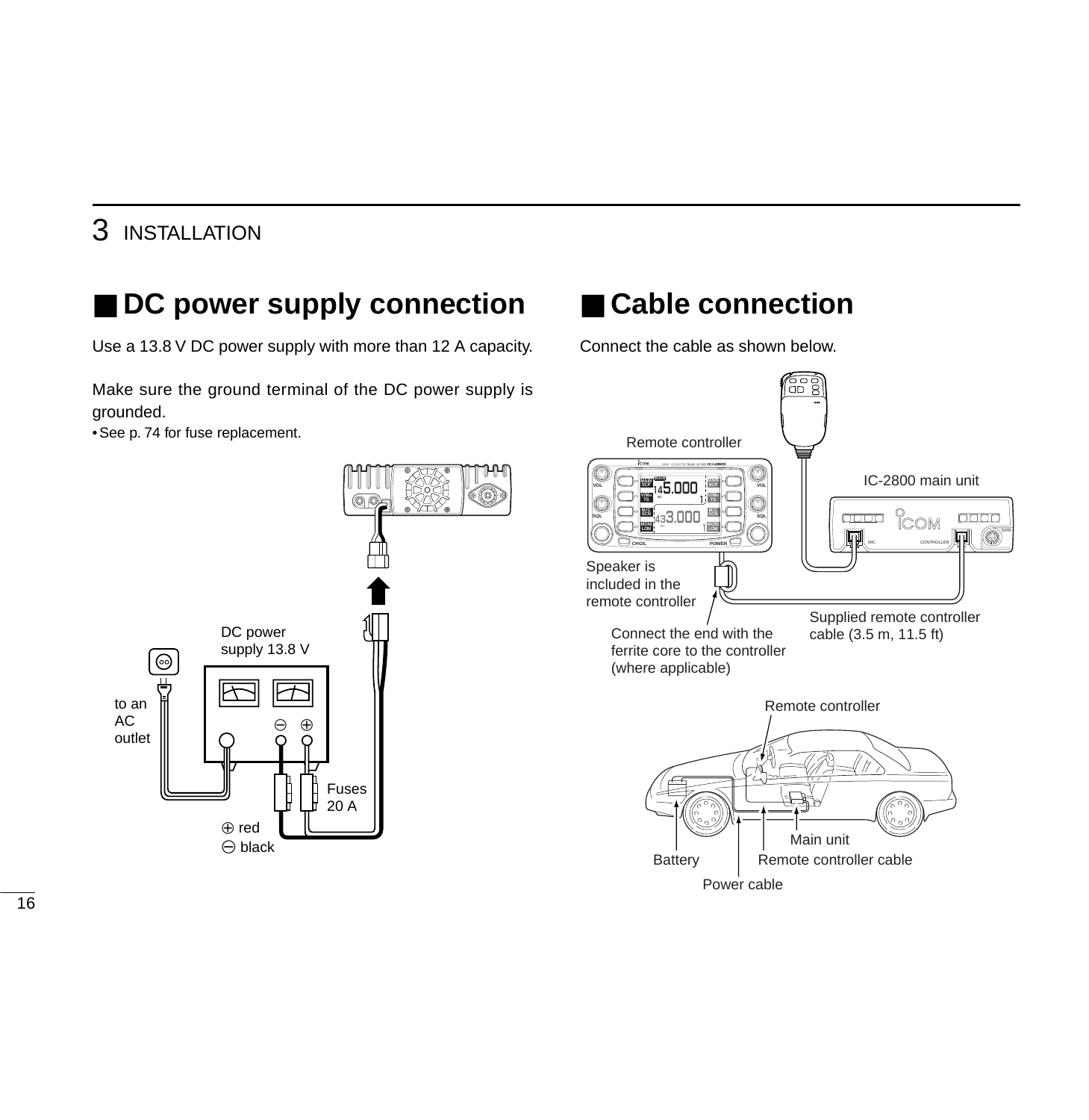### ■ **Antenna installation**

#### **♦ Antenna location**

To obtain maximum performance from the transceiver, select a high-quality antenna and mount it in a good location. A nonradial antenna should be used when using a magnetic mount.



#### **♦ Antenna connector**

The antenna uses a PL-259 connector.

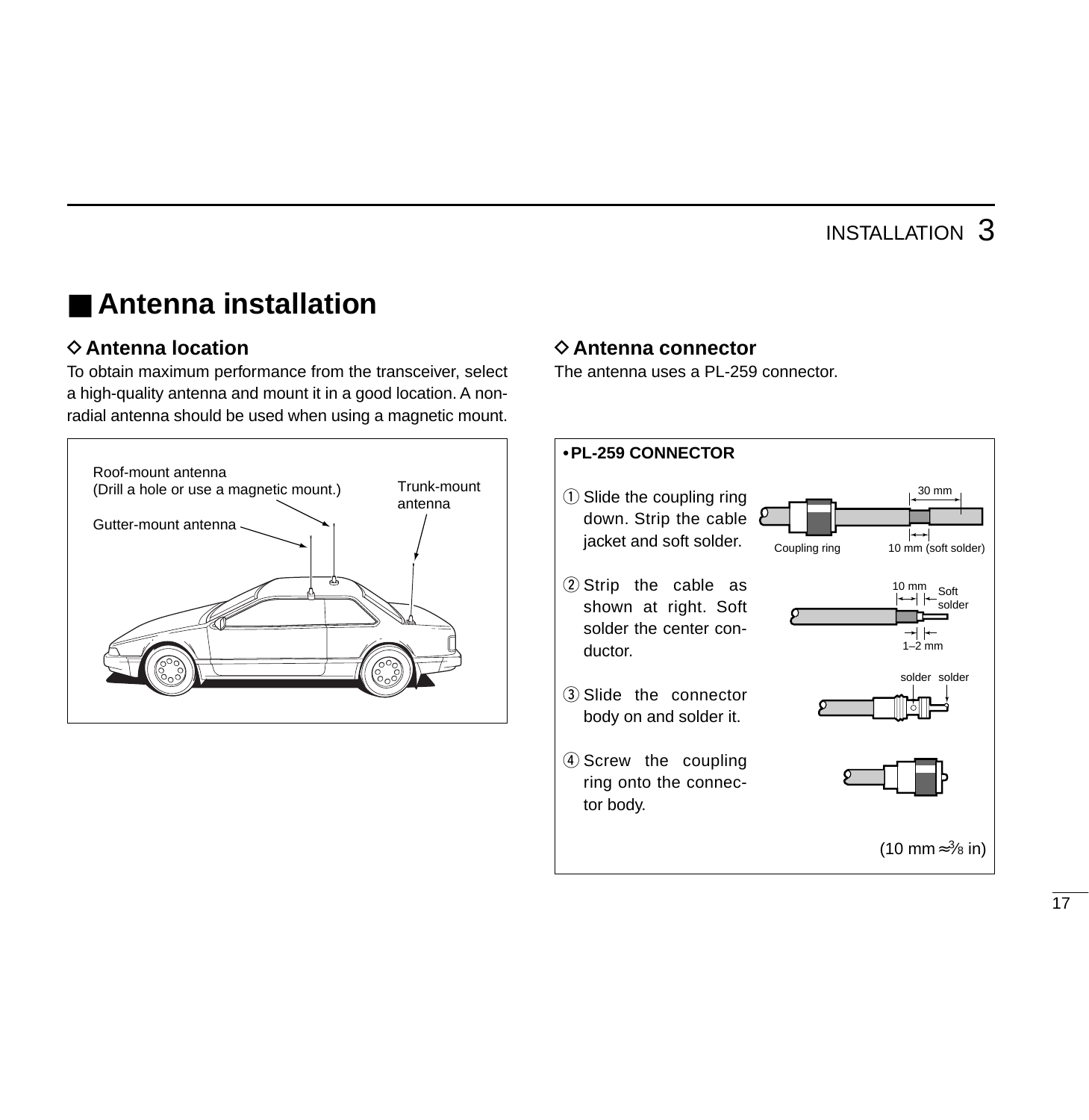### ■ **Preparation**

#### **◇ Turning power ON/OFF**

X Before operating the transceiver for the first time it's a good idea to reset the transceiver's CPU. This will ensure that all transceiver settings are at their defaults. See p. 75 for CPU **Z** resetting details.

➥Push [POWER] for 2 sec. to turn power ON or OFF.

#### **◇ Operating band**

The transceiver can receive 144 MHz and 430(440) MHz band signals simultaneously. To activate all functions or to change frequency via the microphone, you must designate one band as the main band. The transceiver can transmit a signal on the main band only.

- ➥Push either [MAIN] to select the desired transmit band.
	- " $\text{MLNN}$ " indicator shows the selected band as the main band.





- ➥Push [BAND] to select the desired operating band.
	- $\cdot$  " $\blacksquare\hspace{-0.1cm}\blacksquare$ " indicator shows the selected band as the main band.

#### **♦ VFO and memory modes**

The transceiver has 2 basic operating modes: VFO mode and memory mode. Select VFO mode first to set an operating frequency.

- ➥Push [V/MH] to select VFO mode when the transceiver is not in VFO mode.
	- •If VFO mode is already selected, the digits below 100\* kHz disappear. In this case, push [V/MH] again (or push twice or 3 times depending on version).



"M" appears in memory mode.

\*The digits below 1 or 10 MHz disappear for some versions.



➥Push [VFO] to select VFO mode. **► Push [MR] to select memory mode.** 



Note that in this manual, sections beginning with a microphone icon (as above), designate opera- $\mathsf{FOWER}$   $\mathbb{C}$  tion via the HM-98 microphone.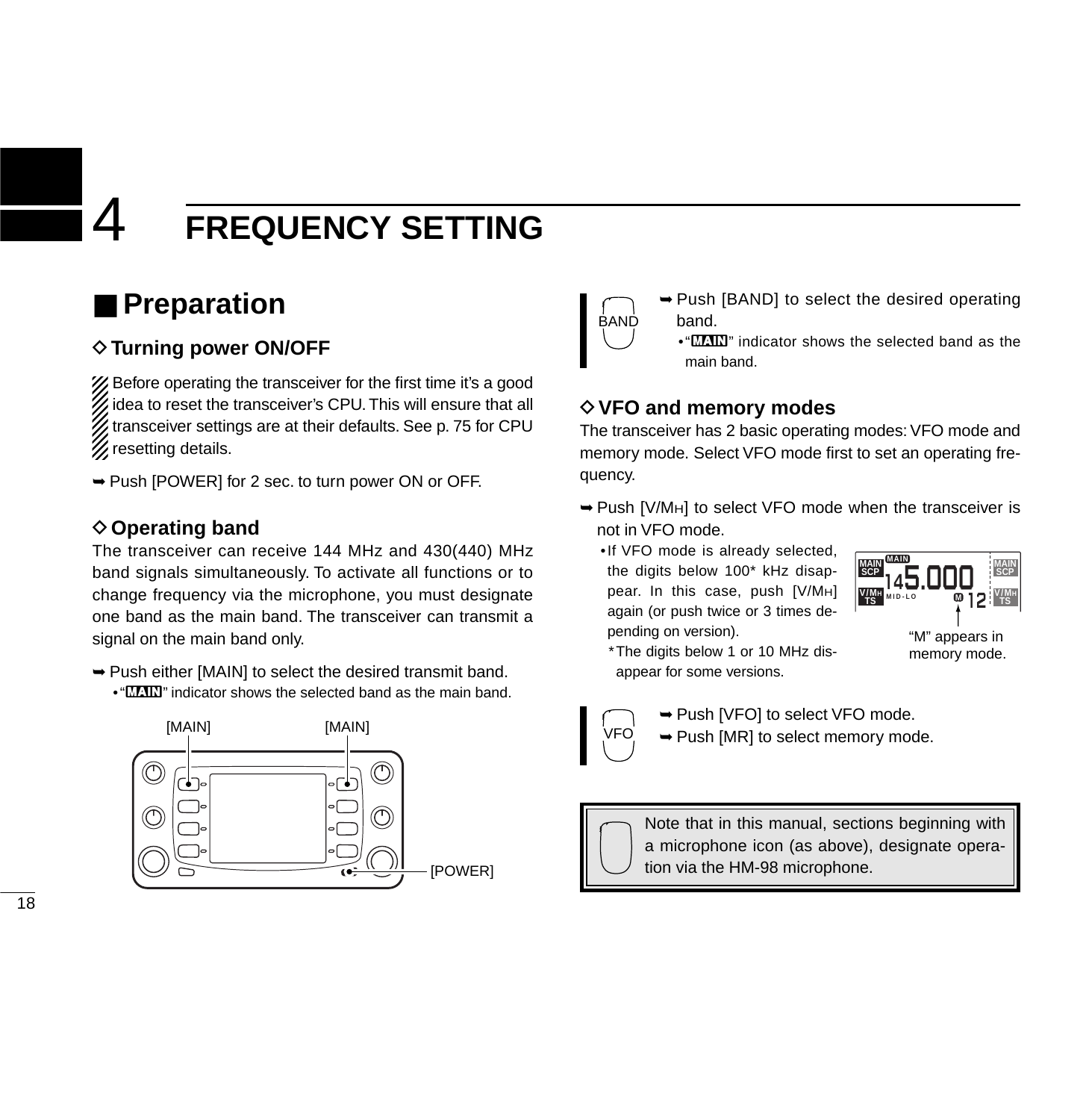### ■ **Lock functions**

To prevent accidental frequency changes and unnecessary function access, use the lock function. The transceiver and HM-98 have 2 different lock functions.

#### **♦ Frequency lock**

This function locks the tuning dials and switches electronically and also locks the microphone switches.

➥Push [CHG/L] for 2 sec. to toggle the frequency lock function ON and OFF.

•[CHG/L], [MAIN], [MONI], [VOL], [SQL], [PTT] and [BAND] can be used while the frequency lock function is in use. Also, TONE-1, TONE-2, DTMF tones or DTMF memory contents can be transmitted from the HM-98 microphone.



➥Push [(VFO)LOCK] for 2 sec. to toggle the function ON and OFF.



#### **◇ Microphone keypad lock**

This function locks the HM-98 microphone keypad.



- ➥Push [FUNC] then [16KEYLOCK] to toggle the microphone keypad lock function ON and OFF.
	- •[PTT] and the 7 keys on the upper half of the microphone can be used.
	- •All switches on the transceiver can be used.
	- •The keypad lock function is released when the transceiver power is turned OFF then ON again.

**a**" appears when the lock function is in use.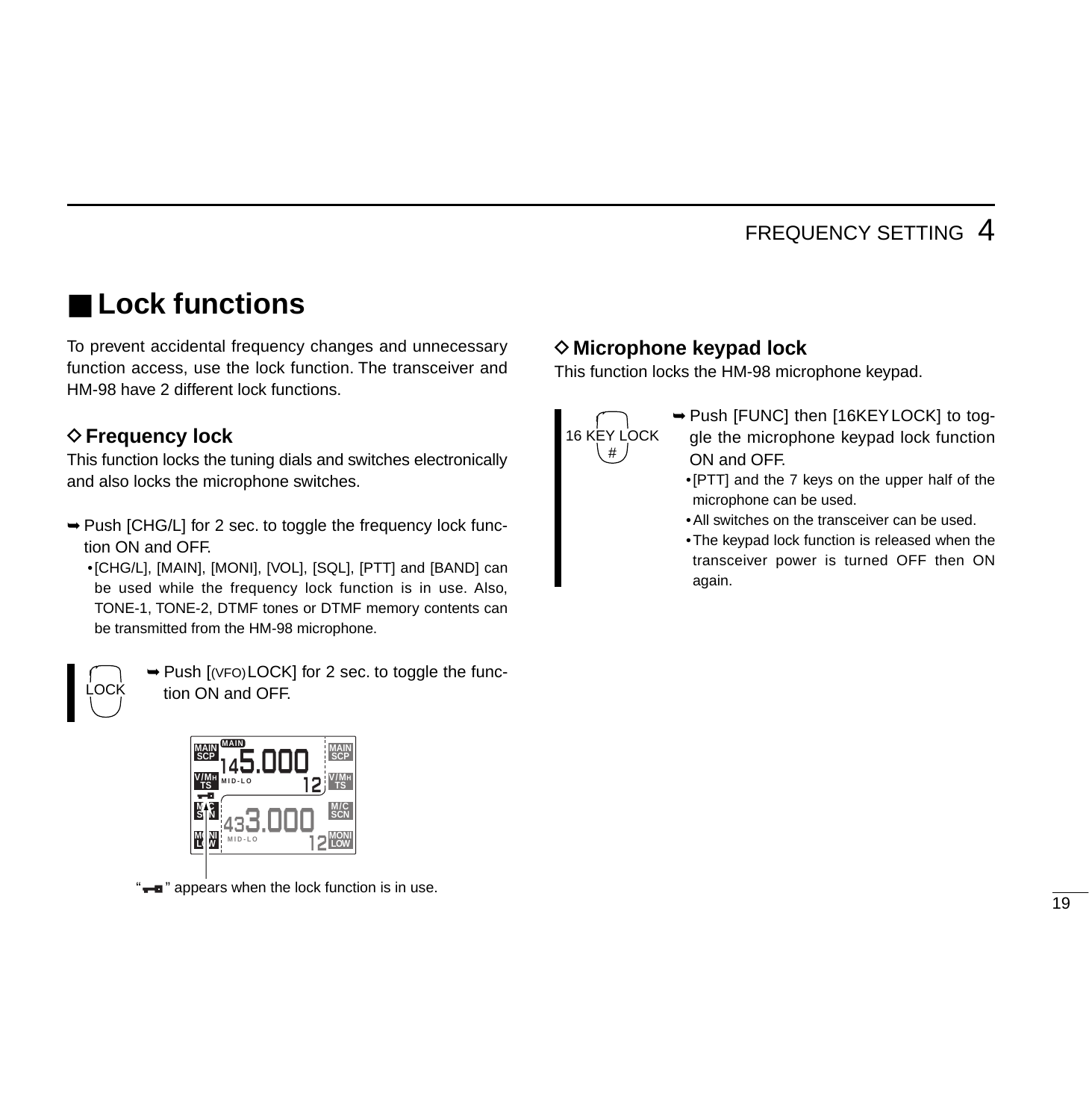### ■ Using the tuning dial

- $\circ$  Select VFO mode with the desired band's [V/MH]. •Push [CHG/L] if [V/MH] is not displayed.
- 2 Rotate desired band's [DIAL] to change the frequency.
	- •The frequency changes according to the selected tuning steps. See the next page for selecting the tuning step.

#### **◇ 1 MHz tuning step**

Push the selected band's [V/MH] to select 1 MHz tuning step. Push [V/MH] again to return to the previous tuning step.

#### **◇10 MHz and 1 MHz tuning steps**

Push the selected band's [V/MH] once or twice to select 10 MHz or 1 MHz tuning step, respectively. Push [V/MH] once or twice to return to the previous tuning step.

Some versions do not have the 10 MHz tuning step.



While 1 MHz tuning step is selected, the digits below 100 kHz disappear.



While 10 MHz tuning step is selected, the digits below 1 MHz disappear.

### ■ Using the [**A**]/[**V**] keys



- $\Omega$  Push [BAND] to select the desired band.
- (2) Push [VFO] to select the VFO mode.
- $\Omega$  Push  $[\triangle]$  or  $[\nabla]$  to select the desired frequency. •The frequency changes according to the selected tuning steps. (p. 21)
	- •Pushing  $[\triangle]$  or  $[\triangledown]$  for more than 0.5 sec. activates a scan. If this happens, push  $[4]$  or  $[\nabla]$  again to cancel the scan.

 $\mathcal{U}$  1 MHz or 10 MHz steps cannot be used via the  $[\triangle]/[\nabla]$  $\mathscr{U}$  keys.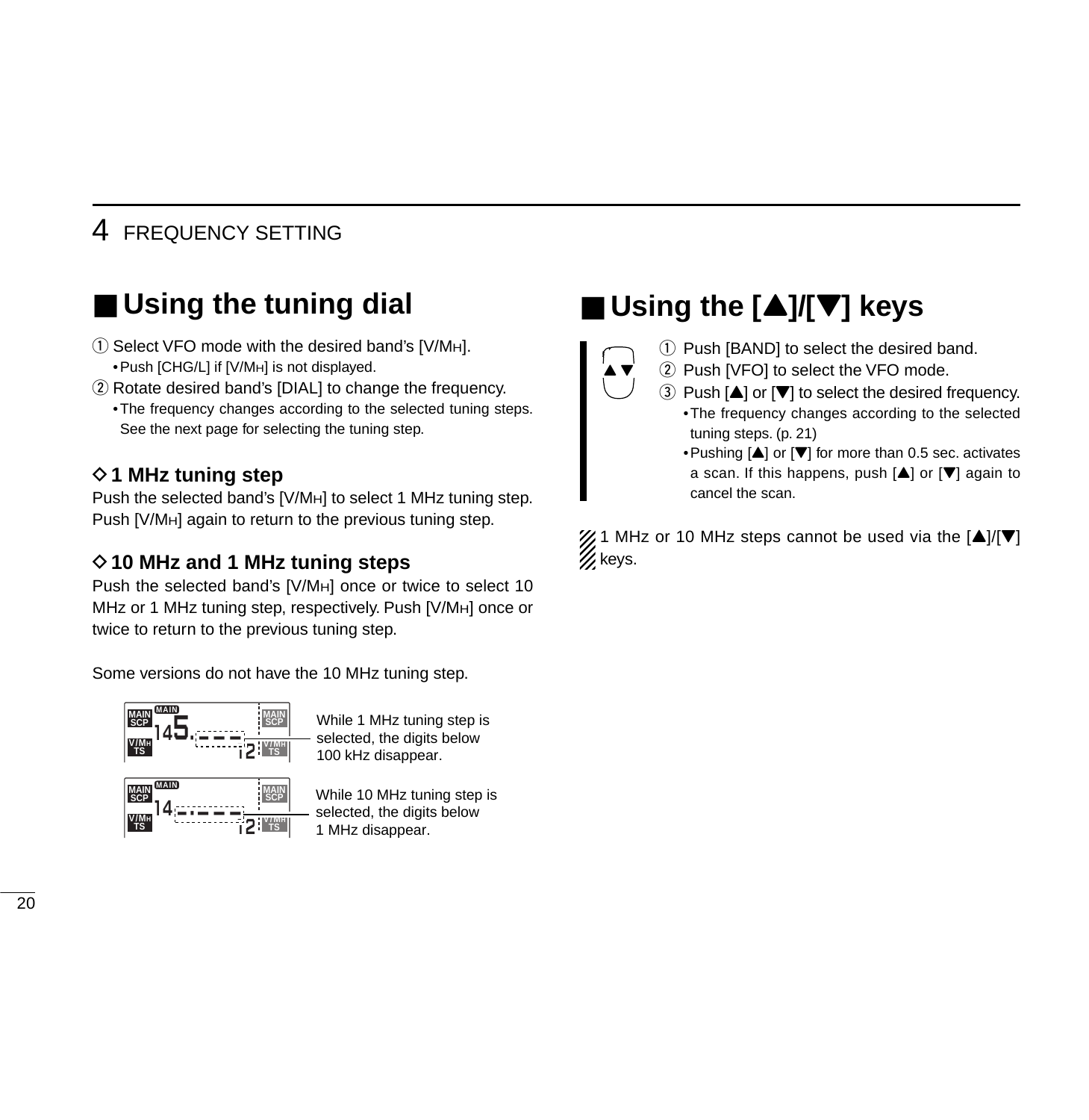### ■ Setting a tuning step

Tuning steps can be selected for each band. This transceiver has 8 tuning steps as follows:

•5 kHz •10 kHz •12.5 kHz •15 kHz •20 kHz •25 kHz •30 kHz •50 kHz

- $\Omega$  Select VFO mode with the desired band's [V/MH]. •Push [CHG/L] if [V/MH] is not displayed.
- $(2)$  Push  $[(V/M_H)TS]$  for 2 sec. to enter tuning step screen.
- 3) Rotate desired band's [DIAL] to select the desired tuning step.

•Pushing [5], [20] or [25] also selects 5, 20 or 25 kHz tuning step.  $\Omega$  Push  $\Omega$  to return to normal operation.



Shows 5 kHz tuning step is selected.

#### **•Cloning mode information**

The information in the transceiver, such as memory channels, memory names, etc. can be programmed using a PC. The transceiver displays the following information when the transceiver enters cloning mode for programming.



In the cloning mode, the [POWER] switch does not function. Push the [UP]/[DN] or  $[\triangle]/[\nabla]$  on the microphone to return to the normal operating condition.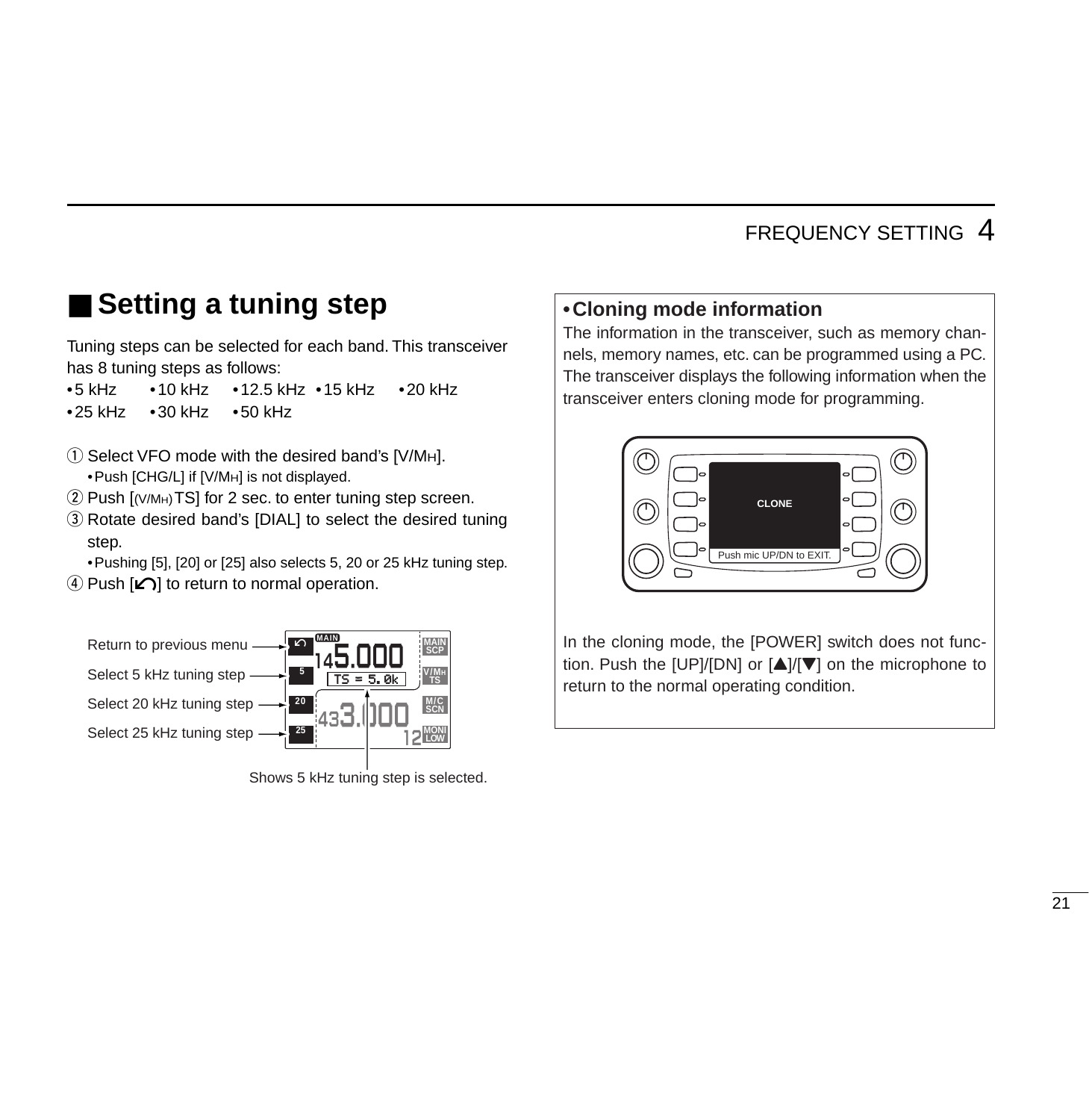### ■ Using the keypad



The frequency can be directly set via numeral keys on the HM-98 microphone.

q Push [BAND] to select the desired operating band.

- 2 Push [VFO] to select VFO mode, if necessary.
- 3) Push [ENT] to activate the keypad for digit input.
- 4) Push 6 keys to input a frequency.
	- •When a digit is mistakenly input, push [ENT] to clear the input, then repeat input from the 1st digit.
	- •Pushing [CLR] clears input digits and retrieves the frequency.
- $\delta$  Push  $[A]$  or  $[\nabla]$  to make adjustments below the 10 kHz digit, if desired.

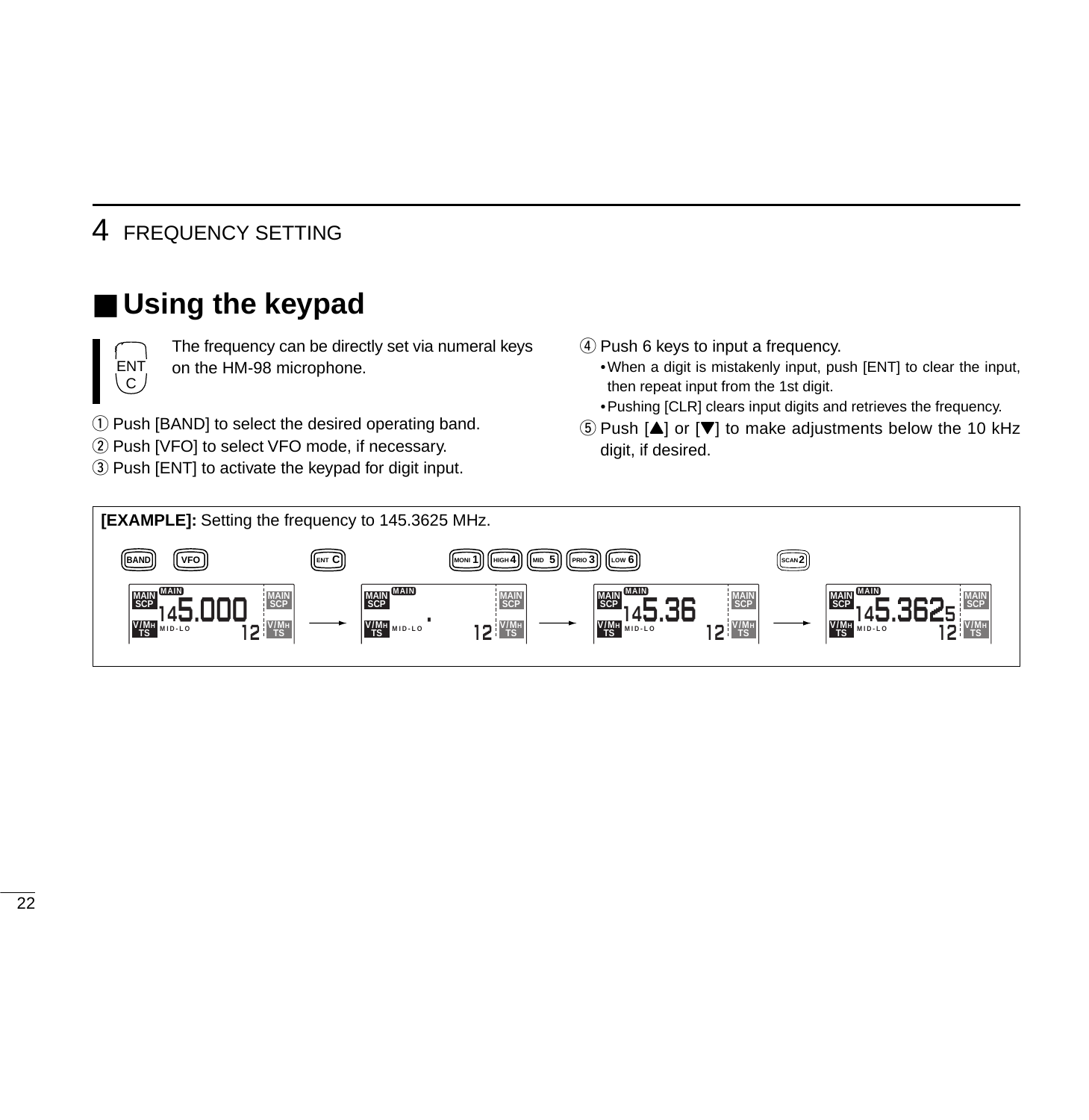### **BASIC OPERATION**

### ■ **Receiving**

- $\Omega$  Push [POWER] for 2 sec. to turn power ON.
- $(2)$  Set the audio level.
	- ➥Push the desired band's [MONI] to open the squelch. •Push [CHG/L] if [MONI] is not displayed.
	- ➥Rotate the desired band's [VOL] control to adjust the audio output level.
	- ➥Push [MONI] again to close the squelch.
- 3 Set the squelch level.
	- ➥Rotate the desired band's [SQL] fully counterclockwise in advance.
	- ➥Rotate [SQL] clockwise until the noise just disappears.
	- ➥When interference is received, rotate [SQL] clockwise again for attenuator operation.
		- •Turn the automatic RF attenuator ON in advance. (p. 66)
- $\overline{a}$ ) Set the operating frequency. (p. 20)
- $\circ$  When receiving a signal on the set frequency, squelch opens and the transceiver emits audio.
	- •"RX" appears and the S/RF indicator shows the relative signal strength for the received signal.
	- BAND
- $\Omega$  Push [POWER] for 2 sec. to turn power ON.
- 2 Select the desired band with [BAND].
- 3 Set the audio level.
	- $\rightarrow$  Push [ $\odot$  MONI] to open the squelch.
	- ➥Push [VOLY] or [VOLZ] to adjust the audio output level.
- •Volume level appears while setting.
- $\rightarrow$  Push [ $\odot$  MONI] again to close the squelch.
- 4 Set the squelch level.

SQL  $\blacktriangle$   $\blacktriangledown$ 

- $\rightarrow$  Push [SQL $\blacktriangle$ ] or [SQL $\nabla$ ] to set the squelch to the point where noise just disappears.
	- •Squelch level appears while setting.
- 5 Set the operating frequency. (p. 22)
- $\circled{6}$  When receiving a signal on the set frequency, squelch opens and the transceiver emits audio. •"RX" appears and the S/RF indicator shows the relative signal strength for the received signal.

**Z RF attenuator:** The transceiver has an RF attenuator re- $\mathscr G$  lated to the [SQL] setting. The attenuator is automatically  $\mathbb Z$  activated when [SQL] is rotated clockwise past the 12 o'clock position. Approx. 10 dB attenuation is obtained at full X rotation. Turn the automatic RF attenuator ON in advance  $\mathcal{U}$  in set mode. (p. 66)

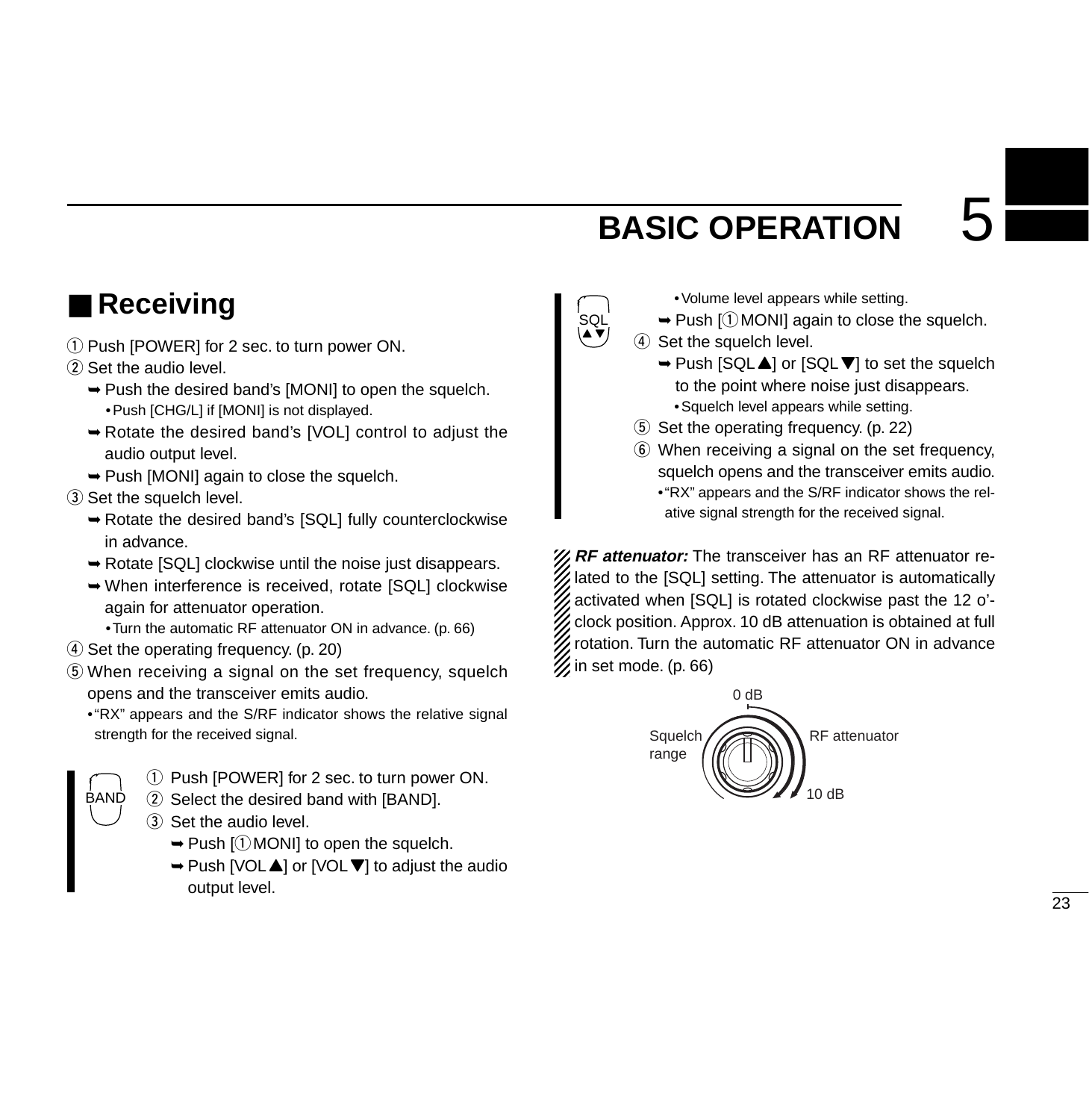### 5 BASIC OPERATION

### ■ **Monitor function**

This function is used to listen to weak signals without disturbing the squelch setting or to open the squelch manually even when mute functions such as the tone squelch are in use.

- ➥Push the desired band's [MONI] to toggle the monitor function ON and OFF.
	- •While duplex is ON for repeater operation, the transmitting frequency can be monitored with [MONI].

Push  $[$ (1) MONI] to toggle the monitor function ON and OFF.

### ■ **Audio mute function**

This function temporarily mutes the audio without disturbing the volume setting.



MONI 1

> $\circled{1}$  Push [FUNC] then [ $\circled{MUTE}$ ] to mute audio signals.

- ●" 从 " appears.
- Push  $[@CLR]$  (or any other key) to cancel the function.
	- •" 从 " disappears.

### ■ **Transmitting**

*Z* CAUTION: Transmitting without an antenna mav  $\mathcal{U}$  damage the transceiver.

X To prevent interference, listen on the frequency before  $\mathcal{\mathscr{U}}$  transmitting by pushing [MONI] or [ $\mathbb{0}$ MONI] on the HM-98  $\mathscr U$  microphone.

- $\Omega$  Select the desired band with the desired band's [MAIN] or [BAND] on the HM-98 microphone.
- 2 Set the operating frequency.
	- •Select output power if desired. See the next section for details.
- e Push and hold [PTT] to transmit.
	- •"TX" appears.
	- •The S/RF indicator shows the output power selection.
	- •The operating frequency, etc. is automatically programmed into a scratch pad memory. See p. 40 for details.
	- •A one-touch PTT function is available. See p. 25 for details.
- r Speak into the microphone using your normal voice level. •**DO NOT** hold the microphone too close to your mouth or speak too loudly. This may distort the signal.
- **5** Release [PTT] to return to receive.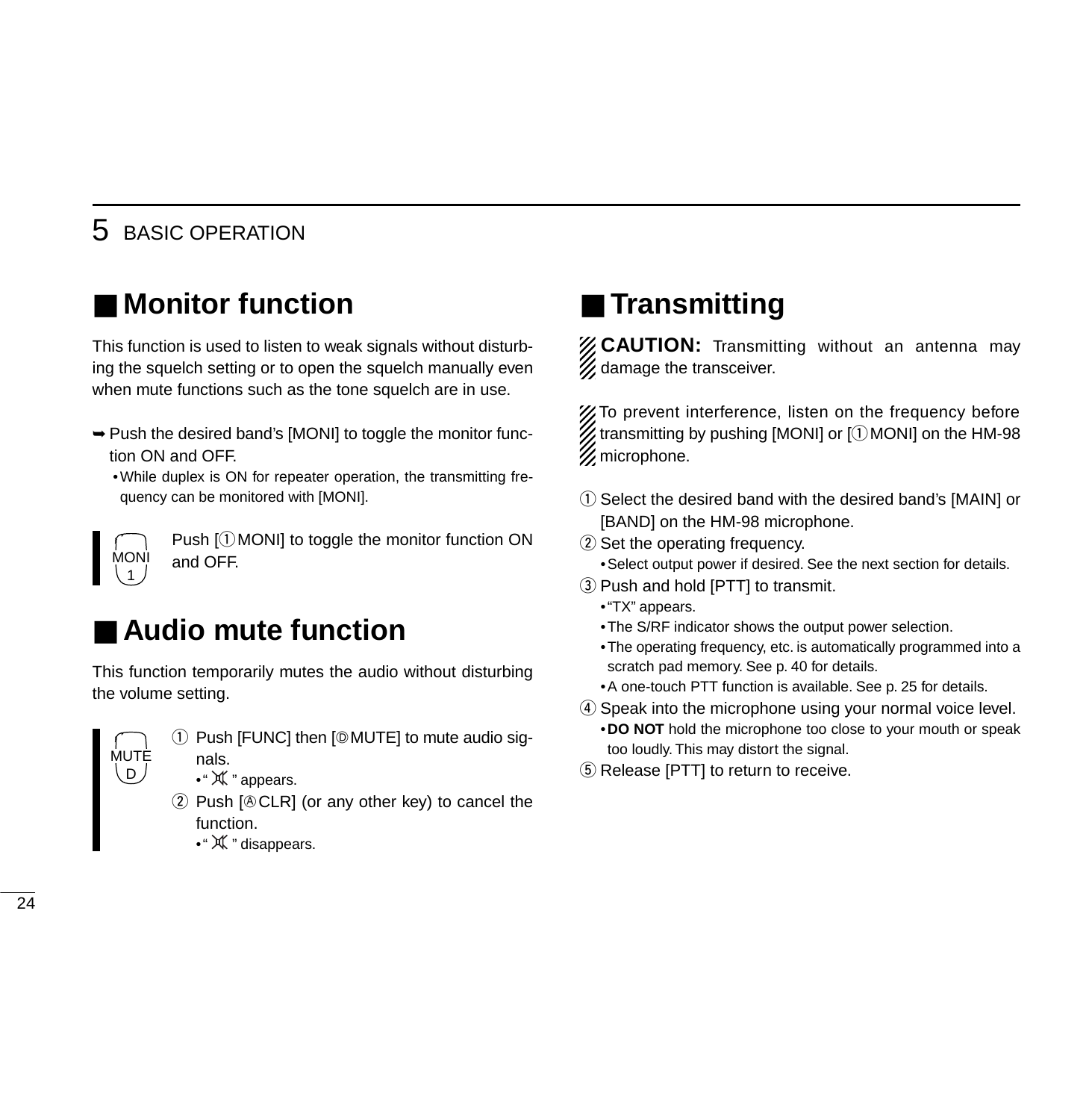### ■ Selecting output power

The transceiver has 4 output power levels to suit your operating requirements. Low output powers during short-distance communications may reduce the possibility of interference to other stations and will reduce current consumption.

- ➥Push the desired band's [(MONI) LOW] for 2 sec. one or more times to select the output power.
	- •Push [CHG/L] if [MONI(LOW)] is not displayed.
	- •The output power can be changed while transmitting.

| <b>Power</b>    | <b>S/RF</b> indicator                 | <b>Output power</b> |            | <b>Taiwan</b> |  |  |
|-----------------|---------------------------------------|---------------------|------------|---------------|--|--|
| selection       |                                       | <b>VHF</b>          | <b>UHF</b> | version only  |  |  |
| <b>LOW</b>      | LO<br>$Tx =$                          | 5 W                 | 5 W        | 5 W           |  |  |
| <b>MID LOW</b>  | $MID-LO$<br>$\mathbf{m}_{\mathbf{m}}$ | 10 W                | 10 W       | 10 W          |  |  |
| <b>MID HIGH</b> | MID-HI<br>$T X = T T T$               | 20 W                | 20 W       | 15 W          |  |  |
| <b>HIGH</b>     | HI                                    | 50 W                | 35 W       | 25 W          |  |  |

The microphone can also be used to select output power.



- $\Omega$  Push [BAND] to select the desired band.
- $\Omega$  Push  $\left[4\right]$  HIGH] for high output power;  $\left[5\right]$  MID] for mid-high output power; and  $[6$  LOW] for low output power.

•The output power **CANNOT** be changed via the microphone while transmitting.

### ■ One-touch PTT function

The PTT switch can be operated as a one-touch PTT switch (each push toggles transmit/receive). Using this function you can transmit without pushing and holding the PTT switch.

To prevent accidental, continuous transmissions with this function, the transceiver has a time-out timer. See p. 63 for details.



- $\Omega$  Push [FUNC] then [ $\Omega$  PTT-M] to turn the onetouch PTT function ON.
	- •The activity indicator lights green.
- $(2)$  Push [PTT] to transmit and push again to receive.

•Two beeps sound when transmission is started and a long beep sounds when returning to receive.

- •"TX" flashes when transmitting with the one-touch PTT function.
- $\overline{a}$ ) Push [FUNC] then  $\overline{a}$  [9] PTT-M] to turn the onetouch PTT function OFF.
	- •The activity indicator goes out.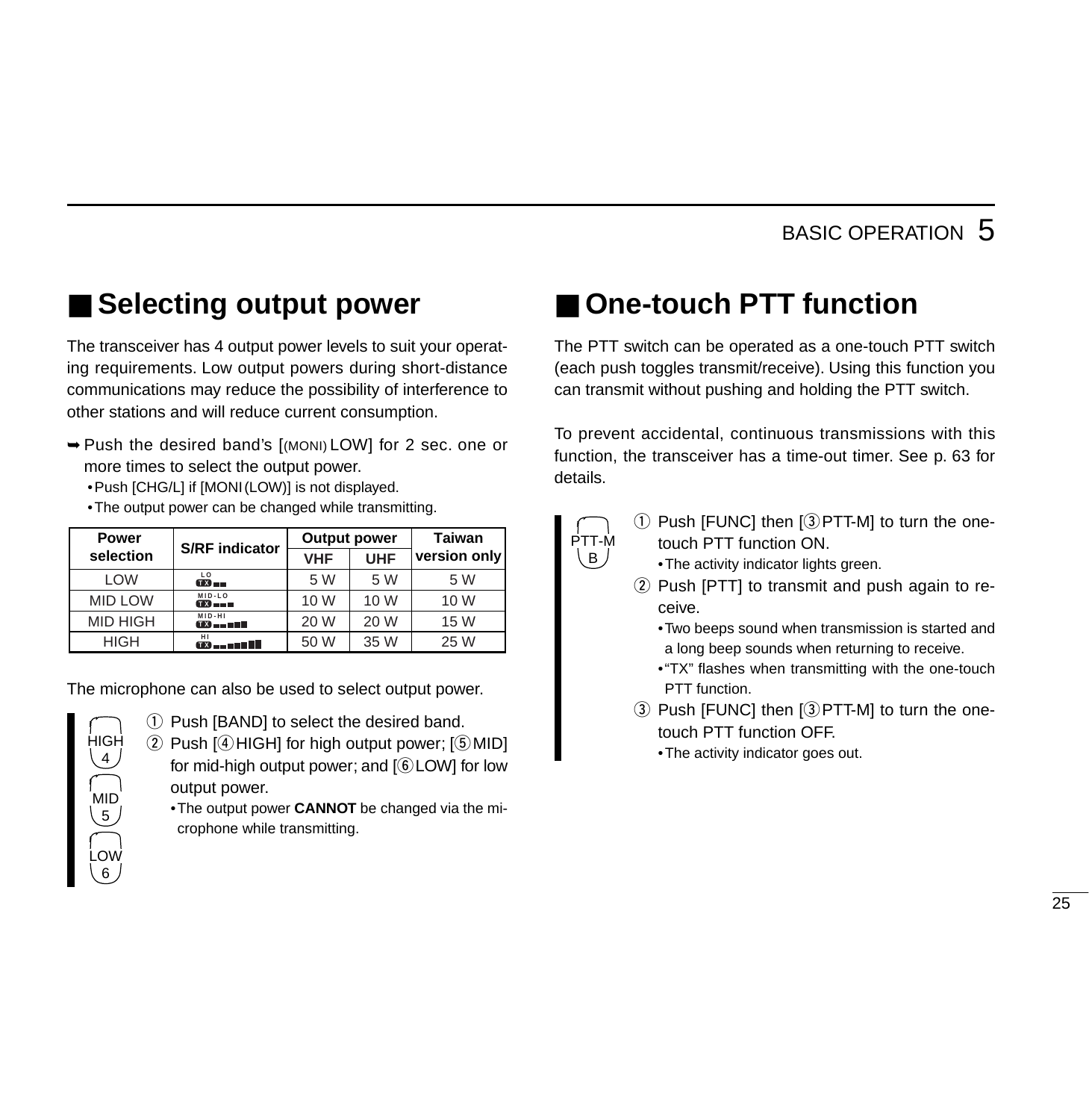### ■ **Accessing a repeater**

When using a repeater, the transmit frequency is shifted from the receive frequency by the offset frequency. (p. 30) It is convenient to program repeater information into memory channels. (p. 32)

- $\odot$  Select the desired band with the desired band's [MAIN].
- 2) Set the receive frequency (repeater output frequency). (pgs. 20)
- e Push the desired band's [(TON)DUP] for 2 sec., one or more times, to select minus duplex or plus duplex. • Push [CHG/L] if [(TON) DUP] is not displayed.
	- •"DUP–" or "DUP" appears to indicate the transmit frequency for minus shift or plus shift, respectively.
	- •When the auto repeater function is in use (U.S.A. and Korea versions only), this selection and step  $\overline{4}$  are not necessary. (p. 31)



- 4) Push the desired band's [TON] one or more times to turn ON the subaudible tone encoder, according to repeater requirements.
	- •Refer to p. 29 for tone frequency settings.
	- •When the repeater requires a different tone system, see the next page.



- **5** Push and hold [PTT] to transmit.
	- •The displayed frequency automatically changes to the transmit frequency (repeater input frequency).
	- •The operating condition is automatically programmed into a scratch pad memory. See p. 40 for details.
	- •If "OFF" appears, check the offset frequency. (p. 30)
- $\circled{6}$  Release [PTT] to receive.
- $\Omega$  Push [MONI] to check whether the other station's transmit signal can be received directly.
	- •Push [CHG/L] if [MONI] is not displayed.
- **(8) To return to simplex operation, push [(TON) DUP] for 2 sec.,** once or twice, to clear the "DUP" indicator.
- o To turn OFF the subaudible tone encoder, push [TON] one or more times until no tone indicators appear.

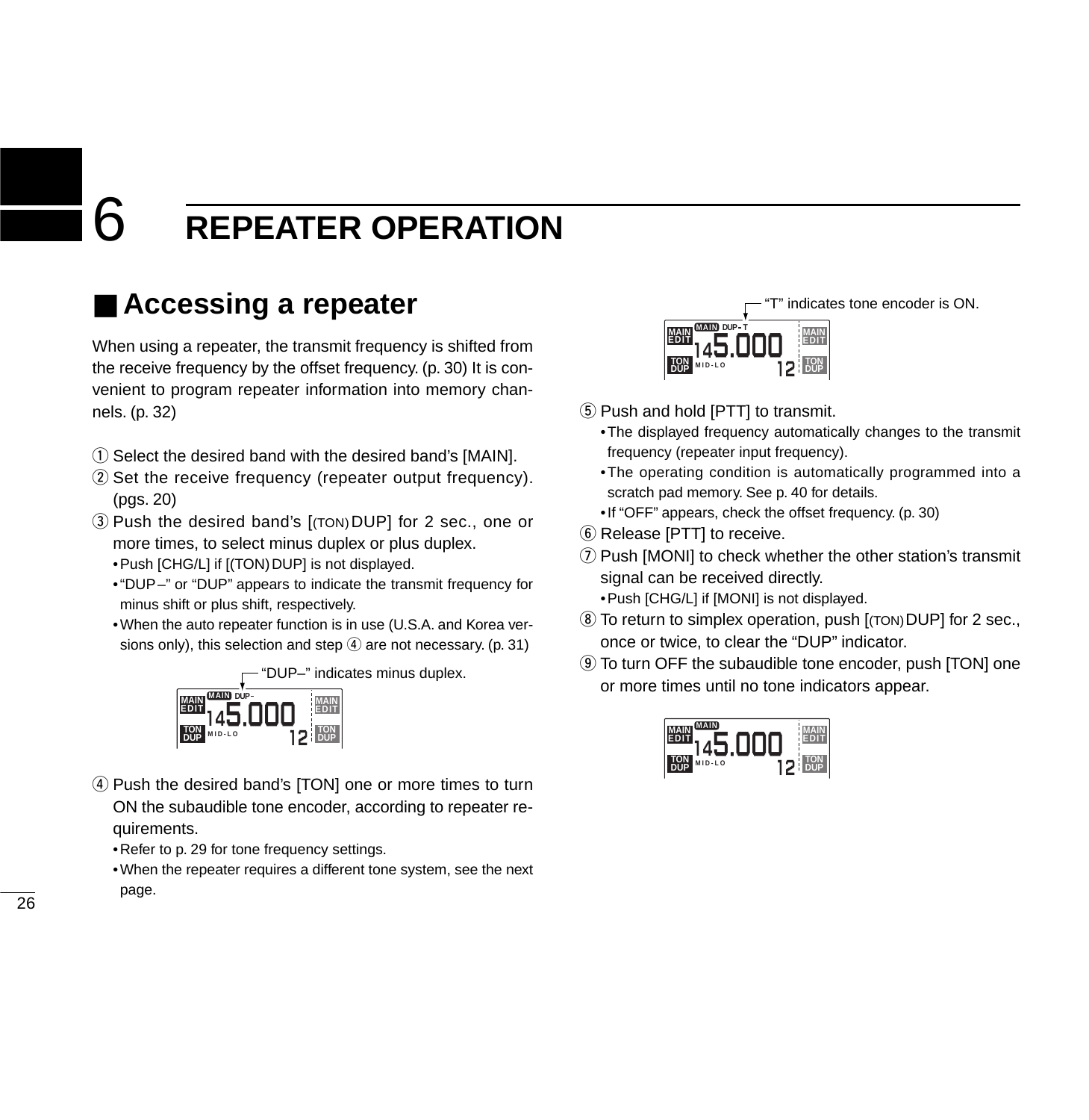$\sqrt{7}$ DUP+

 $(8)$ 

**SIMP** ر و \

DUP–

- $\odot$  Select the desired band with [BAND].
- $(2)$  Set the receive frequency (repeater output frequency).
- $\overline{a}$  Push  $\overline{v}$  DUP–] to select –duplex; push  $[③$  DUP+] for +duplex.
- $\overline{a}$  Push [FUNC] then [ $\overline{v}$  TONE] to turn ON the subaudible tone encoder according to repeater requirements.
	- •Refer to p. 29 for tone frequency setting.
	- •When the repeater requires a different tone system, see p. 29.
- **5** Push and hold [PTT] to transmit.
- $\circled{6}$  Push  $\circled{1}$  MONI] to check whether the other station's signal can be received directly.
- $\overline{O}$  Release [PTT] to receive.
- $\circledR$  To return to simplex operation, push  $\circledR$  SIMP].
- o To turn OFF the subaudible tone encoder, push [FUNC], then [GT-OFF].

#### ➲**CONVENIENT**

**Tone scan function:** When you don't know the subaudible tone used for a repeater, the tone scan is convenient for detecting the tone frequency.

 $\Omega$  Push the desired band's  $\Gamma(M/C)$ SCN] for 2 sec. to enter scan screen.

• Push [CHG/L] if [(M/C) SCN] is not displayed.

2 Push [TON] to start tone scan. Push  $\epsilon$ ] for 2 sec. to exit scan screen. See p. 53 for more information.

#### D**DTMF tones**

- $(1)$  Push [BAND] to select the desired band.
- DTMF-S ② Push [DTMF-S], then push the keys of the desired DTMF digits.
	- •The function indicator lights green.
	- $\bullet$  0–9, A–D,  $\ast$  (E) and  $\#$ (F) are available.
	- •Cancel the DTMF memory encoder in advance, if necessary. (p. 54)
	- •Push [DTMF-S] again to return the keypad to normal function control.
	- •The transceiver has 14 DTMF memory channels (D0–D9, DA–DD) for auto patch operation. (p. 54)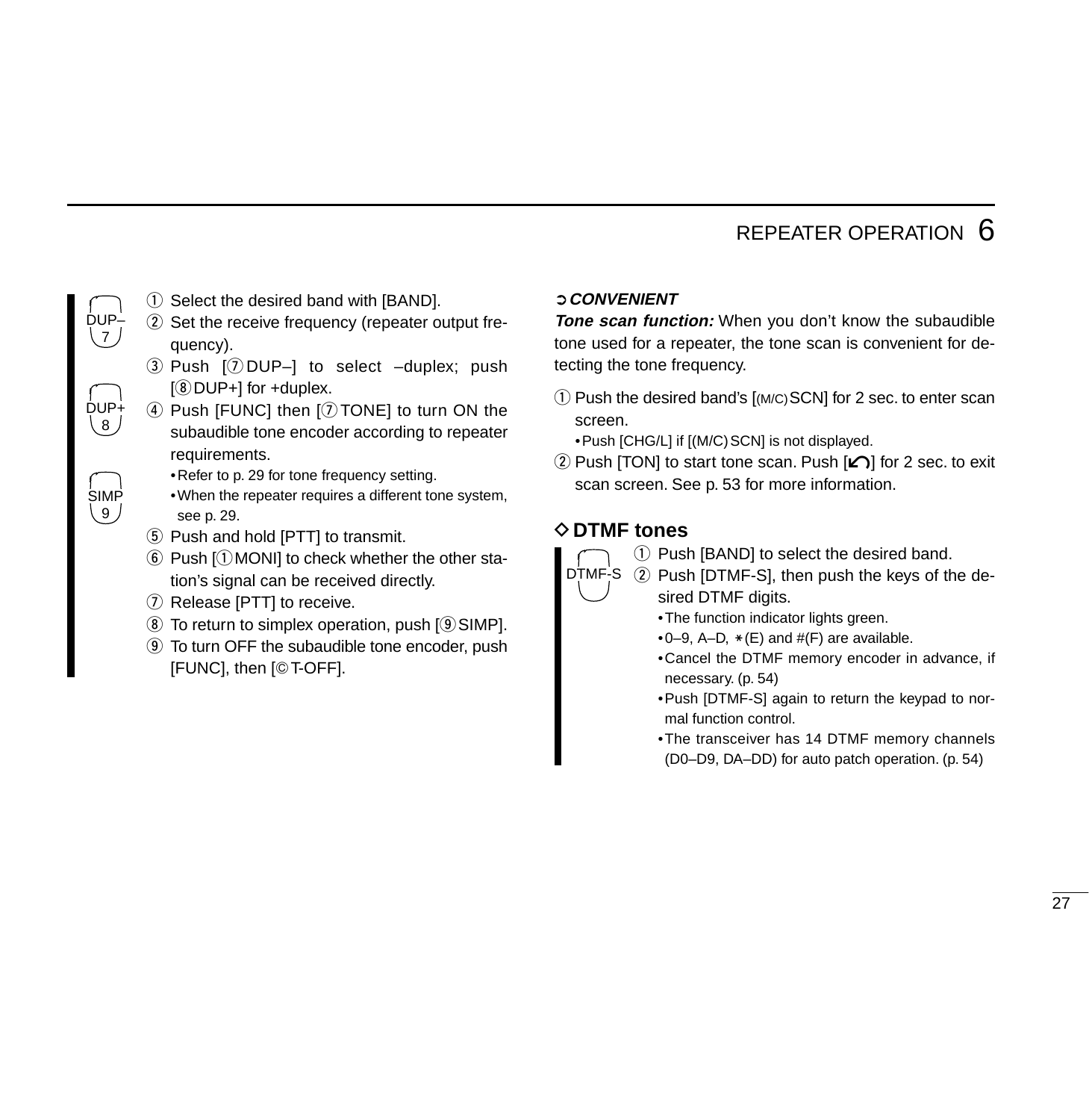### ■ **1750 Hz tone**

A 1750 Hz tone is required to access most European repeaters. The microphone has 1750 Hz tone capability.

#### **◇ Using the HM-98 microphone**

- TONE-1 M TONE-2 0
	- $\Omega$  Push [BAND] to select the desired band. 2 Push [FUNC].
		- •The mode indicator lights orange.
	- 3 Push [⊛TONE-1] to transmit a 1750 Hz tone call signal for 0.5 sec.; push and hold  $[①$ TONE-2] to transmit a 1750 Hz tone call signal
		- for an arbitrary period.
		- •The mode indicator goes out automatically.
		- •The optional HM-90 also has 1750 Hz tone capability.

#### **◇ Using the HM-97 microphone**

➥Push [TONE] on the microphone rear panel to transmit a 1750 Hz tone.

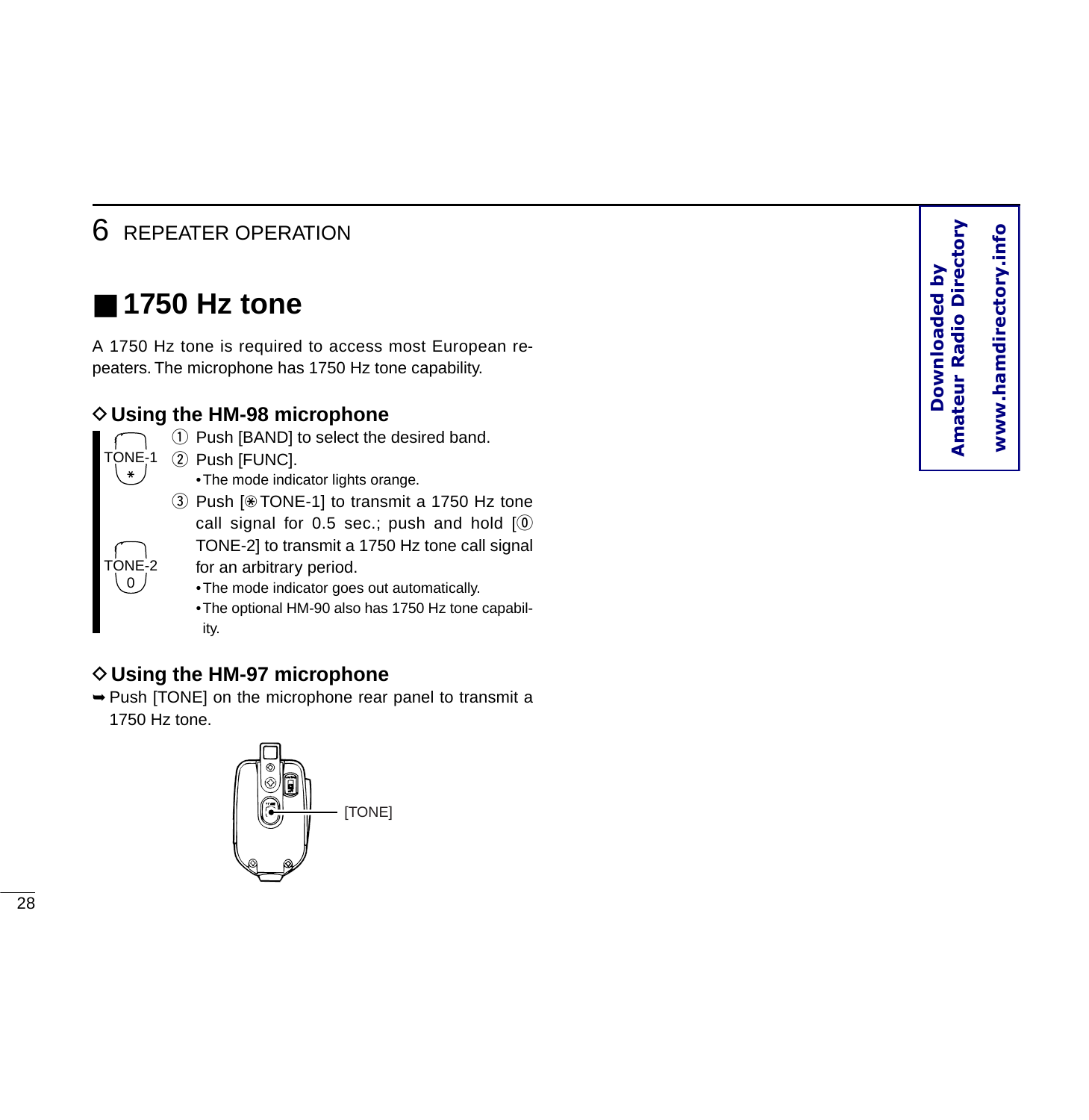### ■ Subaudible tone

(encoder function)

Some repeaters require subaudible tones to be accessed. Subaudible tones are superimposed over your normal signal and must be set in advance.

Each operating band and each memory channel have independent settings.

- $\Omega$  Select the mode/channel you wish to set the subaudible tone encoder frequency to, such as VFO mode or memory/call channel.
- (2) Push the desired band's [(MAIN) EDIT] for 2 sec. to enter the edit screen.

•Push [CHG/L] if [(MAIN)EDIT] is not displayed.

 $\Omega$  Push  $\Delta$  or  $\nabla$  to select the 'R-Tone' item.

•Left-hand tuning dial can also select the item.



- 4) Rotate the right-hand tuning dial to select the desired frequency.
	- •The subaudible tone encoder frequency is set temporarily. Push [MW] for 2 sec. to store the tone frequency permanently.
	- •The color of the frequency indication changes when the setting is different from the memory or call channel contents.
- **5** If you want to set other channels, push [CH] then rotate the right-hand tuning dial. Repeat  $\circled{3}$  and  $\circled{4}$  to select the desired frequency.
- $\Theta$  Push  $\Box$  to exit the edit screen.

X The subaudible tone encoder frequency can be set in a  $\mathscr U$  memory channel temporarily. However, the set contents  $\mathscr G$  are cleared once the other memory/call channel is selected. To store the tone frequency permanently, push  $\mathcal{U}$  [MW] for 2 sec. at step  $\Phi$  to overwrite the information.

#### **•Available subaudible tone frequencies** (unit: Hz)

|           | 67.0 | 82.5 |                                               |  |                                               | 100.0   123.0   151.4   171.3   189.9   210.7   250.3 |       |
|-----------|------|------|-----------------------------------------------|--|-----------------------------------------------|-------------------------------------------------------|-------|
|           | 69.3 | 85.4 |                                               |  | 103.5   127.3   156.7   173.8   192.8   218.1 |                                                       | 254.1 |
|           | 71.9 | 88.5 |                                               |  | 107.2   131.8   159.8   177.3   196.6   225.7 |                                                       |       |
| ЭH.       | 74.4 | 91.5 | 110.9   136.5   162.2   179.9   199.5   229.1 |  |                                               |                                                       |       |
| KIP       | 77.0 | 94.8 |                                               |  | 114.8   141.3   165.5   183.5   203.5   233.6 |                                                       |       |
| <b>AW</b> | 79.7 | 97.4 |                                               |  | 118.8   146.2   167.9   186.2   206.5   241.8 |                                                       |       |
|           |      |      |                                               |  |                                               |                                                       |       |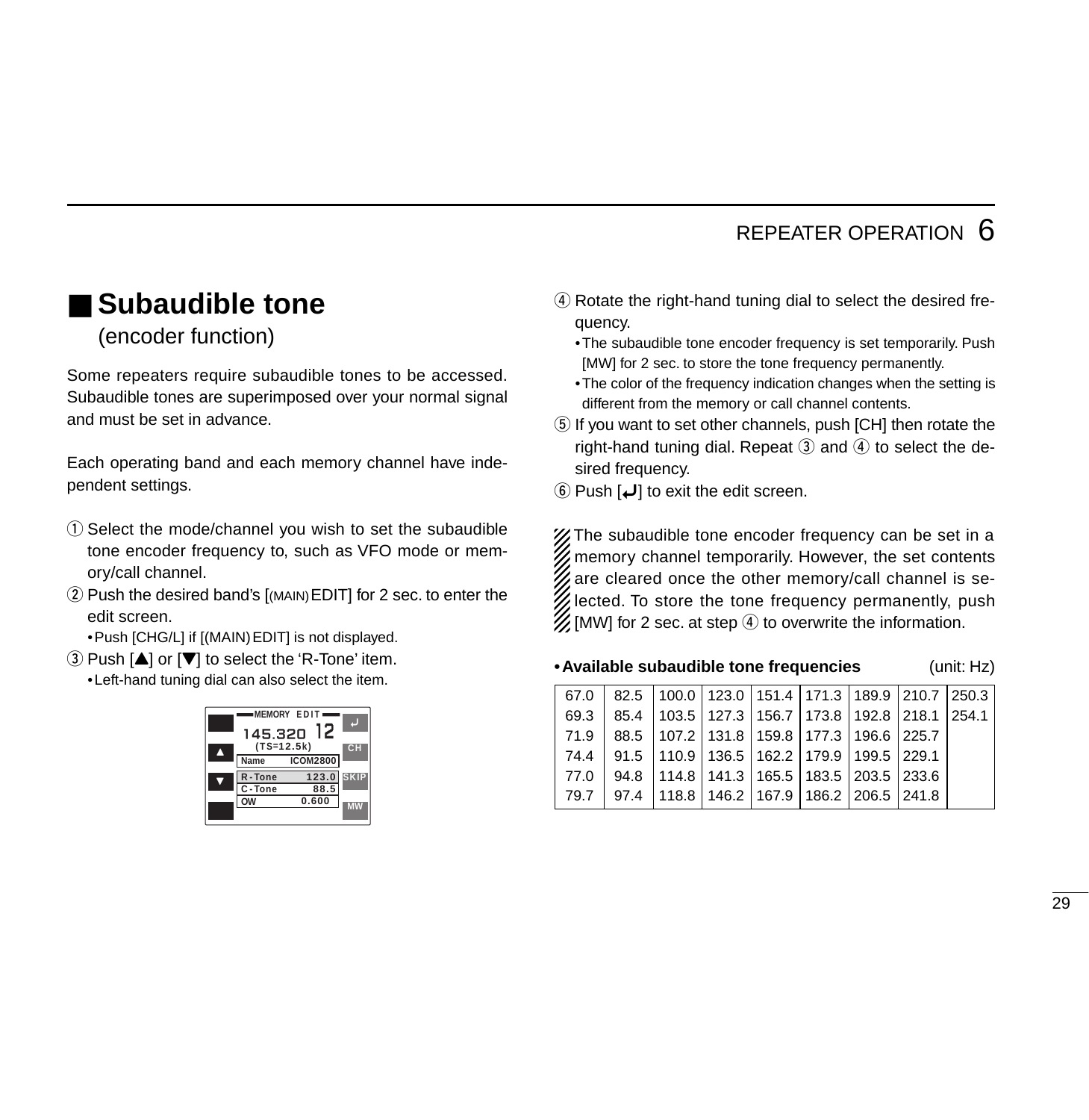### ■ **Offset frequency**

When communicating through a repeater, the transmit frequency is shifted from the receive frequency by an amount determined by the offset frequency.

- q Select the mode/channel you wish to set the offset frequency to, such as VFO mode or memory/call channel.
- 2 Push the desired band's [(MAIN) EDIT] for 2 sec. to enter the edit screen.

•Push [CHG/L] if [(MAIN)EDIT] is not displayed.

 $(3)$  Push  $[4]$  or  $[\nabla]$  to select the 'OW' item.

•Left-hand tuning dial can also select the item.



- (4) Rotate the right-hand tuning dial to select the desired frequency.
	- •The offset frequency is set temporarily. Push [MW] for 2 sec. to store the offset frequency permanently.
	- •Push [MHz] to toggle the 1 MHz tuning step ON and OFF.
	- •The color of the frequency indication changes when the setting is different from the memory or call channel contents.
- **5** If you want to set other channels, push [CH] then rotate the right-hand tuning dial. Repeat  $\circled{3}$  and  $\circled{4}$  to select the desired frequency.
- $\left( \circled{b}$  Push  $\left[ \downarrow \right]$  to exit the edit screen.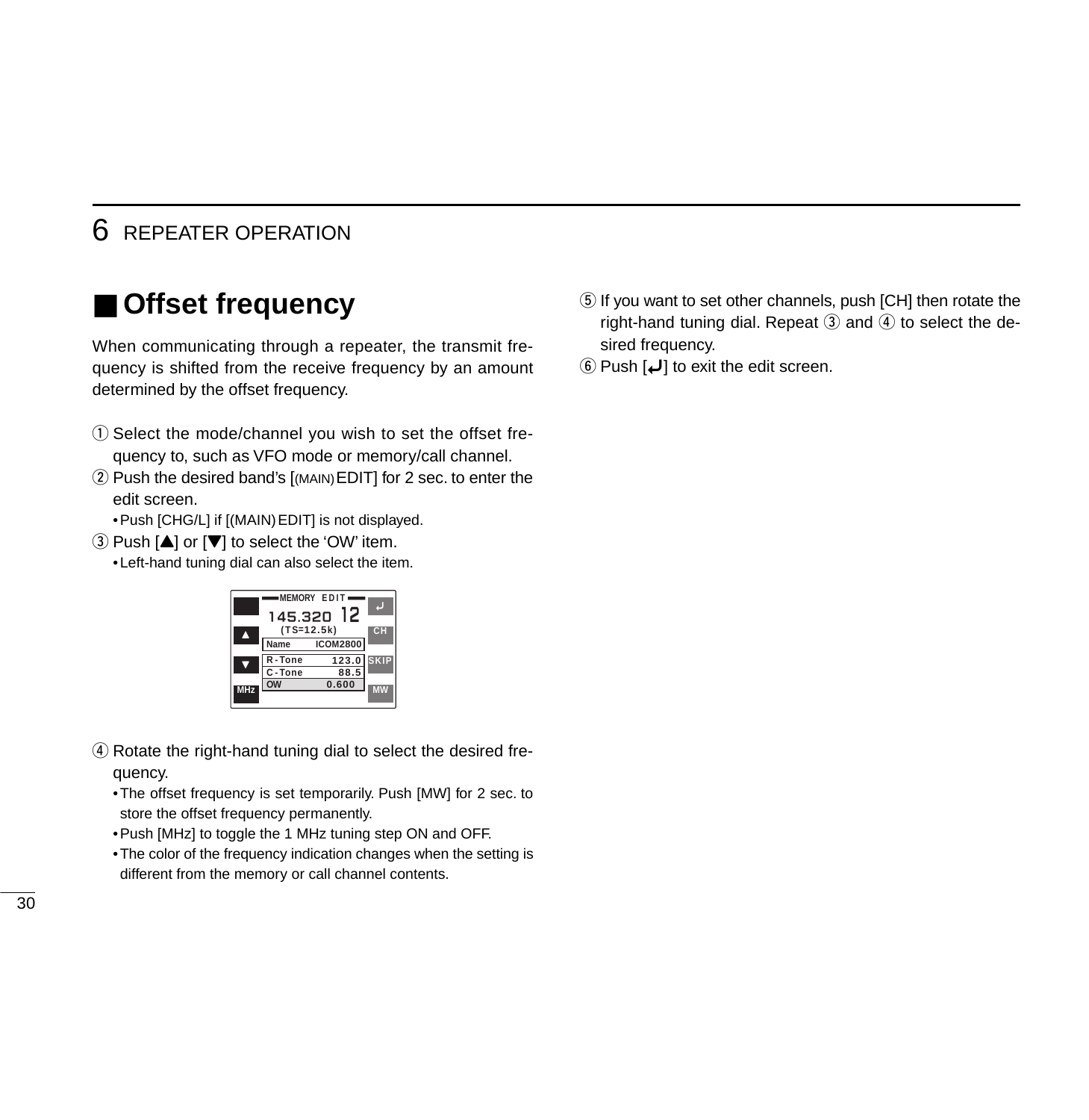#### ■ **Auto repeater function (U.S.A. and Korea versions only)**

The U.S.A. and Korea versions automatically activate the repeater settings (duplex ON/OFF, duplex direction, tone encoder ON/OFF) when the operating frequency falls within or outside of the general repeater output frequency range. The offset and repeater tone frequencies are not changed by the auto repeater function, reset these frequencies, if necessary.

q Push [(DISP)SET] for 2 sec. to enter set mode. •Push [CHG/L] if [(DISP)SET] is not displayed.

 $\Omega$  Push  $[\triangle]$  or  $[\nabla]$  to select the 'Auto Repeater' item.

•Left-hand tuning dial can also select the item.



(3) Rotate the right-hand tuning dial to select the auto repeater function.

U.S.A. version:

- •"Dup" Activates duplex only.
- •"Dup&Tone" Activates duplex and tone.
- •"OFF" Auto repeater function is turned OFF.

Korea version:

 $B$ .

- •"ON" Activates duplex and tone.
- •"OFF" Auto repeater function is turned OFF.

 $\overline{a}$  Push  $\overline{a}$  to exit set mode.

- $(i)$  Push  $[@SET]$  to enter set mode. **SET** 
	- $(2)$  Push [ $@$  SET] or [ $@$  ENT] to select the 'Auto Repeater' item.
		- $\Omega$  Push  $[\triangle]$  or  $[\nabla]$  to select the auto repeater function.
	- $\overline{4}$  Push  $\overline{[} \otimes$  CLR] to exit set mode.

#### D**Frequency range and offset direction •U.S.A. version**

| <b>FREQUENCY RANGE</b>                     | <b>DUPLEX DIRECTION</b> |
|--------------------------------------------|-------------------------|
| 145.200-145.495 MHz<br>146.610-146.995 MHz | "DUP-" appears          |
| 147.000-147.395 MHz                        | "DUP" appears           |
| 442.000-444.995 MHz                        | "DUP" appears           |
| 447.000-449.995 MHz                        | "DUP-" appears          |

#### **•Korea version**

| <b>FREQUENCY RANGE</b> | <b>DUPLEX DIRECTION</b> |
|------------------------|-------------------------|
| 439.000-440.000 MHz    | "DUP-" appears          |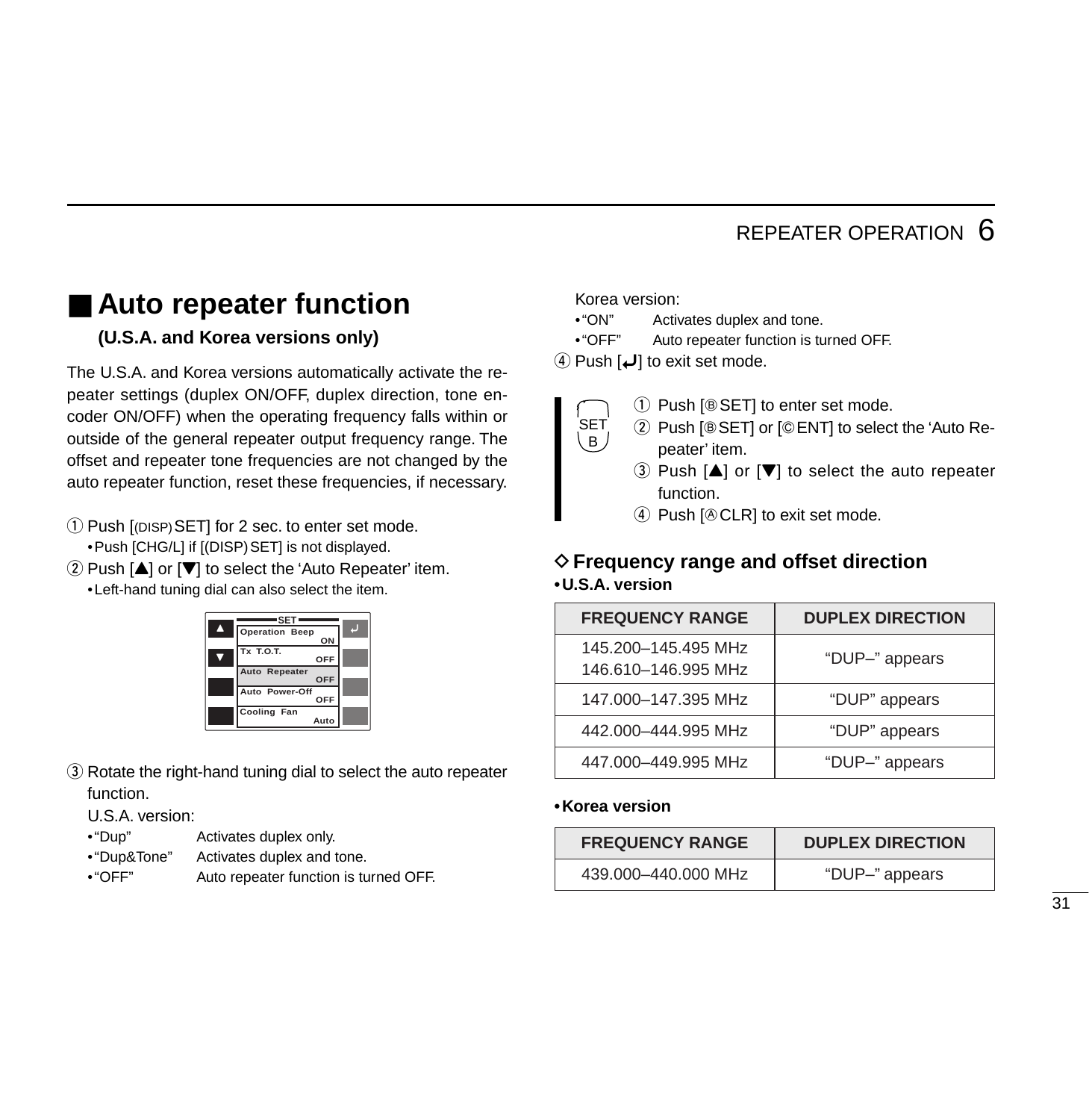### 7 **MEMORY/CALL CHANNELS**

### ■ **General**

The transceiver has 99 memory channels and 1 call channel for each band for storage of often-used frequencies.

#### **◇ Memory/call channel contents**

The following information can be programmed into memory or call channels:

- •Operating frequency (p. 20)
- •Operating mode (p. 74)
- •8-character memory name (p. 37)
- •Tuning step (p. 21)
- •Duplex direction (DUP or DUP –) with an offset frequency (pgs. 26, 30)
- •Subaudible tone encoder or tone squelch ON/OFF (pgs. 26, 50)
- •Subaudible tone and tone squelch frequencies (pgs. 29, 51)
- •Scan skip setting (p. 46)

### ■ **Programming during selection**

- $\circled{1}$  Select VFO mode with the desired band's [V/MH]. •Push [CHG/L] if [V/MH] is not displayed.
- 2 Set the desired frequency:
	- $\rightarrow$  Set the frequency using the desired band's tuning dial.
	- ➥Set other data (e.g. offset frequency, duplex direction, subaudible tone frequency, etc.), if required.
- 3) Push the desired band's [S.MW] momentarily to indicate memory channels.

•Push [CHG/L] if [S.MW] is not displayed.

- •Do not hold [S.MW] for more than 0.5 sec., otherwise the memory channel will overwrite the selected memory channel.
- (4) Rotate the tuning dial to select the desired channel.
	- •Call channel (C), VFO (- -) and scan edges (1A 3B), as well as regular memory channels, can be programmed in this way.
- $(5)$  Push  $[(S_MW)$  MWI for 2 sec. to program.
	- •Memory channel number automatically advances when continuing to push [(S.MW) MW] after programming.

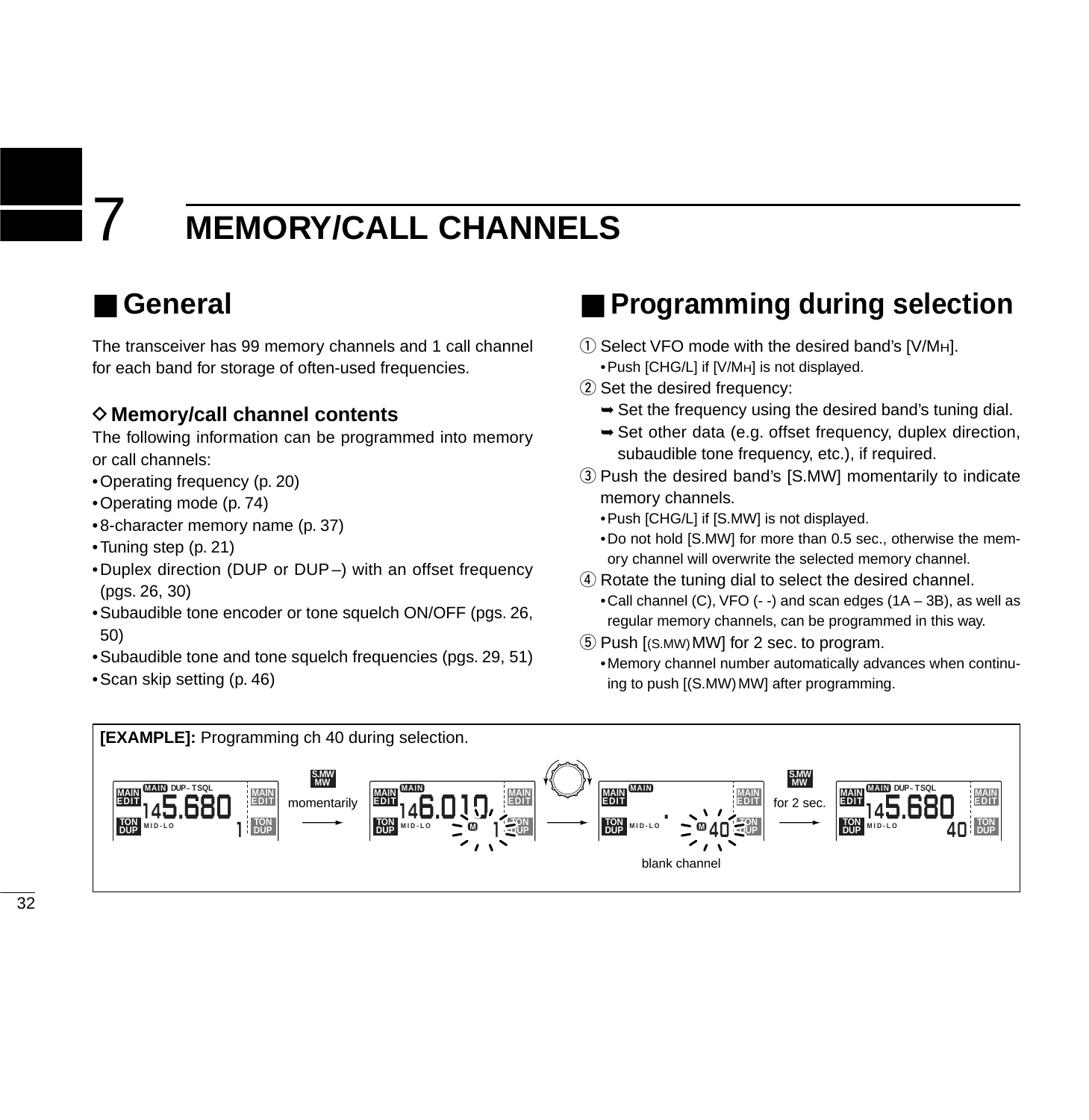# ■ **Programming after selection**

- $\Omega$  Select memory mode with the desired band's [M/C]. •Push [CHG/L] if [M/C] is not displayed.
	- " $\blacksquare$ " appears when memory mode is selected.
- $\Omega$  Set the memory channel to be programmed with the desired band's tuning dial.
- 3) Push [V/MH] to select VFO mode.
- $\sigma$  Set the desired frequency:
	- $\rightarrow$  Set the frequency using the desired band's tuning dial.
	- ➥Set other data (e.g. offset frequency, duplex direction, subaudible tone frequency, etc.), if required.
- $(5)$  Push  $[(s_Mw)MW]$  for 2 sec. to program into the selected channel.
	- •Push [CHG/L] if [(S.MW)MW] is not displayed.
	- •Memory channel number automatically advances when continuing to push [MW] after programming.

# ■ **Transferring memory contents to another memory**

- $\Omega$  Select memory mode with the desired band's [M/C]. •Push [CHG/L] if [M/C] is not displayed.
	- " $\blacksquare$ " appears when memory mode is selected.
- 2 Set the desired memory channel with the desired band's tuning dial.
- 3) Push the desired band's [S.MW] momentarily to indicate memory channels.

•Push [CHG/L] if [S.MW] is not displayed.

- •Push [S.MW] for 2 sec. to transfer the memory channel contents to VFO.
- (4) Rotate the tuning dial to select the desired channel.
	- •Call channel (C), VFO (- -) and scan edges (1A 3B), as well as regular memory channels, can be transferred in this way.
- $(5)$  Push  $[(S_MW)$  MW] for 2 sec. to transfer.

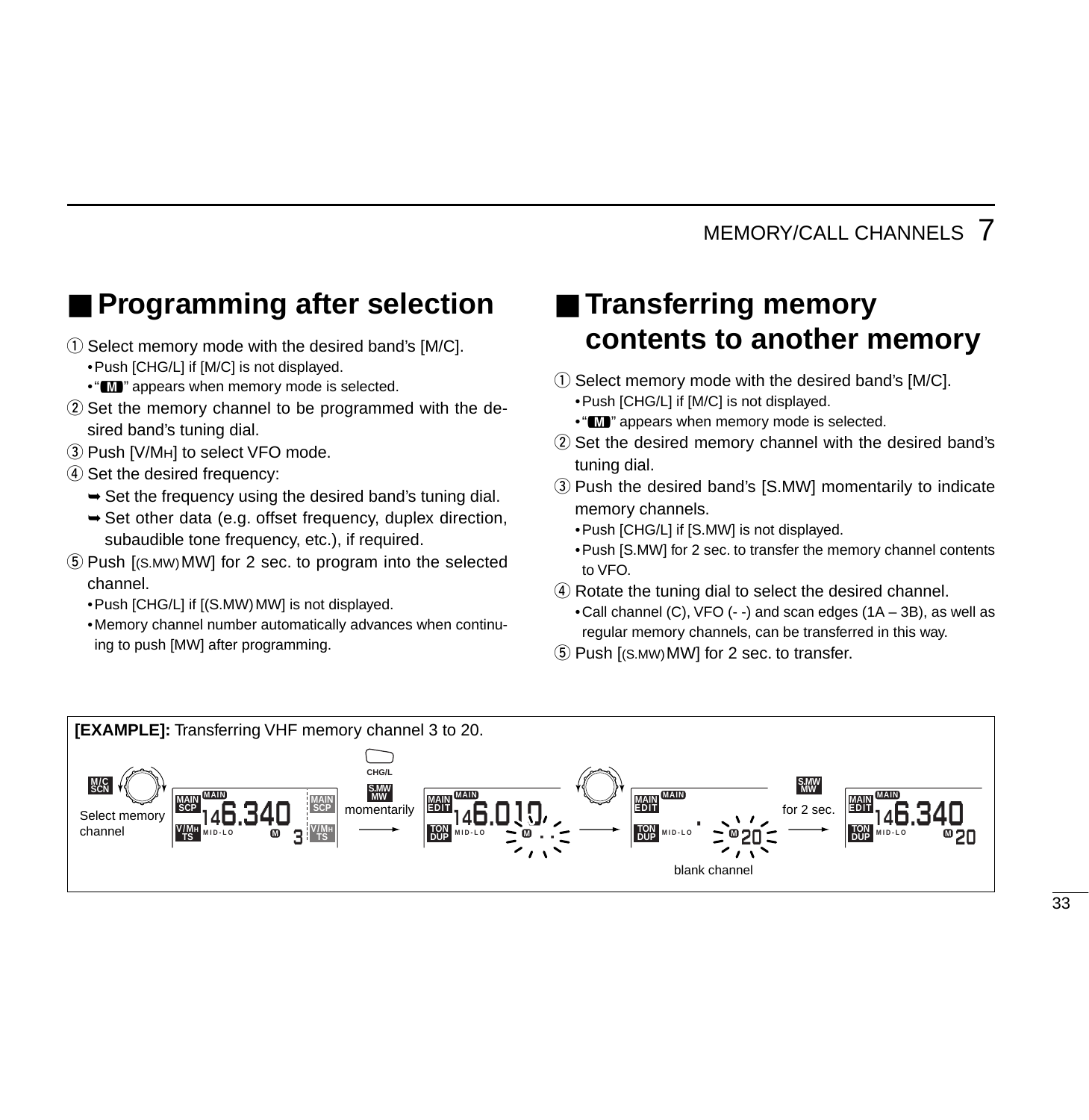# ■ **Programming during selection via the microphone**



The HM-98 microphone can also be used to program memory channels.

- $(1)$  Select the desired band with [BAND].
- (2) Select VFO mode with [VFO].
- 3) Set the desired frequency.

•Set other data (e.g. offset frequency, duplex direction, subaudible tone frequency, etc.), if required.

4) Push [FUNC] then [@MW] momentarily to indicate memory channels.

•Do not hold [MW] for more than 0.5 sec., otherwise the memory channel will overwrite the selected memory channel.

- $\boxed{5}$  Push  $\boxed{\blacktriangle}$  or  $\boxed{\blacktriangledown}$  to select the desired channel.
	- •Call channel (C), VFO (- -) and scan edges (1A 3B), as well as regular memory channels, can be programmed in this way.
- $\circ$  Push [FUNC] then  $\circ$  MW] for 2 sec. to program.
	- •Memory channel number automatically advances when continuing to push [MW] after programming.

# ■ **Programming after selection via the microphone**



The HM-98 microphone can also be used to program memory channels.

- $\Omega$  Select the desired band with [BAND].
- $(2)$  Select memory mode with [MR].
- (3) Set the desired memory channel to be programmed with  $[\triangle]$  or  $[\nabla]$ .
- (4) Push [VFO] to select VFO mode.
- (5) Set the desired frequency:
	- •Set other data (e.g. offset frequency, duplex direction, subaudible tone frequency, etc.), if required.
- $\circled{6}$  Push [FUNC] then [ $\circled{b}$  MW] for 2 sec. to program.
	- •Memory channel number automatically advances when continuing to push [MW] after programming.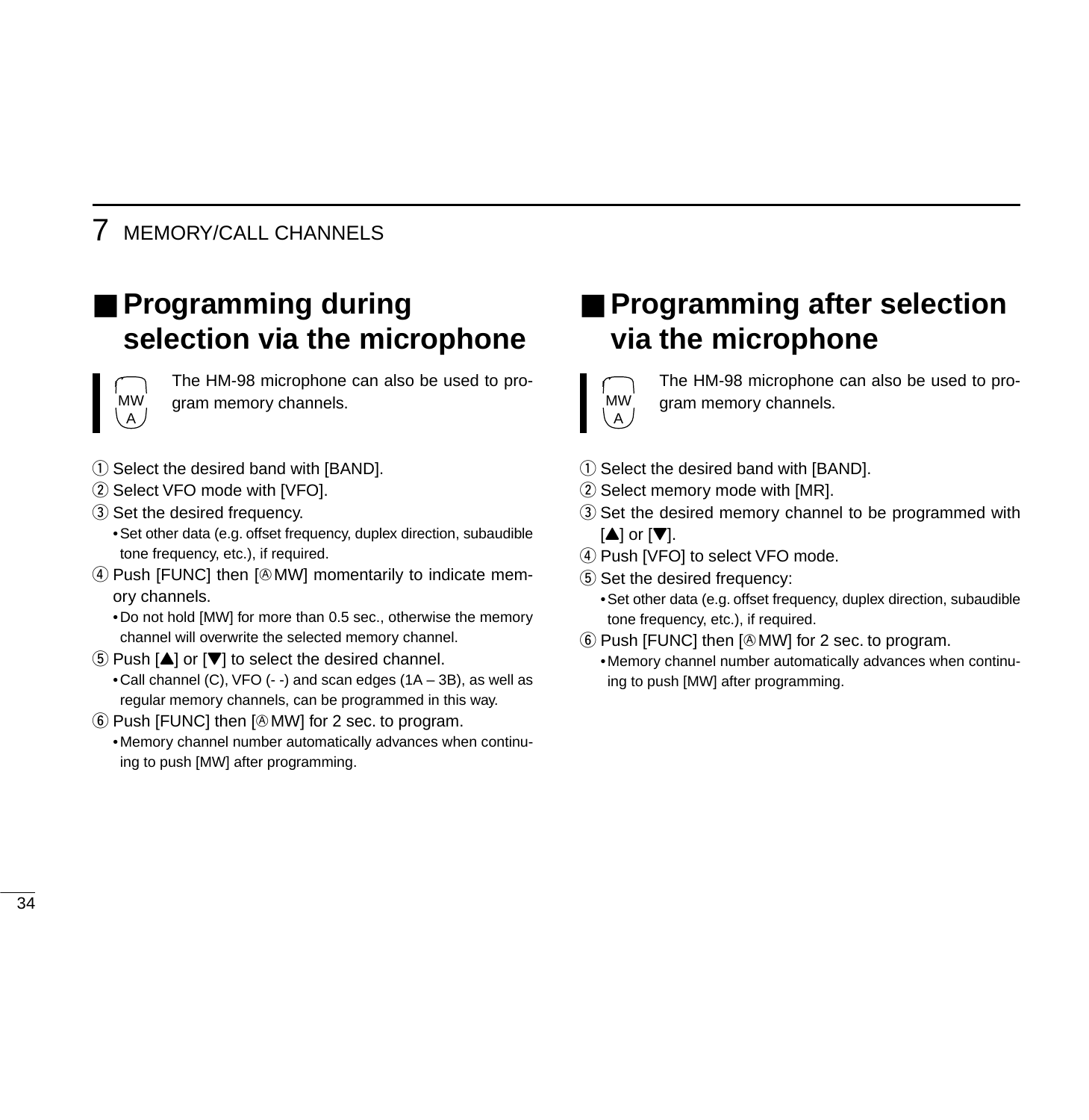# ■ **Transferring memory contents to another memory via the microphone**



The HM-98 microphone can also be used to transfer memory channels.

- 1) Select the desired band with [BAND].
- 2 Select memory mode with [MR].
- $\Im$  Set the desired memory channel to be transferred with  $[$ or  $[\nabla]$ .
- 4) Push [FUNC] then [@MW] momentarily to indicate memory channels.

•Push [MW] for 2 sec. to transfer the memory channel contents to VFO.

- $5$  Push  $[4]$  or  $[\nabla]$  to select the desired channel. •Call channel (C), VFO (- -) and scan edges (1A – 3B), as well as regular memory channels, can be transferred in this way.
- $\circled{6}$  Push [FUNC] then [ $\circled{b}$  MW] for 2 sec. to transfer.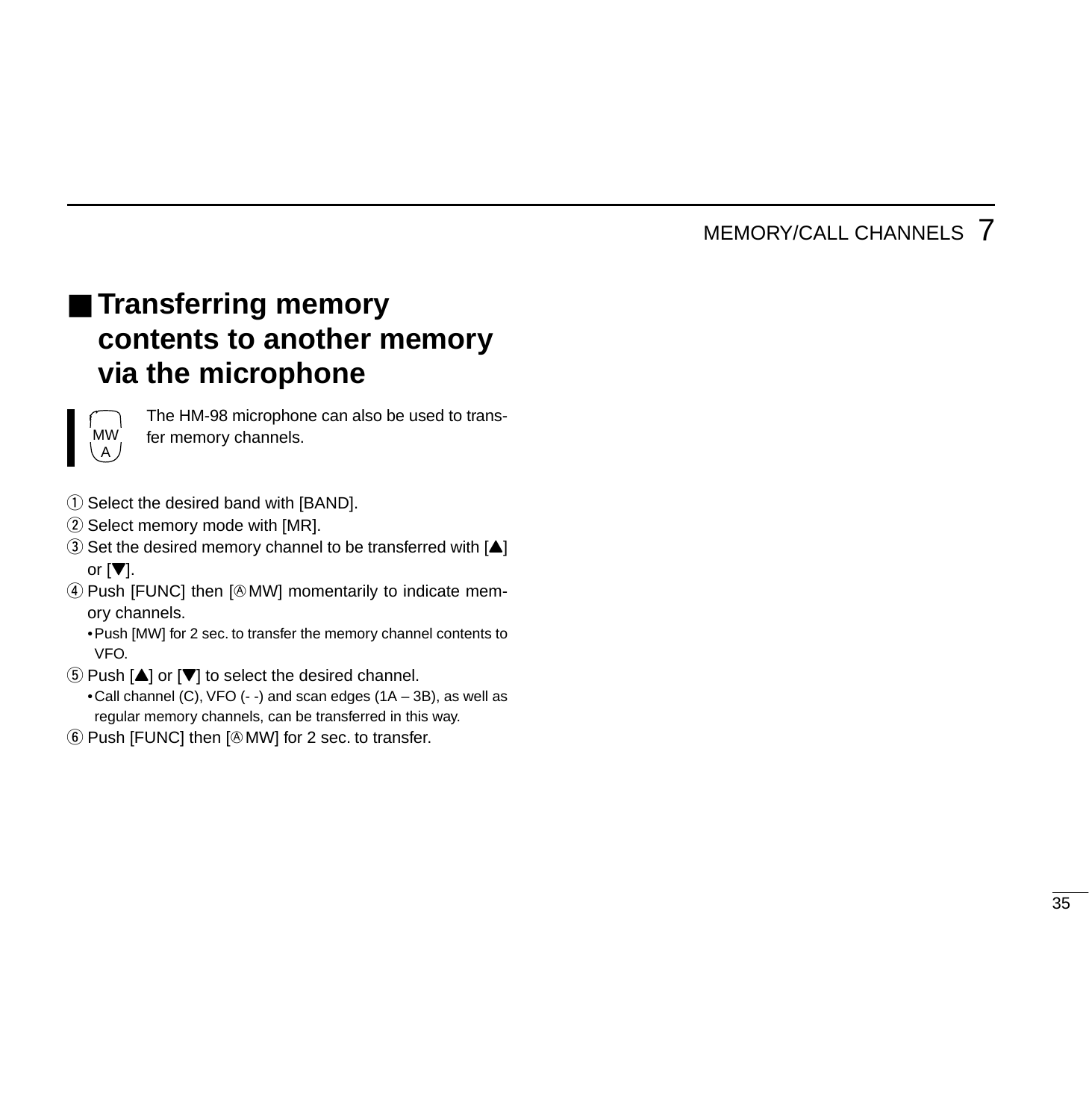### ■ **Memory clear**

Unwanted memory channels can be cleared (erased). Before clearing a memory channel make sure it is no longer needed as cleared memories cannot be recalled.

- $\Omega$  Push the desired band's [S.MW] momentarily.
	- •Push [CHG/L] if [S.MW] is not displayed.
	- •Do not hold [S.MW] for more than 0.5 sec., otherwise the memory channel will overwrite the selected memory channel or the memory channel contents will be transferred to VFO.
- 2) Set the memory channel to be cleared with the desired band's tuning dial.
- $\overline{a}$ ) Push IS.MWI briefly, then a second time for 2 sec.
	- •3 beeps sound, then the frequency is cleared.
	- •Scan edges 1A/1B and the call channel cannot be cleared.
- (4) Push [MAIN] to return to previous mode.

% Be careful—the contents of cleared memories CANNOT  $\mathscr{U}$  be recalled.



Memory clearing may not be performed from the microphone.

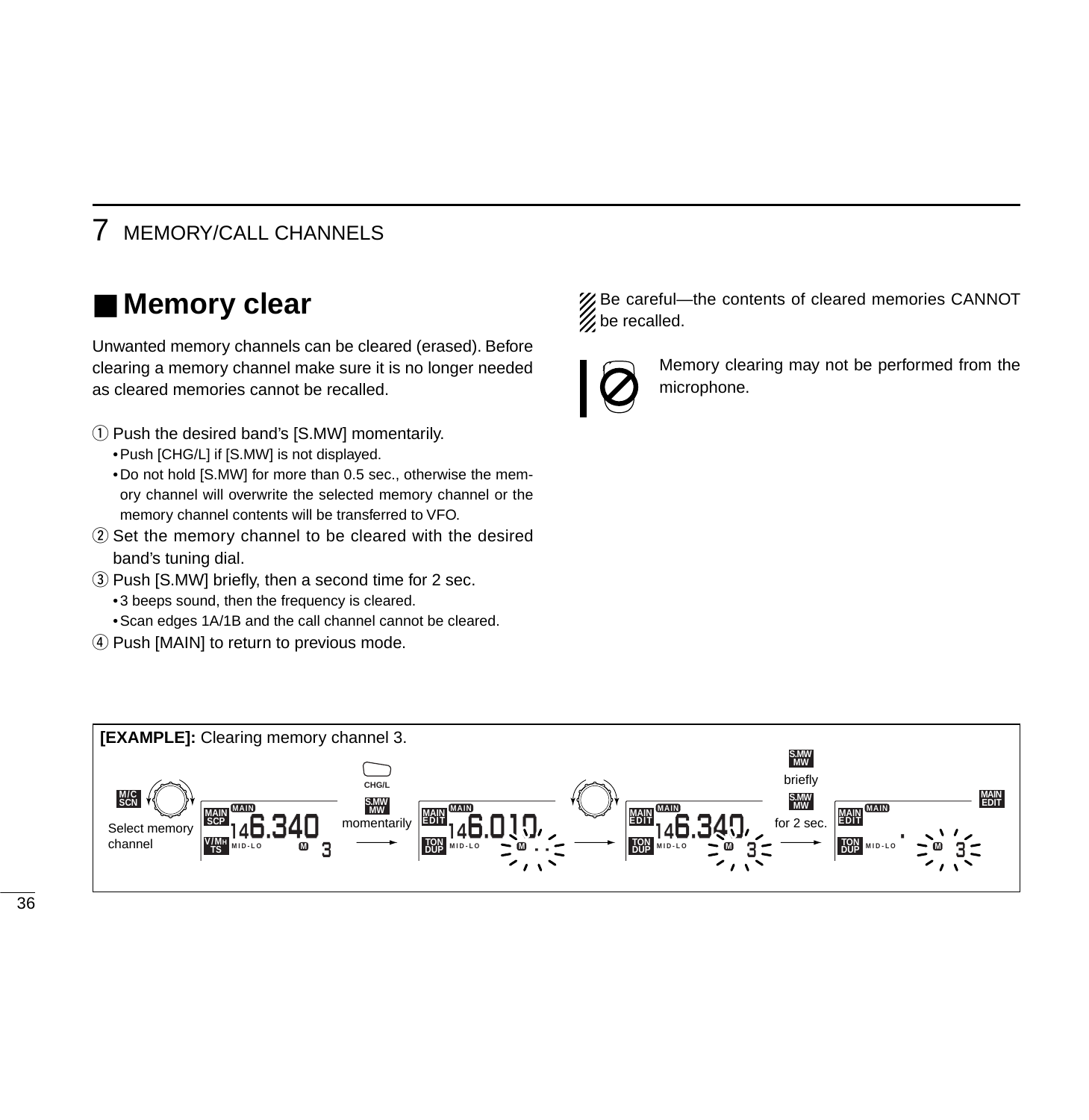# ■ **Alphanumeric display**

Each memory channel and the call channel can be programmed with an alphanumeric name such as a repeater name, club name, etc., for easy recognition. Names can be a maximum of 8 characters—see the table at right for available characters.

X Scan edge channels and scratch pad memories CANNOT  $\mathscr{U}$  be programmed with alphanumeric names.

- q Select the desired memory/call channel except scan edge channels.
- 2 Push the desired band's [(MAIN) EDIT] for 2 sec. to enter the edit screen.
	- •Push [CHG/L] if [(MAIN)EDIT] is not displayed.
- $\Omega$  Push  $\Delta$  or  $\nabla$  to select the 'Name' item.
	- •Left-hand tuning dial can also select the item.

| 145.320<br>$(TS=12.5k)$ | <b>MEMORY EDIT</b><br>12 |                   |
|-------------------------|--------------------------|-------------------|
| Name<br>R-Tone          | <b>ICOM2800</b><br>123.0 | cн<br><b>SKIP</b> |
| C-Tone                  | 88.5<br>0.600            |                   |
|                         |                          |                   |

 $\overline{a}$ ) Push [EDIT] to enter programming mode. •The first character of the name flashes.

**5**) Rotate the right-hand tuning dial to select the desired character.

•See the table below for a list of available characters.

|   |   |            |        | ∗ |        |       |     |  |
|---|---|------------|--------|---|--------|-------|-----|--|
|   |   | $\sqrt{2}$ | ◠<br>ື |   | -<br>G |       |     |  |
| 9 | n | ⌒          |        |   |        | G     | . . |  |
|   |   | М          |        |   |        | ◡     |     |  |
|   |   |            | ٠.     | v |        | space |     |  |

- $\circledS$  Push  $[\blacktriangleright]$  to advance to the next character. •Push [Ω] to select the previous character.
- $\overline{1}$  Repeat  $\overline{5}$  and  $\overline{6}$  until the desired name is input.
- $\Omega$  Push  $\Box$  to program the name and exit programming mode.
- **(9)** If you want to set other channels, push [CH] then rotate the right-hand tuning dial. Repeat  $\overline{4}$  through  $\overline{8}$  to set the desired name.
- $[0]$  Push  $[$ **L** $]$  again to exit the edit screen.



X To display the programmed memory name, turn the memory name indication ON in set mode. (p. 67)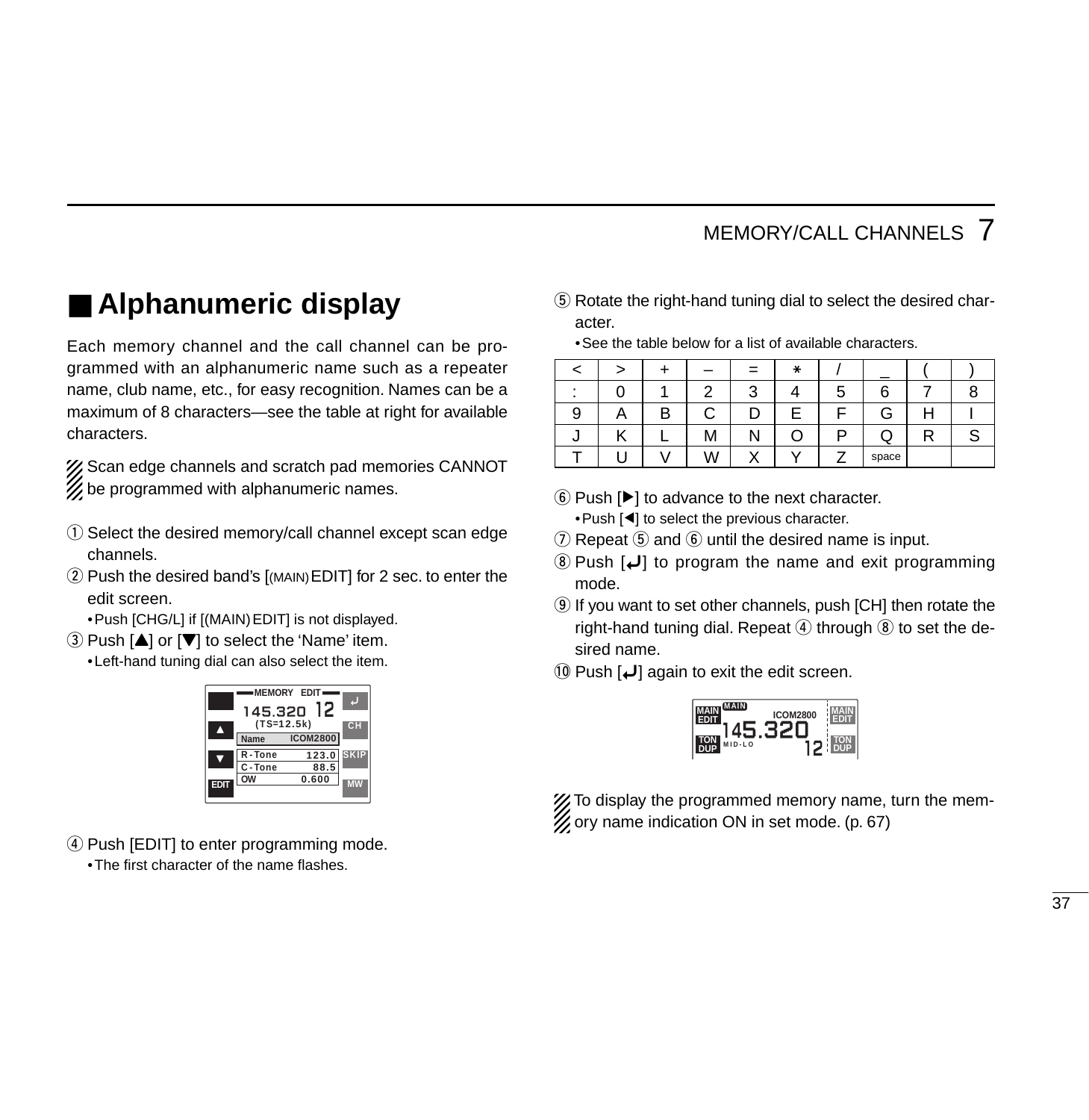# ■ **Call channel**

1 call channel is available for each band to store a most-oftenused frequency for quick recall.

### **♦ Selecting a call channel**

 $\odot$  Push [M/C] to select a call channel.



•"C" appears when call channel is selected.

•Push [CHG/L] if [M/C] is not dis-

(2) Push [V/MH] to select VFO mode, if desired.



played.

 $\Omega$  Select the desired band with [BAND].

 $(2)$  Push  $[MR)$ CALL] for 2 sec. to select the selected band's call channel.

### **♦ Programming a call channel**

- $\circ$  Select VFO mode with the desired band's [V/MH].
	- •Push [CHG/L] if [V/MH] is not displayed.
- 2 Set the desired frequency:
	- $\rightarrow$  Set the frequency using the desired band's tuning dial.
	- $\rightarrow$  Set other data (e.g. offset frequency, duplex direction, subaudible tone frequency, etc.), if required.
- 3) Push the desired band's [S.MW] momentarily to indicate memory channels.
	- •Push [CHG/L] if [S.MW] is not displayed.
	- •Do not hold [S.MW] for more than 0.5 sec., otherwise the memory channel will overwrite the selected memory channel.
- $\overline{a}$  Rotate the tuning dial to select the call channel.
	- •"C" appears when a call channel is selected.
- $5$  Push  $[(s. MW) MW]$  for 2 sec. to program.

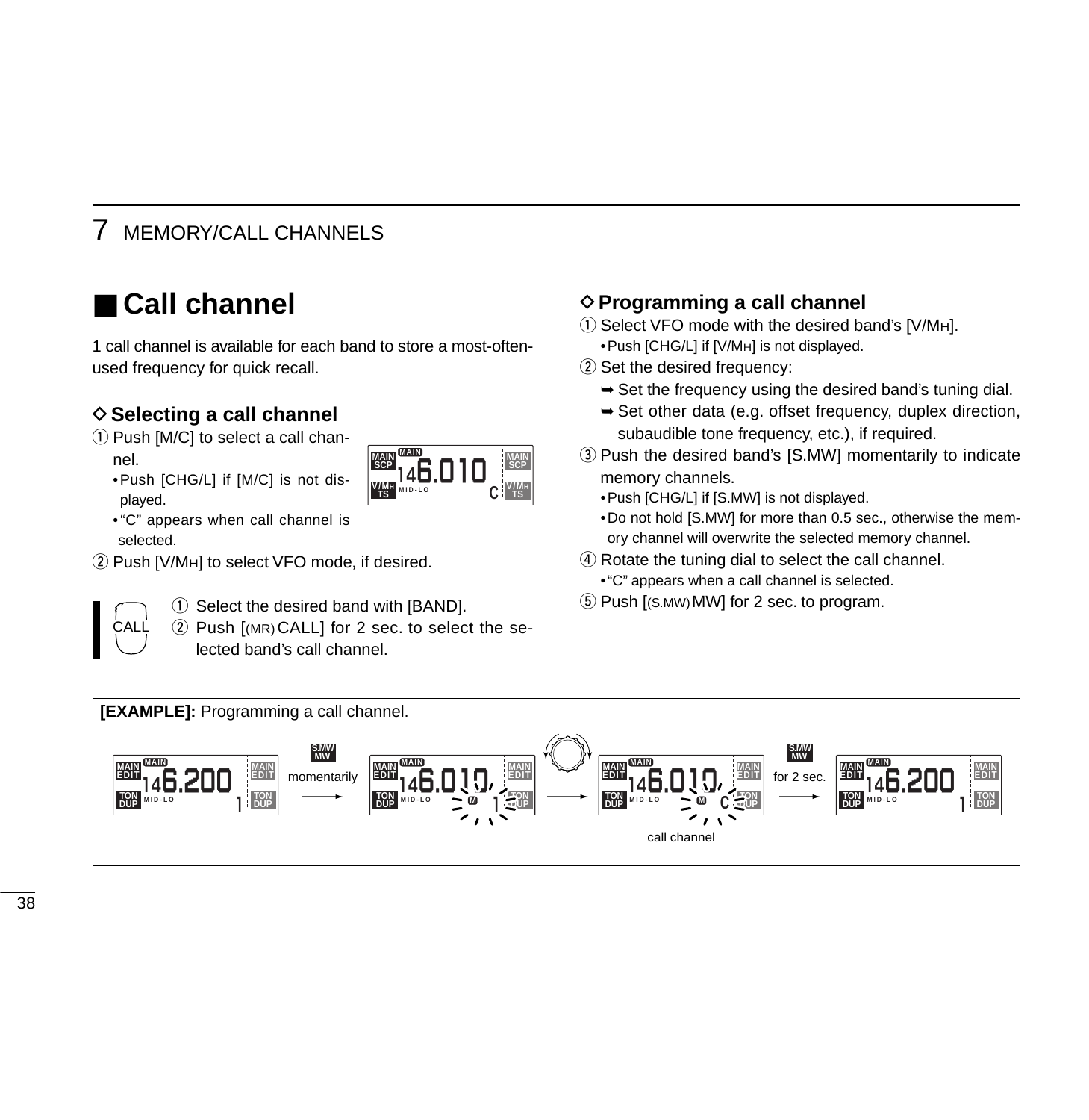#### D**Programming a call channel via the microphone**



The HM-98 microphone can also be used to program a call channel.

- q Select the desired band with [BAND].
- 2 Select VFO mode with [VFO].
- 3) Set the desired frequency.
	- •Set other data (e.g. offset frequency, duplex direction, subaudible tone frequency, etc.), if required.
- 4) Push [FUNC] then [@MW] momentarily to indicate memory channels.
	- •Do not hold [MW] for more than 0.5 sec., otherwise the memory channel will overwrite the selected memory channel.
- $\circled{5}$  Push  $[\triangle]$  or  $[\triangledown]$  to select the call channel.
	- •"C" appears when the call channel is selected.
- $\circledR$  Push [FUNC] then [ $\circledR$  MW] for 2 sec. to program.

### D**Transferring call channel contents**

The call channels can be transferred in a similar manner to memory channel transferring.

- $\Omega$  Select call channel with the desired band's [M/C]. •Push [CHG/L] if [M/C] is not displayed.
	- •"C" appears when the call channel is selected.
- $(2)$  Push  $[(S.MW)MW]$  for 2 sec. to transfer. •Push [CHG/L] if [S.MW] is not displayed.

### D**Transferring call channel contents via the microphone**

- q Select the desired band with [BAND].
- 2 Push [(MR) CALL] for 2 sec. to select the desired band's call channel.
	- •"C" appears when the call channel is selected.
- 3) Push [FUNC] then [@MW] for 2 sec. to transfer.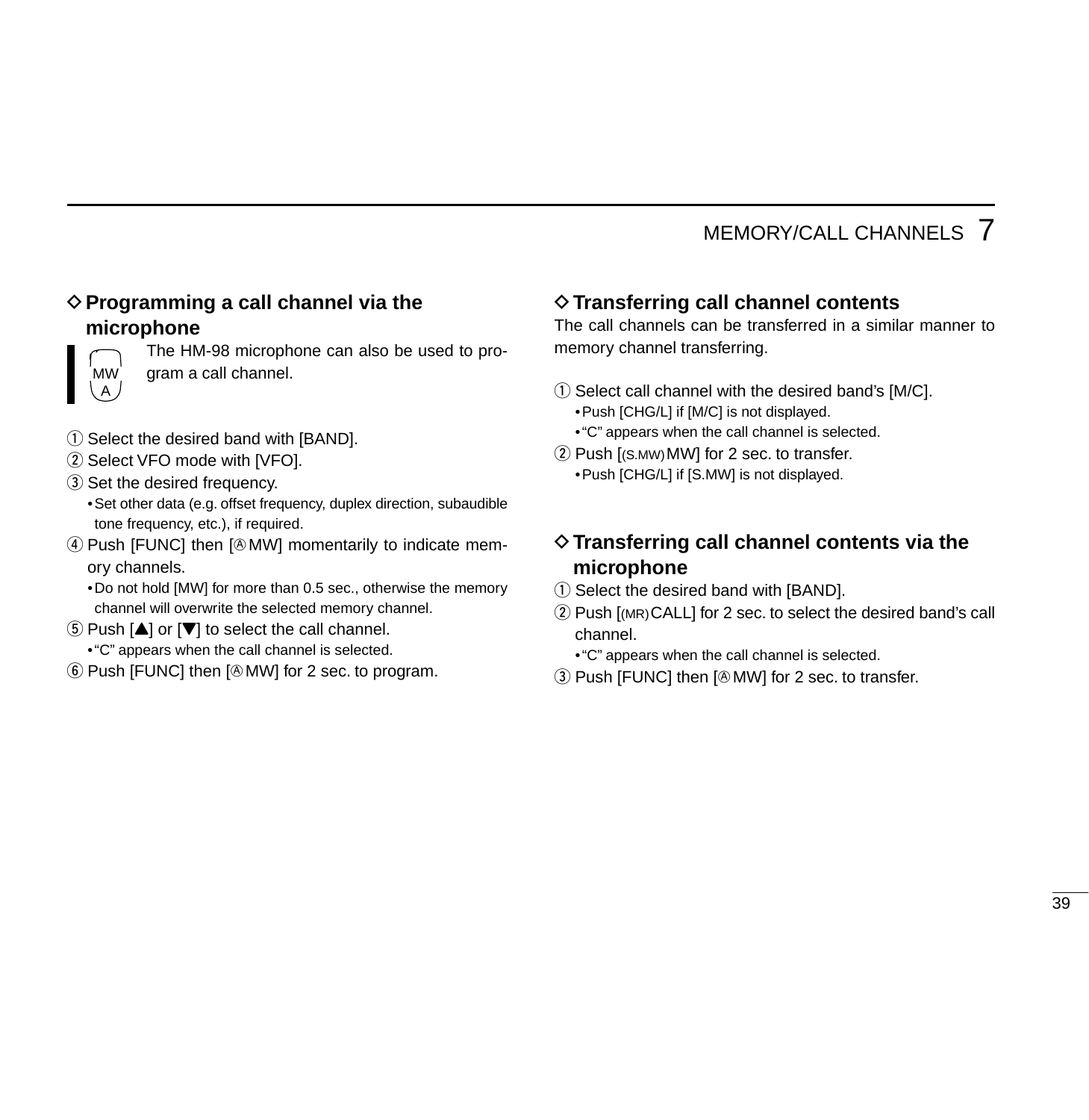# 8 **SCRATCH PAD MEMORY**

# ■ What is a scratch pad memory?

During VFO operation, the transceiver automatically memorizes operating frequency information, separate from regular memory channels, when transmitting on a new frequency. There are 2 types of scratch pad memories, those for simplex operation, L1–L5, and those for duplex (repeater) operation, R1–R5. These memories can be conveniently recalled.



The oldest written frequency is cleared.

X When memory mode is selected, the frequency is not pro- $\mathscr U$  grammed into a scratch pad.

# ■ **Calling up a scratch pad memory**

- $\Omega$  Push  $IM/CI$  to select the call channel. •Push [CHG/L] if [M/C] is not displayed.
	- •"C" appears when the call channel is selected.
- $Q$  Rotate the desired band's tuning dial to select a scratch pad memory.
	- •Previously transmitted frequency and one of "L1–L5" appears for simplex memories (rotate tuning dial left); one of "R1–R5" appears for duplex memories (rotate tuning dial right).
	- •When first applying power or after CPU resetting, scratch pad memories contain no data and therefore cannot be selected.

 $\Omega$  Push [V/M<sub>H</sub>] or [M/C] to exit the scratch pad memory.

•The 5th scratch pad memory (L5 or R5) will be cleared when transmitting on a new frequency. If the transmit frequency is already stored in a scratch pad memory, the scratch pad memory is not cleared but the order is changed.

•When transmitting on a scratch pad memory, that memory becomes the 1st scratch pad memory (L1 or R1) and the order is changed.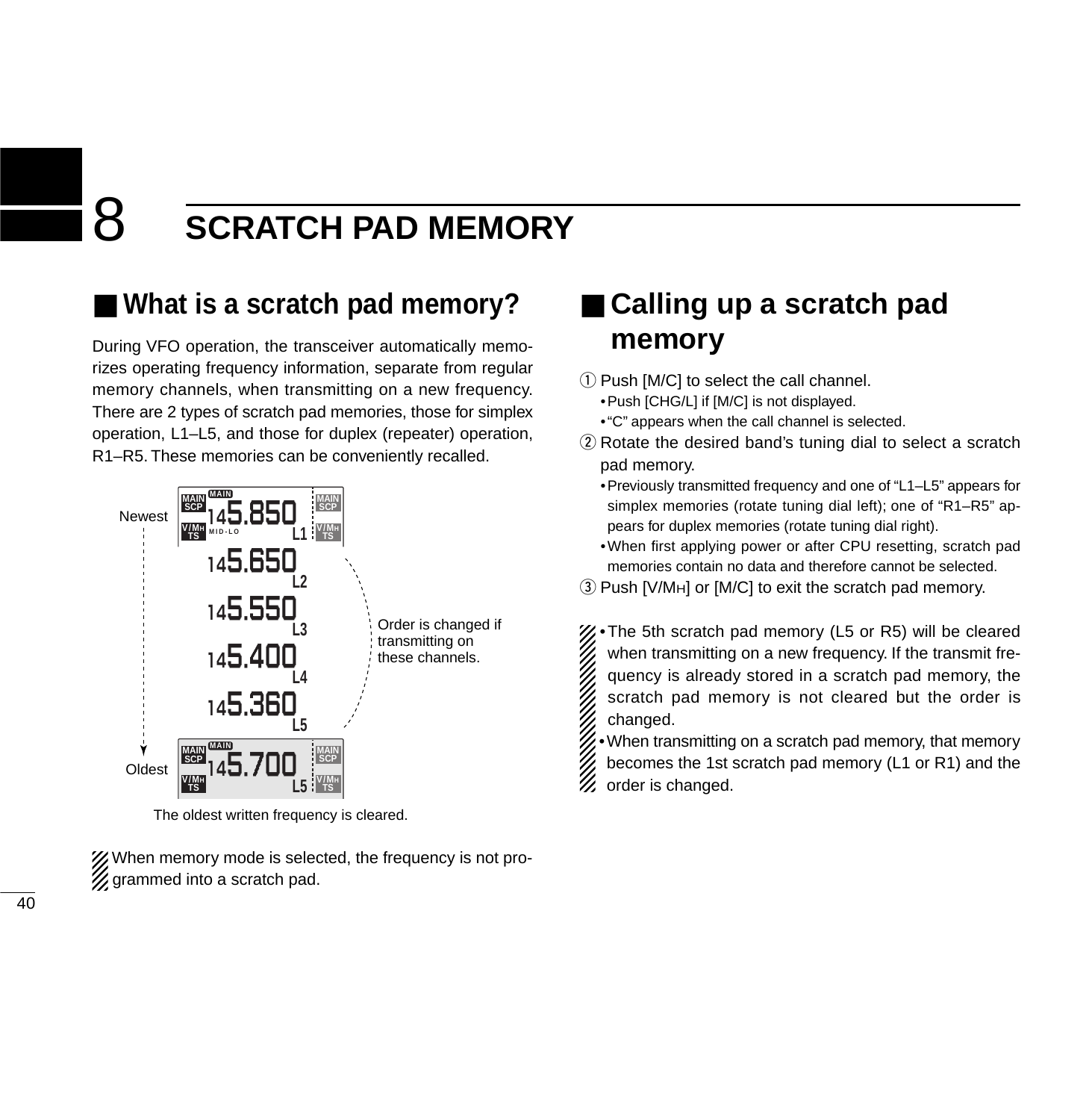### SCRATCH PAD MEMORY 8

- CALL
- $\odot$  Select the desired band with [BAND].
- 2 Push [(MR) CALL] for 2 sec. to select the selected band's call channel.
- $\Omega$  Push  $[4]$  one or more times to select a duplex scratch pad memory; push  $[\nabla]$  one or more times to select a simplex scratch pad memory.
- 4) Push [MR] or [VFO] to exit the scratch pad memory.

## ■ **Transferring scratch pad memory contents**

Transferring scratch pad memory contents to the VFO is done similarly to transferring memory/call contents.

- $(1)$  Push [M/C] to select the call channel.
	- •Push [CHG/L] if [M/C] is not displayed.
	- •"C" appears when the call channel is selected.
- 2 Rotate the desired band's tuning dial to select the desired scratch pad memory.
	- •One of "L1" to "L5" or "R1" to "R5" appears.
- 3) Push the desired band's [S.MW] momentarily to indicate memory channels.
	- •Push [S.MW] for 2 sec. to transfer the scratch pad memory to VFO.
- 4) Rotate the desired band's tuning dial to select the desired memory channel.
- **5** Push [(S.MW) MW] for 2 sec. to transfer.
	- MW

 $A$ 

- $\Omega$  Select the desired band with [BAND].
- 2 Push [(MR) CALL] for 2 sec. to select the selected band's call channel.
	- $\Omega$  Push  $[\triangle]$  one or more times to select a duplex scratch pad memory; push  $[\nabla]$  one or more times to select a simplex scratch pad memory to be transferred.
	- 4 Push [FUNC] then [@MW] momentarily to indicate memory channels.
		- •Push [MW] for 2 sec. to transfer the scratch pad memory to VFO.
	- $(5)$  Push  $[4]$  or  $[4]$  to select the desired channel. •Call channel (C), VFO (- -) and scan edges (1A – 3B), as well as regular memory channels, can be transferred in this way.
	- $(6)$  Push [FUNC] then  $[6$  MW] for 2 sec. to transfer.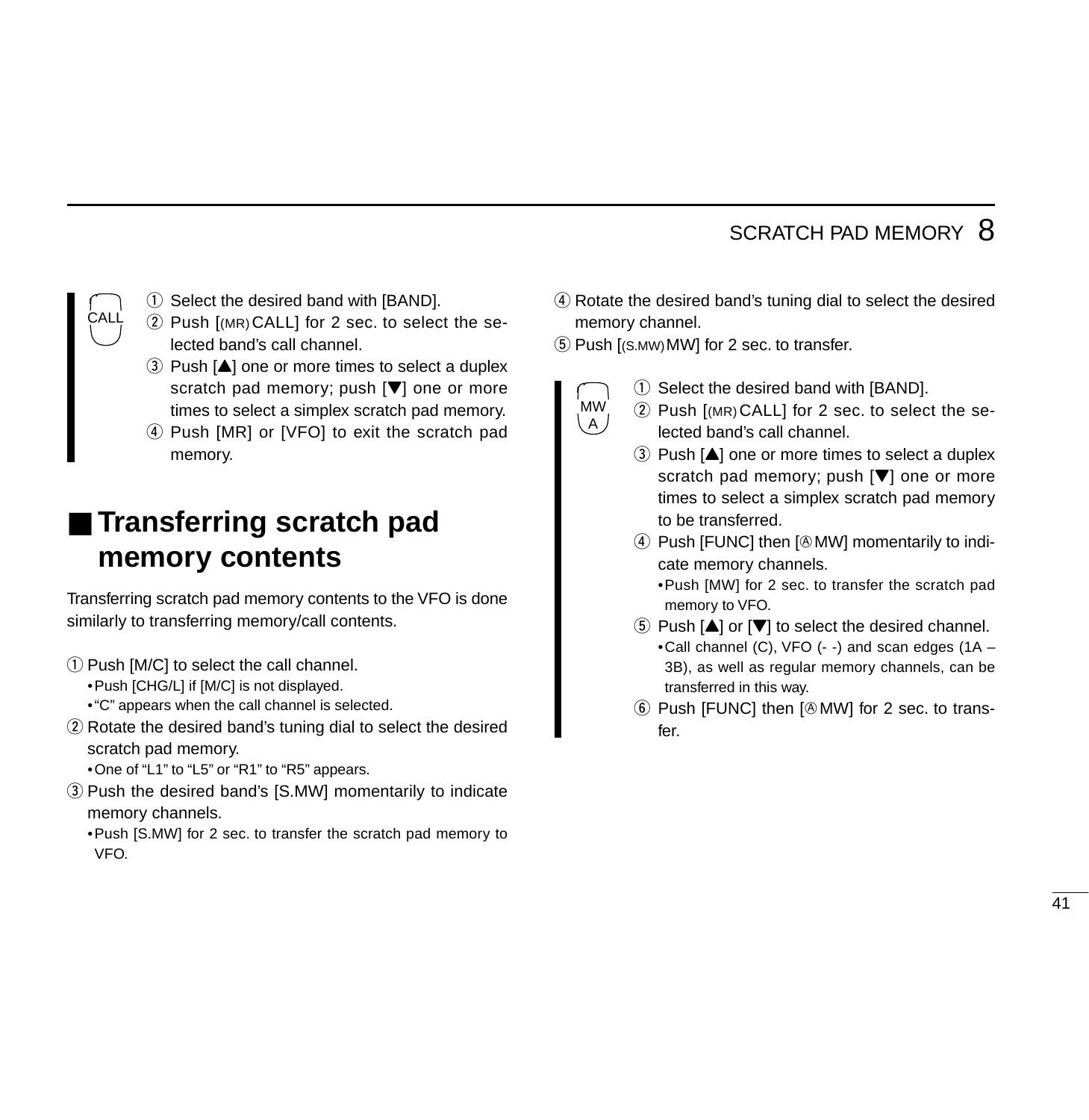# ■ **Scan types**

Scanning searches for signals automatically and makes it easier to locate new stations for contact or listening purposes. There are 3 scan types and 4 resume conditions to suit your operating needs.

XX A tone scan function is available to search for subaudible tones (e.g. when you want to find a subaudible tone frequency necessary to open a repeater). See p. 53 for de- $\mathscr{U}$  tails.



#### **PROGRAMMED SCAN**



Repeatedly scans between two user-programmed frequencies. Used for checking for frequencies within a specified range such as repeater output frequencies, etc. 3 pairs of scan edges are available.



channels except those set as skip channels. Used to search through often-used memories and for bypassing normally busy channels such as repeater frequencies.

#### **SCAN RESUME CONDITION** (p. 46)



4 resume conditions are available: 3 timer scans and pause scan. When receiving a signal, pause scan pauses until the signal disappears; timer scans pause for 5, 10 or 15 sec.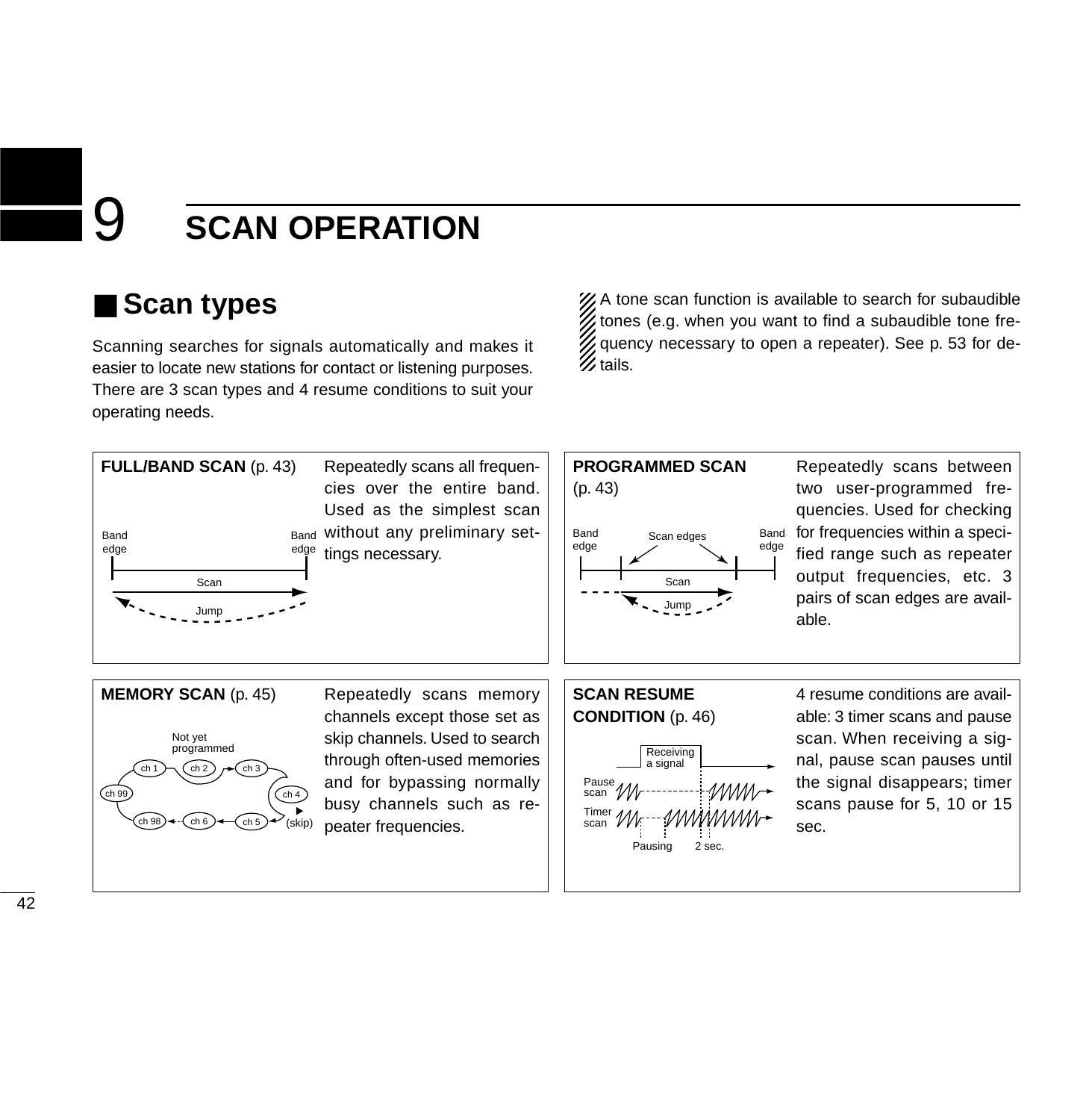# ■ **Full/programmed scan**

- $\circ$  Select VFO mode with the desired band's [V/MH]. •Push [CHG/L] if [V/MH] is not displayed.
- 2 Make sure the squelch is set to the threshold point.
- 3) Push [(M/C) SCN] for 2 sec. to enter scan screen.

•If the pocket beep function is activated, the transceiver automatically selects the tone squelch function when the scan screen is selected.



- 4) Push [SEL] one or more times to select the desired scan edges, if necessary. See p. 44 for details.
	- •"AL" for full scan, "AA" for air band scan (U.S.A. and S. America versions only), "A1"/"A4" for 144 MHz/430(440) MHz band scan or "P1"–"P3" for programmed scan.
	- •Only programmed scan edges can be selected.
- (5) Push [PRO] momentarily to start the scan.
	- •Decimal point flashes while scanning.
	- •"AL," "AA"/"A1"/"A4" or "P1"– "P3" flashes to indicate full scan, band scan or programmed scan edges, respectively.
	- •To change the scanning direction, rotate the desired band's tuning dial.
	- •To change the scan edges, push [SEL] one or more times.
- $\circled{6}$  To stop the scan, push [PRO] again.
- $\mathcal D$  Push [(MAIN) $\blacktriangle$ ] for 2 sec. to exit the scan screen.

X If the same frequencies are programmed into a pair of  $\mathscr{U}$  scan edges, programmed scan does not start.

For programmed scan, scan edges must be programmed  $\mathbb Z$  in advance. Program scan edges into scan edge memory  $\%$  channels (1A–3B). (p. 32)



- q Select the desired band with [BAND].
- 2 Select VFO mode with [VFO].
- ③ Push [SQL▲] or [SQL▼] to set the squelch to the threshold point.
- 4) Select the desired scan edges using the controller unit, if necessary. See p. 44 for details.
	- •"AL" for full scan, "AA" for air band scan (U.S.A. and S. America versions only), "A1"/"A4" for 144 MHz/ 430(440) MHz band scan or "P1"–"P3" for programmed scan.

•Only programmed scan edges can be selected.

- 5 Push [2 SCAN] momentarily to start a scan. Push [▲]/[▼] for 2 sec. to start a band scan. •"AL," "AA"/"A1"/"A4" or "P1"–"P3" flashes to indicate
	- full scan, band scan or programmed scan edges, respectively.
- $\circledS$  Push [ $\blacktriangle$ ], [ $\nabla$ ] or [ $\circledR$  CLR] to cancel the scan.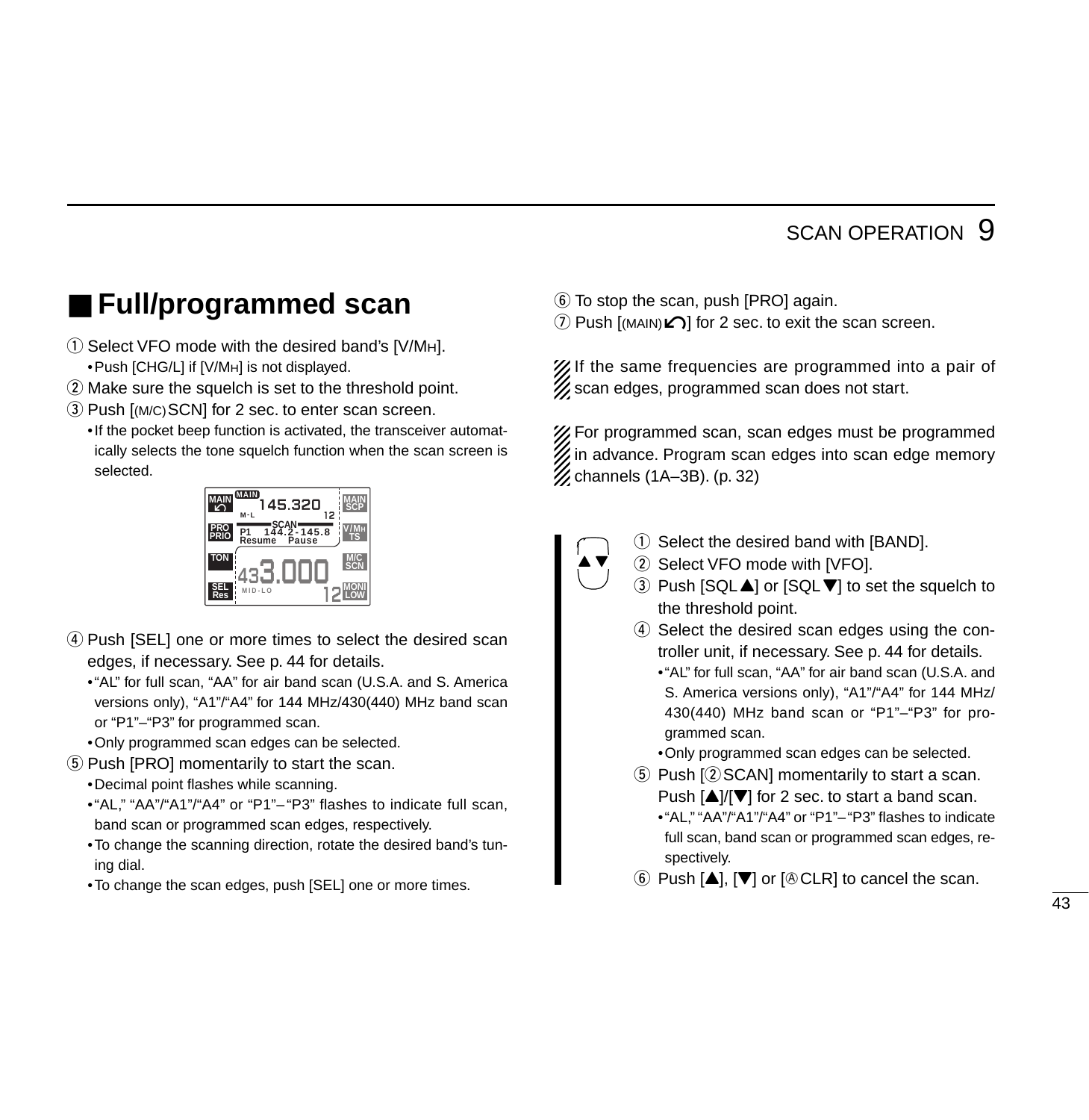# ■ Selecting scan edges

The scanning range can be set to all frequencies (full scan) or between two user-programmed frequencies (programmed scan).

XX Scan edges can be programmed in the same manner as **Example 10 Yunder** memory channels. Scan edges are programmed into scan  $\mathcal{U}$  edges, 1A/1B to 3A/3B, in memory channels. (p. 32)

- $\Omega$  Push [(M/C) SCN] for 2 sec. to enter the scan screen. • Push [CHG/L] if [(M/C) SCN] is not displayed.
	- •If the pocket beep function is activated, the transceiver automatically selects the tone squelch function when the scan screen is selected.



- (2) Push [SEL] one or more times to select the desired scan edges, if necessary.
	- •"AL" for full scan, "AA" for air band scan (U.S.A. and S. America versions only), "A1"/"A4" for 144 MHz/430(440) MHz band scan or "P1"–"P3" for programmed scan.
	- •Only programmed scan edges can be selected.

 $\textcircled{3}$  Push [(MAIN) $\textcircled{2}$ ] for 2 sec. to exit the scan screen.



Scan edge selection may not be performed from the microphone.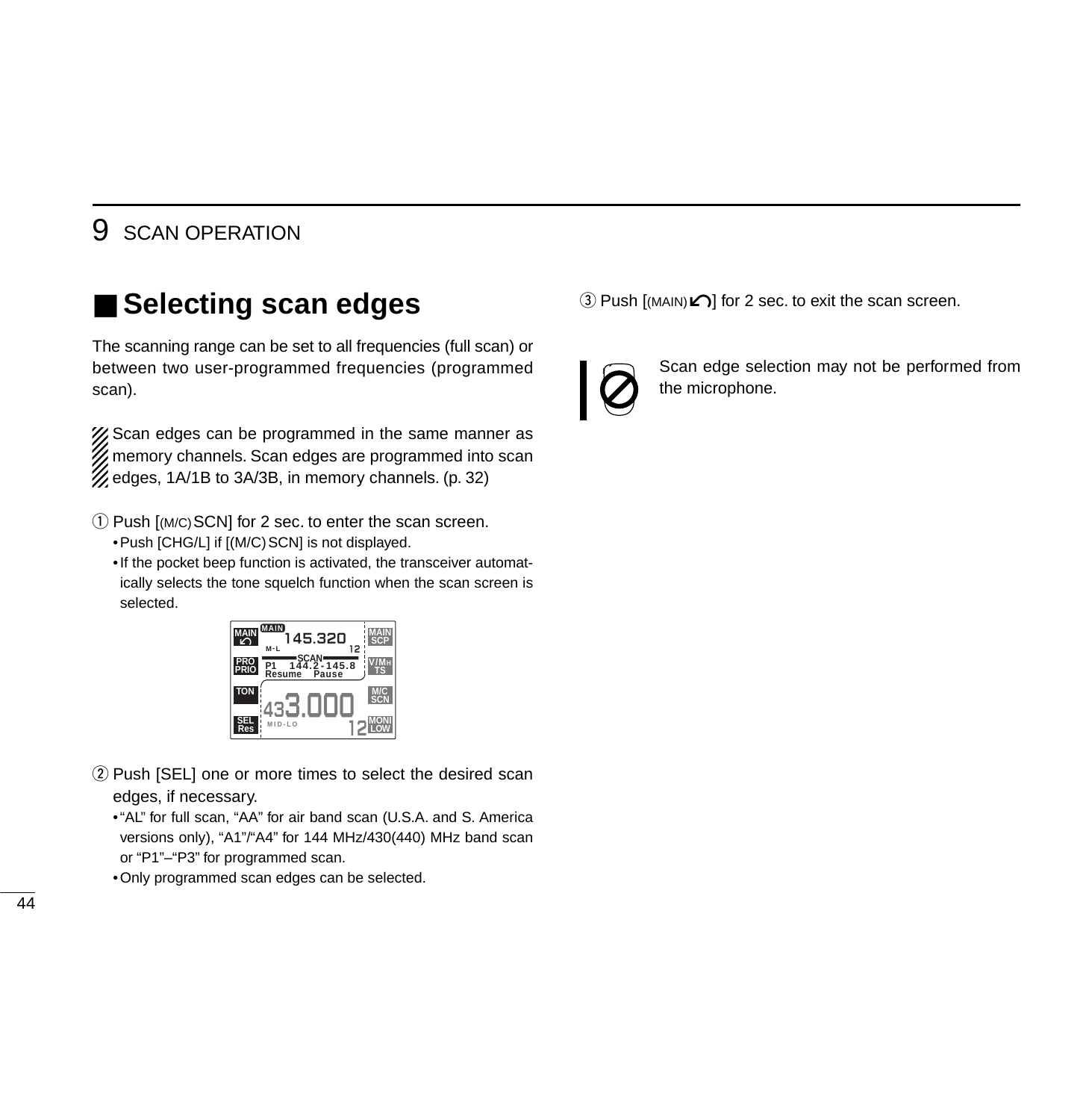### ■ Memory scan

- $\Omega$  Select memory mode with the desired band's [M/C]. •Push [CHG/L] if [M/C] is not displayed.
	- " $\blacksquare$ " appears when memory mode is selected.
- $\Omega$  Make sure the squelch is set to the threshold point.
- (3) Push [(M/C) SCN] for 2 sec. to enter the scan screen.
	- •If the pocket beep function is activated, the transceiver automatically selects the tone squelch function when the scan screen is selected.



- $\Omega$  Select the desired band with [BAND].
- $(2)$  Select memory mode with [MR].
- $\Omega$  Push [SQL $\triangle$ ] or [SQL $\nabla$ ] to set the squelch to the threshold point.
- 4) Push  $[2]$  SCAN] momentarily or  $[4]/[7]$  for 2 sec. to start memory scan.
	- •Decimal point and "M" flash while scanning.
- $\circled{5}$  Push  $[\triangle]$ ,  $[\nabla]$  or  $[\circled{6}$  CLR] to cancel the scan.

XX At least 2 memory channels must be programmed for **Z** memory scan to start.



- 4) Push [MEM] momentarily to start the scan.
	- •Decimal point and "M" flash while scanning.
	- •To change the scanning direction, rotate the desired band's tuning dial.
- **(5) To stop the scan, push [MEM] again.**
- $\circ$  Push [(MAIN) $\Omega$ ] for 2 sec. to exit the scan screen.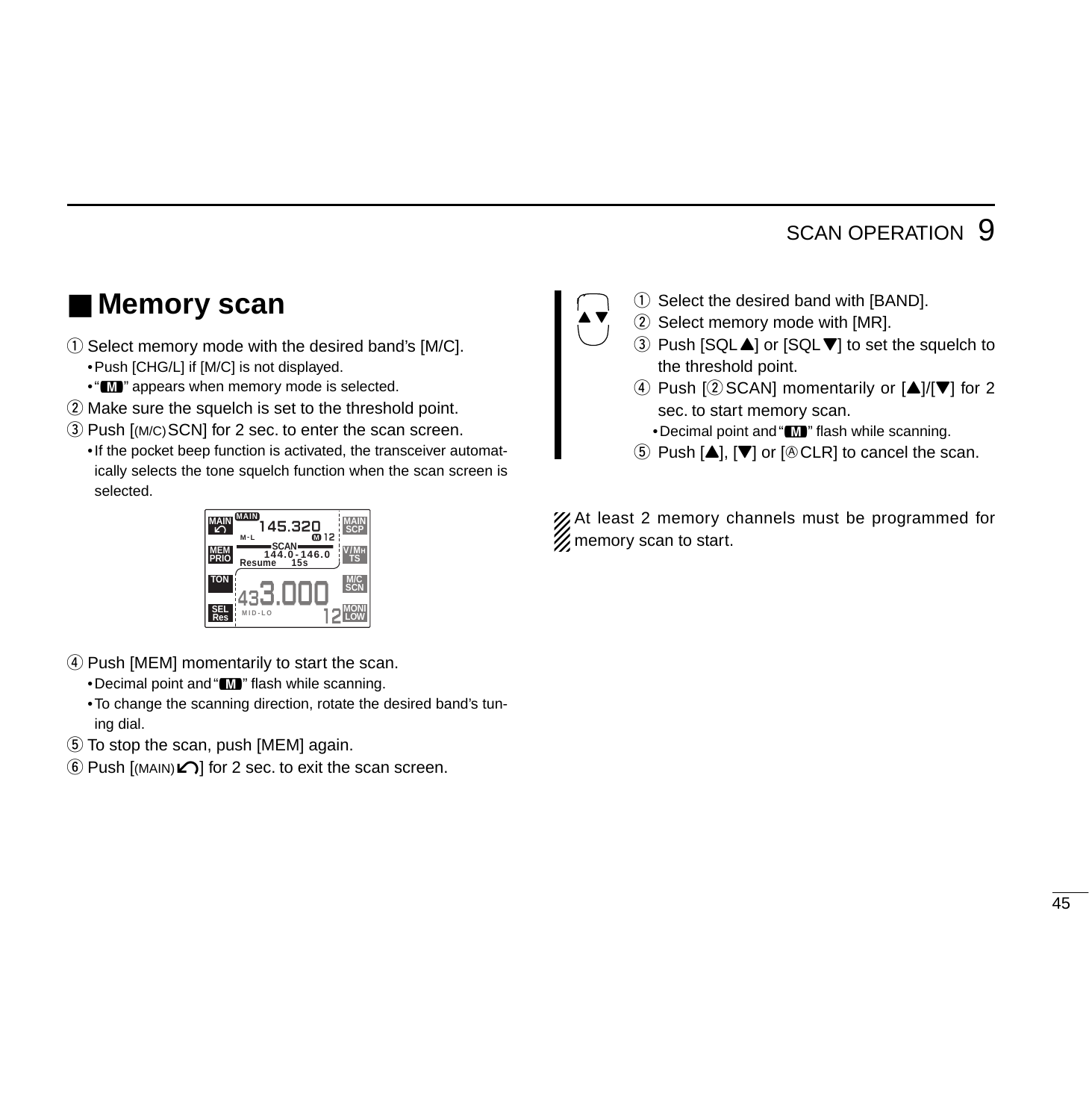# ■ **Skip channel setting**

Memory channels can be set to be skipped for memory skip scan. In addition, memory channels can be set to be skipped for both memory skip scan and full/band/programmed scan (frequency skip scan). This is useful to speedup the scan interval.

- q Select a memory channel you wish to set skip information.
- 2 Push the desired band's [(MAIN) EDIT] for 2 sec. to enter the edit screen.

•Push [CHG/L] if [(MAIN)EDIT] is not displayed.



- 3) Push [SKIP] to select the condition.
	- "►" for memory skip scan.
	- •"P►" for frequency skip scan and memory skip scan.
	- •No "≈" or "P≈" indication for no skipping of channels.
- **4**) If you want to set other channels, rotate the right-hand tuning dial. Repeat  $\Im$  to set the desired condition.
	- •Push [CH] if memory channel does not flash.
- 5 Push  $\left[\bigcup\right]$  to exit the edit screen.

## ■ Scan resume condition

The scan resume condition can be selected as a pause or timer scan for each band. When receiving signals, the scan pauses according to the scan resume condition.

- $\Omega$  Push the desired band's  $\Gamma(M/C)$ SCN] for 2 sec. to enter scan screen.
	- •Push [CHG/L] if [(M/C)SCN] is not displayed.
- 2 Push [(SEL) Res] one or more times for 2 sec. to select condition.
	- •"5s" : scan pauses for 5 sec. on a received signal.
	- •"10s" : scan pauses for 10 sec. on a received signal.
	- •"15s" : scan pauses for 15 sec. on a received signal.
	- •"Pause" : scan pauses on a received signal until it disappears.



15 sec. resume time

**EXECTS** Push  $\lceil$ (MAIN)*C*) for 2 sec. to exit scan screen.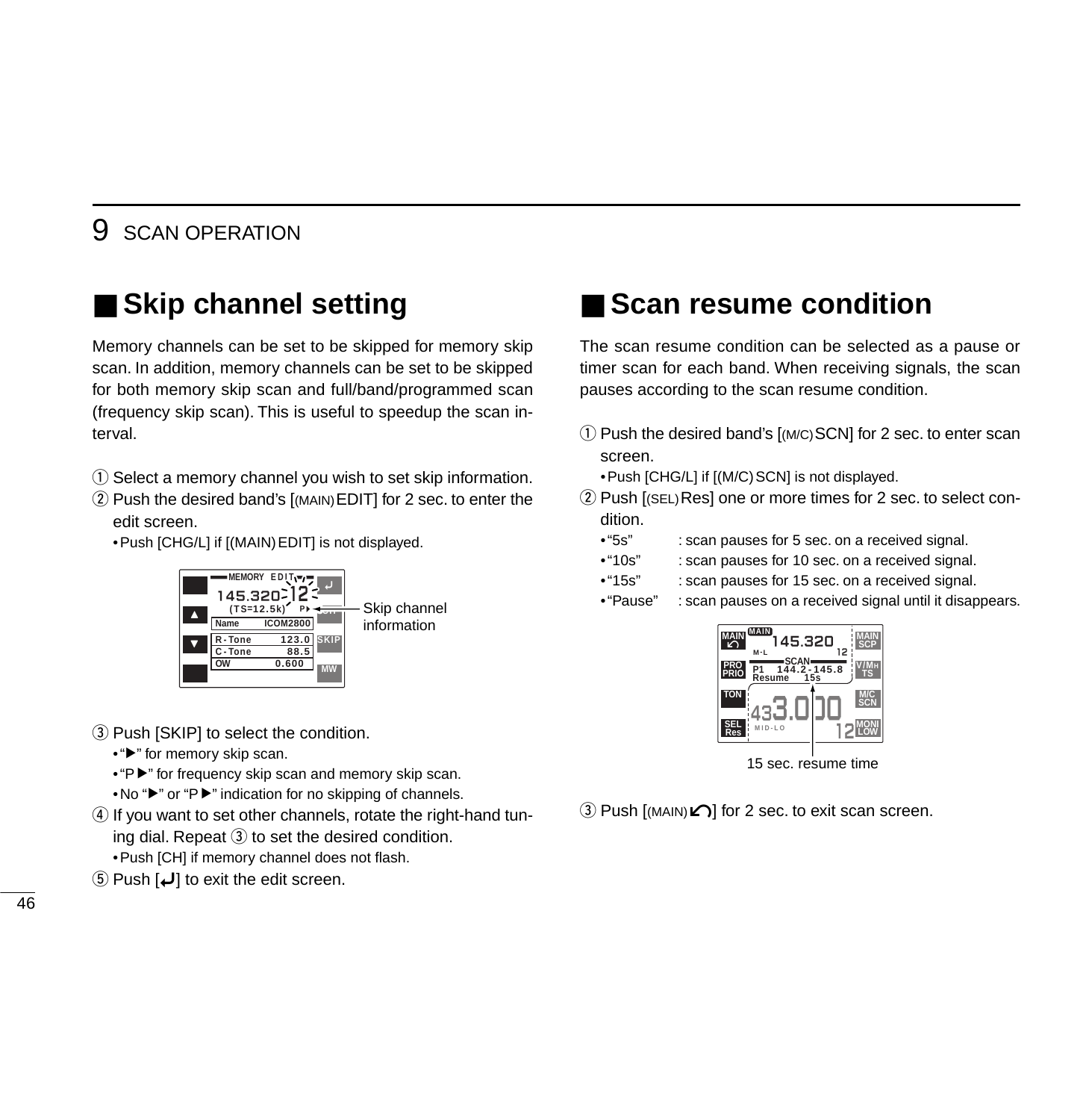# **BAND SCOPE** 10

# ■ **Operation**

The band scope function allows you to visually check a specified frequency range. Sweep range varies ±50 kHz through ±500 kHz with setting of the sweep tuning steps.

XX Receive audio is muted while monitoring the band scope. **Z** Push [SWP] to cancel sweeping and receive the audio.

- $\Omega$  Set the desired frequency as band scope center frequency.
- 2 Push the desired band's [(MAIN) SCP] for 2 sec. to select the band scope screen.

• Push [CHG/L] if [(MAIN) SCP] is not displayed.

 $(3)$  A sweep automatically starts and signal conditions (strengths) appear starting from the center of the range.



- 4) Push [SWP] momentarily to begin another sweep.
	- •" $\longrightarrow$  " appears while sweeping.
- $\circled{5}$  Push [(SWP)  $\rightleftharpoons$ ] for 2 sec. to begin sweeping continuously.
	- •Push [SWP] again to cancel sweeping.
- $\circ$  Push [TS] to select the sweep tuning step, if desired.
	- •5, 10, 15, 20, 25, 30 and 50 kHz sweep tuning steps are available when a tuning step other than 12.5 kHz is selected.
	- •12.5, 25 and 50 kHz sweep tuning steps are available when 12.5 kHz tuning step is selected.
- $\Omega$  Rotate the desired band's tuning dial to set the highlighted cursor to the desired waveform and set the frequency of the signal.
	- •Push [CENT] to return the operating frequency to the center frequency.
- $\circledR$  Push [(MAIN) $\Omega$ ] for 2 sec. to exit the band scope screen.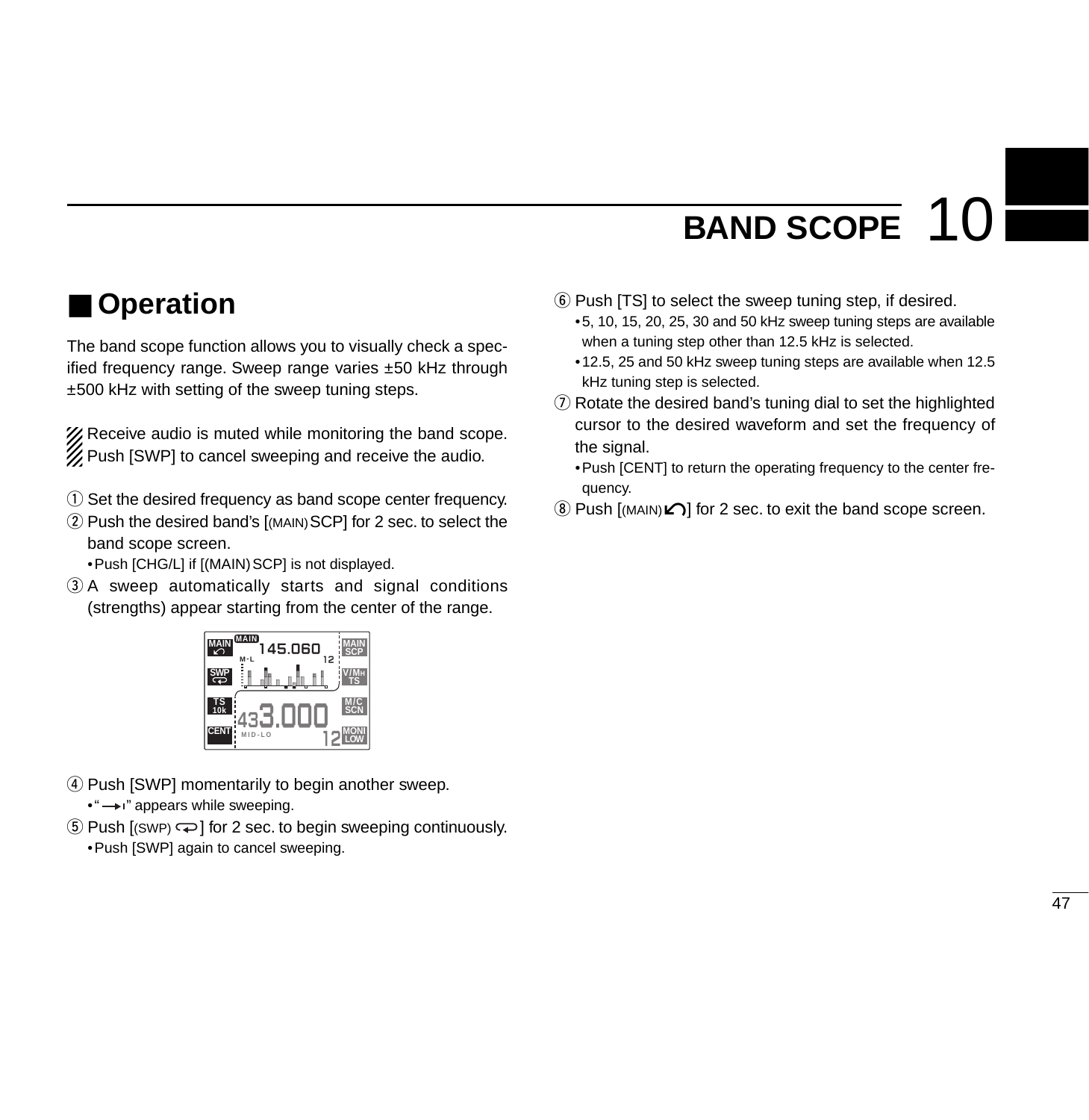# **PRIORITY WATCH**

# ■ **Priority watch types**

Priority watch checks for signals on a frequency every 5 sec. while operating on a VFO frequency. The transceiver has 2 priority watch types to suit your needs.

The watch resumes according to the selected scan resume condition. See p. 46 for details.





frequency, priority watch checks for signals on each memory channel in sequence.

•The memory skip function is useful to speed up the scan.

# ■ **Priority watch operation**

- $\Omega$  Select VFO mode with the desired band's [V/MH].
	- •Push [CHG/L] if [V/MH] is not displayed.
- 2 Set an operating frequency.
- 3) Make sure the squelch is set to the threshold point.
- $\Phi$  Set the watching channel(s).

#### **For memory channel watch:**

Select the desired memory channel.

• Select memory mode with the desired band's [M/C] ("M" appears.); select the memory channel to be watched with the desired band's tuning dial.

#### **For memory scan watch:**

Start the memory scan.

• Select memory mode with the desired band's [M/C] ("M" appears.); push  $[(M/C)$  SCN] for 2 sec. to select scan screen; push [MEM] to start memory scan.

#### **For call channel watch:**

Select the call channel by pushing [M/C].

- •Select memory mode with the desired band's [M/C]. ("C" appears.)
- **5** Push [(M/C) SCN] for 2 sec. to select the scan screen.
	- •If the pocket beep function is activated, the transceiver automatically selects the tone squelch function when scan screen is selected.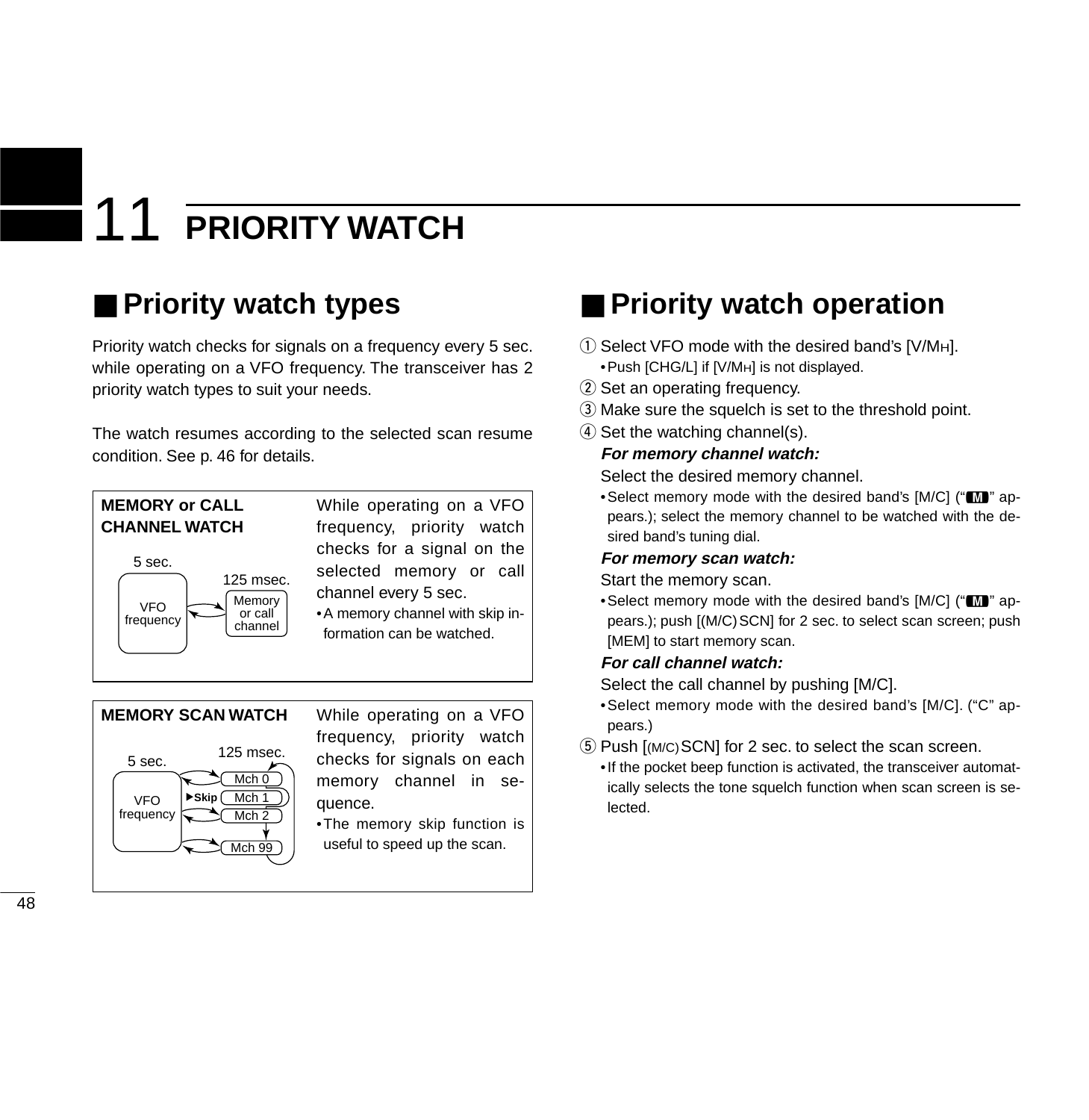### PRIORITY WATCH 11

- $\circ$  Push  $[$ (MEM)PRIO] for 2 sec. to start the watch.
	- •The transceiver checks the memory or call channel frequency every 5 sec.
	- •The watch resumes according to the selected scan resume condition. (p. 46)
	- •"PRIO" and decimal point blinks while receiving a signal on a watch channel.



 $\Omega$  Push [(MEM) PRIO] while the display shows the VFO frequency to stop the watch.

- $\Omega$  Select the desired band with [BAND].
- 2 Select VFO mode with [VFO].

PRIO  $\langle 3 \rangle$ 

- 3 Set an operating frequency.
- $\Phi$  Push [SQL $\blacktriangle$ ] or [SQL $\nabla$ ] to set the squelch to the threshold point.
- $5$  Set the watching channel(s).

#### **For memory channel watch:**

Select the desired memory channel.

•Select memory mode with [MR]; select the memory channel to be watched with  $[4]/[7]$ .

#### **For memory scan watch:**

Start the memory scan.

•Select memory mode with  $[MR]$ ; push  $[@SCAM]$ momentarily or  $[\triangle]/[\nabla]$  for 2 sec. to start memory scan.

#### **For call channel watch:**

Select the call channel by pushing [(MR)CALL] for 2 sec.

- $\circ$  Push  $\circ$  PRIO to start the watch.
	- •The transceiver checks the memory or call channel frequency every 5 sec.
	- •The watch resumes according to the selected scan resume condition. (p. 46)
	- •"PRIO" and decimal point blinks while receiving a signal on a watch channel.
- $\overline{1}$  Push  $\overline{1}$  PRIO] or  $\overline{1}$  eCLR] while the display shows the VFO frequency to stop the watch.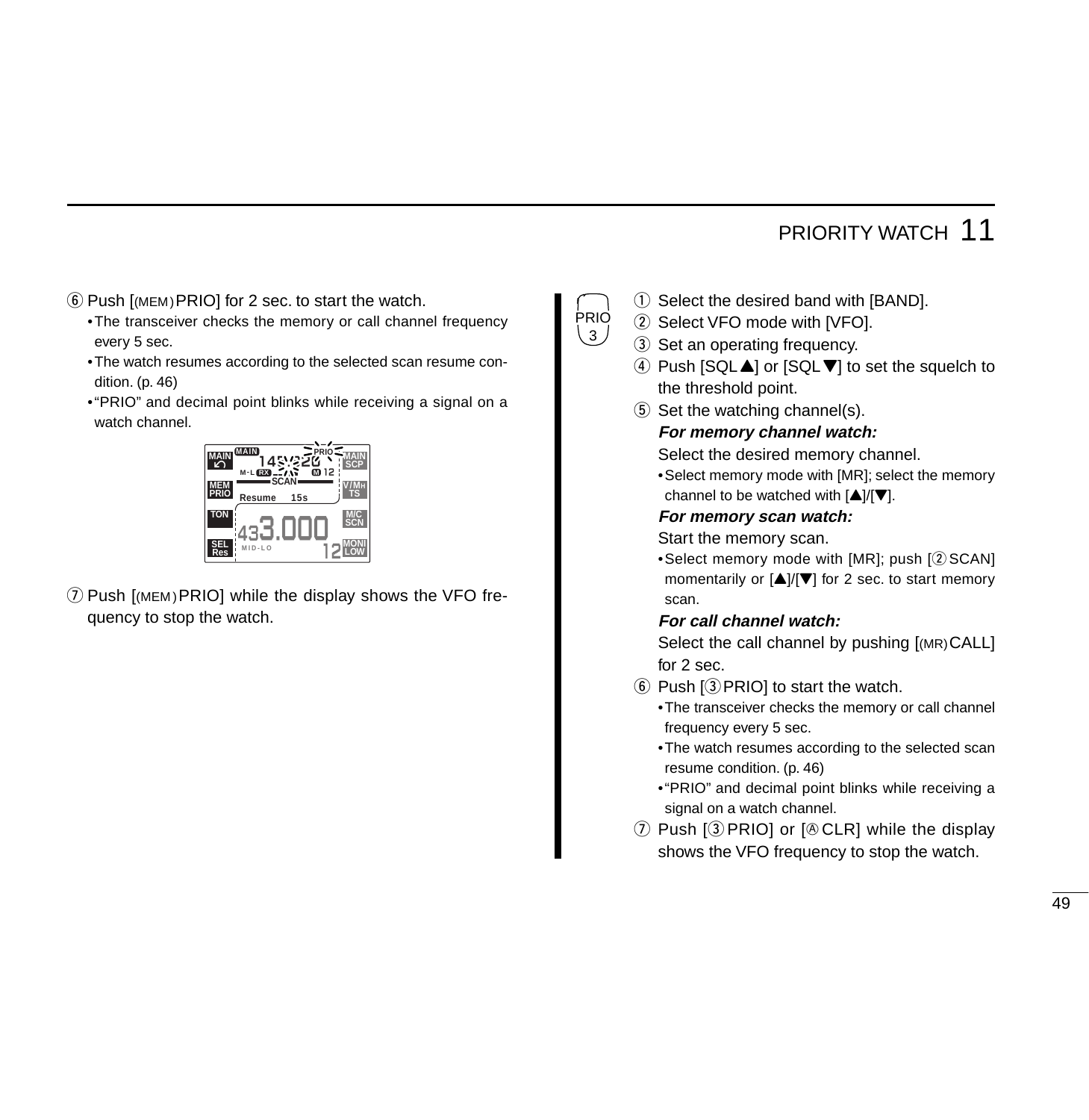# ■ **Tone squelch operation**

The tone squelch opens only when receiving a signal containing a matching subaudible tone. You can silently wait for calls from group members using the same tone.

- $\odot$  Select the desired band with the desired band's [MAIN].
- 2 Set an operating frequency.
- 3 Set the desired CTCSS tone using the edit screen. •See right for programming.
- 4) Push [TON] one or more times until "TSQL" appears in the function display.
	- •Push [CHG/L] if [TON] is not displayed.
- $(5)$  When the received signal includes a matching tone, squelch opens and the signal can be heard.
	- •When the received signal's tone does not match, tone squelch does not open, however, the S-indicator shows signal strength.
	- •To open the squelch manually, push [MONI].
- y Operate the transceiver in the normal way.
- $\overline{v}$  To cancel the tone squelch, push [TON] one or more times to clear "TSQL."

#### ➲**CONVENIENT**

Store subaudible tone frequencies and tone squelch ON/OFF settings in memories (call) for easy recall.

- $\odot$  Select the desired band with [BAND].
- 2 Set an operating frequency.

TSQL  $9<sub>2</sub>$ 

- (3) Set the desired CTCSS tone in the edit screen using the remote controller unit.
	- •See right for programming.
- 4) Push [FUNC] then [9TSQL] to activate the tone squelch.
- **5** When the received signal includes a matching tone, squelch opens and the signal can be heard.
	- •When the received signal's tone does not match, tone squelch does not open, however, the S-indicator shows signal strength.
	- $\bullet$  To open the squelch manually, push [ $\mathcal D$ MONI].
- y Operate the transceiver in the normal way.
- $\overline{v}$  To cancel the tone squelch, push [FUNC] then [GT-OFF].

**Amateur Radio Directory**  www.hamdirectory.info **www.hamdirectory.infoDownloaded by**  Downloaded by **Amateur Radio Dire**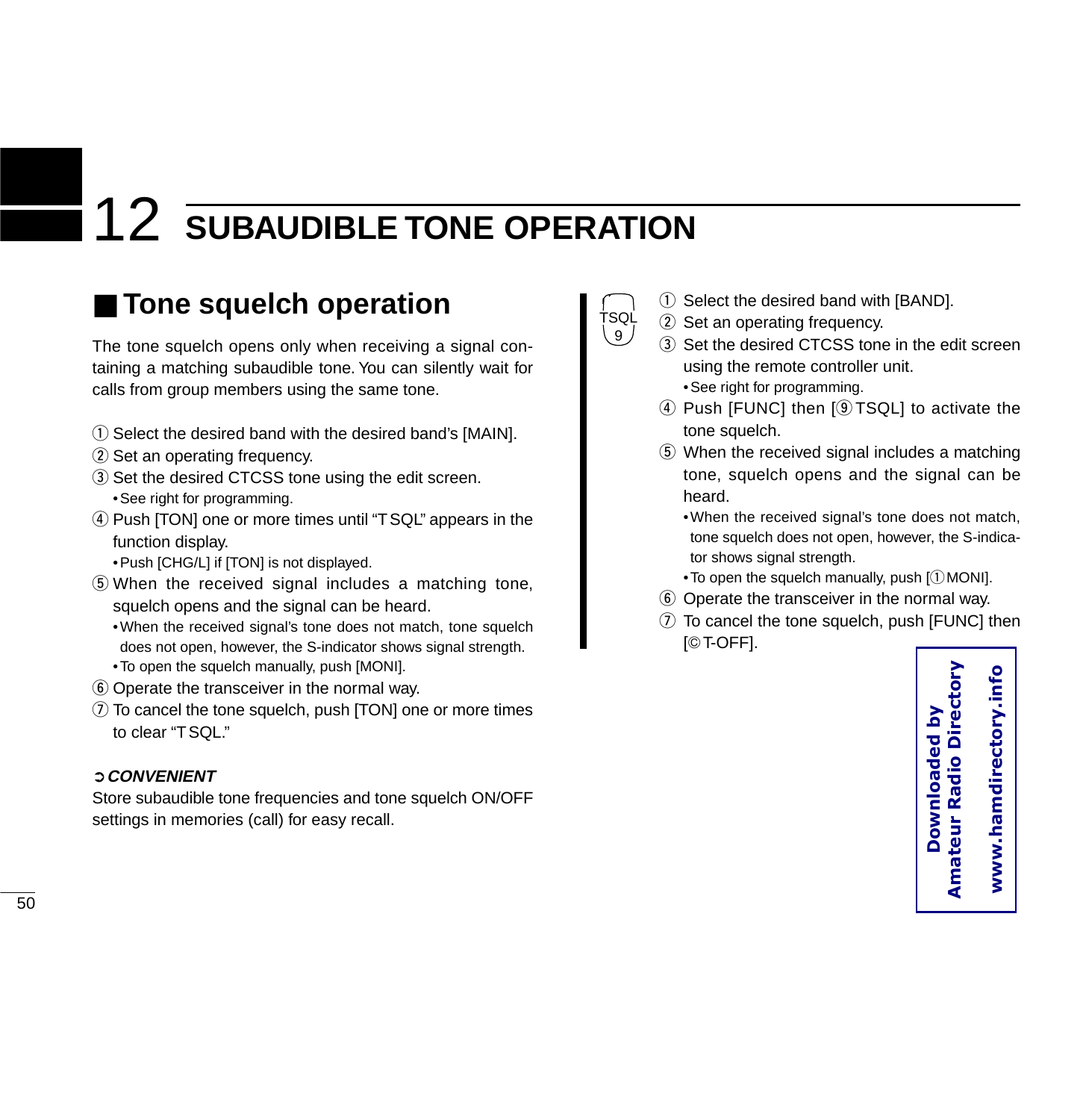#### **♦ Setting subaudible tones for tone squelch operation (CTCSS tones)**

Separate tone frequencies can be set for tone squelch operation than for repeater operation (the same range of tones is available). Like repeater tones, these are set in the edit screen.

- q Select the mode/channel you wish to set the CTCSS tone frequency to, such as VFO mode or memory/call channel.
- 2 Push the desired band's [(MAIN) EDIT] for 2 sec. to enter the edit screen.

•Push [CHG/L] if [(MAIN)EDIT] is not displayed.

 $\overline{a}$ ) Push [ $\triangle$ ] or [ $\nabla$ ] to select the 'C-Tone' item.

•Left-hand tuning dial can also select the item.



(4) Rotate the right-hand tuning dial to select the desired frequency.

•The CTCSS tone frequency is set temporarily. Push [MW] for 2 sec. to store the tone frequency permanently.

•The color of the frequency indication changes when the setting is different from the memory or call channel contents.

- **5** If you want to set other channels, push [CH] then rotate the right-hand tuning dial. Repeat  $\circled{3}$  and  $\circled{4}$  to select the desired frequency.
- $\circ$  Push [ $\downarrow$ ] to exit the edit screen.

X The tone frequency can be set in a memory channel tem- $\mathbb Z$  porarily. However, the set contents are cleared once the  $\mathcal{U}$  other memory/call channel is selected. To store the tone  $\mathscr{U}$  frequency permanently, push [MW] for 2 sec. at step  $\overline{\Phi}$  to  $\mathscr{U}$  overwrite the information.

#### **•Available CTCSS tone frequencies** (unit: Hz)

|      | $67.0$   82.5   100.0   123.0   151.4   171.3   189.9   210.7   250.3 |  |  |  |
|------|-----------------------------------------------------------------------|--|--|--|
| 69.3 | 85.4   103.5   127.3   156.7   173.8   192.8   218.1   254.1          |  |  |  |
|      | 71.9 88.5 107.2 131.8 159.8 177.3 196.6 225.7                         |  |  |  |
|      | 74.4 91.5 110.9 136.5 162.2 179.9 199.5 229.1                         |  |  |  |
|      | 77.0   94.8   114.8   141.3   165.5   183.5   203.5   233.6           |  |  |  |
|      | 79.7 97.4 118.8 146.2 167.9 186.2 206.5 241.8                         |  |  |  |

X The transceiver has 50 tone frequencies and consequently  $\mathbb Z$  their spacing is narrow. Therefore, some tone frequencies  $\mathscr U$  may receive interference from adjacent tone frequencies.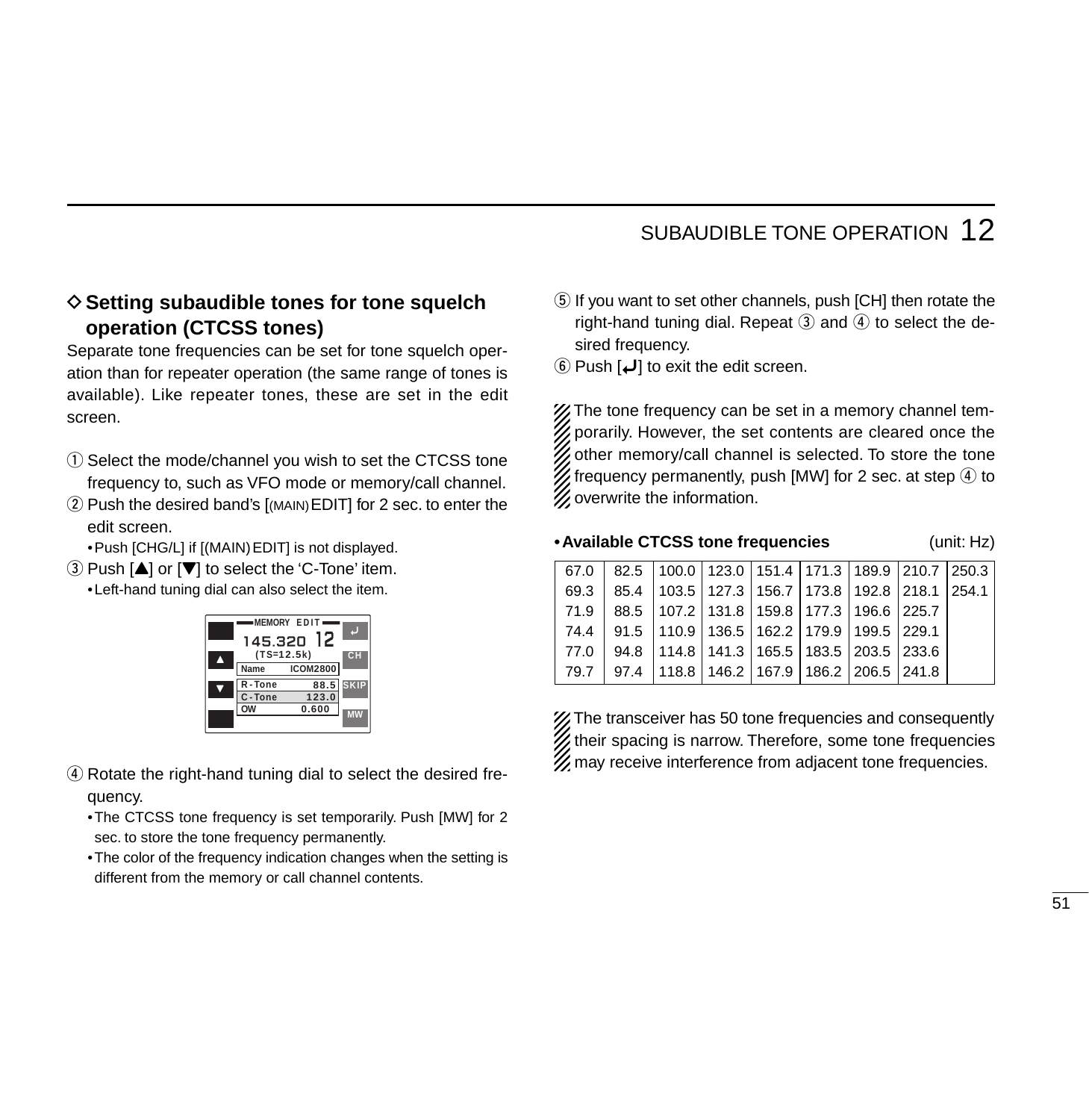### ■ **Pocket beep operation**

This function uses subaudible tones for calling and can be used as a "common pager" to inform you that someone has called while you were away from the transceiver.

#### **♦ Waiting for a call from a specific station**

- $\odot$  Select the desired band with the desired band's [MAIN].
- 2 Set an operating frequency.
- 3) Set the desired CTCSS tone using the edit screen. •See the previous page for programming.
- $\overline{r}$  Push [TON] one or more times until "TSQL $\cdot$ )" appears in the function display.
	- •Push [CHG/L] if [TON] is not displayed.
- **(5) When a signal with the correct tone is received, the trans**ceiver emits beep tones for 30 sec. and flashes " $\cdot$ )."
- y Push [PTT] to answer or push [TON] to stop the beeps and flashing.
	- •Tone squelch is automatically selected.
- $\overline{v}$  To cancel the pocket beep, push [TON] one or more times to clear "TSQL."

#### **♦ Calling a waiting station using pocket beep**

A subaudible tone matched with the station's tone frequency is necessary. Use the tone squelch on p. 50 or a subaudible tone encoder.



- $\odot$  Select the desired band with [BAND].
- 2 Set an operating frequency.
- (3) Set the desired CTCSS tone in the edit screen using the remote controller unit. •See the previous page for programming.
- $\omega$  Push [FUNC] then  $\Omega$  TSQL $(\cdot)$ ] to activate the pocket beep.
- **5** When the received signal includes a matching tone, the transceiver emits beep tones for 30 sec. and flashes " $\cdot$ )."
- $\circled{6}$  Push [PTT] to answer or push [ $\circled{C}$ CLR] to stop the beeps and flashing. •Tone squelch is automatically selected.
- $\overline{v}$  To cancel the pocket beep, push [FUNC] then [GT-OFF].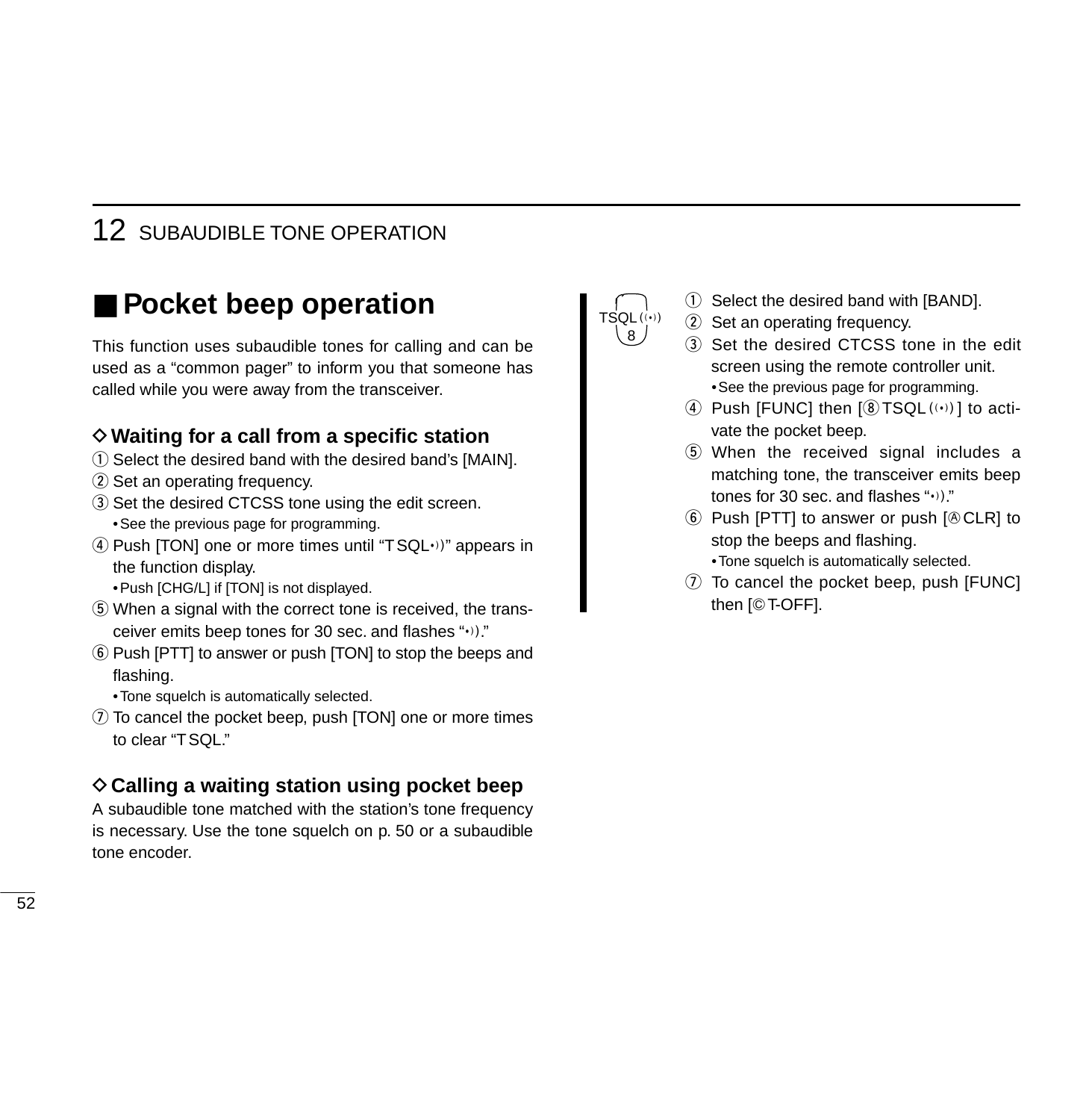### ■ **Tone scan**

The transceiver can detect the subaudible tone frequency in a received signal. By monitoring a signal that is being transmitted on a repeater input frequency, you can determine the tone frequency required to access the repeater.

- q Set the desired frequency or memory channel to be checked for a tone frequency.
- 2) Turn the tone squelch ON or OFF to check the tone squelch frequency or repeater tone frequency, respectively. (p. 50)
- 3) Push the desired band's [(M/C)SCN] for 2 sec. to enter the scan screen.
	- •Push [CHG/L] if [(M/C)SCN] is not displayed.
	- •If the pocket beep function is activated, the transceiver automatically selects the tone squelch function when the scan screen is selected.
- **4** Push [TON] momentarily to start the tone scan.
	- •Decimal point flashes while scanning.
	- •To change the scanning direction, rotate the desired band's tuning dial.



- $5$  When the tone frequency is detected, the tone scan pauses.
	- •The tone frequency is set temporarily on a memory or call channel. Program into the memory or call channel to store the tone frequency permanently.
	- •The decoded tone frequency is used for the repeater tone frequency or tone squelch frequency, depending on the tone squelch ON/OFF setting.
- $\circled{6}$  To stop the scan, push [TON] again.
- $\Omega$  Push  $\Gamma$ [(MAIN) $\Omega$ ] for 2 sec. to exit the scan screen.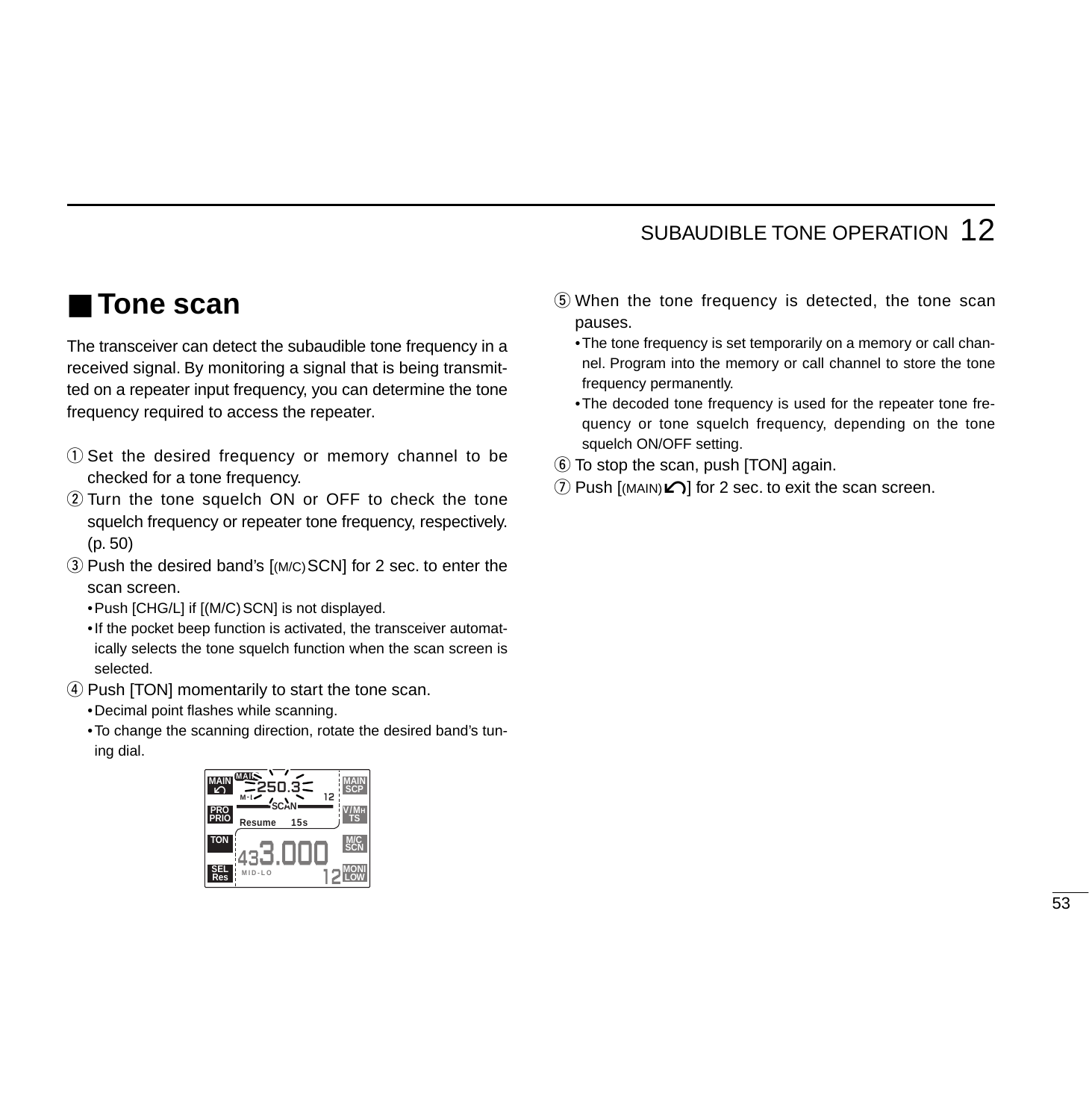# 13 **DTMF MEMORY**

# ■ **Programming a DTMF code**

DTMF codes are used for autopatching, accessing repeaters, controlling other equipment, etc. The transceiver has 14 DTMF memory channels (D0–D9, DA–DD) for storage of often-used DTMF codes of up to 16 digits.

q Push [DTMF] for 2 sec. to select the DTMF memory screen.

•Push [CHG/L] if [DTMF] is not displayed.



- $(2)$  Push [ $\blacktriangle$ ] or [ $\blacktriangledown$ ] to select the desired DTMF memory.
	- •Left-hand tuning dial can also select the item.
- 3) Push [EDIT] to enter programming mode.
	- •The first character of the DTMF code flashes.



- 4) Rotate the right-hand tuning dial to select the desired character.
	- $\cdot$  "E" stands for " $\cdot$ " and "F" stands for "#."
	- •"–" indicates 'no code' and can be used to clear a previously programmed code.
- $\circledS$  Push  $[\blacktriangleright]$  to advance to the next character.
- •Push [ Ω] to select the previous character.
- $\circledS$  Repeat  $\circledA$  and  $\circledS$  until the desired code is input.
- $\mathcal D$  Push [J] to program the DTMF code and exit programming mode.
- $\circledast$  If you want to set other channels, repeat  $\circled2$  through  $\circled7$ .
- o Push [ ï] to exit the DTMF memory screen.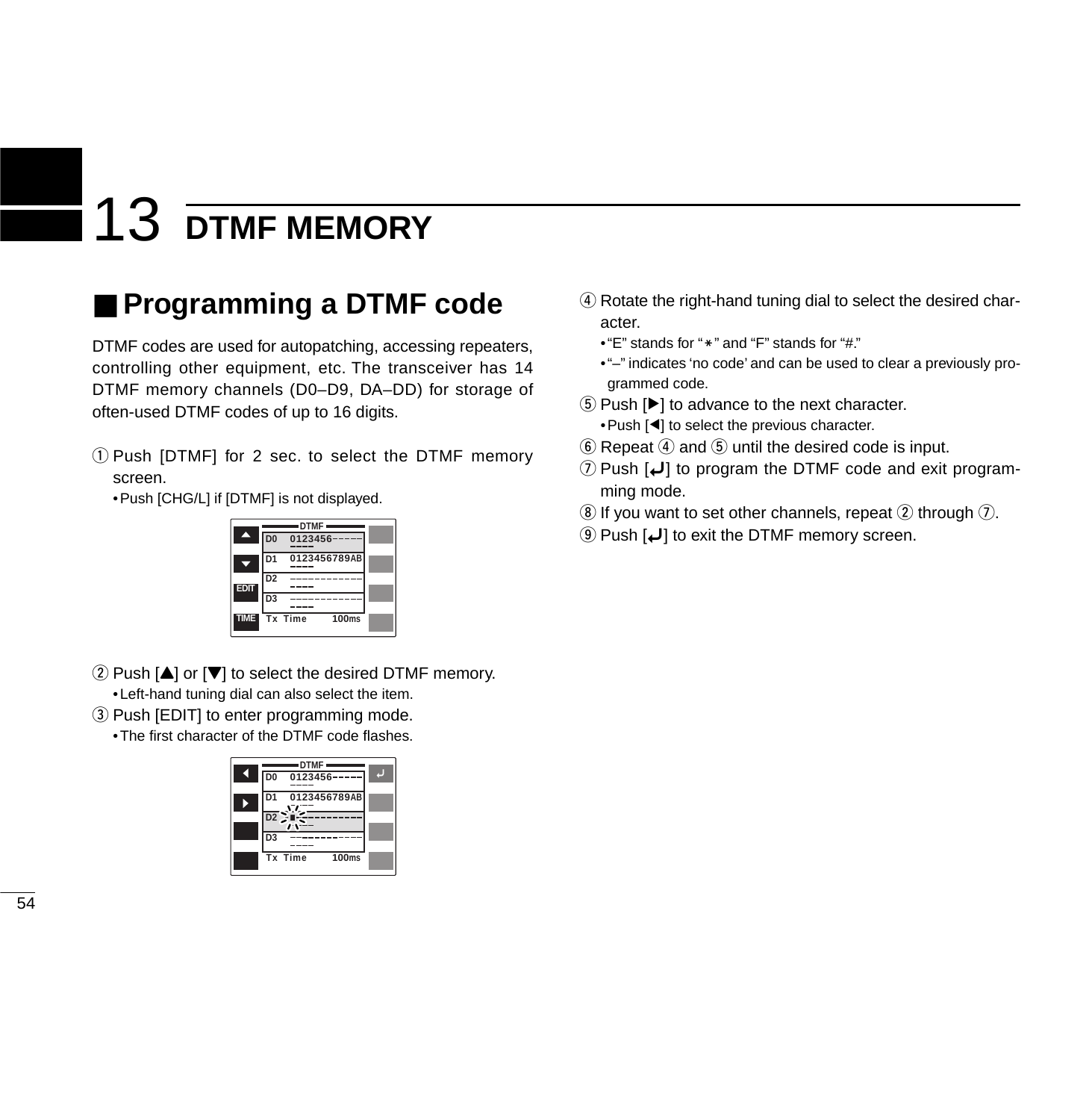## DTMF MEMORY 13

# ■ **Transmitting a DTMF code**

### **♦ Automatic transmission (DTMF memory)**

The selected DTMF code is transmitted at each push of the PTT switch when the DTMF memory encoder is turned ON.

(1) Push [DTMF] to turn the DTMF memory encoder ON. •Push [CHG/L] if [DTMF] is not displayed.

 $\bullet$  "  $\overline{\textbf{a}}$  " appears.

- 2 Push [DTMF] for 2 sec. to select the DTMF memory screen.
- $\Omega$  Push  $[\triangle]$  or  $[\nabla]$  to select the desired DTMF memory. •Left-hand tuning dial can also select the item.
- *(4)* Push  $\left[\bigcup_{n=1}^{\infty}\right]$  to exit the DTMF memory screen.
- (5) Push [PTT] to transmit the selected DTMF code. •Each push of [PTT] transmits the DTMF code.
	- •The speaker emits the DTMF tones sent.
- $\circledR$  Push [DTMF] to cancel the DTMF memory encoder.
	- $\bullet$  "  $\overline{\bullet}$  " disappears.



 $\Omega$  Push [FUNC] then [ $\odot$  DTMF] to turn the DTMF memory encoder ON.

- $\bullet$  "  $\overline{\textbf{a}}$  " appears.
- 2 Set the desired DTMF memory in the DTMF memory screen using the remote controller unit.
	- •Follow steps  $(2)$  through  $(4)$  above.
	- •See the previous page for programming.
- 3) Push [PTT] to transmit the selected DTMF code. •Each push of [PTT] transmits the DTMF code.
- $\Phi$  Push [ $\Phi$  CLR] to cancel the function.

### D**Transmitting a DTMF memory directly**



- $(i)$  Push [FUNC] then  $(i)$  DTMF] to turn the DTMF memory encoder ON.
	- $\cdot$  " $\overline{\mathbf{a}}$  " appears.
- 2 Push [DTMF-S] to activate the DTMF setting. •Function indicator on the HM-98 lights green.
- (3) Push the desired DTMF channel number.
	- •"0" to "9" and "A" to "D" are available for channel numbers.
- 4) Push [DTMF-S] again to deactivate the DTMF setting.

•Function indicator on the HM-98 disappears.

- $5$  Push  $[6$  CLR] to turn the DTMF memory encoder OFF.
	- •When the DTMF memory encoder is turned ON continuously, each push of the PTT transmits the previously selected DTMF code.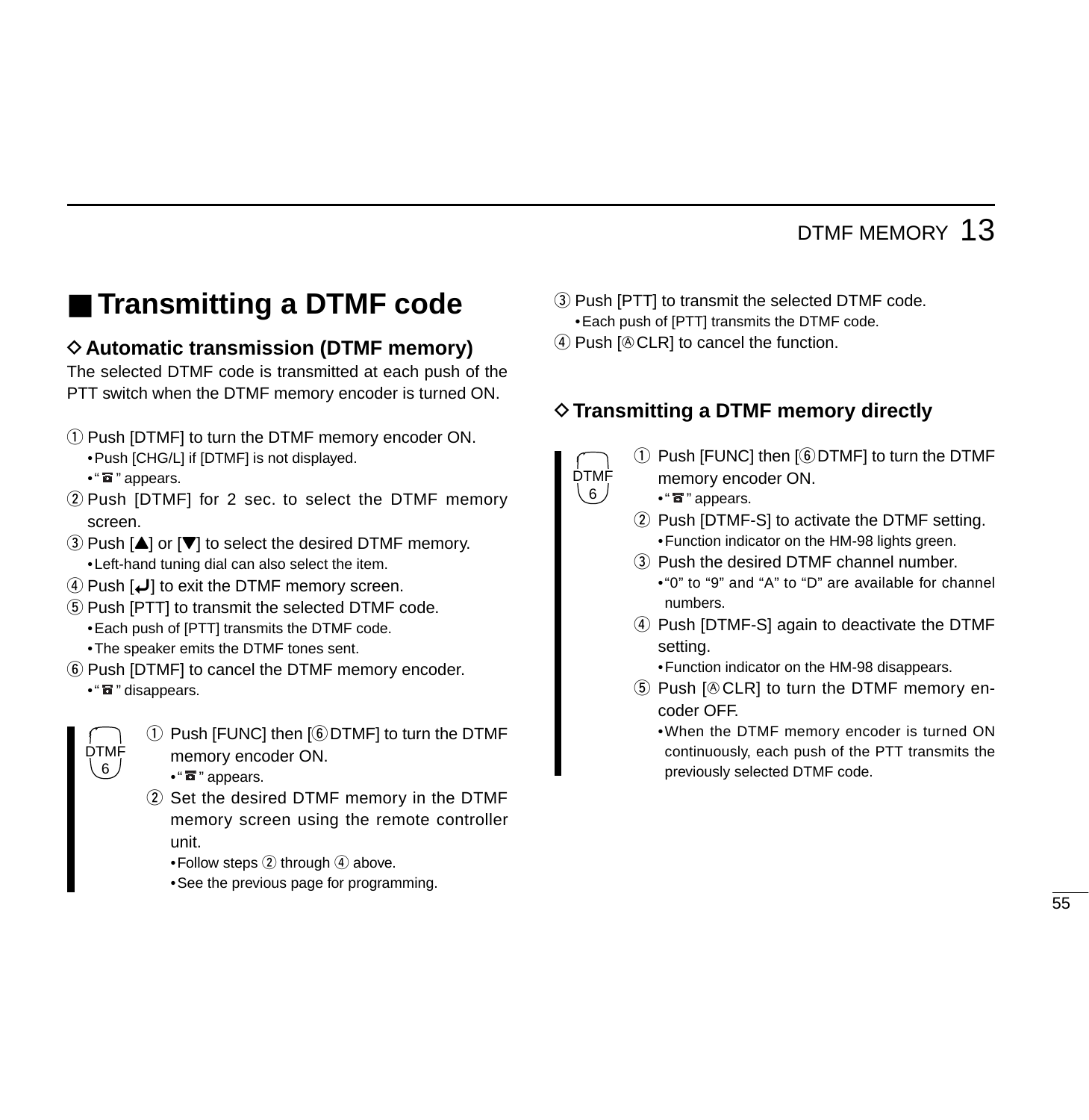### 13 DTMF MEMORY

### ■ **DTMF speed**

The rate at which DTMF memories send individual DTMF characters can be set to accommodate operating needs.

q Push [DTMF] for 2 sec. to select the DTMF memory screen.

•Push [CHG/L] if [DTMF] is not displayed.



- 2 Push [TIME] one or more times to select the desired speed as shown in the table below.
- e Push [ ï] to exit the DTMF memory screen.

| <b>DISPLAY</b>    | <b>INTERVAL</b> | <b>SPEED</b> |
|-------------------|-----------------|--------------|
| 100 <sub>ms</sub> | 100 msec.       | $5.0$ cps    |
| 200 <sub>ms</sub> | 200 msec.       | $2.5$ cps    |
| 300ms             | 300 msec.       | $1.6$ cps    |
| 500ms             | 500 msec.       | $1.0$ cps    |

cps=characters/sec.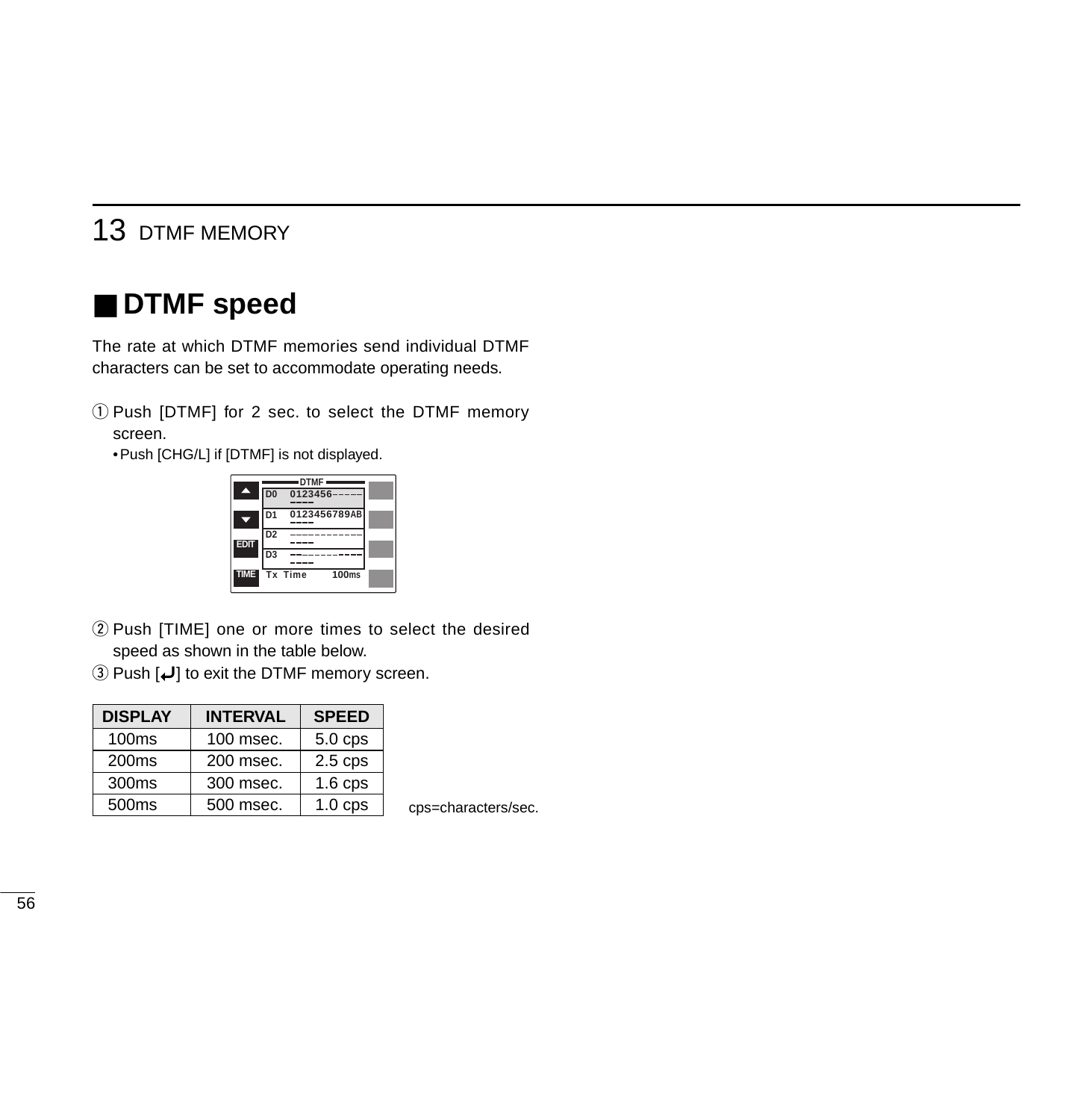#### **optional EX-1759 and HM-90**

# **WIRELESS OPERATION** 14

# ■ **Connection**

Wireless remote control is available when the following options are used.

➧HM-90 WIRELESS MICROPHONE

➧EX-1759 INFRARED RECEIVER

### **◇ Recommended connection**



# ■ **HM-90** wireless microphone

The HM-90's internal battery should be charged when the microphone is not being held. Charging period : 1.5 hr. with timer (or 8 hr. when battery is exhausted) Operating period : 12 hr. (operation:standby=1:4)

### **◇ Charging method**

Choose one of the following methods:

- ➥Connect the supplied microphone cable from the HM-90 to the EX-1759.
- ➥Connect the supplied microphone cable from the HM-90 to the main unit.

### $\diamond$  Turning the wireless remote ON/OFF

When you use the HM-90 as a wired microphone, the wireless remote control circuit can be turned OFF.

The diagram shows that the wireless remote control function is turned ON.

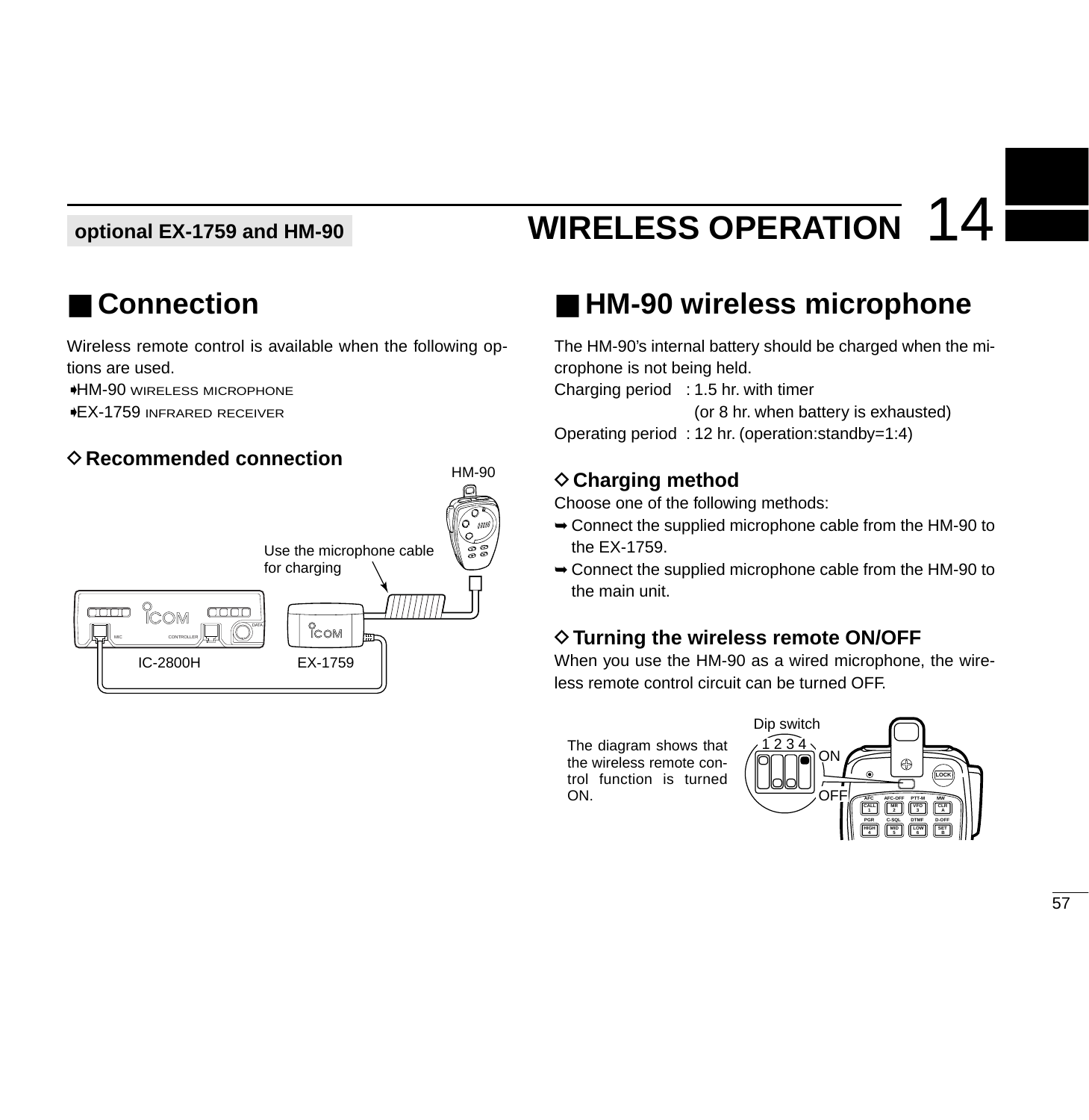# ■ **EX-1759 installation**

The EX-1759 INFRARED RECEIVER can be installed for 2 different purposes depending on the HM-90 charger. This is because the EX-1759 has both an infrared receiver and a microphone connector which contains microphone charging capabilities.

#### **When using the IC-2800H main unit**

Attach the EX-1759 to a suitable location for receiving infrared signals, e.g. sun visor, etc.

#### **When using the connector for a microphone charger**

Attach the EX-1759 to a suitable location for receiving infrared signals and where it can be connected to cable, e.g. the console, etc.

**Z DO NOT** attach the EX-1759 where it will be subject to direct sunlight as it cannot detect infrared signals under such **Z** conditions.



The installation clip can be oriented in 1 of 4 ways.

#### **Optional infrared sub receiver**

An optional EX-1513 INFRARED SUB RECEIVER is available to increase the remote control reliability and extend the controllable area. Connect the EX-1513 to the inside connector of the EX-1759.

The HM-98 can be connected and used with the EX-1759, however, the optional wireless microphone cannot be used  $\mathscr U$  in such a case.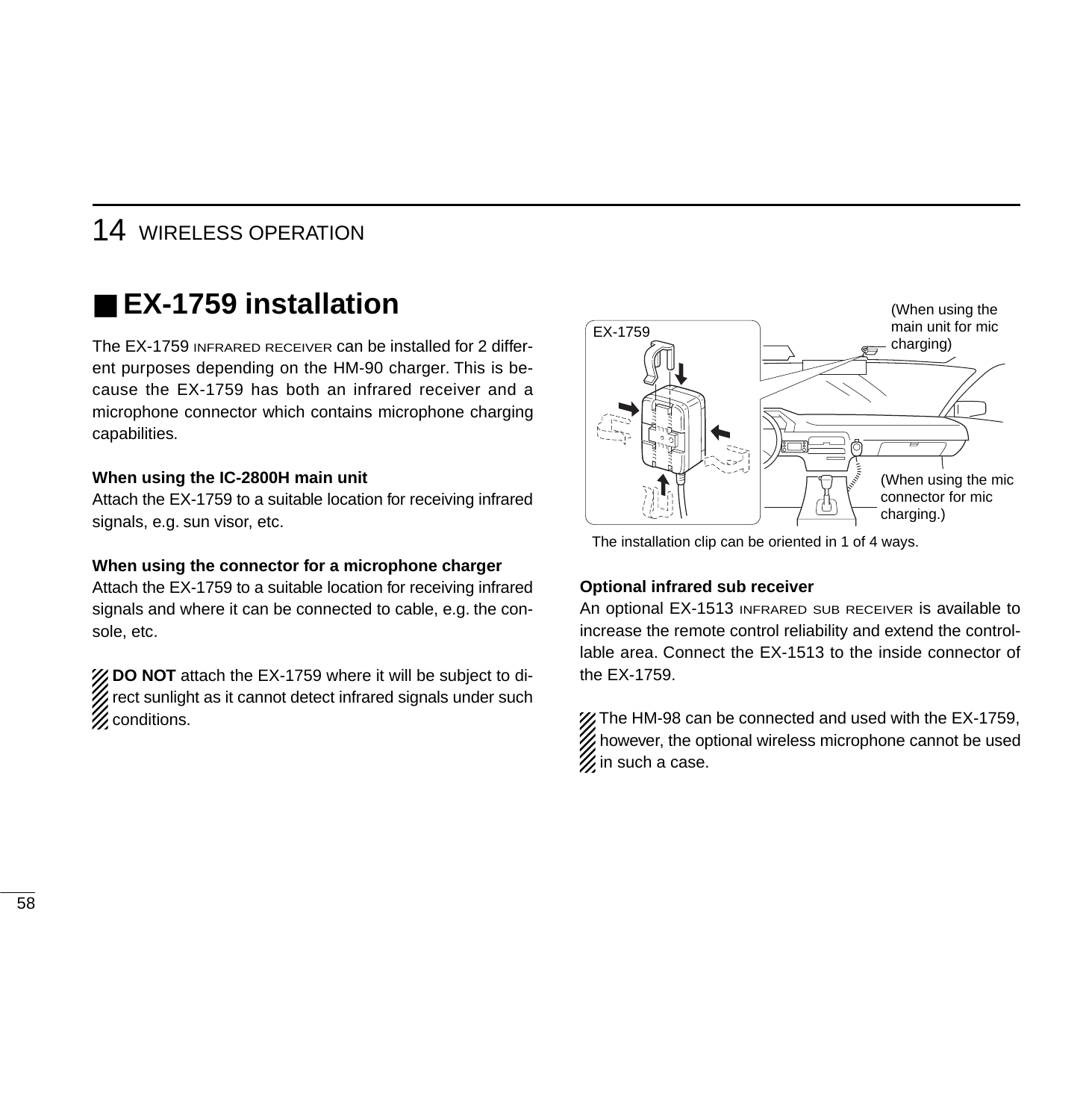### ■ **HM-90 switches**



#### **Q PTT SWITCH**

- ➥Push and hold to transmit; release to receive.
- $\rightarrow$  Toggles between transmitting and receiving while the one-touch PTT function is in use.

#### **WE BAND SWITCHES [BAND SELECT**  $\triangle$ **,**  $\nabla$ **]**

- $\rightarrow$  Push to select the operating band.
- $\rightarrow$  Activate the sub band access function after pushing [FUNC] on the HM-90 rear panel.

### **@ MONITOR SWITCH [MONI]**

Toggles the monitor function ON and OFF.

#### **@ SQUELCH LEVEL UP/DOWN SWITCHES [**Y**SQL], [**Z**SQL]**

Adjust the squelch level.

#### $\Theta$  **FREQUENCY UP/DOWN SWITCHES [UP], [DN]**

- $\rightarrow$  Push either switch to change the operating frequency, memory channel, set mode contents, etc.
- ➥Push and hold either switch to start scanning.

#### **6 ACTIVITY INDICATOR**

Lights red while a key is pushed; lights green while the one-touch PTT function is in use.

#### **AUDIO VOLUME UP/DOWN SWITCHES [**Y**VOL], [**Z**VOL]**

Adjust the audio output level.

#### **@ MODE INDICATOR**

Indicates the microphone condition.

- •Lights red when [FUNC] is pushed.
- •Lights green when [DTMF KEY] is pushed.
- •Lights orange when [DTMF MEMO] is pushed.

#### o **LOCK SWITCH [LOCK]**

Locks all switches and keys on the microphone except for the PTT switch.

#### !0**KEYPAD**

Used for controlling the transceiver, transmitting a DTMF memory channel, etc.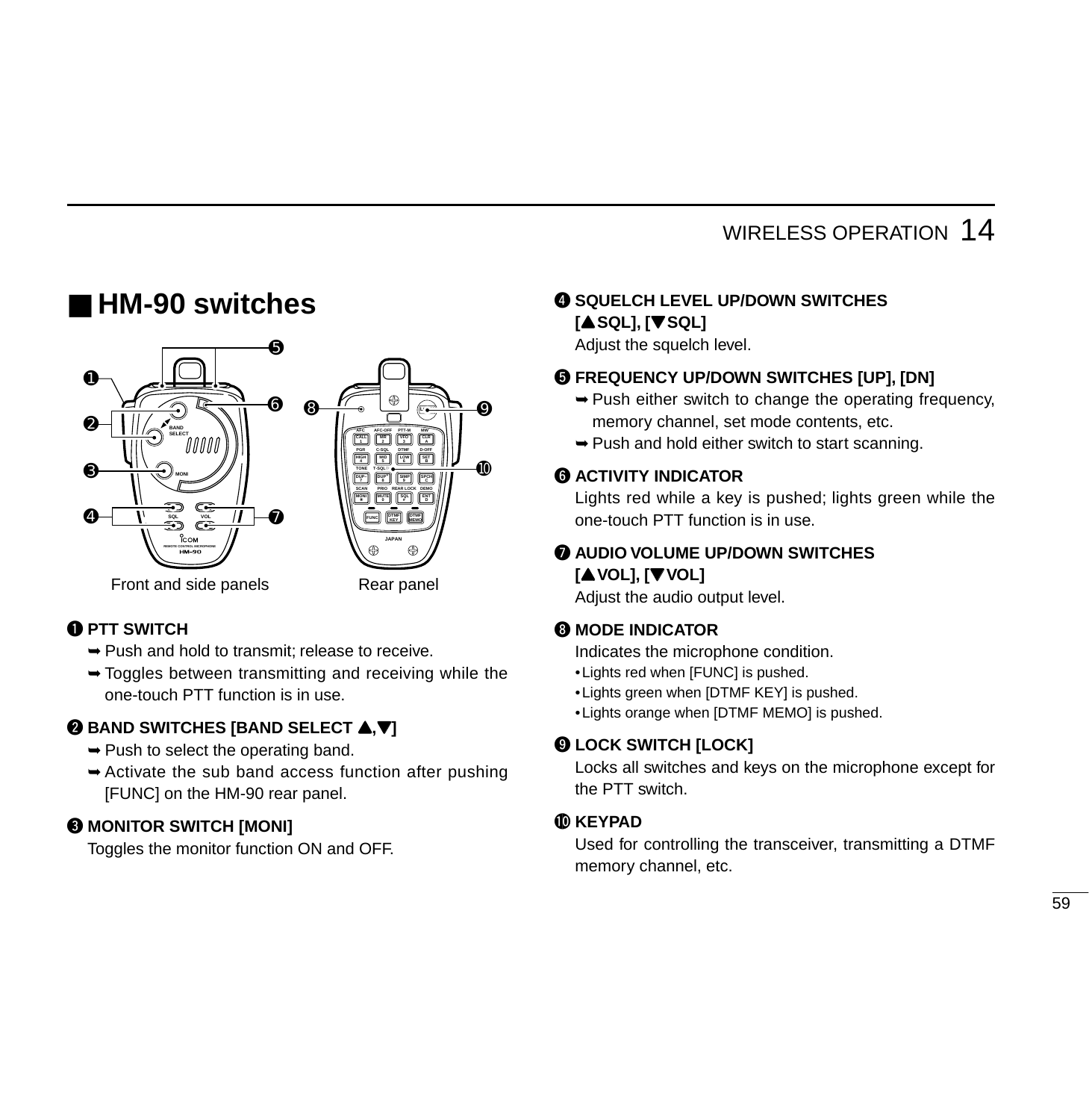| <b>KEY</b>                                                             | <b>FUNCTION</b>                | SECONDARY FUNCTION (after $\overline{m}$ )      | <b>OTHER FUNCTIONS</b>                                                                                                         |
|------------------------------------------------------------------------|--------------------------------|-------------------------------------------------|--------------------------------------------------------------------------------------------------------------------------------|
| <b>AFC</b><br>CALL                                                     | Selects the call channel.      | No secondary function.                          | $\bullet$ After $\boxed{\mathbb{E}^n}$ :                                                                                       |
| AFC-OFF<br>$\frac{MR}{2}$                                              | Selects memory mode.           | No secondary function.                          | Input the appropriate digit<br>for frequency or memory                                                                         |
| PTT-M<br>$V_FO$ <sub>3</sub>                                           | Selects VFO mode.              | Turns the one-touch PTT function ON and<br>OFF. | channel selection.                                                                                                             |
| <b>PGR</b><br>$\begin{bmatrix} HIGH \\ 4 \end{bmatrix}$                | Selects high output power.     | No secondary function.                          | $\bullet$ After $\left[\begin{smallmatrix} \boxed{\text{DTMF}} \ \boxed{\text{KEY}} \end{smallmatrix} \right]$                 |
| C-SQL<br>$MID$<br>5                                                    | Selects mid-high output power. | No secondary function.                          | Transmit the appropriate<br>DTMF code.                                                                                         |
| <b>DTMF</b><br>$\begin{bmatrix} \frac{LOW}{6} \end{bmatrix}$           | Selects low output power.      | Turns the DTMF memory function ON.              |                                                                                                                                |
| <b>TONE</b><br>$\boxed{\frac{DUP}{7}}$                                 | Selects-duplex.                | Turns the subaudible tone encoder ON.           | $\bullet$ After $\left[\begin{smallmatrix} 0 \text{TME} \\ \text{MEMO} \end{smallmatrix}\right]$ :<br>Transmit the appropriate |
| $T-SQL$ $((*)$<br>$\begin{bmatrix} \overline{DUP^+}\\ 8 \end{bmatrix}$ | Selects +duplex.               | Turns the pocket beep function ON.              | DTMF memory contents.<br>[0] to [9], [A] to [D] can be                                                                         |
| T-SQL<br>$\frac{\mathsf{SIMP}}{9}$                                     | Selects simplex.               | Turns the tone squelch function ON.             | used for DTMF memory.                                                                                                          |
| PRIO<br><b>MUTE</b>                                                    | Mutes audio signals.           | Starts and stops a priority watch.              |                                                                                                                                |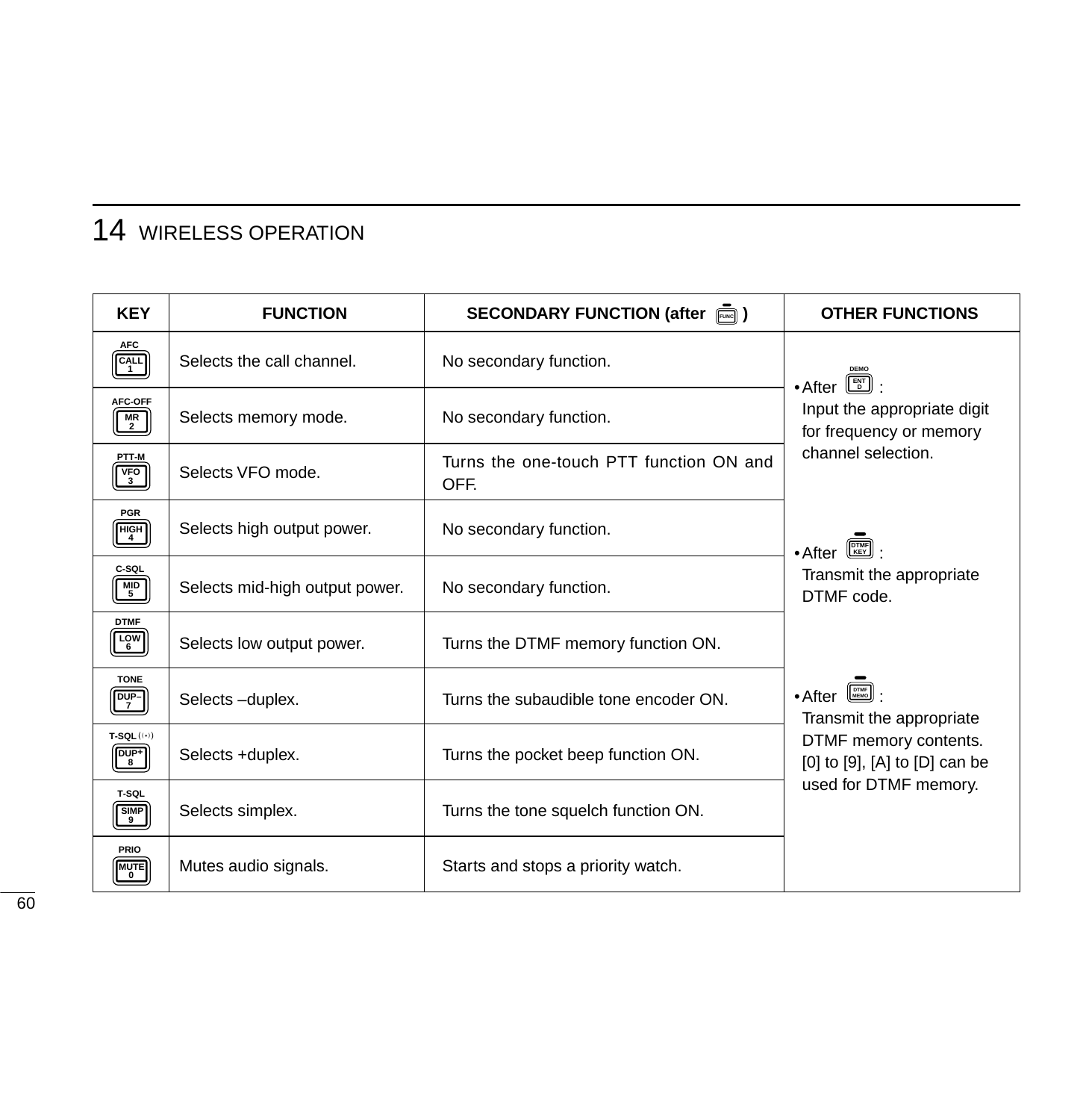| <b>KEY</b>                           | <b>FUNCTION</b>                                                                                                                          | SECONDARY FUNCTION (after $\overline{F}_{\text{even}}$ )                                                                                                                     | <b>OTHER FUNCTIONS</b>                                                                                                                       |
|--------------------------------------|------------------------------------------------------------------------------------------------------------------------------------------|------------------------------------------------------------------------------------------------------------------------------------------------------------------------------|----------------------------------------------------------------------------------------------------------------------------------------------|
| МW<br>CLR                            | Clears a digit before entry.<br>Cancels the scan, priority watch, or<br>DTMF memory function.                                            | Writes the VFO contents into the mem-<br>ory channel or call channel.<br>Advances the memory channel number<br>when continuously pushed after pro-<br>gramming is completed. | $\begin{bmatrix} \overline{\text{DTMF}} \\ \overline{\text{KEY}} \end{bmatrix}$<br>$\bullet$ After<br>Transmit the appropriate<br>DTMF code. |
| <b>D-OFF</b><br><b>SET</b><br>B.     | Enters set mode and advances the set I<br>mode selection order.                                                                          | Turns the DTMF memory function OFF.                                                                                                                                          |                                                                                                                                              |
| <b>T-OFF</b><br><b>SPCH</b><br>C     | Decreases the set mode selection order<br>after entering set mode.<br><b>NOTE:</b><br>The IC-2800H has no voice synthesizer<br>function. | Turns the subaudible tone encoder,<br>pocket beep or tone squelch OFF.                                                                                                       | $[$ MONI]<br>Transmits a 1750 Hz tone<br>call signal for 0.5 sec.<br>[⊕ SQL]                                                                 |
| <b>DEMO</b><br>$\frac{ENT}{D}$       | Sets the keypad for numeral input.                                                                                                       | Enters and exits demonstration mode.                                                                                                                                         | Transmits a 1750 Hz tone<br>call signal while pushing.                                                                                       |
| <b>SCAN</b><br><b>MONI</b><br>$\ast$ | Toggles between opening and closing<br>the squelch.                                                                                      | Starts and stops scanning.                                                                                                                                                   |                                                                                                                                              |
| <b>REAR LOCK</b><br>SQL              | No function.                                                                                                                             | Locks all the keys on the microphone's<br>rear panel.                                                                                                                        |                                                                                                                                              |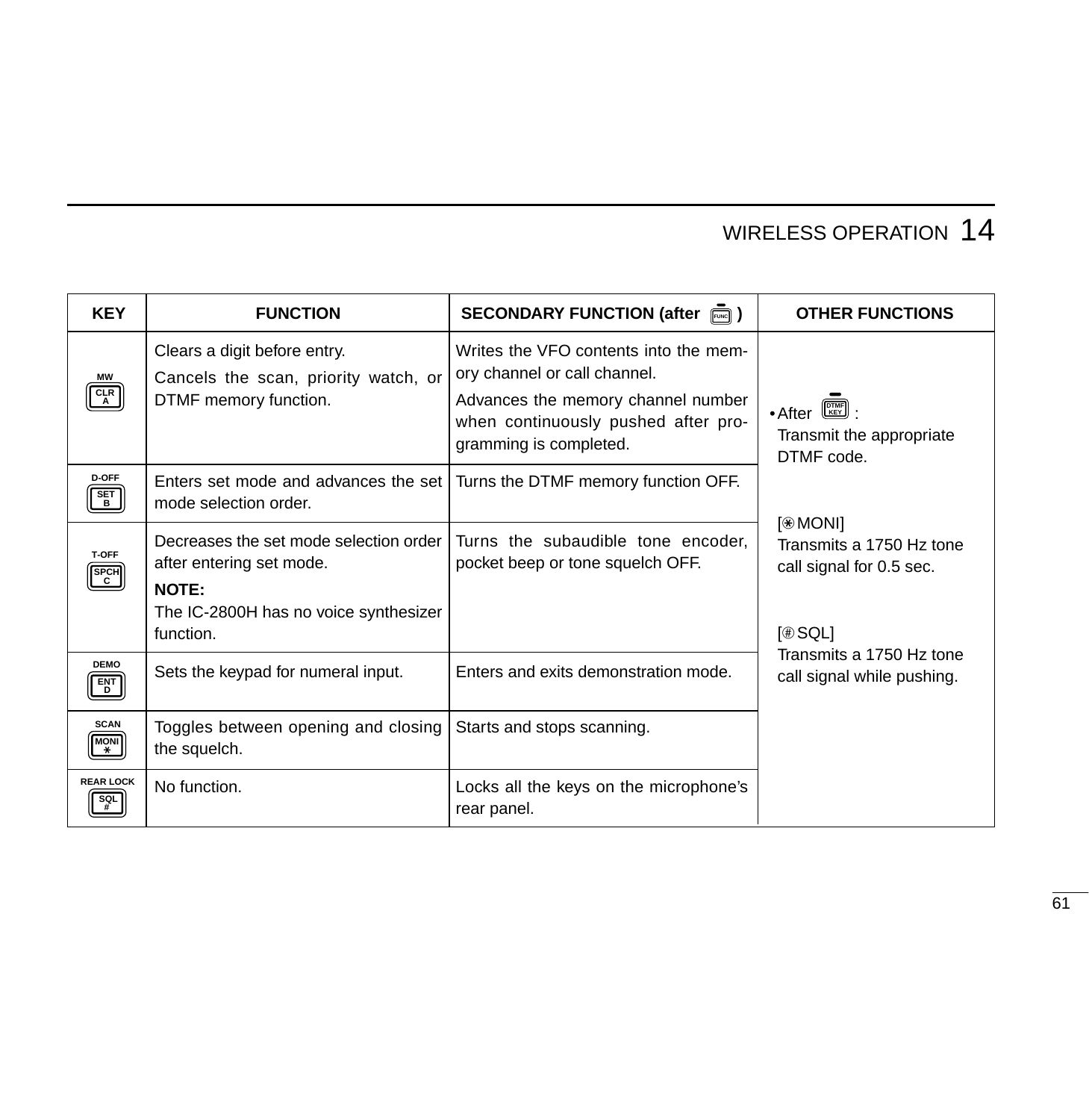## ■ Microphone address

The transceiver has 8 possible microphone addresses (including OFF) to help prevent interference from other HM-90 wireless microphones. Set both the microphone address and microphone dip switch to the same value as follows.

X/When the supplied microphone is connected, the transthe ceiver rejects control signals from the HM-90 even when  $\mathscr U$  the microphone address is matched.

#### **◇ Microphone address**

- $(1)$  Push  $[$ (DISP) SETI for 2 sec. to enter set mode. • Push [CHG/L] if [(DISP) SET] is not displayed.
- $\Omega$  Push  $[4]$  or  $[\nabla]$  to select the 'HM-90 Address' item. •Left-hand tuning dial can also select the item.
- 3) Rotate the right-hand tuning dial to set the microphone address to 0–7 or to turn the microphone control OFF.
	- •When "OFF" is selected, the transceiver rejects all control signals from the HM-90.

|  |                      | <b>PIP SWILL</b> |
|--|----------------------|------------------|
|  | Squelch Delay        |                  |
|  | Lona                 |                  |
|  | HM-90 Address        |                  |
|  | <b>Sub Band Mute</b> |                  |

**4)** Push  $\left[\bigcup_{i=1}^{n} \right]$  to exit set mode.



- $\circled{1}$  Push [ $\circled{S}$ ET]; then push [ $\circled{S}$ ET] or [ $\circled{F}$ ENT] to select the 'HM-90 Address' item.
- 2 Push  $[4]$  or  $[\nabla]$  to set the microphone address to 0–7 or to turn the microphone control OFF.
- $\circled{3}$  Push [ $\circled{6}$  CLR] to exit set mode.

#### **◇ Microphone dip switch**

- $\Omega$  Remove the switch cover from the microphone rear panel.
- $(2)$  Set the microphone dip switch and the microphone address to the same value as shown below.
- 3) Replace the switch cover.

| <b>MICROPHONE</b> | <b>DIP SWITCH</b> |            |            |  |
|-------------------|-------------------|------------|------------|--|
| <b>ADDRESS</b>    | $S1-1$            | $S1-2$     | $S1-3$     |  |
|                   | <b>OFF</b>        | <b>OFF</b> | <b>OFF</b> |  |
| 1 (default)       | ON                | OFF        | <b>OFF</b> |  |
| 2                 | <b>OFF</b>        | ON         | <b>OFF</b> |  |
| 3                 | ON                | ON         | <b>OFF</b> |  |
|                   | <b>OFF</b>        | <b>OFF</b> | ON         |  |
| 5                 | ON                | <b>OFF</b> | ON         |  |
| 6                 | <b>OFF</b>        | ON         | ON         |  |
|                   | ON                | ON         | ΟN         |  |

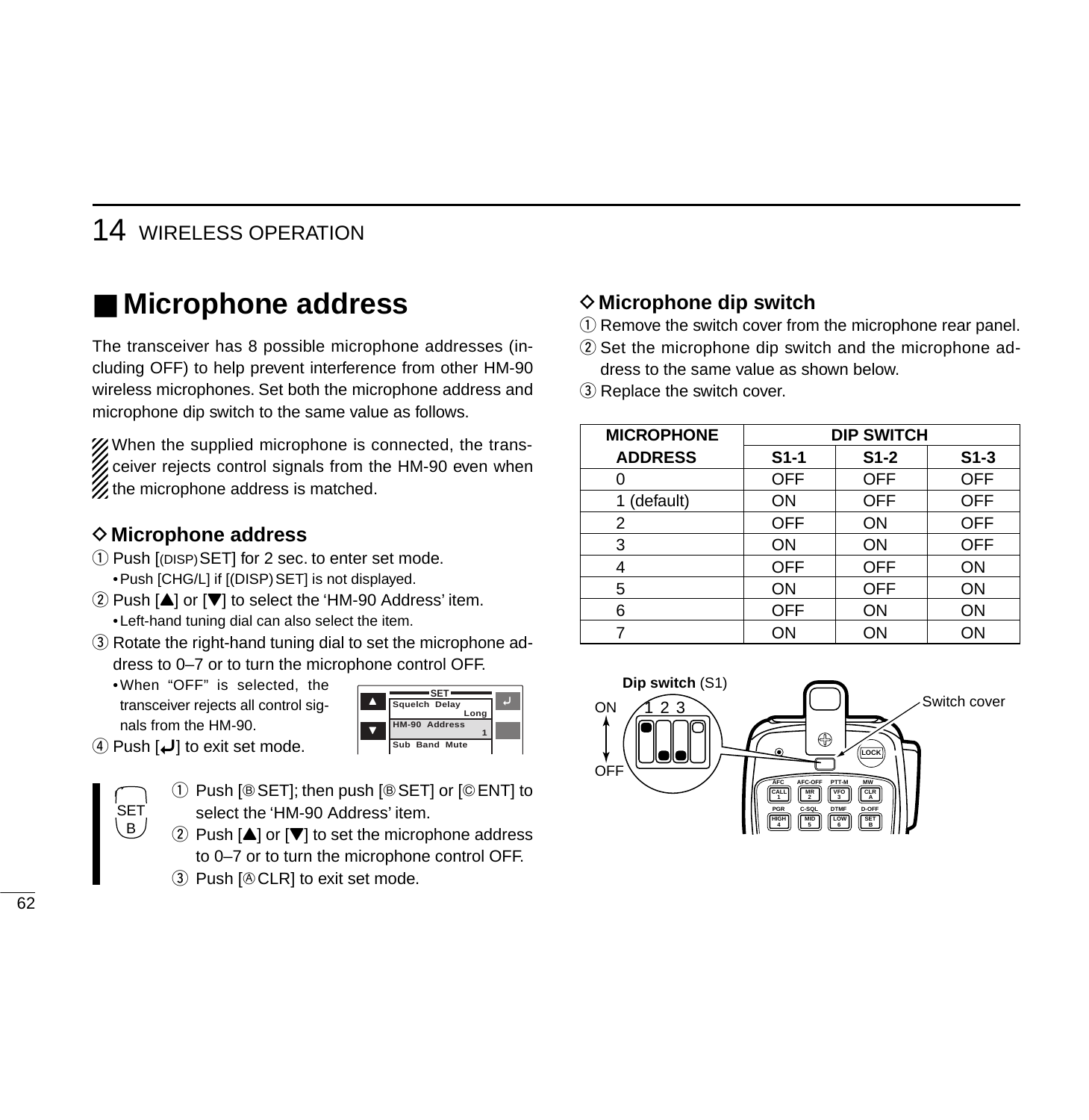## ■ **Beep tones**

You can select silent operation by turning beep tones OFF or you can select to have confirmation beeps sound at the push of a switch by turning beep tones ON.

q Push [(DISP)SET] for 2 sec. to enter set mode. •Push [CHG/L] if [(DISP)SET] is not displayed.  $(2)$  Push  $[4]$  to select the 'Operation Beep' item. •Left-hand tuning dial can also select the item.

|   | =SET                  |  |
|---|-----------------------|--|
| A | <b>Operation Beep</b> |  |
|   | ON                    |  |
|   | Tx T.O.T.<br>OFF      |  |
|   | Auto Repeater<br>OFF  |  |
|   | Auto Power-Off<br>OFF |  |
|   | Cooling Fan<br>Auto   |  |

- 3) Rotate the right-hand tuning dial to turn the confirmation beep ON or OFF.
- $\Phi$  Push  $\phi$  to exit set mode.



- $(1)$  Push [ $\circledcirc$  SET] to enter set mode.
- 2 Push [® SET] to select the 'Operation Beep' item.
- 3 Push  $[4]$  or  $[\nabla]$  to turn the confirmation beep ON or OFF.
- $\Phi$  Push  $\Phi$  CLR] to exit set mode.

# ■ **Time-out timer**

To prevent accidental prolonged transmission with the onetouch PTT function, etc., the transceiver has a time-out timer. This timer cuts a transmission OFF after 3, 5, 15 or 30 min. of continuous transmission. This timer can be cancelled (default).

Approx. 10 sec. before the time-out timer is activated, the transceiver emits a beep tone as a warning.

- $\Omega$  Push  $[$ (DISP) SET] for 2 sec. to enter set mode. • Push [CHG/L] if [(DISP) SET] is not displayed.
- $\Omega$  Push  $\left[\triangle\right]$  or  $\left[\blacktriangledown\right]$  to select the 'Tx T.O.T.' item.
- •Left-hand tuning dial can also **Cooling Fan** Y II Select the item.
	- 3 Rotate the right-hand tuning dial to select the desired timeout time or turn the timer OFF.



 $\Phi$  Push  $\phi$  to exit set mode.



- $(1)$  Push [ $\circledcirc$  SET] to enter set mode.
- $(2)$  Push [ $\circledcirc$  SET] or [ $\circledcirc$  ENT] to select the 'Tx T.O.T.' item.
	- $\Omega$  Push  $\left[\triangle\right]$  or  $\left[\blacktriangledown\right]$  to select the desired time-out time or turn the timer OFF.
	- $\Phi$  Push  $\Phi$  CLR] to exit set mode.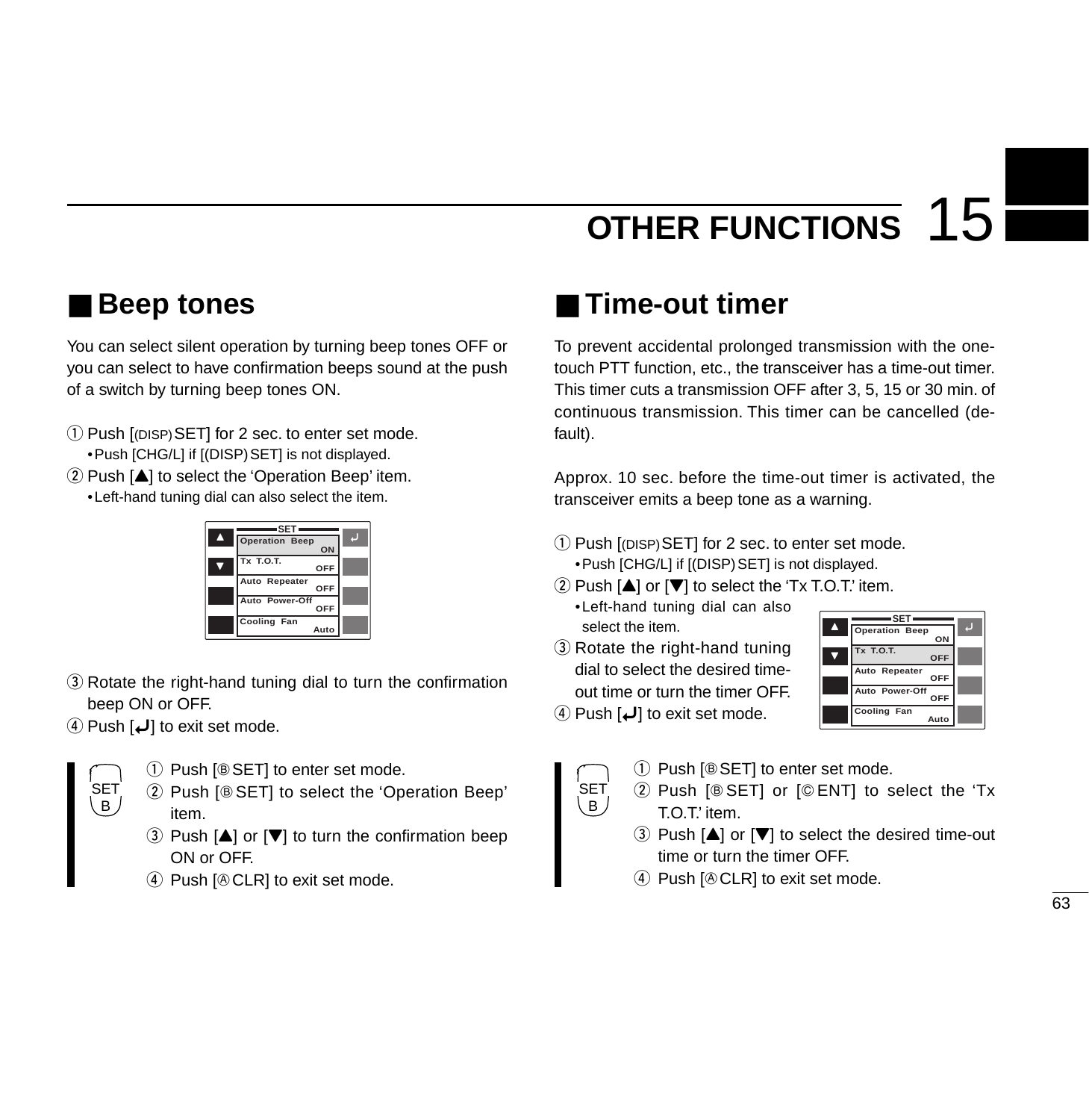### 15 OTHER FUNCTIONS

# ■ Auto power-off function

The transceiver can be set to automatically turn OFF after a specified period in which no operations are performed.

2 hours, 1 hour, 30 min. and OFF can be specified. The specified period is retained even when the transceiver is turned OFF by the auto power-off function. To cancel the function, select "OFF" in step  $(3)$  below.

- $\Omega$  Push [(DISP) SET] for 2 sec. to enter set mode. • Push [CHG/L] if [(DISP) SET] is not displayed.
- $\Omega$  Push  $[\triangle]$  or  $[\nabla]$  to select the 'Auto Power-Off' item.

•Left-hand tuning dial can also select the item.

3 Rotate the right-hand tuning dial to select the desired auto power-off time or turn the function OFF.

| ON                           |                               |
|------------------------------|-------------------------------|
| Tx T.O.T.<br>OFF             |                               |
| Auto Repeater<br>OFF         |                               |
| Auto Power-Off<br><b>OFF</b> |                               |
| Cooling Fan<br>Auto          |                               |
|                              | -SET<br><b>Operation Beep</b> |

 $\Phi$  Push  $\phi$  to exit set mode.



- $(1)$  Push [ $\circledcirc$  SET] to enter set mode.
- 2 Push [® SET] or [© ENT] to select the 'Auto Power-Off' item.
- $\Omega$  Push  $[\triangle]$  or  $[\triangledown]$  to select the desired auto power-off time or turn the function OFF.
- $\Phi$  Push  $[$   $\&$  CLR] to exit set mode.

# ■ **Cooling fan**

The transceiver has a heatsink and cooling fan to radiate heat. The cooling fan automatically turns ON while transmitting and remains ON for 2 min. after transmitting. The cooling fan can be activated continuously, if desired.

- q Push [(DISP)SET] for 2 sec. to enter set mode. • Push [CHG/L] if [(DISP) SET] is not displayed.
- $\Omega$  Push  $[\triangle]$  or  $[\triangledown]$  to select the 'Cooling Fan' item.
- •Left-hand tuning dial can also select the item.
- 3 Rotate the right-hand tuning dial to set the cooling fan to automatic ("Auto") or continuous ("ON").



 $\Phi$  Push  $\phi$  to exit set mode.

SET B

- $(1)$  Push [ $\circledcirc$  SET] to enter set mode.
- 2 Push [® SET] or [© ENT] to select the 'Cooling Fan' item.
- 3 Push  $[4]$  or  $[\nabla]$  to set the cooling fan to automatic ("Auto") or continuous ("ON").
- $\Phi$  Push  $[$   $\&$  CLR] to exit set mode.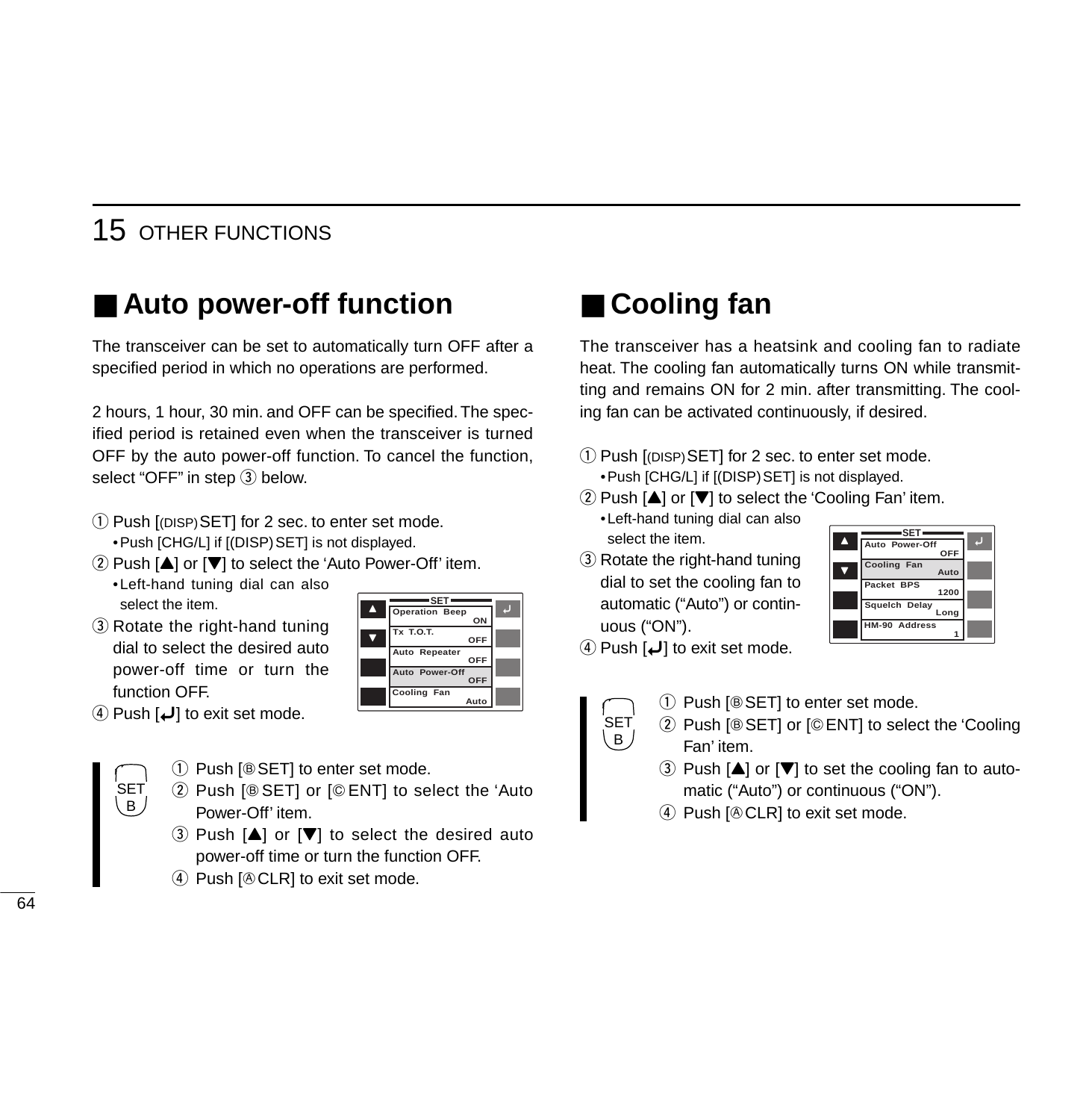# ■ **Squelch delay**

During operation, received signal strength often fluctuates. This can result in annoying repeated opening and closing of the squelch during reception of the same signal. The transceiver has a built-in squelch delay function which helps prevent this. When both stations are operating from a fixed location e.g. during packet operation, this function should be set to "short."

- q Push [(DISP)SET] for 2 sec. to enter set mode. •Push [CHG/L] if [(DISP)SET] is not displayed.
- $\Omega$  Push  $[\triangle]$  or  $[\nabla]$  to select the 'Squelch Delay' item.
	- •Left-hand tuning dial can also select the item.
- 3 Rotate the right-hand tuning dial to set the squelch delay to "Long" or "Short."
- **A** Auto Power-Off  $\overline{\textbf{v}}$ **SET OFF Auto 1200 Long 1 Cooling Fan Packet BPS Squelch Delay HM-90 Address**
- $\Phi$  Push  $\phi$  to exit set mode.

SET (B

- $(1)$  Push [ $\circledcirc$  SET] to enter set mode.
- 2 Push [® SET] or [© ENT] to select the 'Squelch Delay' item.
- 3 Push  $[A]$  or  $[\nabla]$  to set the squelch delay to "Long" or "Short."
- $\Phi$  Push  $\Phi$  CLR] to exit set mode.

# ■ Sub band mute

The sub band mute function automatically cuts out sub band AF signals when a main band signal is received.

- "  $\mathfrak K$  " appears while the sub band mute is activated.
- $\Omega$  Push  $[$ (DISP) SET] for 2 sec. to enter set mode. • Push [CHG/L] if [(DISP) SET] is not displayed.
- $\Omega$  Push  $[\triangle]$  or  $[\nabla]$  to select the 'Sub Band Mute' item.
- •Left-hand tuning dial can also select the item.
- 3 Rotate the right-hand tuning dial to turn the sub band mute function ON or OFF.

 $(B)$ 

- **4)** Push  $\left[\bigcup_{n=1}^{\infty}\right]$  to exit set mode.
- Z **Long 1 OFF OFF ON HM-90 Address Sub Band Mute Sub Band Beep RF Attenuator**

**A** Squelch Delay

**SET**

- $(1)$  Push [ $\circledcirc$  SET] to enter set mode. SET
	- 2 Push [® SET] or [© ENT] to select the 'Sub Band Mute' item.
	- $\Omega$  Push  $[\triangle]$  or  $[\triangledown]$  to turn the sub band mute function ON or OFF.
	- $\Phi$  Push [ $\Phi$ CLR] to exit set mode.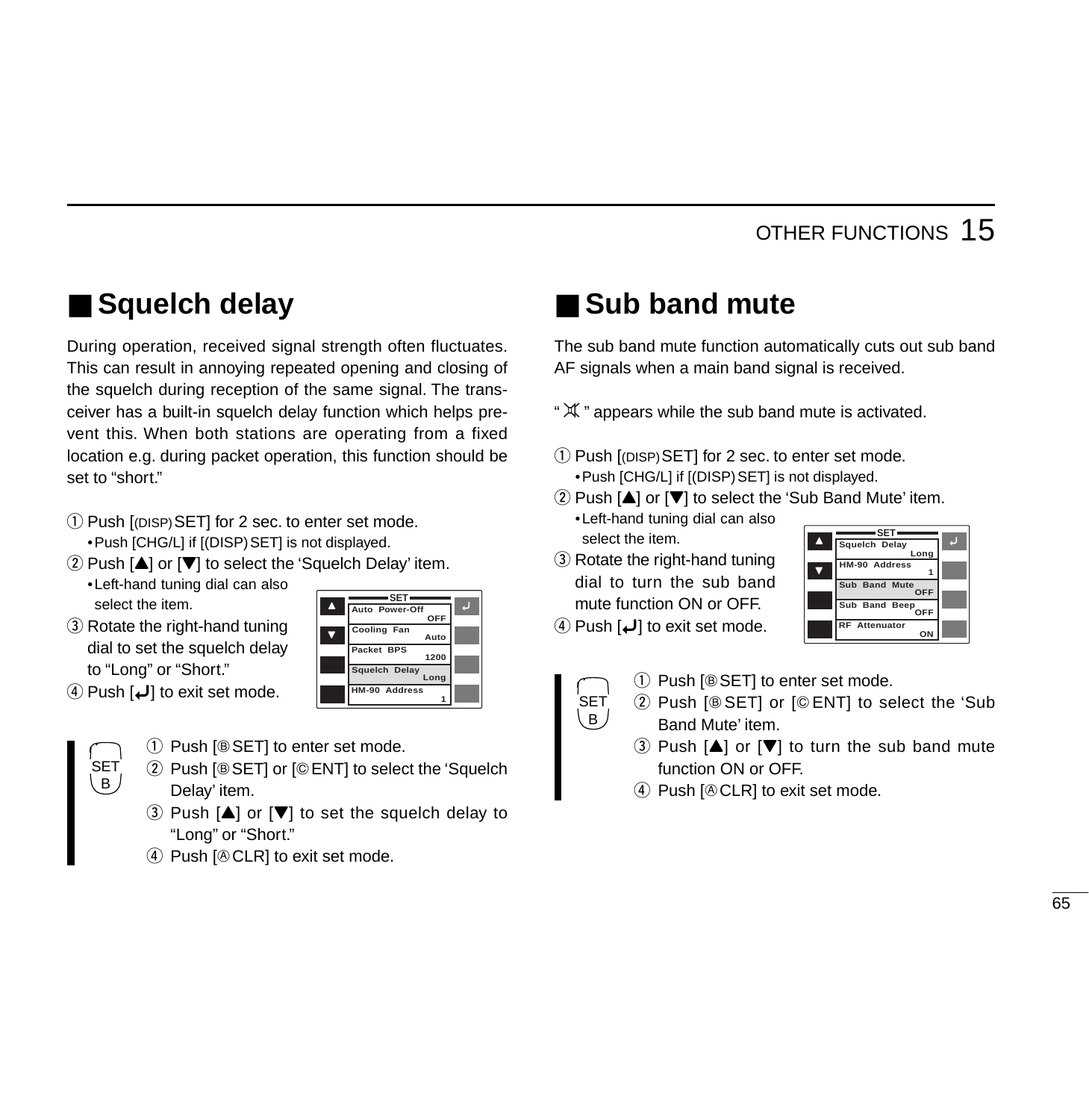### 15 OTHER FUNCTIONS

# ■ Sub band busy beep

The sub band busy beep sounds when the sub band's squelch is closed to inform you that the sub band's squelch has been opened.

- $\Omega$  Push [(DISP) SET] for 2 sec. to enter set mode. • Push [CHG/L] if [(DISP) SET] is not displayed.
- $\Omega$  Push  $[\triangle]$  or  $[\nabla]$  to select the 'Sub Band Beep' item.
	- •Left-hand tuning dial can also select the item.
- 3 Rotate the right-hand tuning dial to turn the sub band busy beep ON or OFF.

|   | SET                  |  |
|---|----------------------|--|
| Δ | Squelch Delay        |  |
|   | Long                 |  |
|   | HM-90 Address        |  |
|   | Sub Band Mute<br>OFF |  |
|   | Sub Band Beep<br>OFF |  |
|   | <b>RF</b> Attenuator |  |
|   |                      |  |

 $\Phi$  Push  $\phi$  to exit set mode.



- $(1)$  Push [ $\circledcirc$  SET] to enter set mode.
- 2 Push [® SET] or [© ENT] to select the 'Sub Band Beep' item.
- $\Omega$  Push  $\Delta$  or  $\nabla$  to turn the sub band busy beep ON or OFF.
- $\Phi$  Push  $[$   $\&$  CLR] to exit set mode.

### ■ Automatic RF attenuator

The attenuator prevents a desired signal from distorting when very strong signals are near the desired frequency, etc.

The transceiver's RF attenuator is linked to the [SQL] setting. The attenuator is automatically activated when [SQL] is rotated clockwise past the 12 o'clock position. Approx. 10 dB attenuation is obtained at full rotation. This function can be turned ON or OFF in set mode.

- q Push [(DISP)SET] for 2 sec. to enter set mode. • Push [CHG/L] if [(DISP) SET] is not displayed.
- $(2)$  Push  $[4]$  or  $[\nabla]$  to select the 'RF Attenuator' item.

•Left-hand tuning dial can also select the item.

3 Rotate the right-hand tuning dial to turn the automatic RF attenuator ON or OFF.



 $\Phi$  Push  $\phi$  to exit set mode.



- $(1)$  Push [ $\circledcirc$  SET] to enter set mode.
- 2 Push [® SET] or [© ENT] to select the 'RF Attenuator' item.
	- 3 Push  $[4]$  or  $[\nabla]$  to turn the automatic RF attenuator ON or OFF.
	- $\Phi$  Push  $[$   $\&$  CLR] to exit set mode.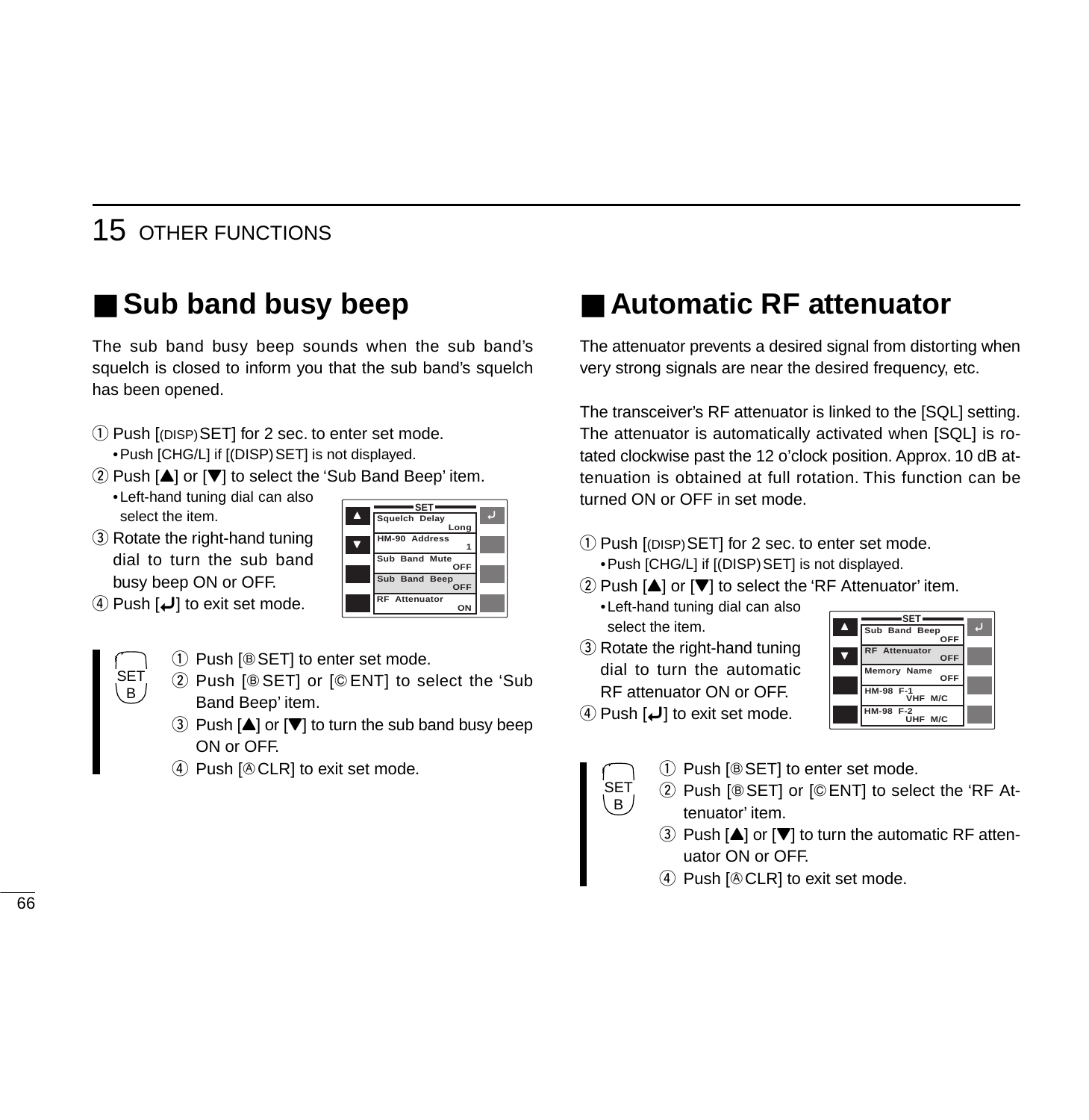# ■ **Memory name indication**

The transceiver can display memory names programmed in memory or call channels. (p. 32)

| <b>MAIN</b><br><b>ICOM2800</b><br>ЭĦ |  |
|--------------------------------------|--|
| $MID-LO$                             |  |
| JA3YUA                               |  |
| $MID-LO$                             |  |

- q Push [(DISP)SET] for 2 sec. to enter set mode. •Push [CHG/L] if [(DISP)SET] is not displayed.
- $\Omega$  Push [ $\triangle$ ] or [ $\nabla$ ] to select the 'Memory Name' item.
	- •Left-hand tuning dial can also select the item.
- 3 Rotate the right-hand tuning dial to turn the memory name indication ON or OFF.
- $\overline{a}$  Push  $\overline{u}$  to exit set mode.

SET B

- **A** Sub Band Beep  $\overline{\textbf{v}}$ **SET OFF OFF OFF VHF M/C UHF M/C RF Attenuator Memory Name HM-98 F-1 HM-98 F-2**
- $(1)$  Push [ $\circledcirc$  SET] to enter set mode.
- 2 Push [® SET] or [© ENT] to select the 'Memory Name' item.
- 3 Push  $[4]$  or  $[\nabla]$  to turn the memory name indication ON or OFF.
- $\Phi$  Push  $\Phi$  CLR] to exit set mode.

# ■ **HM-98 [F-1]/[F-2] keys**

Switches on the transceiver's front panel can be assigned to the HM-98 [F-1] and [F-2] keys. The following can be assigned:

|        | V/U MAIN : [MAIN(SCP)]   |             | $V/U V/MHz$ : $[V/MH(TS)]$ |
|--------|--------------------------|-------------|----------------------------|
|        | V/U M/C : [M/C (SCN)]    |             | V/U MONI : [MONI (LOW)]    |
|        | V/U EDIT : [MAIN (EDIT)] | V/U TONE    | : [TON (DUP)]              |
| v/u mw | $:$ [S.MW (MW)]          | <b>DTMF</b> | : [DTMF]                   |
| DISP   | $:$ [DISP(SET)]          | Up          | : Microphone's up          |
| Dn     | : Microphone's down      |             |                            |

| V/U V/MHz       | : [V/M $H(TS)$ ]  |
|-----------------|-------------------|
| <b>V/U MONI</b> | : [MONI(LOW)]     |
| <b>V/U TONE</b> | : $[TON(DUP)]$    |
| <b>DTMF</b>     | : [DTMF]          |
| Up              | : Microphone's up |
|                 |                   |

- Dn : Microphone's down
- $\Omega$  Push  $[$ (DISP) SET] for 2 sec. to enter set mode. • Push [CHG/L] if [(DISP) SET] is not displayed.
- $\Omega$  Push  $[$ **A**] or  $[$ **V** $]$  to select the 'HM-98 F-1' or 'F-2' item.
	- •Left-hand tuning dial can also select the item.
- 3 Rotate the right-hand tuning dial to select the desired function.



 $\Phi$  Push  $\phi$  to exit set mode.

B

- $(1)$  Push [ $\circledcirc$  SET] to enter set mode. SET
	- 2 Push [® SET] or [© ENT] to select the 'HM-98 F-1' or 'F-2' item.
		- $\Omega$  Push  $[4]$  or  $[\nabla]$  to select the desired function.
		- $\Phi$  Push  $\Phi$  CLR] to exit set mode.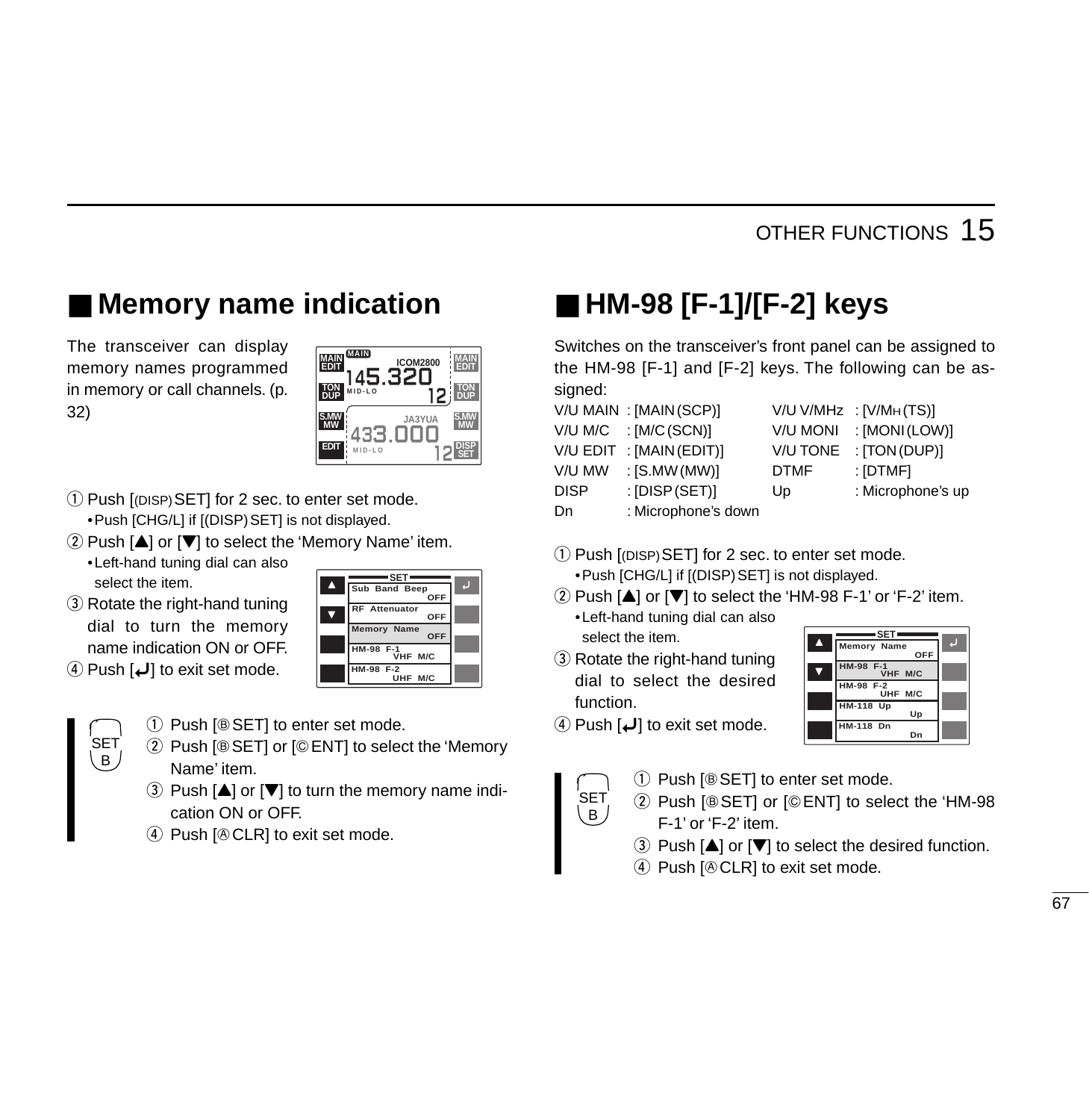### 15 OTHER FUNCTIONS

# ■ **HM-97/118 [UP]/[DN] keys**

Switches on the transceiver's front panel can be assigned to the HM-97/118 [UP] and [DN] keys. The following can be assigned:

|             | V/U MAIN : [MAIN(SCP)]  |             | V/U V/MHz : [V/MH(TS)] |
|-------------|-------------------------|-------------|------------------------|
|             | $V/U$ M/C : [M/C (SCN)] | V/U MONI    | : [MONI(LOW)]          |
| V/U EDIT    | : [MAIN (EDIT)]         | V/U TONE    | : $[TON(DUP)]$         |
| V/U MW      | $:$ [S.MW (MW)]         | <b>DTMF</b> | : [DTMF]               |
| <b>DISP</b> | $:$ [DISP (SET)]        | Up          | : Microphone's up      |
| Dn          | : Microphone's down     |             |                        |

- 1) Push [(DISP) SET] for 2 sec. to enter set mode. • Push [CHG/L] if [(DISP) SET] is not displayed.
- $\Omega$  Push  $[$ **A**] or  $[$ **V** $]$  to select the 'HM-118 Up' or 'Dn' item. •Left-hand tuning dial can also select the item. **SET**
- 3 Rotate the right-hand tuning dial to select the desired function.
- Y ï **Memory Name**  $\overline{\textbf{v}}$ **OFF VHF M/C UHF M/C Up Dn HM-98 F-1 HM-98 F-2 HM-118 Up HM-118 Dn**
- $\Phi$  Push  $\phi$  to exit set mode.

**SET**  $B$ 

|  |  |  | 1 Push [® SET] to enter set mode. |
|--|--|--|-----------------------------------|
|--|--|--|-----------------------------------|

- 2 Push [® SET] or [© ENT] to select the 'HM-118 Up' or 'Dn' item.
	- $\Omega$  Push  $[\triangle]$  or  $[\nabla]$  to select the desired function.
	- $\Phi$  Push  $[$   $\&$  CLR] to exit set mode.

X [UP] or [DN] key assignment is available for the micro- $\%$  phones which have [UP]/[DN] switches except the HM-98.

# ■ **Display contrast**

The contrast of the LCD can be adjusted from 0% to 100% in 3 or 4% steps. Adjust contrast to suit lighting conditions and personal preferences.

- $\Omega$  Push [DISP] to enter display set mode.
	- •Push [CHG/L] if [DISP] is not displayed.
- $(2)$  Push  $[4]$  to select the 'Contrast' item. •Left-hand tuning dial can also select the item.



- 3) Rotate the right-hand tuning dial to select the desired contrast.
- $\Phi$  Push  $\phi$  to exit display set mode.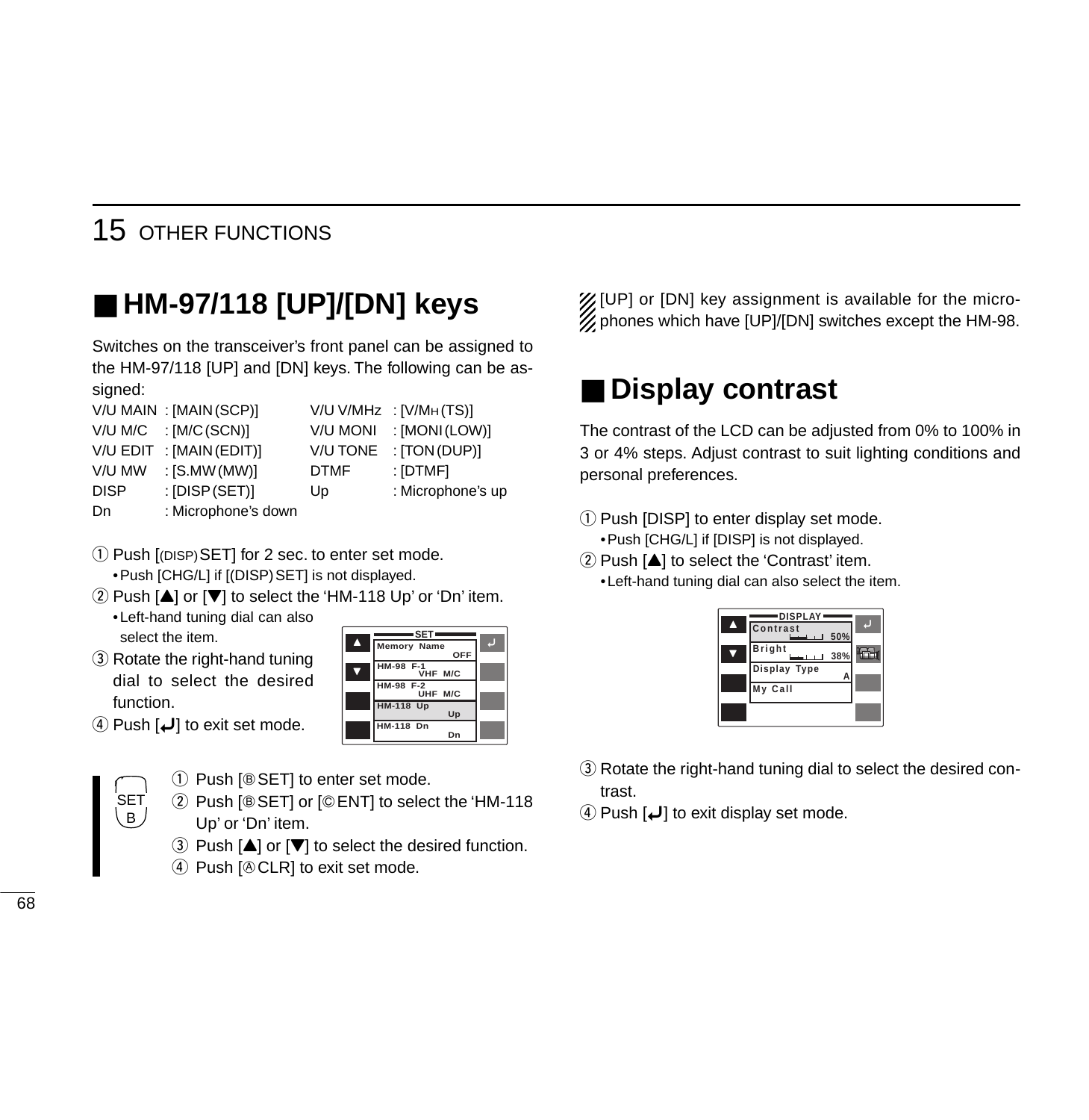# ■ **Display brightness**

The brightness of the LCD can be adjusted from 0% to 100% in 3 or 4% steps. Adjust brightness to suit lighting conditions and personal preferences.

- $(1)$  Push [DISP] to enter display set mode.
	- •Push [CHG/L] if [DISP] is not displayed.
- $(2)$  Push  $[$ **A** $]$  or  $[$ **V** $]$  to select the 'Bright' item. •Left-hand tuning dial can also select the item.
- <sup>(3)</sup> Rotate the right-hand tuning dial to select the desired brightness.
- $\overline{a}$  Push  $\overline{u}$ ] to exit display set mode.

# ■ **Indication type**

The indication type can be selected from 4 types.

 $(i)$  Push [DISP] to enter display set mode.

•Push [CHG/L] if [DISP] is not displayed.

- $\Omega$  Push  $[\triangle]$  or  $[\nabla]$  to select the 'Display Type' item. •Left-hand tuning dial can also select the item.
- 3) Rotate the right-hand tuning dial to select the desired indication type.
- *A* Push  $\boldsymbol{\downarrow}$  to exit display set mode.

# ■ **My call function**

The opening title when turning power ON can be changed to your call sign, etc. Up to 8 characters can be programmed.

- q Push [DISP] to enter display set mode. •Push [CHG/L] if [DISP] is not displayed.
- $\Omega$  Push  $[\nabla]$  to select the 'My Call' item.

•Left-hand tuning dial can also select the item.



- (3) Push [EDIT] to enter programming mode. •The first character of the name flashes.
- r Rotate the right-hand tuning dial to select the desired character.
	- $\bullet$  A to Z, 0 to 9, (hyphen) and space are available.
- $(5)$  Push  $[্r]$  to advance to the next character. •Push [Ω] to select the previous character.
- $\circled{6}$  Repeat  $\circled{4}$  and  $\circled{5}$  until the desired name is input.
- $\overline{O}$  Push  $\overline{L}$  to program the name and exit programming mode.
- $\Omega$  Push  $\Box$  again to exit display set mode.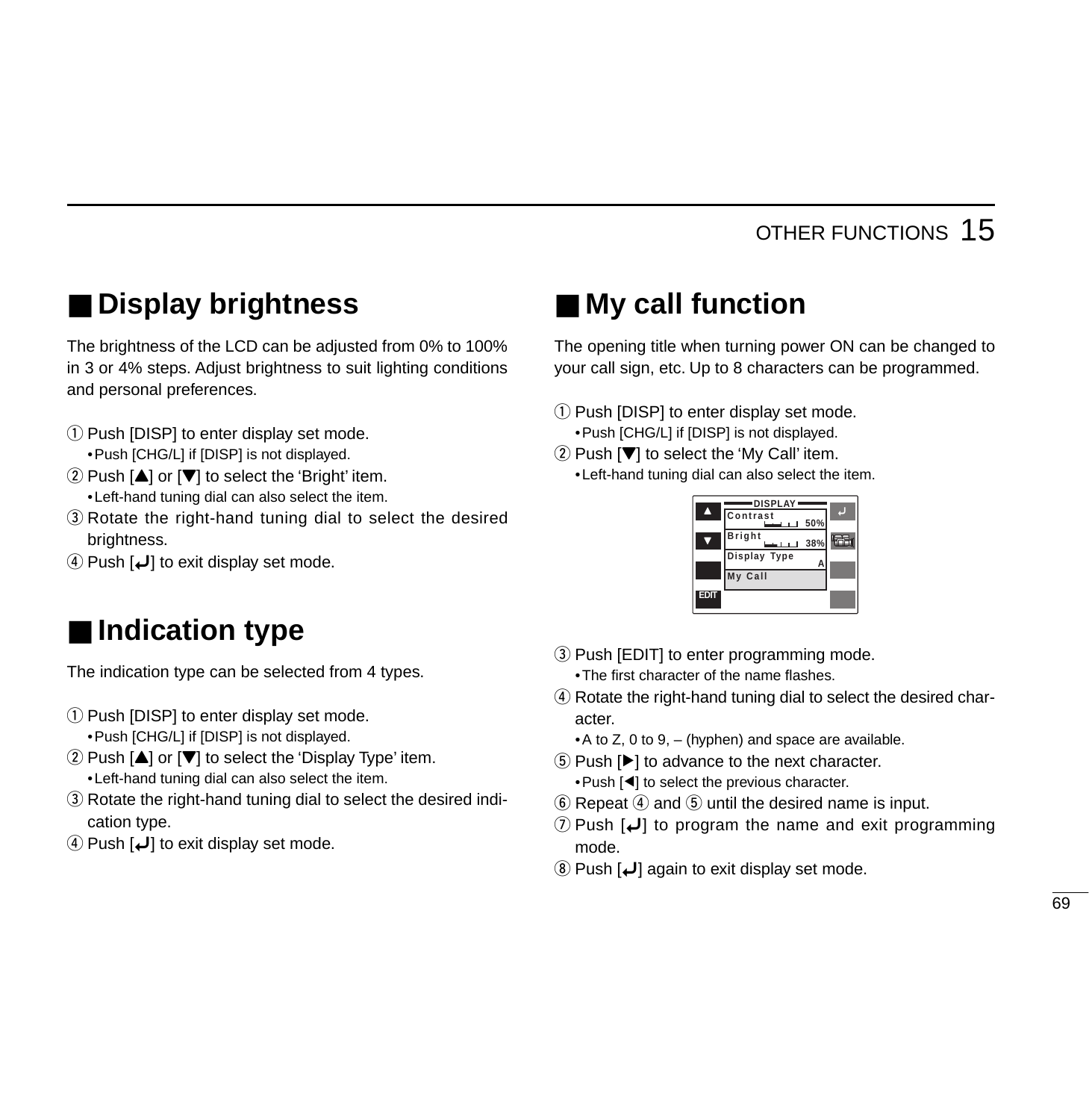# ■ **Packet operation**

### D**Data speed**

For packet operation, the transceiver can be set to one of two data speeds: 1200 bps (default) or 9600 bps.

- q Push [(DISP)SET] for 2 sec. to enter set mode. • Push [CHG/L] if [(DISP) SET] is not displayed.
- $\Omega$  Push  $[\triangle]$  or  $[\nabla]$  to select the 'Packet BPS' item.
	- •Left-hand tuning dial can also select the item.
- 3 Rotate the right-hand tuning dial to select the desired data speed.
- $\Phi$  Push  $\phi$  to exit set mode.

| -SET-                 |  |
|-----------------------|--|
| Auto Power-Off        |  |
| OFF                   |  |
| Cooling Fan<br>Auto   |  |
| Packet BPS<br>1200    |  |
| Squelch Delay<br>Long |  |
| HM-90 Address         |  |

- SET B
- $(1)$  Push [ $\circledcirc$  SET] to enter set mode.
- 2 Push [® SET] or [© ENT] to select the 'Packet BPS' item.
- $\Omega$  Push  $[A]$  or  $[\nabla]$  to select the desired data speed.
- $\Phi$  Push  $[$   $\&$  CLR] to exit set mode.

#### X, For 1200 bps operation-

 $\mathscr{U}\bullet$  Disconnect the microphone plug from the microphone connector during data transmission, otherwise the data signal and voice signal are simultaneously transmitted.

#### For 9600 bps operation—

- $\mathscr{U}\bullet$  When the transceiver is set for 9600 bps data transmis
	- sion in set mode, the microphone signal is automatically
	- cut. Therefore, it is not necessary to disconnect the mi-
	- crophone plug from the connector in this case.
- •When pushing [PTT] during data transmission, data trans-
- $\mathcal{U}$  mission is interrupted and voice signals have priority.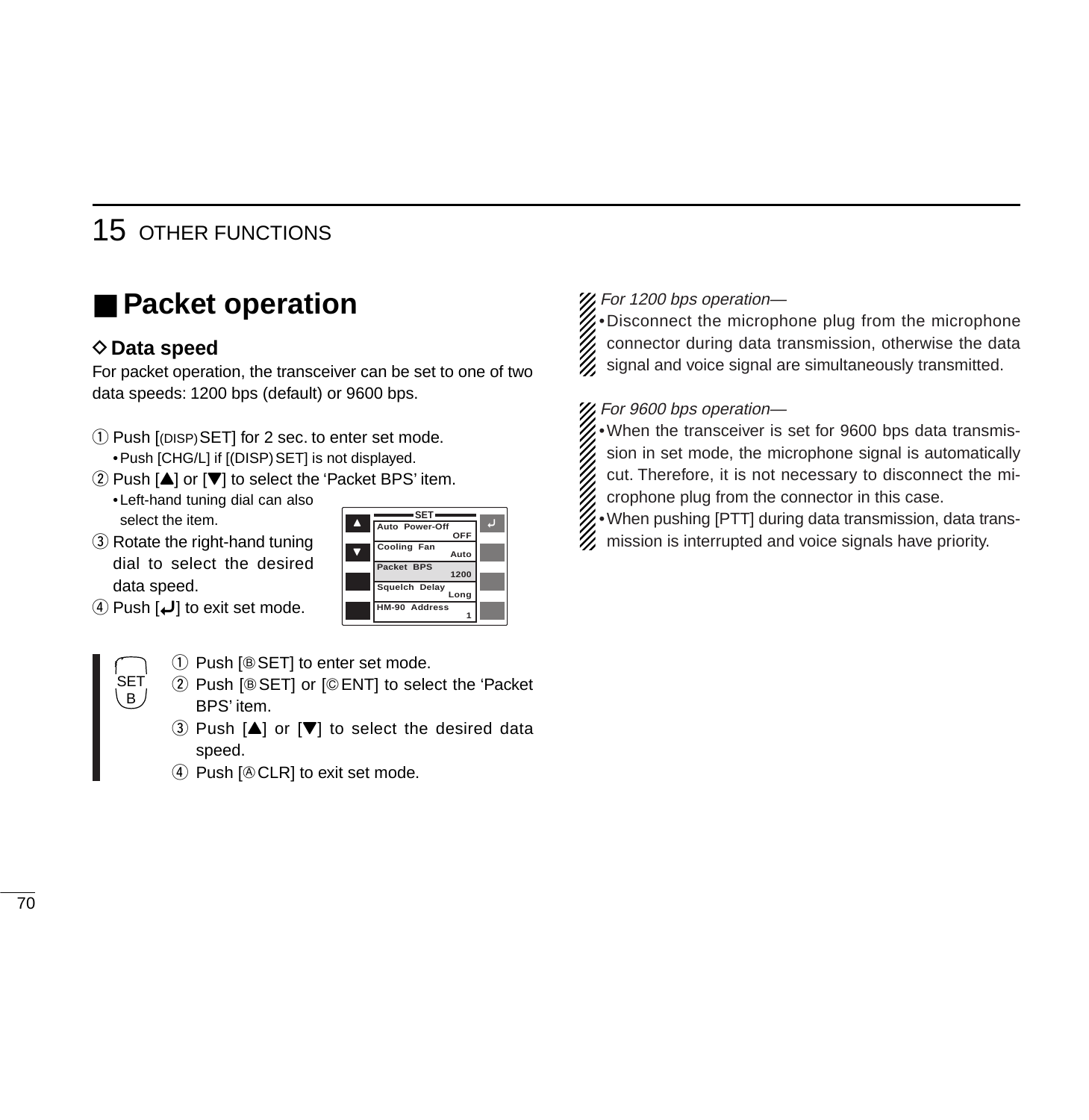### **◇1200 bps packet operation**

q Connect the transceiver and a TNC as illustrated below.



- (2) Set the TNC for transmit.
- 3) Set transmit delay on the TNC to 30-50.
- 4) Adjust the TNC frequency deviation if necessary.
	- **•When using a deviation meter:**

Adjust the output of the TNC so that frequency deviation is in the range  $\pm 3$  to 4 kHz.

#### **•When NOT using a deviation meter:**

A receiver or transceiver is needed to monitor the transmission—compare the received audio output level when receiving a TNC modulated signal with high level voice signals using the microphone. Then adjust the TNC modulated signal to a lower level than the voice modulated signal.

•Read the instructions supplied with your TNC carefully before attempting packet operation with the transceiver.

 $\cdot$ Pin  $\circledS$  AF OUT is for 1200 bps operation only. This pin cannot be used for 9600 bps operation.

•Over modulation may degrade signal quality. If you find that many transmissions are failing, re-adjust the modulation level.

> **Amateur Radio Directory Downloaded by**  <u>ۂ</u> **Amateur Radio Dire Downloaded**

www.hamdirectory.info **www.hamdirectory.info**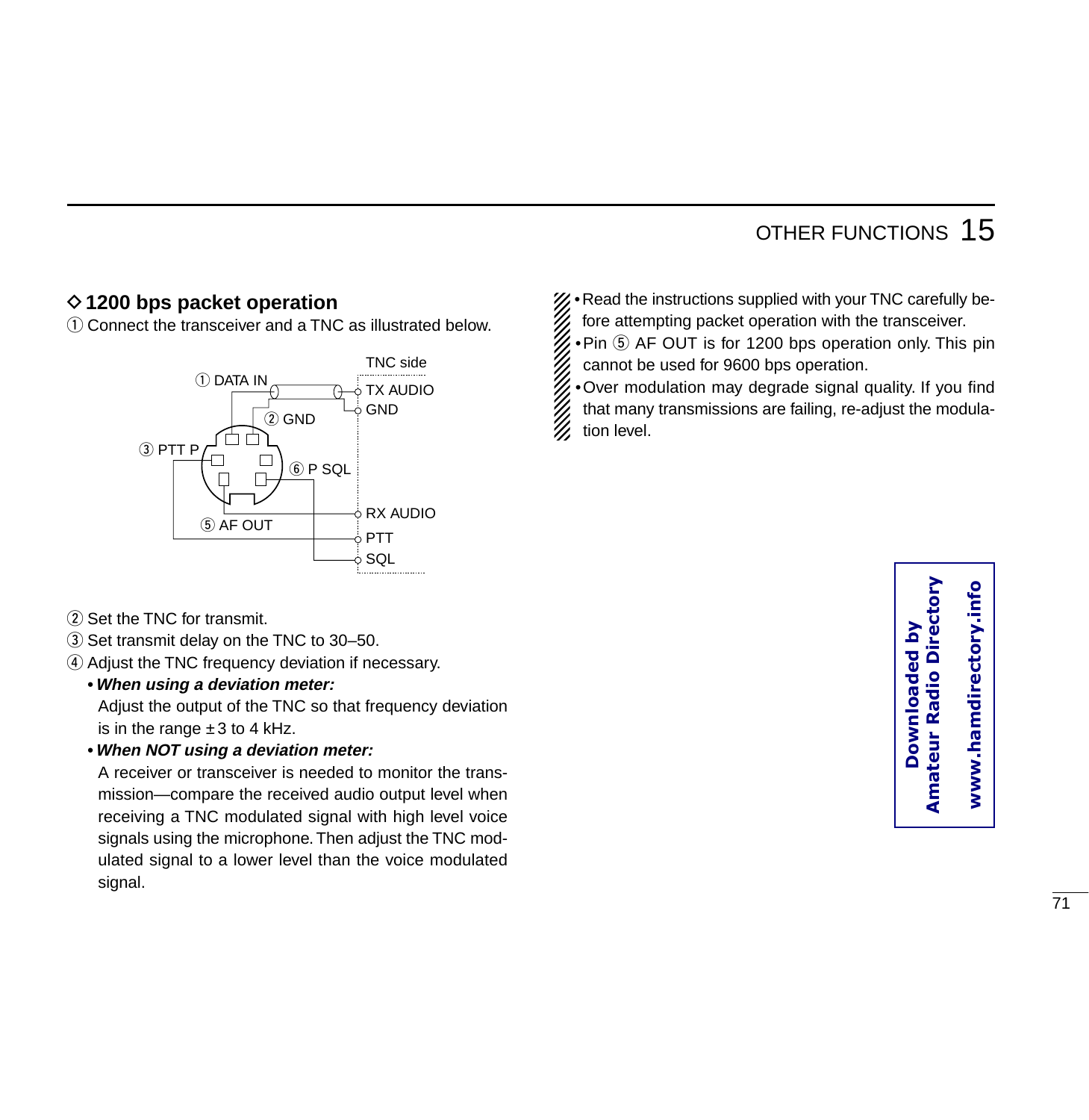### **◇ 9600 bps high speed packet operation**

The transceiver supports 2 modes of 9600 bps packet operation: G3RUH and GMSK.

 $\Omega$  Connect the transceiver and a TNC as illustrated below.



- w G3RUH mode can handle 16 kinds of modulated wave forms in order to maintain a communication link.
- 3) Set transmit delay on the TNC to 30-50.
- r Adjust the TNC frequency deviation if necessary (see page at right).
- •When using the PTTP terminal for packet operation, no voice signals are transmitted from the microphone.
- •When pushing [PTT] during data transmission, data trans-
- mission is interrupted and the voice signal takes priority.
- •Read the instructions supplied with your TNC carefully be-
- fore attempting packet operation with the transceiver.
- Pin 4 DATA OUT is for 9600 bps operation only. This pin cannot be used for 1200 bps operation.

**Amateur Radio Directory**  www.hamdirectory.info **www.hamdirectory.infoDownloaded by Amateur Radio Dire** Downloaded by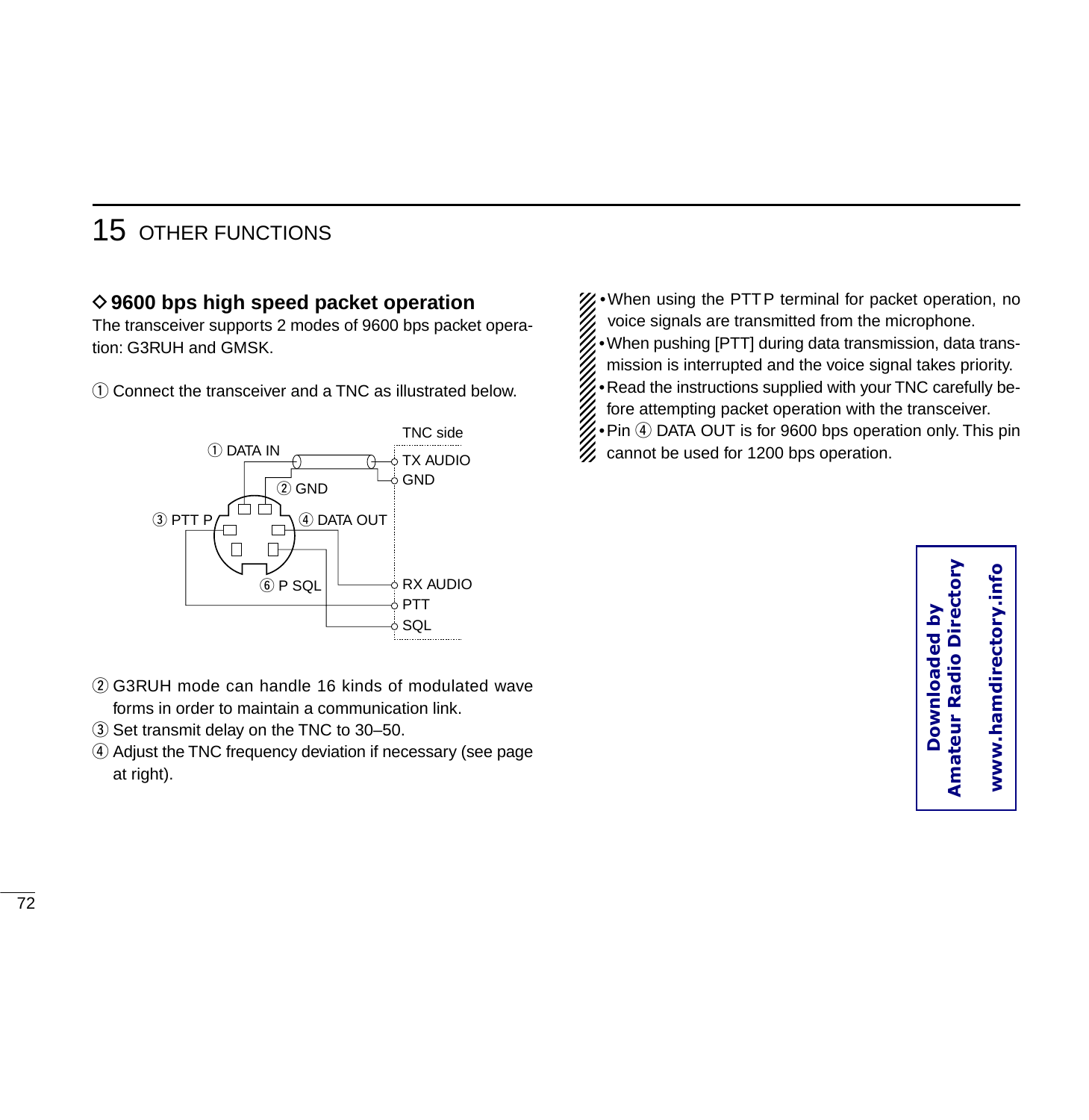### **♦ Adjusting the transmit signal output from the TNC**

When setting data transmission speed to 9600 bps, the data signal coming from the TNC is applied exclusively to the internal limiter circuitry to automatically maintain band width.

**NEVER** apply data levels from the TNC of over 0.6 Vp-p, otherwise the transceiver will not be able to maintain the band width and may possibly interfere with other stations.

**1.When using a level meter or synchroscope, adjust the TX audio output level (DATA IN level) from the TNC as follows.**

0.4 Vp-p (0.2 Vrms) : recommended level 0.2 Vp-p–0.5 Vp-p (0.1 Vrms–0.25 Vrms) : acceptable level

#### **2.When NOT using a measuring device.**

- $\Omega$  Connect the transceiver to a TNC.
- 2) Enter a test mode ("CAL", etc.) on the TNC, then transmit some test data.
- e When the transceiver fails to transmit the test data or transmits sporadically (TX indicator doesn't appear or flashes):
	- Decrease the TNC output level until the transmit indicator lights continuously.

When transmission is not successful even though the TX indicator lights continuously:

- Increase the TNC output level.

## ■ **Video monitor function**

The LCD can be used as a video monitor for an NTSC or PAL video signal.

- NTSC : U.S.A., Australia, Asia, Latin America, Korea and Taiwan versions
- PAL : Europe and Italy versions



- $(i)$  Push [DISP] to enter display set mode. •Push [CHG/L] if [DISP] is not displayed.
- $(2)$  Push [ $math>$ •The video signal is displayed on the LCD.
- e Push any switch except [POWER] to return to display set mode.
- **4)** Push  $\left[\right]$  to exit display set mode.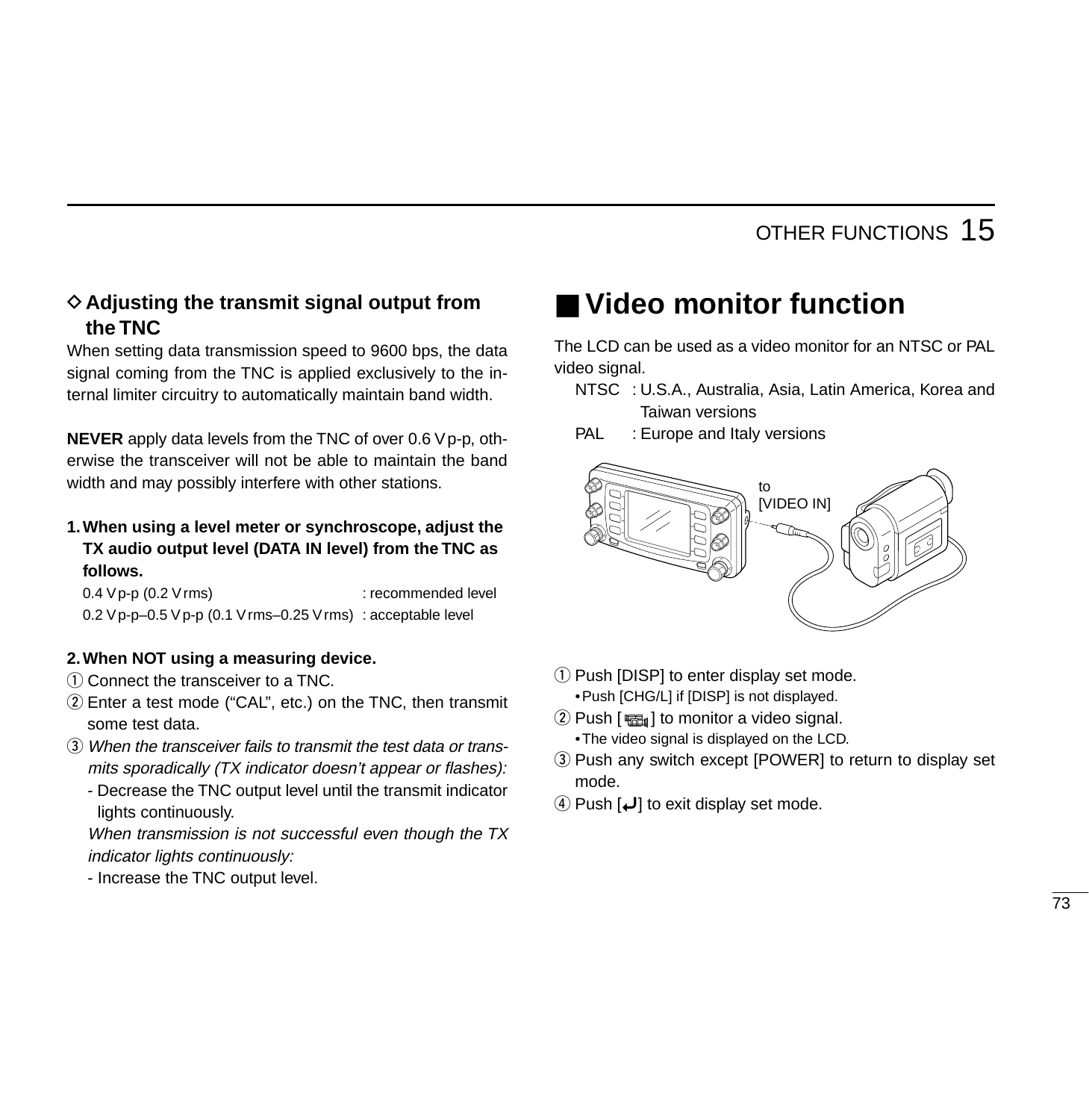# ■ Demonstration display

A demonstration function is available at power ON. This function gives you a quick visual introduction to the function display indicators.

- q While pushing [CHG/L], push [POWER] to turn power ON.
	- •The transceiver cycles through a visual tour of the function display indicators.
- $\Omega$  Push any switch to exit demonstration mode and enter the normal operating condition temporarily.

The transceiver automatically returns to demonstration mode after 2 min. in which no operations are performed. To deactivate the demonstration display permanently, turn power OFF, then while pushing [CHG/L], turn power ON  $\mathscr{U}$ again.

## ■ **AM/FM** narrow mode

FM narrow mode is only available for the Europe and Italy versions. AM mode (receive only) is only available for the U.S.A. and S. America versions. Typically, AM mode is used for the air band (118–135.995 MHz).

When pushing [PTT], a beep tone sounds indicating the mode is AM mode. The transceiver cannot transmit in AM mode.

- $\Omega$  Select the mode/channel you wish to set the mode to, such as VFO mode or memory/call channel.
- 2 Push the desired band's [(MAIN) EDIT] for 2 sec. to enter the edit screen.
	- •Push [CHG/L] if [(MAIN)EDIT] is not displayed.
- 3) Push [MODE] to set the mode to FM wide/FM narrow or AM/FM wide.
- **4**) If you want to set other channels, rotate the right-hand tuning dial. Repeat  $\Im$  to select the desired frequency.
- 5 Push  $\left[\bigcup\right]$  to exit the edit screen.

X The Europe and Italy versions of the IC-2800H comply with European regulations regarding narrow FM bandwidth operation on amateur transceivers. Wide and narrow FM op-**Z** eration differ in specifications.

## ■ Fuse replacement

If the fuse blows or the transceiver stops functioning, find the source of the problem if possible, and replace the damaged fuse with a new, rated one (FGB 20 A) as shown below.

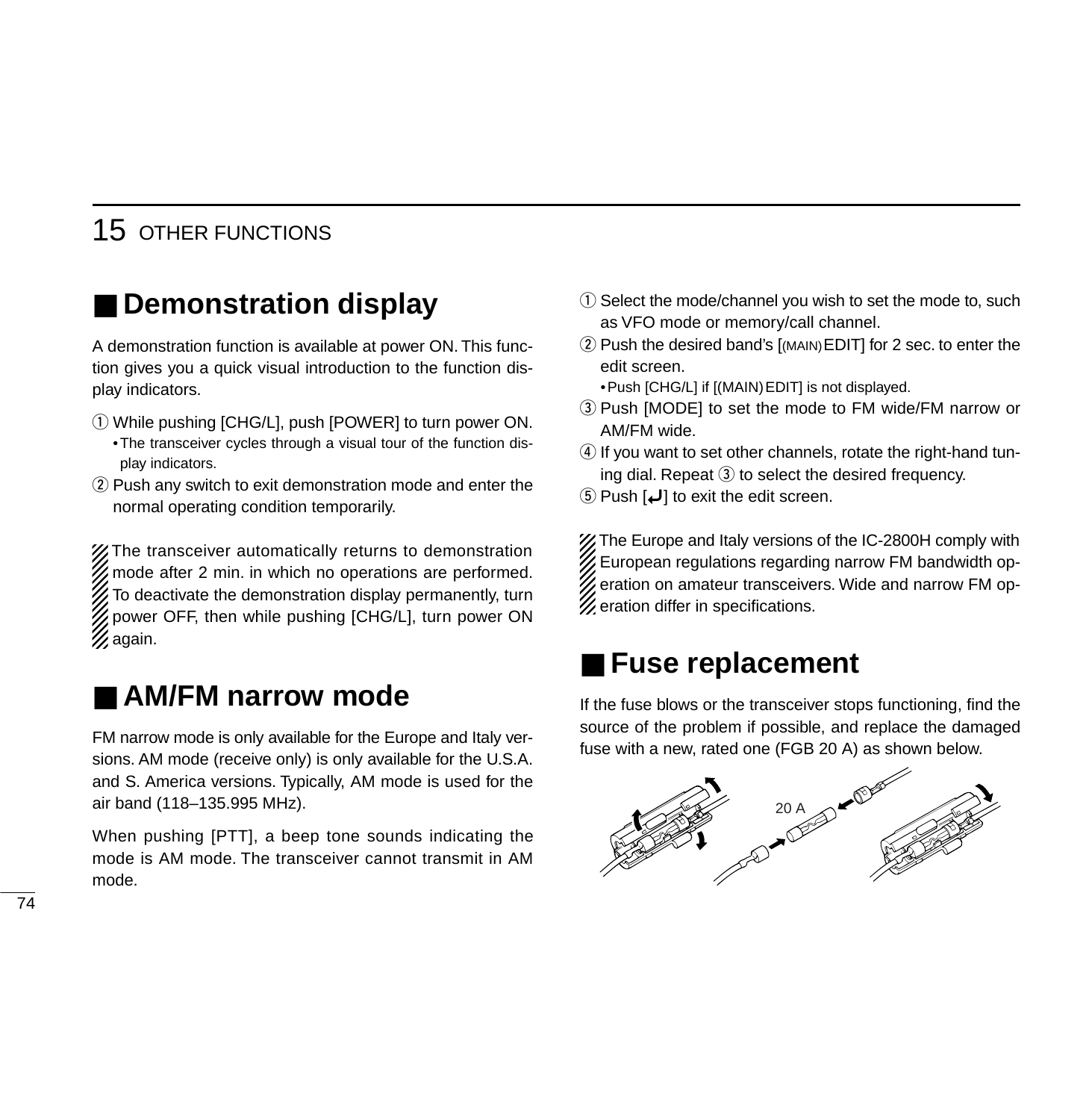# ■ **Partial reset**

If you want to initialize the operating conditions (VFO frequency, VFO settings, set mode contents) without clearing the memory contents, a partial resetting function is available for the transceiver.

Band conditions can be reset independently.

### **◇ VHF band partial resetting**

- ➥While pushing the 2nd switch from the top on the left side, turn power ON to partially reset the transceiver.
	- •"144M VFO Clear" appears when resetting the VHF band condition.

### **◇ UHF band partial resetting**

- $\rightarrow$  While pushing the 2nd switch from the top on the right side, turn power ON to partially reset the transceiver.
	- •"430M (440M) VFO Clear" appears when resetting the UHF band condition.

### **♦ Partial resetting of both bands**

- ➥While pushing the 2nd switches from the top on both the left and right sides, turn power ON to partially reset the transceiver.
	- •"VFO Clear" appears when resetting the VHF and UHF band condition.

## ■ **All reset**

The function display may occasionally display erroneous information (e.g. when first applying power). This may be caused externally by static electricity or by other factors.

If this problem occurs, turn power OFF. After waiting a few seconds, turn power ON again. If the problem persists, perform the following procedure.

•Partial resetting is also available. See previous section for details.

**ZZ CAUTION:** Resetting the transceiver CLEARS all mem- $\mathbb Z$  ory information and initializes all values in the transceiver.

 $\rightarrow$  While pushing the 3rd switches from the top on both the left and right sides, turn power ON to reset the CPU. •"Memory Clear" appears when resetting the CPU.

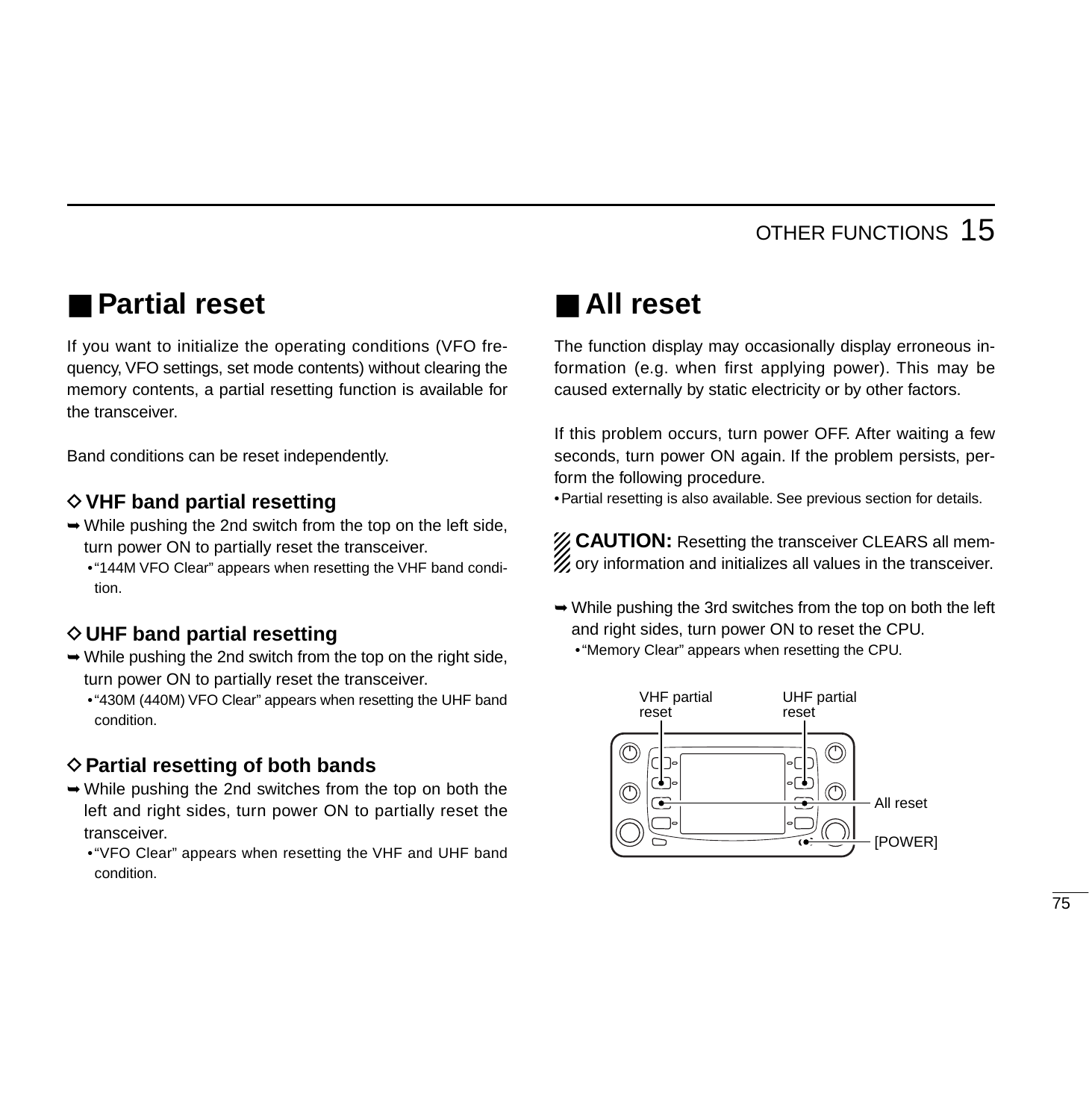# 16 **CS-2800 CLONING SOFTWARE optional CS-2800 and OPC-478**

# ■ Getting started

 $\Diamond$  This cloning software is designed to perform data setting and cloning for the IC-2800H DUAL BAND FM transceiver.  $\Diamond$  HELP WINDOW: Each item has a help window to describe functions and operation.

# ■ **System requirements**

To use this program, the following hardware and software are required:

- •IBM PC/AT compatible computer
- •An RS-232C serial port
- •Microsoft® Windows® 95 or Microsoft® Windows® 98
- •Intel i486DX4 processor or faster
- •At least 16 MB RAM
- At least 640  $\times$  480 pixel display
- •OPC-478 CLONING CABLE

# ■ Software installation

XXXX NOTE: Before using the program, make a backup copy of the original disk. After making a backup copy, keep the original disk in a safe place.

**NOTE:** Depending on your Windows® system files, the PC may require rebooting. In this case, repeat the installation  $\mathcal{\mathscr{L}}$  from the beginning.

- q Boot up Windows.
	- •Quit all applications when Windows is running.
- 2 Insert backup disk into the appropriate floppy drive.
- 3) Select 'Run' from the [Start] menu.
- **4**) Type the setup program name with full path name, then press the [Enter] key. (A:\SETUP [Enter])
- **5** Follow the prompts.
- y Program group 'CS-2800' appears in the 'Programs' folder of the start menu.



# ■ **Connections**

XX All cloning operations are performed from  $\mathcal{U}$  the computer's keyboard—the operation required on the transceiver side is: while pushing the microphone [UP] switch  $+$  $\mathbb Z$  the 4th switch from the top on the left side, push [POWER] on the controller.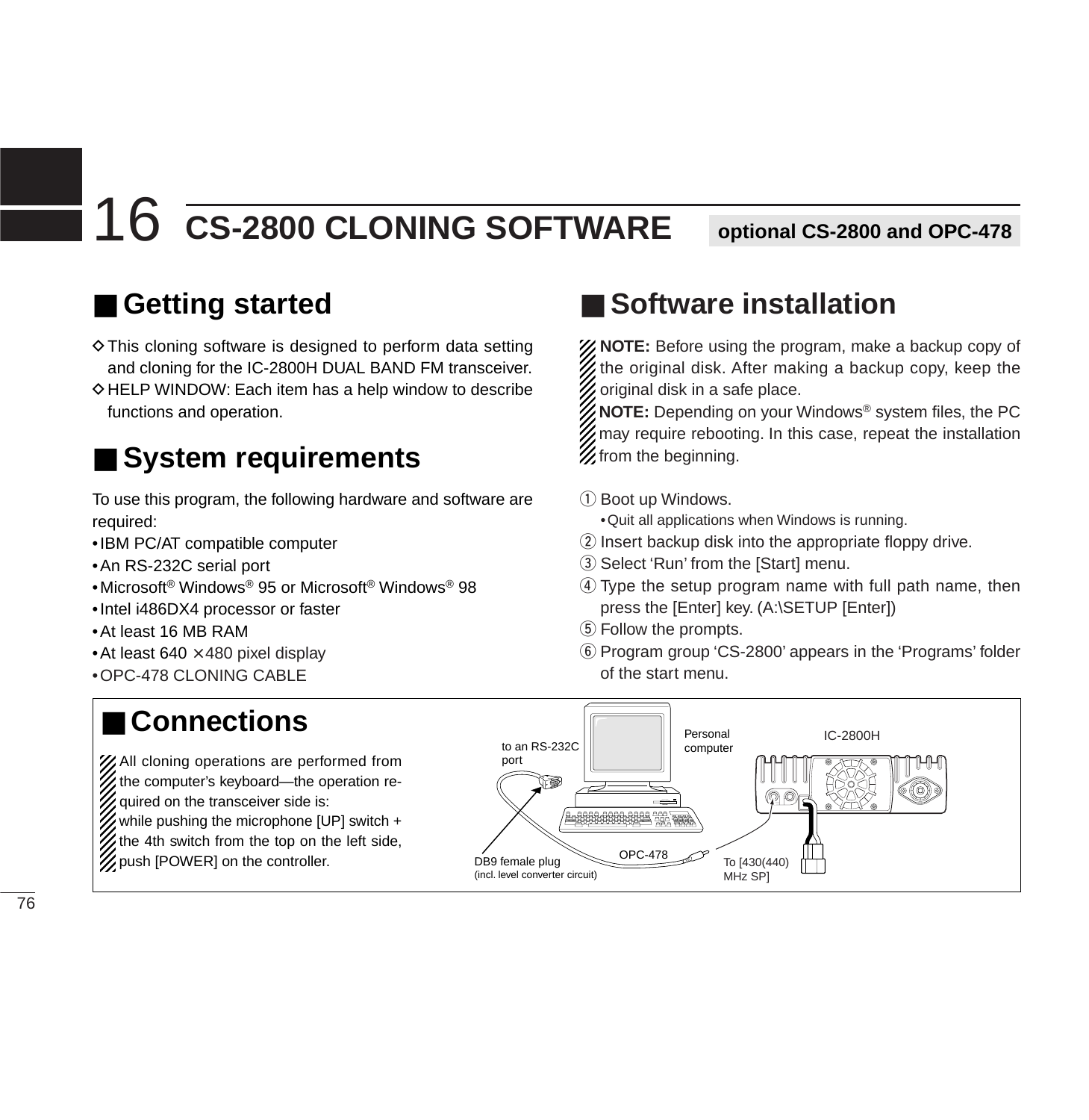# ■ **COM** port/call sign setting



•Set the com port (RS-232C port) number properly. •Enter your call sign.

*X* NOTE: 'Check the following' dialog box appears when the **Z**RS-232C serial port is not set correctly.

**NOTE:** When first using this software, read out all the transceiver cloning data into the PC before starting editing with this cloning software. Otherwise the cloning data may not be cloned properly to the transceiver. (e.g. operating frequency setting, mode selection, etc.)

# ■ Memory channel list description



### q **FILE MENU [File]**

Used for turning the software on/off, saving memory channel contents or quitting the program, etc.

#### **WEDIT MENU [Edit]**

The memory channel can hold up to 99 channels + 3 pairs of programmed scan edges + 1 call channel.

Each memory channel can be edited (copy, paste, clear, insert and delete) via the edit menu.

#### e **VIEW MENU [View]**

- •UHF memory channel list, VHF memory channel list, DTMF autodial, Common settings (p. 79) screens are selectable.
- •Turn the tool bar or status bar on/off.

#### **COM PORT MENU [COM Port]**

Push to display the COM port setting dialog box.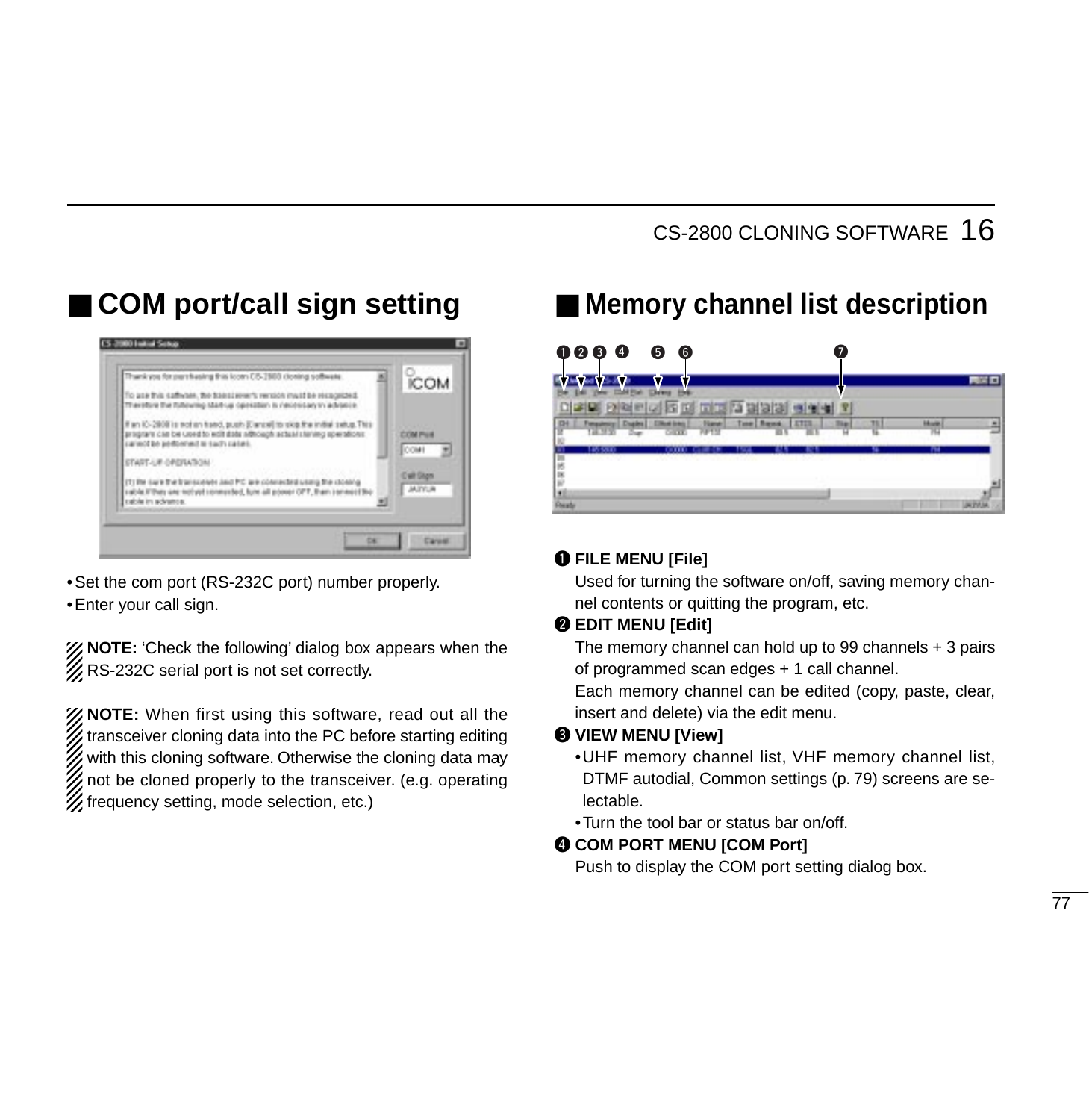### 16 CS-2800 CLONING SOFTWARE

### $\odot$  **CLONING MENU [Cloning]**

Push to display cloning menu and cloning information dialog box.

### $\odot$  **HELP MENU [Help]**

Push to display one point help, help contents, cloning software revision information.

#### **D** Tool bar

Short cut key appears on the tool bar when clicking the tool bar function in the [View] menu.

## ■ **Edit menu**



The 'Edit Memory ch' window allows you to edit the memory channel information.

The memory channel list can hold up 99 channels + 3 pairs of programmed scan edges + 1 call channel.

*X* NOTE: 'Narrow FM' is available for the VHF band of the  $\mathscr W$  Europe and Italy versions only.

**NOTE:** Read all the transceiver cloning data into the PC  $\mathcal{U}$  before starting editing with this cloning software, otherwise

 $\mathcal{U}$  the frequency data may not be cloned properly to your  $\mathcal{\mathscr{U}}$  transceiver.

# ■ **DTMF** autodial



The transceiver has 14 DTMF memory channels (D0–D9, DA–DD) for storage of often-used DTMF codes of up to 16 digits. One of these channels is encoded when the PTT is pushed.

When slow DTMF speeds are required, the transceiver's rate of DTMF transmission can be adjusted.

 $\mathcal{U}$  "E" stands for " $*$ " and "F" stands for "#."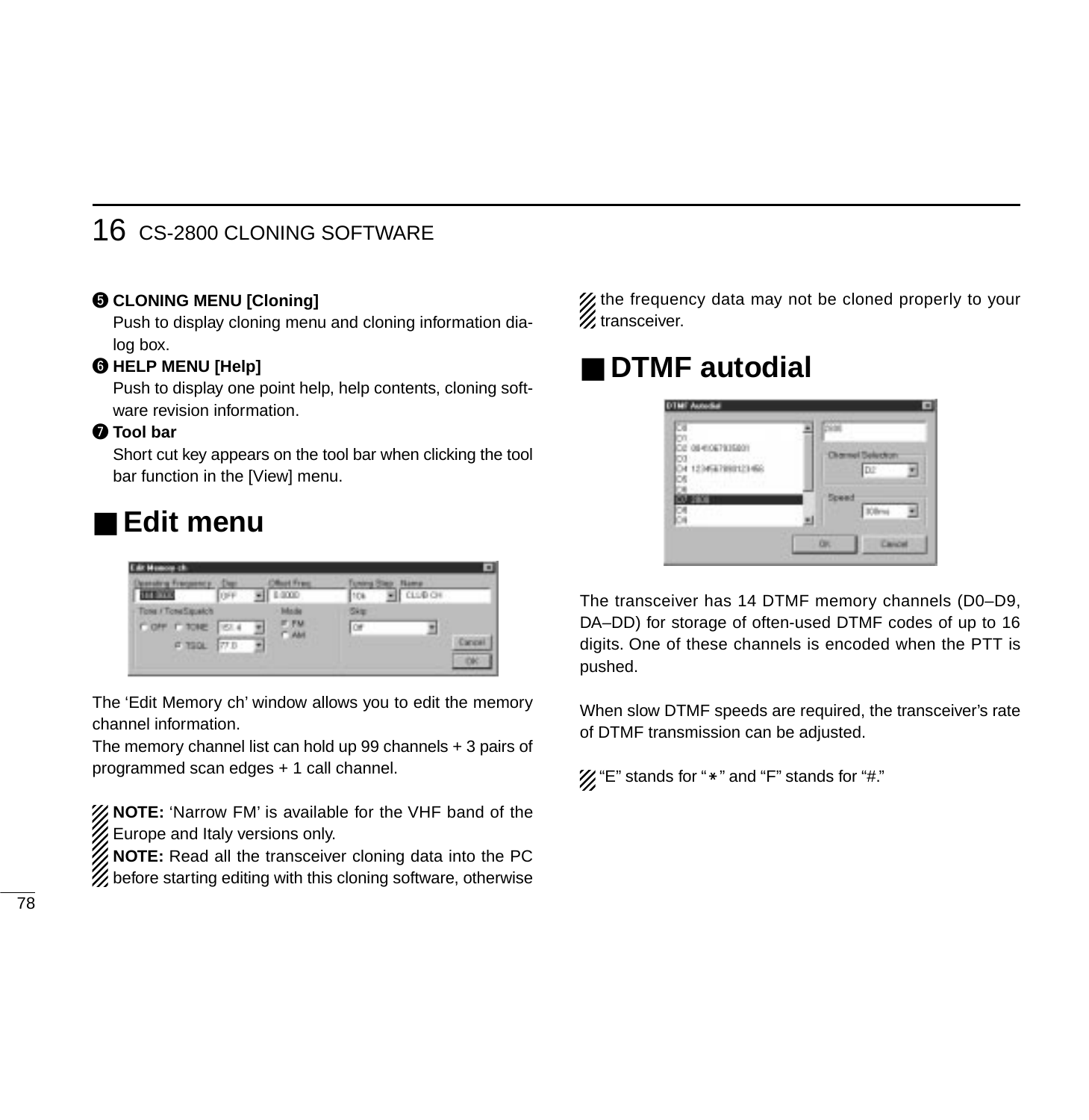### CS-2800 CLONING SOFTWARE 16

|                                     | TA               | Ban.                  |        |
|-------------------------------------|------------------|-----------------------|--------|
| <b>V</b> Doesdice Beep              | Auto Reporter    | la#                   | ٠      |
| <b>F Sciend Mar</b>                 | Auto Power Off   | 1 how                 | ۳      |
| F Sub-Sand Beep                     | Cooling Farr     | Automatic             |        |
| <b>IV III Altanuales</b>            | Packet DPS       | 19600                 | E<br>٠ |
| Messag Marer                        | Squeetilly Delay | JL ang                | 되      |
| WH                                  |                  |                       |        |
| Scan Resume The<br>. .              | <b>BF Poem</b>   |                       |        |
|                                     | Law              | Midio<br><b>INGHE</b> | High   |
| 1月前                                 | ٠                | ٠                     | ٠      |
|                                     | <b>RF Puse</b>   |                       |        |
| Page 1<br><b>Liavi Finsure</b><br>ы |                  |                       |        |

■ **Common settings**

There are 3 setting menus available.

**Common :** Commonly set items such as operation beeps, sub band mute, sub band beep, RF attenuator, name display, TOT, auto repeater, auto power-off, cooling fan setting, packet data speed, squelch delay, VHF/UHF scan resume timer and RF output power settings.

- **Display :** Sets LCD contrast and brightness. Select display type. Enter 'Opening Title' and clone 'Comment.'
- **MIC Option :** Switches on the transceiver's front panel can be assigned to the microphone's [F-1]/[F-2] for the HM-98 and [UP]/[DN] for the HM-97 and HM-118/T/TA.

# ■ **Exiting cloning mode**

- $\rightarrow$  After cloning is finished, push the [UP]/[DN] or  $\Delta$ ]/ $\triangledown$ ] on the microphone to exit the cloning mode and to return to normal operating condition.
	- •The [POWER] switch does not function in the cloning mode.

**ZO NOT** disconnect the controller cable while in the  $\mathscr G$  cloning mode. The transceiver remains in the cloning mode  $\mathscr{U}$  and continues in power ON condition.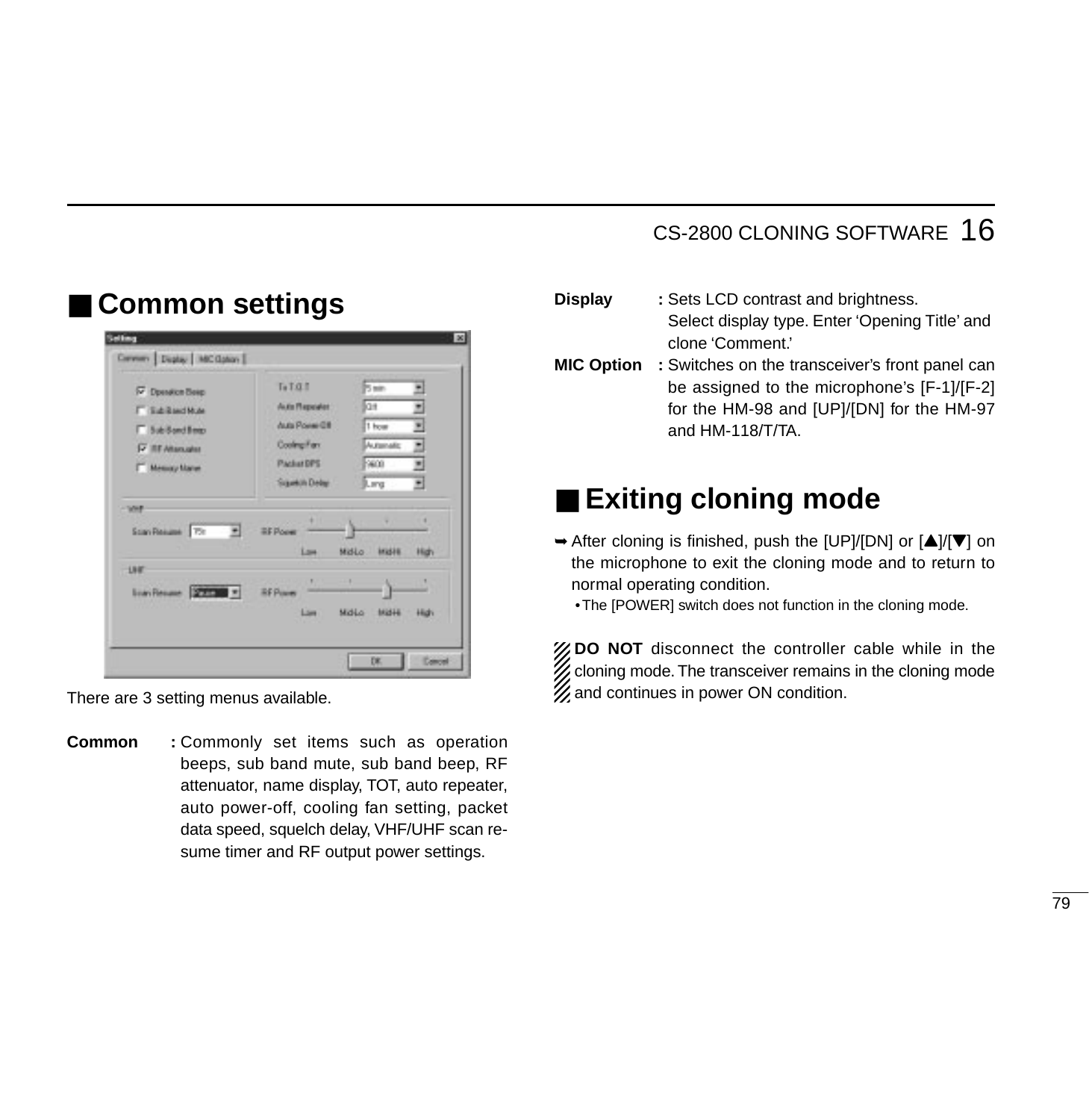# 17 **TROUBLESHOOTING**

If your transceiver seems to be malfunctioning, please check the following points before sending it to a service center.

| <b>PROBLEM</b>                                       | <b>POSSIBLE CAUSE</b>                                                                                                                                                                                        | <b>SOLUTION</b>                                                                                                                                                        | REF.                             |
|------------------------------------------------------|--------------------------------------------------------------------------------------------------------------------------------------------------------------------------------------------------------------|------------------------------------------------------------------------------------------------------------------------------------------------------------------------|----------------------------------|
| No power comes on.                                   | • Power connector has a poor contact.<br>. Polarity of the power connection is reversed.<br>•Blown fuse.                                                                                                     | • Check the connector pins.<br>•Reconnect the power cable observing the<br>proper polarity. Replace the fuse, if damaged.<br>.Check the cause, then replace the fuse.  | pgs.<br>15, 74<br>p. 74          |
| No sound comes from the<br>speaker.                  | . Volume level is too low.<br>• The squelch level is set too tight.<br>• A selective call or squelch function is activated<br>such as tone squelch or pocket beep.                                           | • Rotate [VOL] clockwise.<br>.Open the squelch.<br>. Turn the appropriate function OFF.                                                                                | p. 23<br>p. 23<br>pgs.<br>50, 52 |
| Sub band signals are not<br>audible.                 | • The sub band mute function is activated.                                                                                                                                                                   | . Turn the function OFF.                                                                                                                                               | p. 65                            |
| No contact possible with an-<br>other station.       | . The transceiver is set to semi-duplex.<br>. The other station is using tone squelch.                                                                                                                       | • Set to simplex.<br>•Turn OFF tone squelch.                                                                                                                           | p. 26<br>p. 50                   |
| Repeater cannot be ac-<br>cessed.                    | • Wrong offset frequency is programmed.<br>. Wrong subaudible tone frequency is programmed.                                                                                                                  | • Correct the offset frequency.<br>• Correct the subaudible tone frequency.                                                                                            | p. 30<br>p. 29                   |
| Frequency cannot be set.                             | . The frequency lock function is activated.<br>. Priority watch is paused on the watching fre-<br>quency.                                                                                                    | . Turn the function OFF.<br>. Push [(PRO) PRIO] or [(MEM) PRIO] to resume<br>the watch.                                                                                | p. 19<br>p. 48                   |
| Scan does not operate.                               | • Squelch is open.<br>. The selected programmed scan edge memory<br>channels (e.g. 1A/1B) have the same frequencies.<br>. Only 1 memory channel is programmed or other<br>channels are set as skip channels. | . Set the squelch to the threshold point.<br>• Reset the scan edges.<br>• Program other memory channels or cancel the<br>memory skip function in the desired channels. | p. 23<br>p. 44<br>pgs.<br>50, 52 |
| Transmission is automati-<br>cally cut off.          | • Time-out timer is activated.                                                                                                                                                                               | • Set the timer to OFF.                                                                                                                                                | p. 63                            |
| Transmission continues<br>even when PTT is released. | . One-touch PTT function is activated.                                                                                                                                                                       | . Turn the function OFF.                                                                                                                                               | p. 25                            |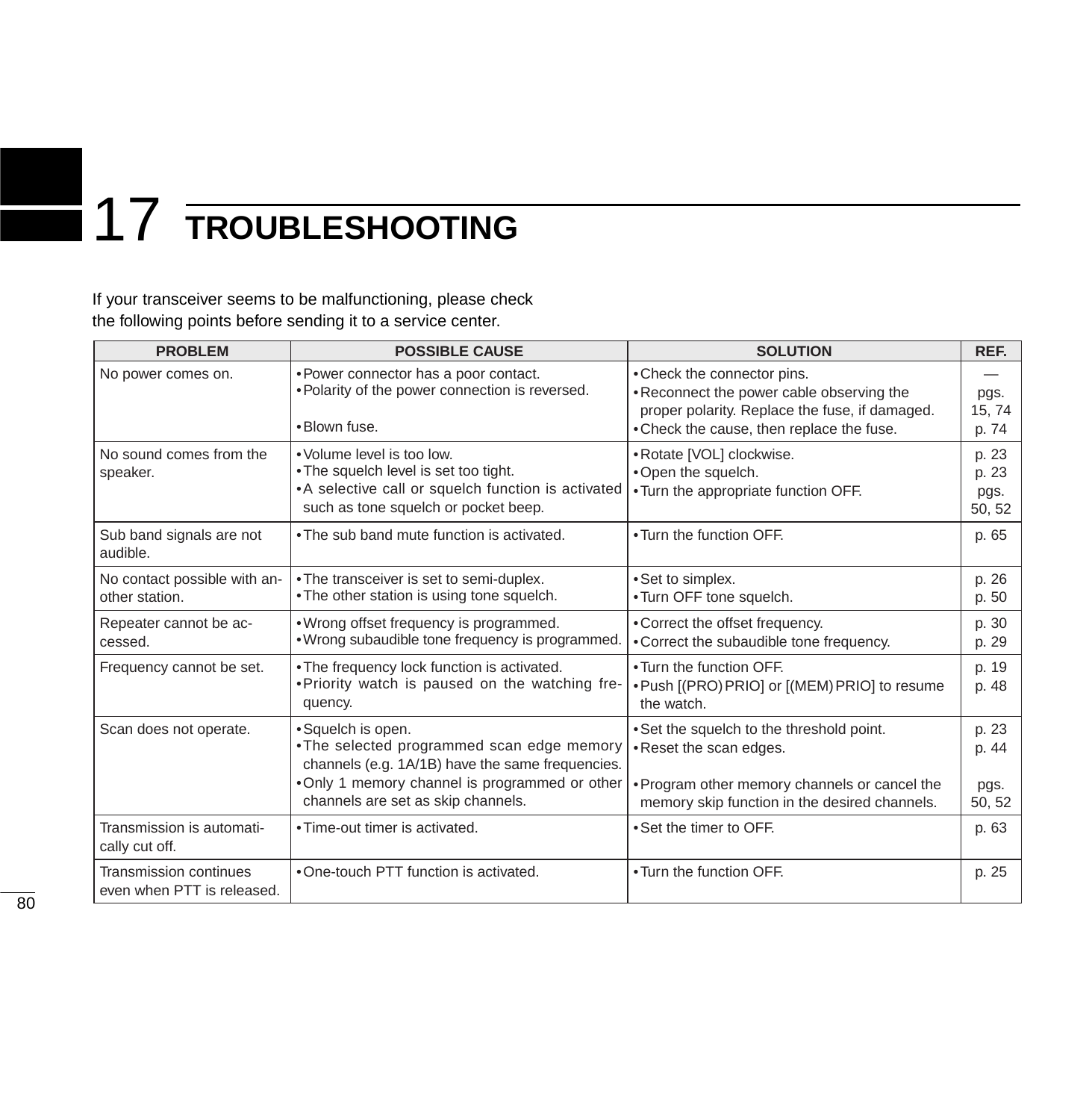# **OPTIONS** 18

**HM-90** WIRELESS MICROPHONE

Infrared, full remote control microphone. Wired remote control is also possible.

**EX-1759** INFRARED RECEIVER Used to receive control signals from the HM-90.

**EX-1513** INFRARED SUB RECEIVER Used with the EX-1759 to extend the controllable area.

**HM-98** REMOTE CONTROL MICROPHONE Wired remote control microphone with key backlight. Same as supplied with some versions.

**HM-118** HAND MICROPHONE

**HM-118T/TA** DTMF MICROPHONE

**HM-95** DTMF MICROPHONE

**HM-97** HAND MICROPHONE (with tone call)

**HS-62** FLEXIBLE MOBILE MICROPHONE + **HS-15SB** SWITCH BOX + **OPC-589** ADAPTER CABLE For all-around mobile operation.

**MB-17A** MOBILE MOUNTING BRACKET One-touch bracket. Transceiver body easily attached and removed.

#### **MB-65** MOUNTING BASE

Mounts the controller unit in a convenient location. Adjustable angle and direction for optimum positioning.

**MB-73** CONTROLLER BRACKET Mounts the controller to a wall or flat surface. Same as supplied. **SP-10** EXTERNAL SPEAKER For all-around mobile operation.

**CS-2800** CLONING SOFTWARE + **OPC-478** CLONING CABLE Provides quick and easy programming of items, including memory channels, memory names and set mode contents for local repeater frequencies, etc. via a PC.

**OPC-346/OPC-347** DC POWER CABLES (20 A capacity) OPC-346: 3.0 m (9.8 ft); OPC-347: 7.0 m (23 ft)

**OPC-440/OPC-647** MICROPHONE EXTENSION CABLES OPC-440: 5.0 m (16.4 ft); OPC-647: 2.5 m (8.2 ft)

**OPC-872** CONTROLLER EXTENSION CABLE (3.5 m; 11.5 ft)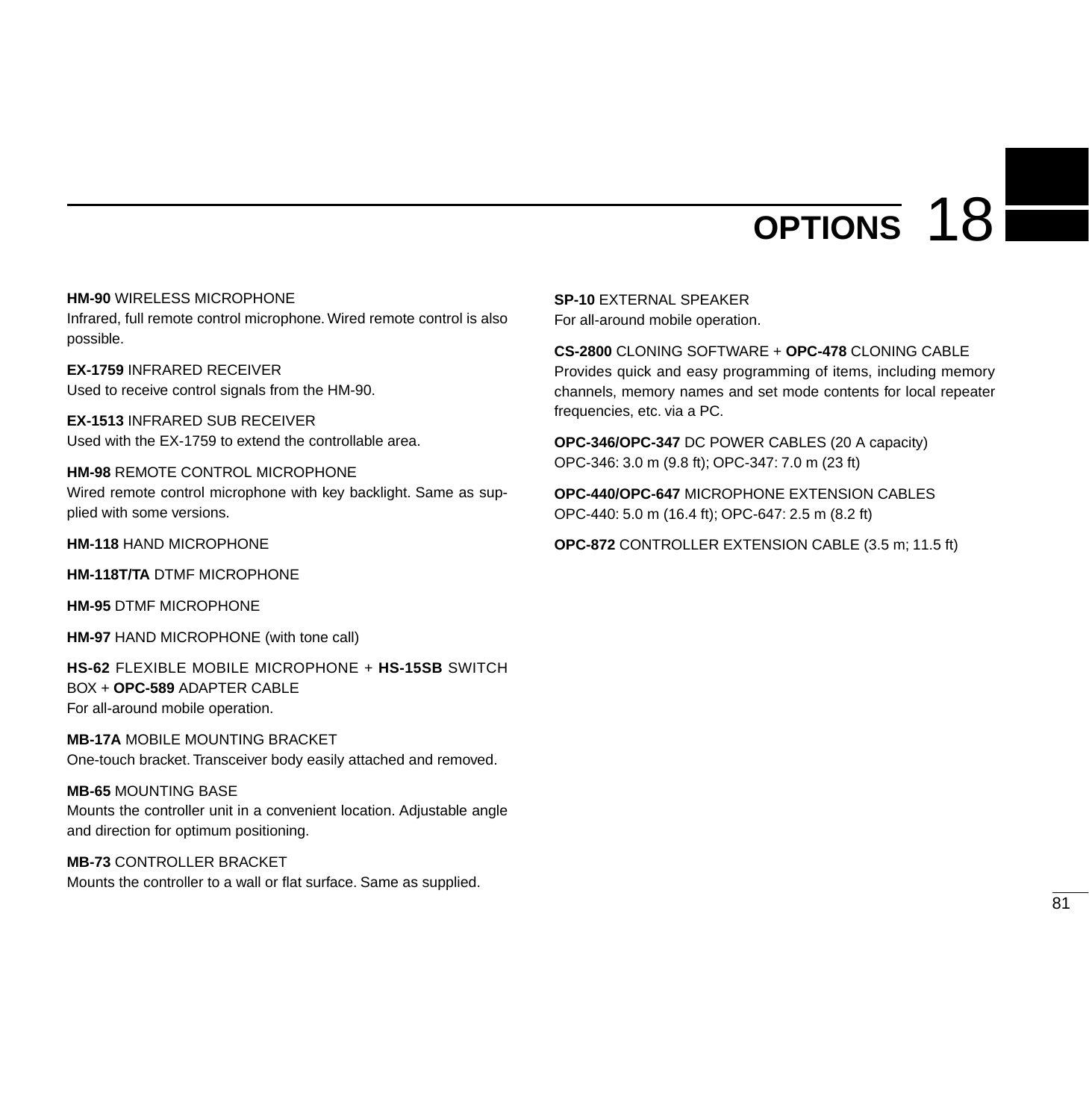# 19 **SPECIFICATIONS**

### **♦ General**

| • Frequency coverage                       |          | (Unit: MHz)                                                                  |
|--------------------------------------------|----------|------------------------------------------------------------------------------|
| U.S.A.                                     | Transmit | 144-148, 430-450*1                                                           |
|                                            | Receive  | 118-174*2, 430-450*1                                                         |
| S. America Transmit                        |          | 144-148, 430-440                                                             |
|                                            | Receive  | $118 - 174^{*2}$ , 400-530 <sup>*3</sup>                                     |
| Europe,                                    | Tx/Rx    | 144-146, 430-440                                                             |
| Taiwan                                     |          |                                                                              |
| Italy                                      | Transmit | 144-148, 430-440                                                             |
|                                            | Receive  | $136 - 174^{*2}$ , 400-530 <sup>*3</sup>                                     |
| Asia                                       | Transmit | 144-148, 430-440                                                             |
|                                            | Receive  | 136-174*2, 430-440                                                           |
|                                            |          | *1 Specifications guaranteed 440-450 MHz.                                    |
|                                            |          | * <sup>2</sup> Specifications guaranteed 144-148 MHz.                        |
|                                            |          | *3 Specifications guaranteed 430-440 MHz.                                    |
| •Mode                                      |          | : FM.                                                                        |
|                                            |          | AM (118–135.995; Rx only)                                                    |
| • No. of memory channels                   |          | : 232 (incl. 12 scan edges, 10 log,                                          |
|                                            |          | 10 repeater and 2 call)                                                      |
| •Tuning steps                              |          | : 5, 10, 12.5, 15, 20, 25, 30 and 50                                         |
|                                            |          | kHz                                                                          |
| • Frequency stability                      |          | : $±10$ ppm                                                                  |
|                                            |          | $(-10^{\circ}$ C to +60 $^{\circ}$ C; +14 $^{\circ}$ F to +140 $^{\circ}$ F) |
| • Power supply requirement: 13.8 V DC ±15% |          |                                                                              |
|                                            |          | (negative ground)                                                            |

| • Current drain (VHF/UHF; at 13.8 V DC): |                  |                                     |                                                                                                  |
|------------------------------------------|------------------|-------------------------------------|--------------------------------------------------------------------------------------------------|
| Transmit                                 |                  | max. power 12.0 A/11.0 A*           |                                                                                                  |
| Receive                                  | standby          | 1.2A                                |                                                                                                  |
|                                          | max. audio 1.8 A |                                     |                                                                                                  |
| *8.0 A for Taiwan version.               |                  |                                     |                                                                                                  |
| • Antenna connector                      |                  | : SO-239 (50 $\Omega$ )             |                                                                                                  |
| • Data connector                         |                  | : Mini DIN 6-pin                    |                                                                                                  |
| • External video input                   |                  | : PHONO [RCA (75 $\Omega$ )]        |                                                                                                  |
| •Dimensions (projections not included):  |                  |                                     |                                                                                                  |
| Controller                               |                  | $140(W)\times 70(H)\times 34(D)$ mm |                                                                                                  |
|                                          |                  |                                     | $5\frac{1}{2}$ (W) × 2 $\frac{3}{4}$ (H) × 1 <sup>1</sup> $\frac{1}{3}$ <sub>2</sub> (D) in      |
| Main unit                                |                  |                                     | $140(W)\times 40(H)\times 165.8(D)$ mm                                                           |
|                                          |                  |                                     | $5\frac{1}{2}$ (W) $\times$ 1 $\frac{9}{16}$ (H) $\times$ 6 <sup>17</sup> / <sub>32</sub> (D) in |
| • Weight (approx.)                       |                  |                                     | : Controller $290$ g; 10.2 oz                                                                    |
|                                          |                  | Main unit                           | 1.15 kg; 2 lb 9 oz                                                                               |
|                                          |                  |                                     |                                                                                                  |

### **◇ Transmitter**

| •Modulation system                                              | : Variable reactance |                |
|-----------------------------------------------------------------|----------------------|----------------|
| •Output power (VHF/UHF)                                         | : High $*$           | 50 W/35 W      |
|                                                                 | Mid-H <sup>*</sup>   | 20 W (approx.) |
|                                                                 | Mid-L                | 10 W (approx.) |
|                                                                 | Low                  | 5 W (approx.)  |
| *25 W (High), 15 W (Mid-H) for both VHF and UHF for Taiwan ver- |                      |                |
| sion.                                                           |                      |                |

•Spurious emissions : –60 dB

•Microphone connector : 8-pin modular (600  $\Omega$ )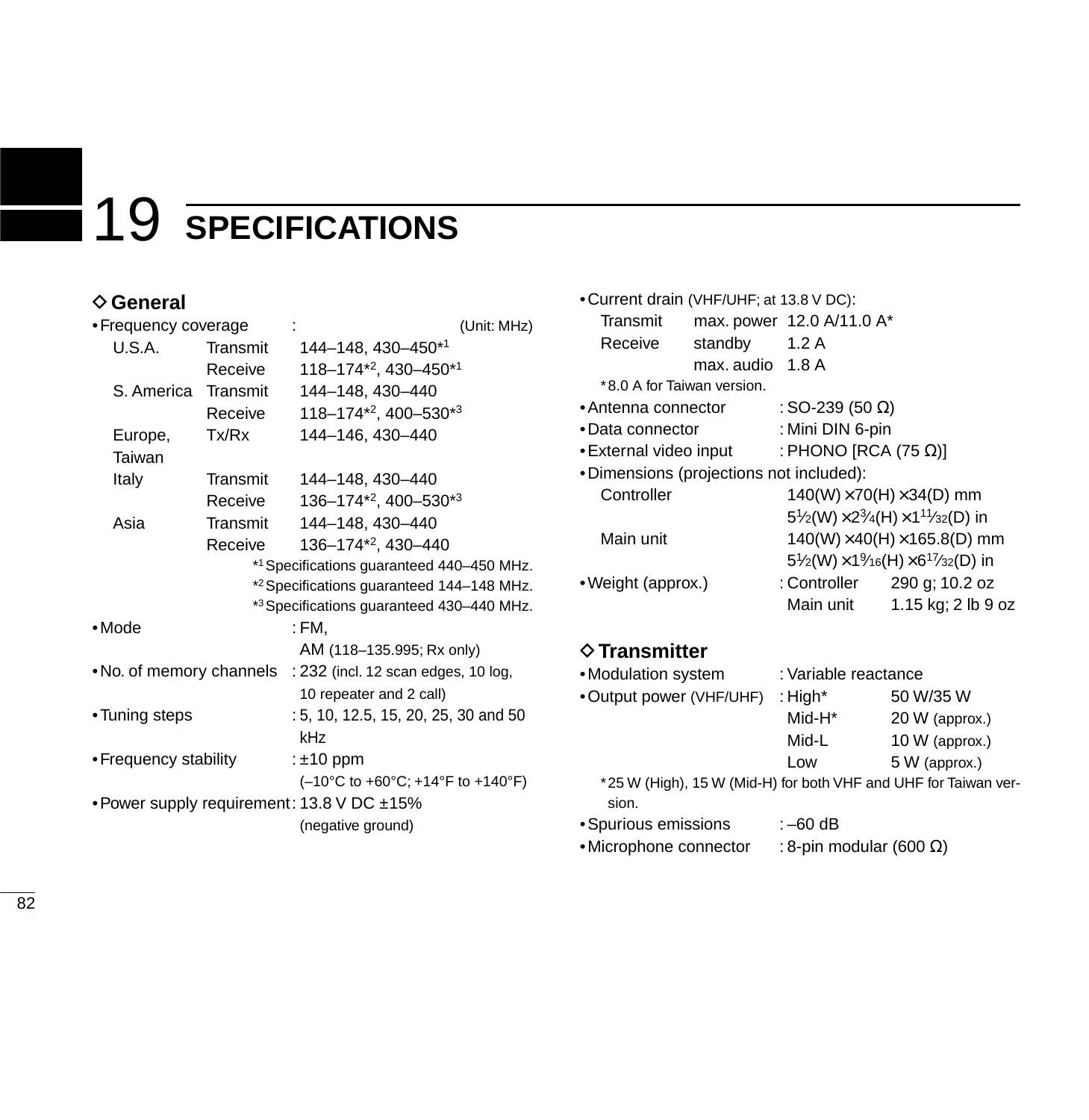### SPECIFICATIONS 19

### **♦ Receiver**

| • Receive system | : Double conversion superhetero- |
|------------------|----------------------------------|
|                  | dvne                             |

•Intermediate frequencies :

| 1st                                   | VHF                     | 15.65 MHz                          |
|---------------------------------------|-------------------------|------------------------------------|
|                                       | <b>UHF</b>              | 46.05 MHz                          |
| 2nd                                   |                         | 450 kHz                            |
| •Sensitivity                          |                         | : 0.16 µV typical (at 12 dB SINAD) |
| • Squelch sensitivity                 |                         | : Less than 0.13 µV (at threshold) |
| • Selectivity                         |                         |                                    |
| Wide                                  |                         | More than 12 kHz/-6 dB             |
|                                       |                         | Less than 28 kHz/-60 dB            |
| Narrow                                |                         | More than 6 $kHz$ – 6 dB           |
|                                       | (Europe/Italy VHF only) | Less than 18 kHz/-60 dB            |
| • Spurious and image rejection ratio: |                         |                                    |

More than 60 dB

•Intermodulation rejection ratio:

|                       | More than 60 dB                                                                |
|-----------------------|--------------------------------------------------------------------------------|
| • Audio output power  | : More than 2.4 W at 10%                                                       |
| (at 13.8 V DC)        | distortion with an 8 $\Omega$ load                                             |
| •144 MHz SP connector | : 2-conductor 3.5 (d) mm $(\frac{1}{8})$ (8 $\Omega$ )                         |
|                       | •430(440) MHz SP connector : 3-conductor 3.5 (d) mm $\frac{1}{8}$ //8 $\Omega$ |

**Amateur Radio Directory**  Downloaded by<br>Amateur Radio Directory **Downloaded by** 

**www.hamdirectory.info**

www.hamdirectory.info

**All stated specifications are subject to change without notice or obligation.**